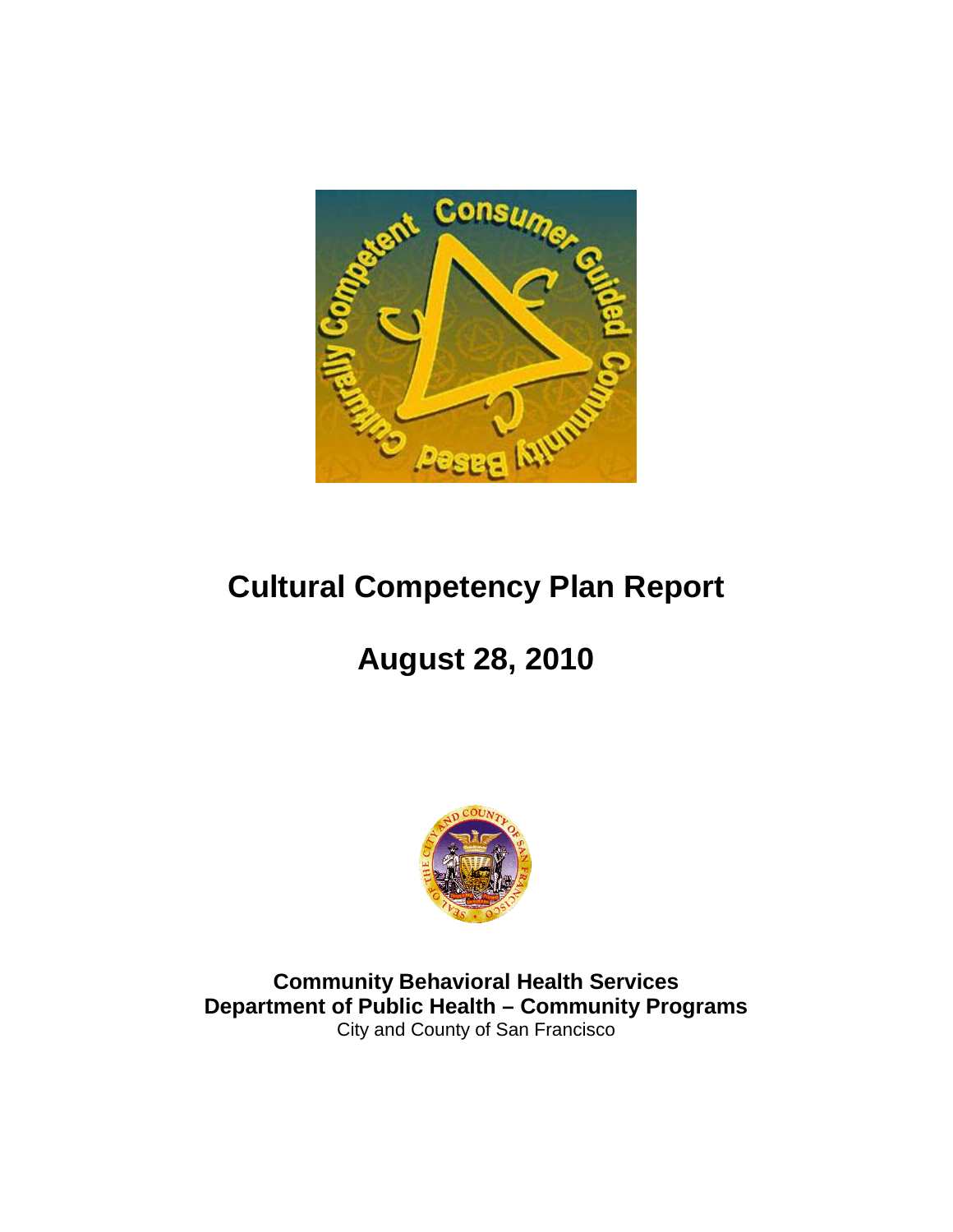#### **Cultural Competence Plan Report Community Behavioral Health Service City and County of San Francisco**

#### **INTRODUCTION**

The San Francisco Mental Health Plan (MHP) is required by the State Department of Mental Health to establish a Cultural Competence Plan for achieving cultural and linguist competency under specialty mental health services for Medi-Cal beneficiaries.

Under the San Francisco MHP, services are expanded beyond the target population of severely mentally ill and the number of Medi-Cal beneficiaries covered by Community Behavioral Health Services (CBHS) is approximately 16,500. The need to ensure that all eligible beneficiaries meeting medical necessity criteria, including monolingual, limited English speaking, and other emerging populations are informed about and provided culturally competent services is critical. Although this Cultural Competence Plan Report is targeted to address the Medi-Cal beneficiaries, it shall also serve as a guide to serve identified indigent populations. CBHS of San Francisco is committed to providing a standard of care which provides equal and quality services.

Mental health services are currently provided to about 25,000 unduplicated clients (17,000 Medi-Cal and 8,000 indigent) of which 67% are non-White, primarily African Americans, Latinos/Hispanics, and Asian Pacific Islanders. In addition, the cultural diversity of San Francisco includes significant client populations of Russian emigrants, lesbian, Gay, Bisexual, Transgender, Queer, Intersex, Questioning (LGBTQIQ), and homeless individuals and families. Over 20% of our current clients are provided services in languages other than English.

## **PHILOSOPHY and BACKGROUND**

San Francisco's Cultural Competence Plan Report is based on a premise that provision of medically necessary mental health services in a culturally competent manner is fundamental to ensuring 1) access to services, 2) quality and costeffective care and 3) quality outcomes. Cultural competence is addressed at multiple levels, including administration and policy, human resource department, training, service delivery and evaluation; and is defined as:

*"...a set of congruent behaviors, attitudes, and policies that come together in a system, agency, or among professionals that enable them to work effectively in cross-cultural settings."*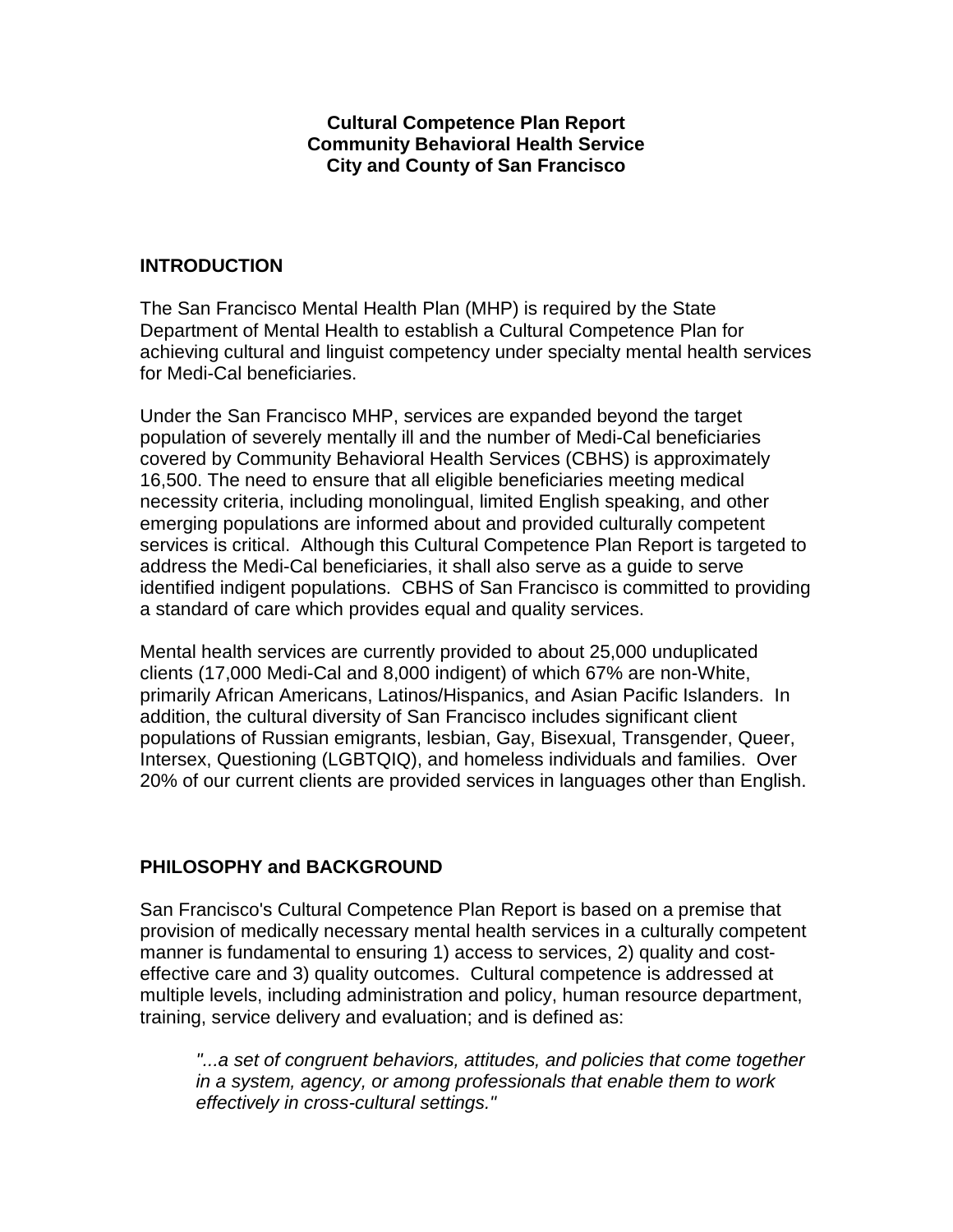In mental health, cultural competence refers to the valuing of diversity and the ability to provide treatment and support to different ethnic, cultural, linguistic, and special population groups. A system of care which is culturally competent and culturally responsive strives to be accessible to all groups and makes available program models which consider differences in cultural values, languages, help seeking strategies, communication patterns, and behavioral styles of those being served.

#### **THE PLAN**

The Cultural Competence Plan Report is formattrf according to the specific new standards and criteria for the entire County Mental Health System. This includes all Medi-Cal services, Mental Health Services Act (MHSA), and Realignment (per California Code of Regulations, Title 9, Section 1810.410). The Plan consists of eight criterions. Criterion I provides an overview of the City and County's commitment to cultural competence. Criterion II provides an assessment of San Francisco's population and its Medi-Cal beneficiary population. Criterion III addresses strategies and efforts for reducing racial, ethnic, cultural, and linguistic mental health disparities, including specific implementation of the Mental Health Service Act (MHSA) Prevention and Early Intervention (PEI) and Workforce Education Development and Training (WET) strategies and plans. Criterion IV illustrates the client/family member/community committee integration efforts in the county mental health system. Criterion V provides San Francisco's culturally competent training activities and plans. Criterion VI provides a review of the county's commitment to growing a multicultural workforce. Criterion VII reviews the county's linguistic services and capacity. Finally, Criterion VIII provides an illustration of how the county ensures that clients/consumers are provided effective, understandable, and respectful care. Additionally, this criterion provides a review of client driven/operated recovery and wellness programs.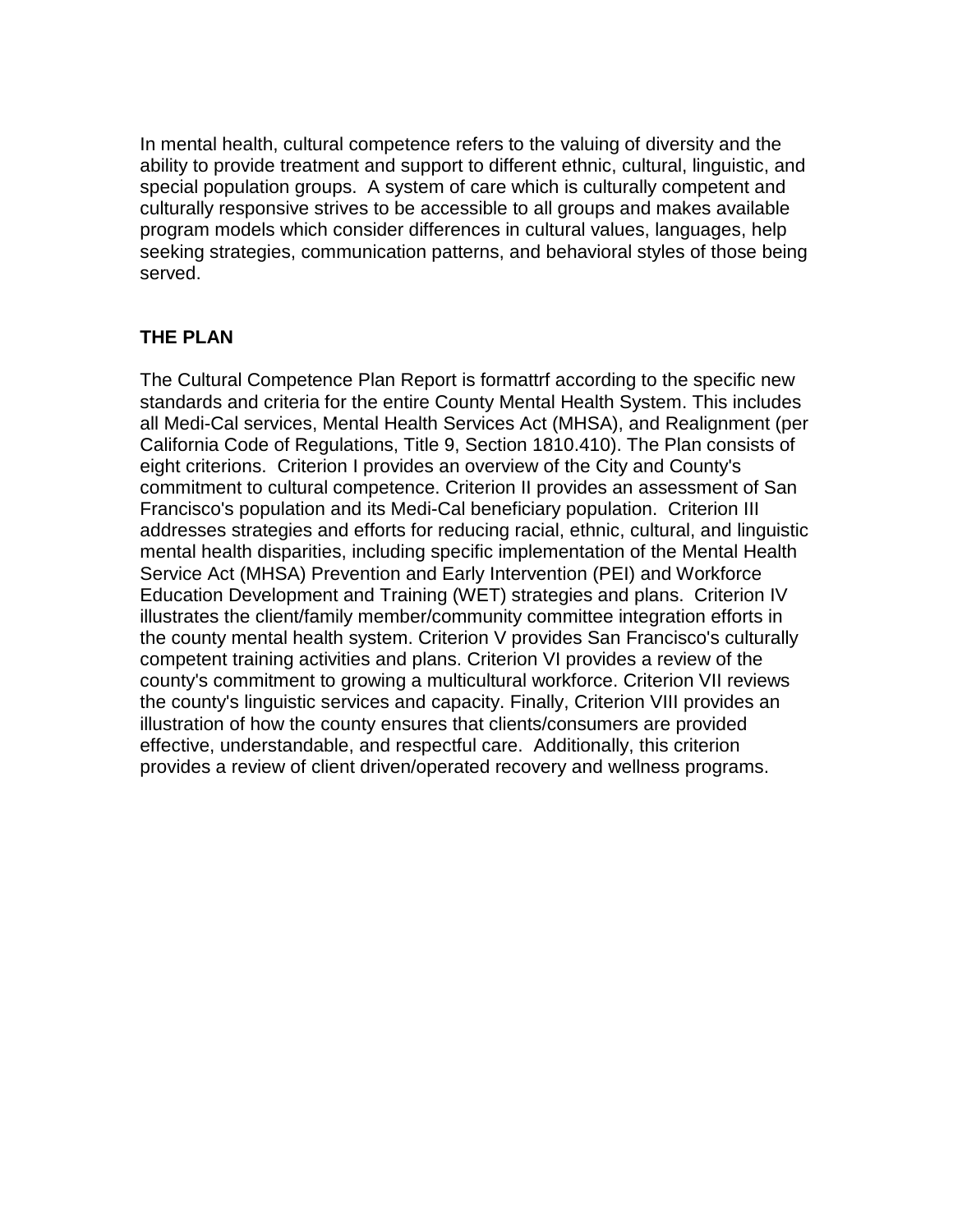## **Department of Mental Health Office of Multicultural Services 1600 9th Street, Room 153 Sacramento, California 95814**

| Name of County:                        | <b>San Francisco - City and County</b>                                                                                                                        |
|----------------------------------------|---------------------------------------------------------------------------------------------------------------------------------------------------------------|
| Name of County Mental Health Director: | Jo Robinson, M.A., MFT                                                                                                                                        |
| Name of Contact:                       | Nelson Jim, M.A., M.F.T.                                                                                                                                      |
| Contact's Title:                       | <b>Director of Cultural Competence and Client Relations</b>                                                                                                   |
| Contact's Unit/Division:               | <b>Community Behavioral Health Services</b>                                                                                                                   |
| Contact's Telephone:                   | 415-255-3422                                                                                                                                                  |
| Contact's Email:                       | nelson.jim@sfdph.org                                                                                                                                          |
|                                        | <b>CHECKLIST OF THE</b><br>2010 CULTURAL COMPETENCE PLAN REQUIREMENTS CRITERIA                                                                                |
|                                        | <b>CRITERION 1: COMMITMENT TO CULTURAL COMPETENCE</b>                                                                                                         |
|                                        | <b>CRITERION 2: UPDATED ASSESSMENT OF SERVICE NEEDS</b>                                                                                                       |
| <b>DISPARITIES</b>                     | <b>CRITERION 3: STRATEGIES AND EFFORTS FOR REDUCING</b><br>RACIAL, ETHNIC, CULTURAL, AND LINGUISTIC MENTAL HEALTH                                             |
| <b>HEALTH SYSTEM</b>                   | <b>CRITERION 4: CLIENT/FAMILY MEMBER/COMMUNITY COMMITTEE:</b><br><b>INTEGRATION OF THE COMMMITTEE WITHIN THE COUNTY MENTAL</b>                                |
|                                        | <b>CRITERION 5: CULTURALLY COMPETENT TRAINING ACTIVITIES</b>                                                                                                  |
|                                        | <b>CRITERION 6: COUNTY'S COMMITMENT TO GROWING A</b><br>MULTICULTURAL WORKFORCE: HIRING AND RETAINING<br><b>CULTURALLY AND LINGUISTICALLY COMPETENT STAFF</b> |
| <b>CRITERION 7: LANGUAGE CAPACITY</b>  |                                                                                                                                                               |
|                                        | <b>CRITERION 8: ADAPTATION OF SERVICES</b>                                                                                                                    |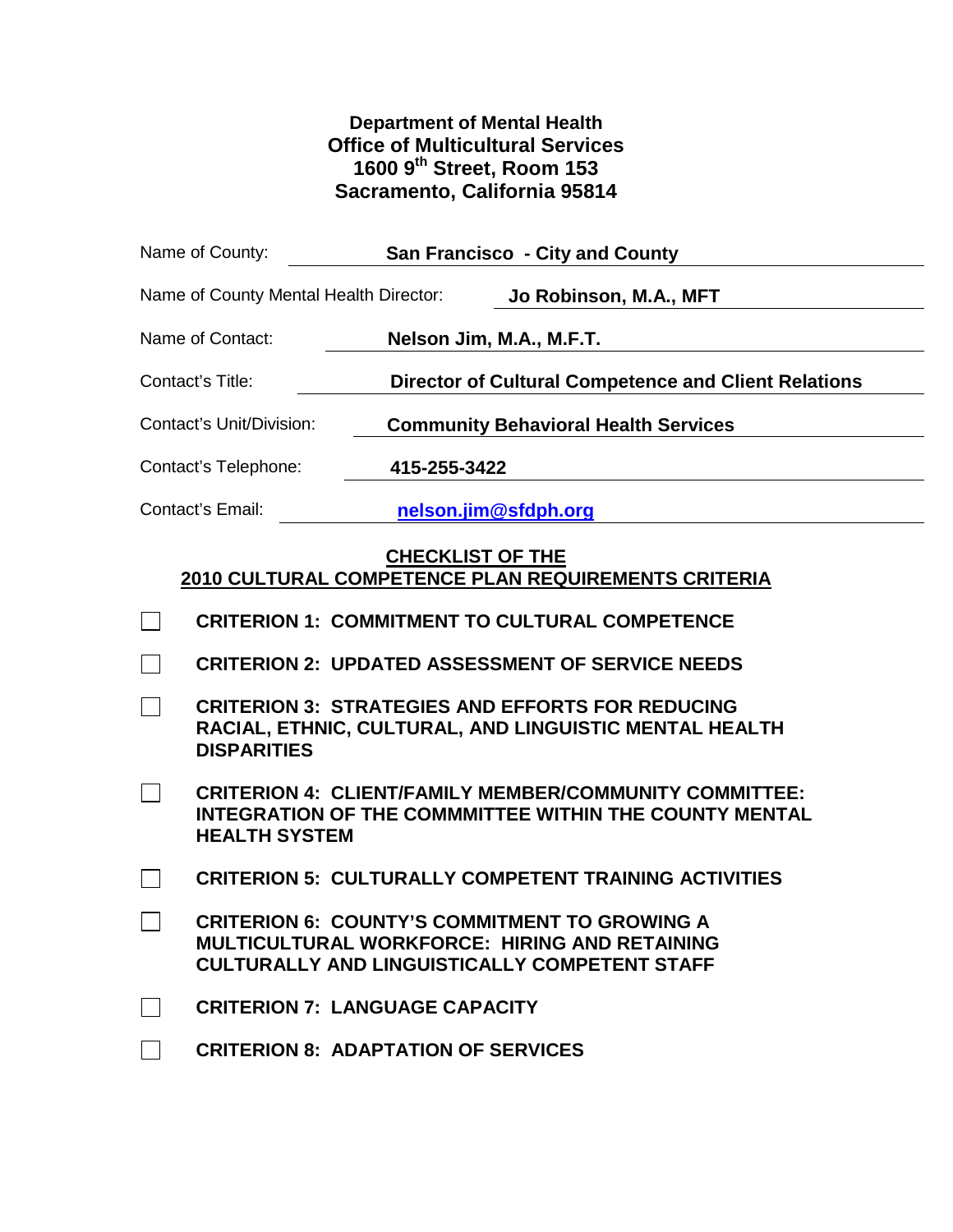## **Table of Contents**

#### **Criterion I: COMMITMENT TO CULTURAL COMPETENCE**

| L.   | County Mental Health System commitment to cultural competence 1                                                                                                        |
|------|------------------------------------------------------------------------------------------------------------------------------------------------------------------------|
| Ш.   | County recognition, value, and inclusion of racial, ethnic, cultural and                                                                                               |
| Ш.   | Each county has a designate Cultural Competence/Ethnic Services Manager                                                                                                |
| IV.  | Identify budget resources dedicated to cultural competence activities 9                                                                                                |
|      | <b>Criterion II: UPDATED ASSESSMENT SERVICE NEEDS</b>                                                                                                                  |
| L.   |                                                                                                                                                                        |
| Ш.   |                                                                                                                                                                        |
| III. | 200% of Poverty (minus Medi-Cal) population and service needs 23                                                                                                       |
| VI.  | MHSA Community Services and Supports (CSS) population assessment<br>-26                                                                                                |
| V.   | Prevention and Early Intervention (PEI) Plan: The process used to identify                                                                                             |
| VI.  | 31.  Supplemental Data Used to Inform San Francisco's Needs Assessment 31                                                                                              |
|      | Criterion III: STRATEGIES AND EFFORTS FOR REDUCING RACIAL, ETHNIC, CULTURAL,<br>AND LINGUISTIC MENTAL HEALTH DISPARITIES                                               |
| L.   | Identified unserved/underserved target populations (with disparities) 33                                                                                               |
| Ш.   |                                                                                                                                                                        |
| III. |                                                                                                                                                                        |
| IV.  | Additional strategies/objectives/actions/timeline and lessons learned45                                                                                                |
| V.   | Planning and Monitoring of Identified strategies/objectives/actions/timelines                                                                                          |
|      | Criterion IV: CLIENT/FAMILY MEMBERS/COMMUNITY COMMITTEE: INTEGRATION OF<br>THE COMMITTEE WITHIN THE COUNTY MENTAL HEALTH SYSTEM                                        |
| L.   | The county has a Cultural Competency Committee, or other group that addresses<br>cultural issues and has participation from cultural groups, that is reflective of the |
| Ш.   | The Cultural Competency Committee, or group with responsibility for cultural                                                                                           |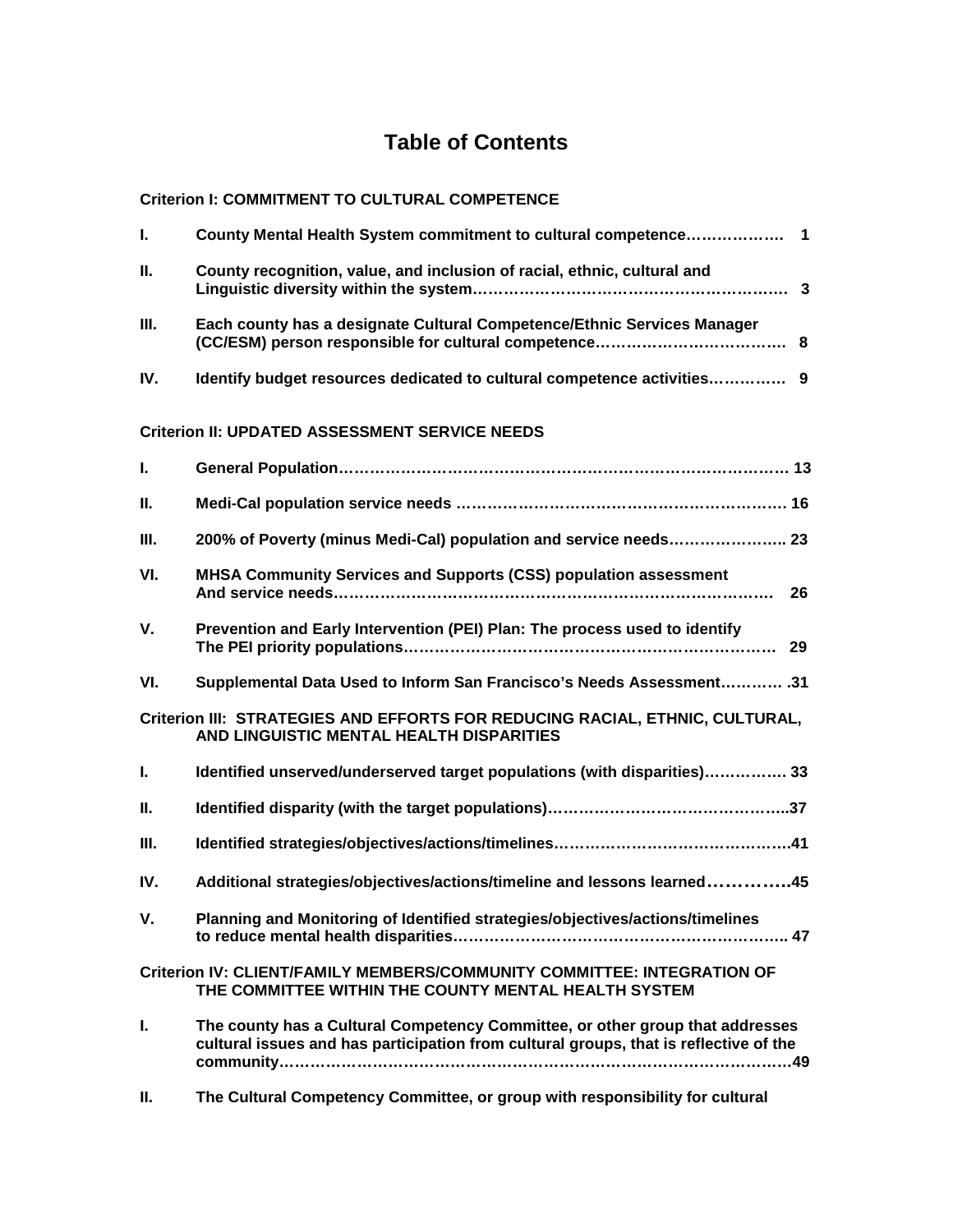#### **Criterion V: CULTURALLY COMPETENT TRAINING ACTIVITIES**

| L.                | The county system shall require all staff and stakeholders to receive annual                                                                         |
|-------------------|------------------------------------------------------------------------------------------------------------------------------------------------------|
| Ш.                |                                                                                                                                                      |
| III.              | Relevance and effectiveness of all cultural competence trainings 62                                                                                  |
| IV.               | Counties must have a process for the incorporation of Client Culture                                                                                 |
|                   | Criterion VI: COUNTY'S COMMITMENT TO GROWING A MULTICULTURAL WORKFORCE:<br>HIRING AND TRAINING CULTURALLY AND LINGUISTICALLY COMPETENT STAFF         |
| L.<br>experienced | Recruitment, hiring, and retention of a multicultural workforce from, or                                                                             |
|                   |                                                                                                                                                      |
|                   | <b>Criterion VII: LANGUAGE CAPACITY</b>                                                                                                              |
| I.                |                                                                                                                                                      |
| Ш.                | Provide services to persons who have Limited English Proficiency (LEP)                                                                               |
| Ш.                | Provide bilingual staff and/or interpreters for the threshold languages at all                                                                       |
| IV.               | Provide services to all LEP clients not meeting the threshold language<br>criteria who encounter the mental health system at all points of contact81 |
| $V_{\cdot}$       | Required translated documents, forms, signage, and client                                                                                            |
|                   | <b>Criterion VIII: ADAPTATION OF SERVICES</b>                                                                                                        |
| L.                |                                                                                                                                                      |
| Ш.                |                                                                                                                                                      |
| Ш.                |                                                                                                                                                      |
| IV.               |                                                                                                                                                      |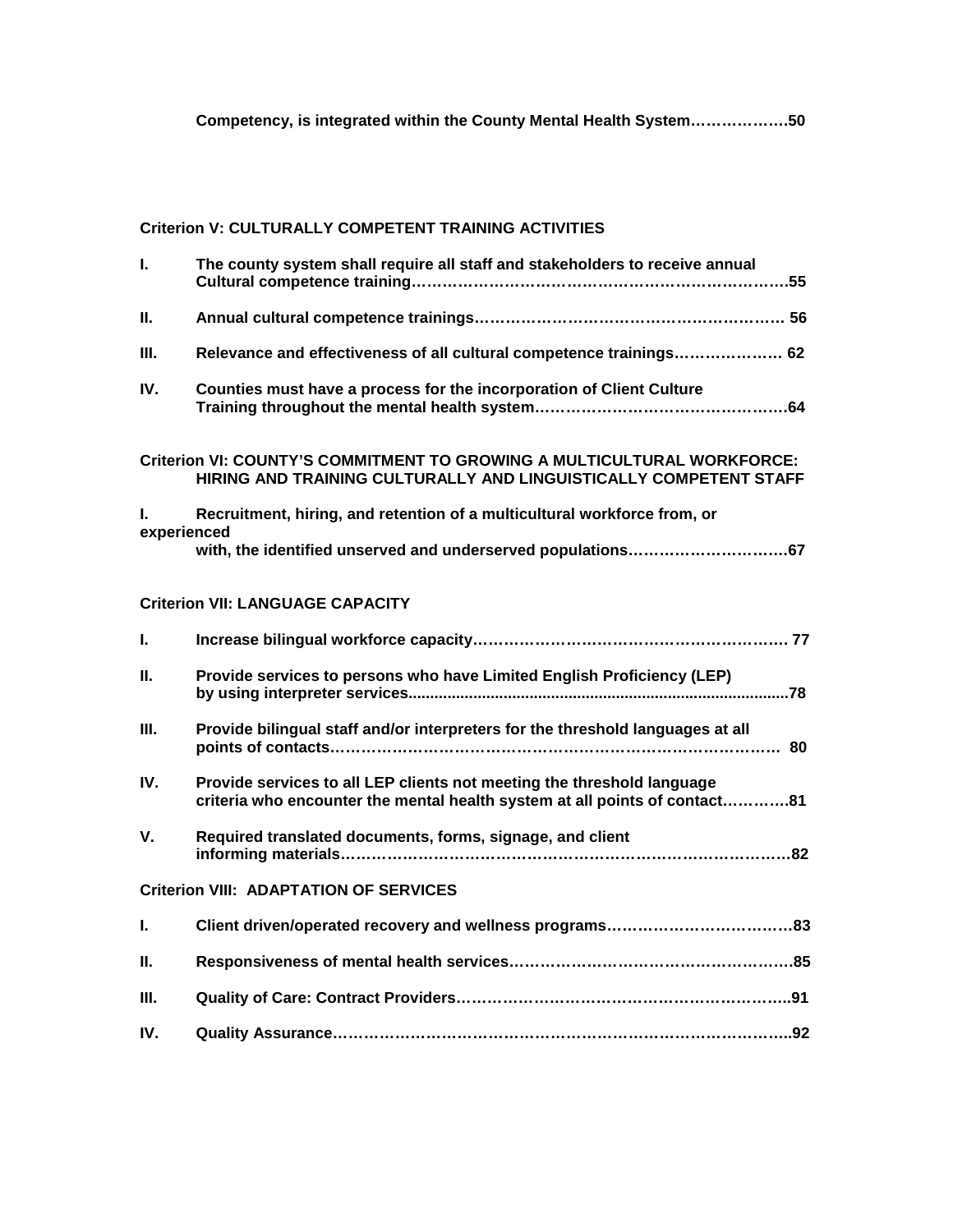#### **CRITERION 1**

#### **COUNTY MENTAL HEALTH SYSTEM**

#### **COMMITMENT TO CULTURAL COMPETENCE**

*Rationale: An organizational and service provider assessment is necessary to determine the readiness of the service delivery system to meet the cultural and linguistic needs of the target population. Individuals from racial, ethnic, cultural, and linguistically diverse backgrounds frequently require different and individual Mental Health Service System responses.* 

*I. County Mental Health System commitment to cultural competence* 

*The county shall include the following in the Cultural Competence Plan Report (CCPR):* 

*A. Policies, procedures, or practices that reflect steps taken to fully incorporate the recognition and value of racial, ethnic, and cultural diversity within the County Mental Health System.* 

Policies and Procedures at all levels of the San Francisco Department of Public Health – Community Behavioral Health Services (CBHS) are expected to address the values of cultural competence. For example, cultural competence performance objectives and goals are included on documents such as Request for Proposals (RFP), interview protocols, employment announcements, and key managed care, system of care and quality management planning documents. Some excerpts follow:

#### *Excerpts from CBHS Issued Request for Proposal*

#### *"Cultural Competency Requirements*

A scarcity of programs demonstrating cultural competence is one of the significant factors preventing access to treatment, program adherence, and successful recovery for many behavioral health clients in San Francisco. Positively engaging each client through culturally relevant services and effective communication is essential to healing and enduring recovery. Community Behavioral Health Services is committed to ensuring that culturally and linguistically appropriate and proficient services are available to San Franciscans in all of their diversity.

Effective communication requires, at a minimum, the provision of services and information in appropriate languages, at appropriate educational and literacy levels, and in the context of the individual's cultural identity. Cultural competency requires a demonstrated respect, awareness and acceptance of and openness to learning from the beliefs, practices, traditions, religions, history, languages, and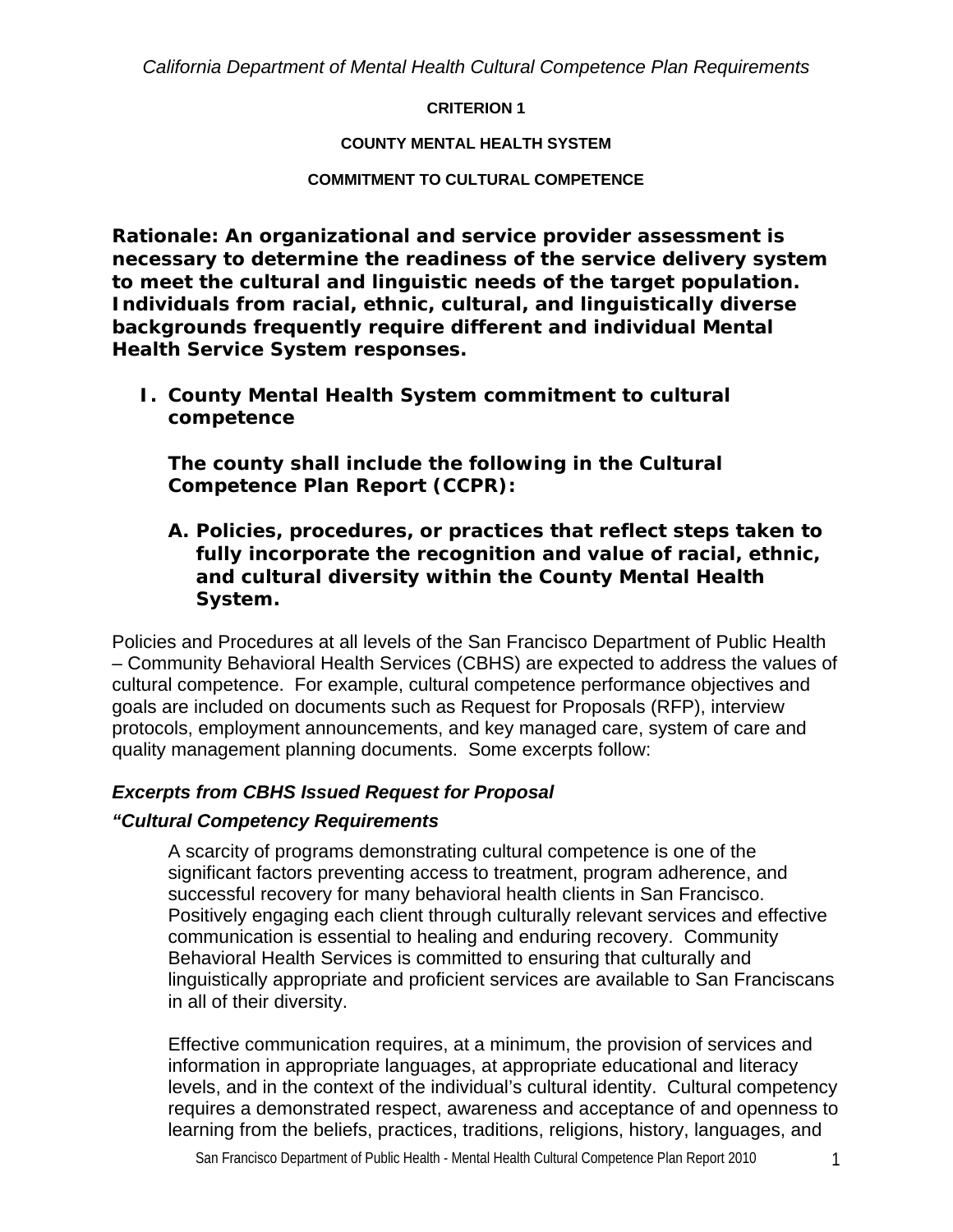current needs of each individual. Cultural competency must be reflected throughout all levels of an organization, from board and staff recruitment, to planning and policy making, to administrative and policy implementation, to service delivery…"

#### *"Elimination of Disparities – Cultural Competent Care*

The mission of SFDPH is to protect and promote the health of all San Franciscans. CBHS supports the Department's mission by promoting cultural and linguistic competency in our services and supports & training the behavioral health workforce in practices which seek to eliminate ethnic, racial, gender, sexual orientation and age disparities in health and life expectancy"

#### *Excerpts from CBHS Integration of Mental Health and Substance Abuse Policy & Procedure*

"This policy defines the Community Behavioral Health Services (CBHS) position for cooccurring issues/dual diagnosis capability (COI/DD), welcoming, universal screening, and billing issues related to the integration of Mental Health and Substance Abuse services in San Francisco. CBHS has made a commitment to develop a welcoming, accessible, integrated, culturally competent, recovery oriented, continuous and comprehensive system of care…"

**System of Care Goals and Guiding Principles:** A set of general principles adopted by our organization provides the guidance and process in implementing the operational guidelines for cultural and linguistic competence. These principles also serve as guidelines for assessing for agency cultural competence. For a fuller description of these principles are provided on pages 9 and 10 of the MEGA RFP in *Appendix A*. A select few are provided as follow:

## *Goals:*

- Reduce the stigma of mental illness and discrimination towards those with mental illnesses or emotional disturbances
- Hire consumer widely within the behavioral health programs in variety of roles
- Foster cultural competence throughout the system of care, and in all programs and services

## *Guiding Principles:*

- Programs and services are geographically accessible to consumers and families to increase their ability to live successfully in their local communities and neighborhoods;
- Programs and services are welcoming, culturally and linguistically competent, and age-appropriate;
- All levels of the behavioral health system are committed to continual training and education of consumers, their families, the behavioral health system workforce, and the greater community in order to improve their knowledge about behavioral health issues, the recovery-orientation, and effective service and treatment approaches;
- Consumers and families are integrally involved in all aspects of the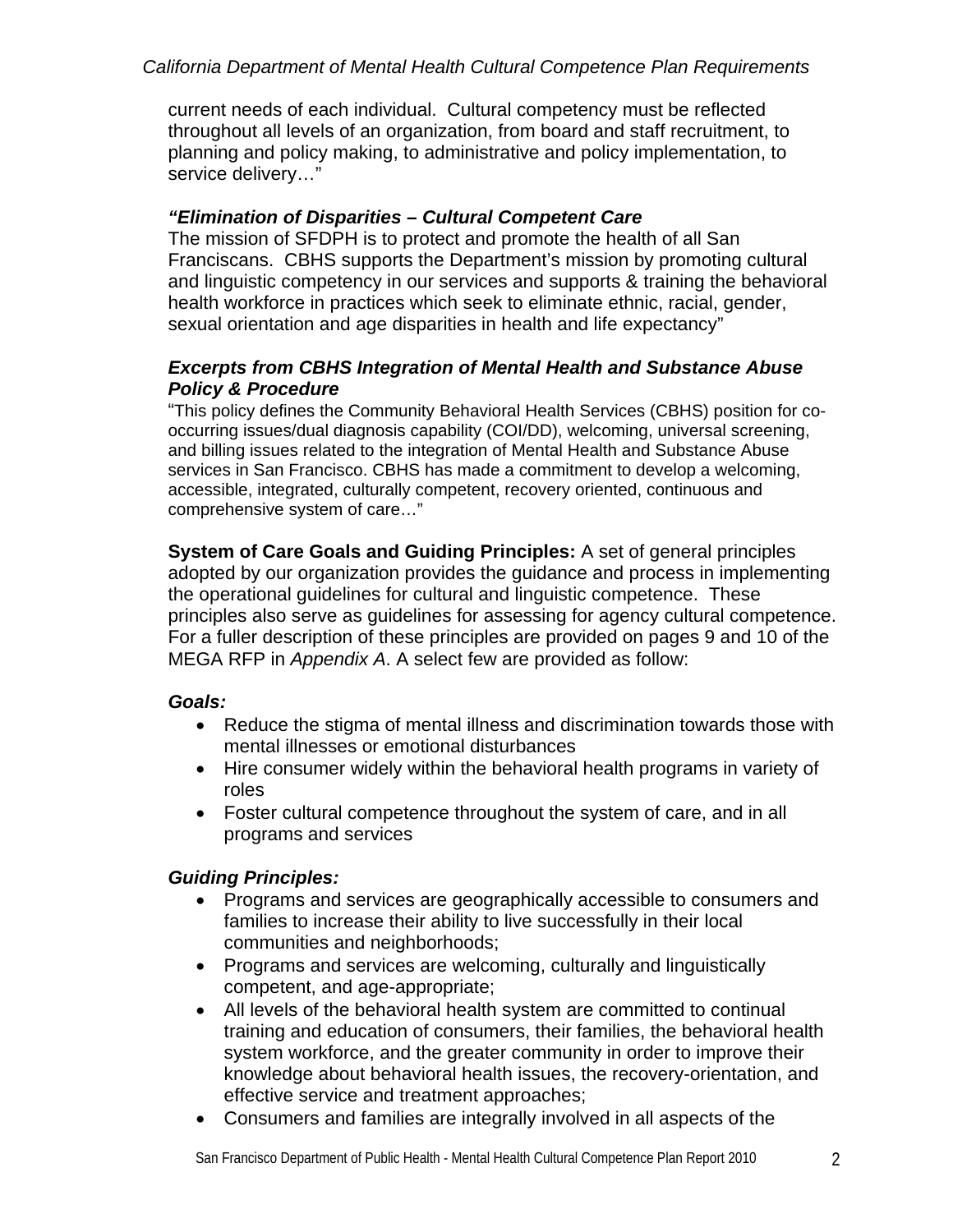behavioral health system including planning, policy development, service delivery, and evaluation;

## **Office of Cultural Competence and Consumer Relations**

In 1996, an Office of Cultural Competence and Consumer Relations was instituted as part of the Mental Health Plan's administrative structure. This office is staffed by a senior manager who is a part of the Executive Management Team and is responsible for the strategic development, planning and implementation of a system-wide culturally competent public mental health system of care, as well as 4.5 FTE support staff. Functions of this office specific to cultural competence include the development and overview of the Cultural Competence Plan, training, consultation and the development of system wide cultural and linguistic resources. Organizational charts of the San Francisco Mental Health Plan and the Office of Cultural Competence & Client Relations, located in *Appendix A* provide a fuller description of functions and staffing. **Section II B** below also provides more description of the function and activities of the Office of Cultural Competence Staff.

## *The county shall have the following available on site during the compliance review:*

- *B. Copies of the following documents to ensure the commitment to cultural and linguistic competence services are reflected throughout the entire system:* 
	- *1. Mission Statement;*
	- *2. Statements of Philosophy;*
	- *3. Strategic Plans;*
	- *4. Policy and Procedure Manuals;*
	- *5. Human Resource Training and Recruitment Policies;*
	- *6. Contract Requirements; and*
	- *7. Other Key Documents (Counties may choose to include additional documents to show system-wide commitment to cultural and linguistic competence).*

Each of these documents is provided in full description in *Appendix A* of this report. Mission (Vision) and Statement of Philosophy are included and illustrated in the MEGA RFP pages 10-12 in the Appendix A.

## *II. County recognition, value, and inclusion of racial, ethnic, cultural, and linguistic diversity within the system*

*The CCPR shall be completed by the County Mental Health Department. The county will hold contractors accountable for reporting the information to be inserted into the CCPR.* 

*The county shall include the following in the CCPR:*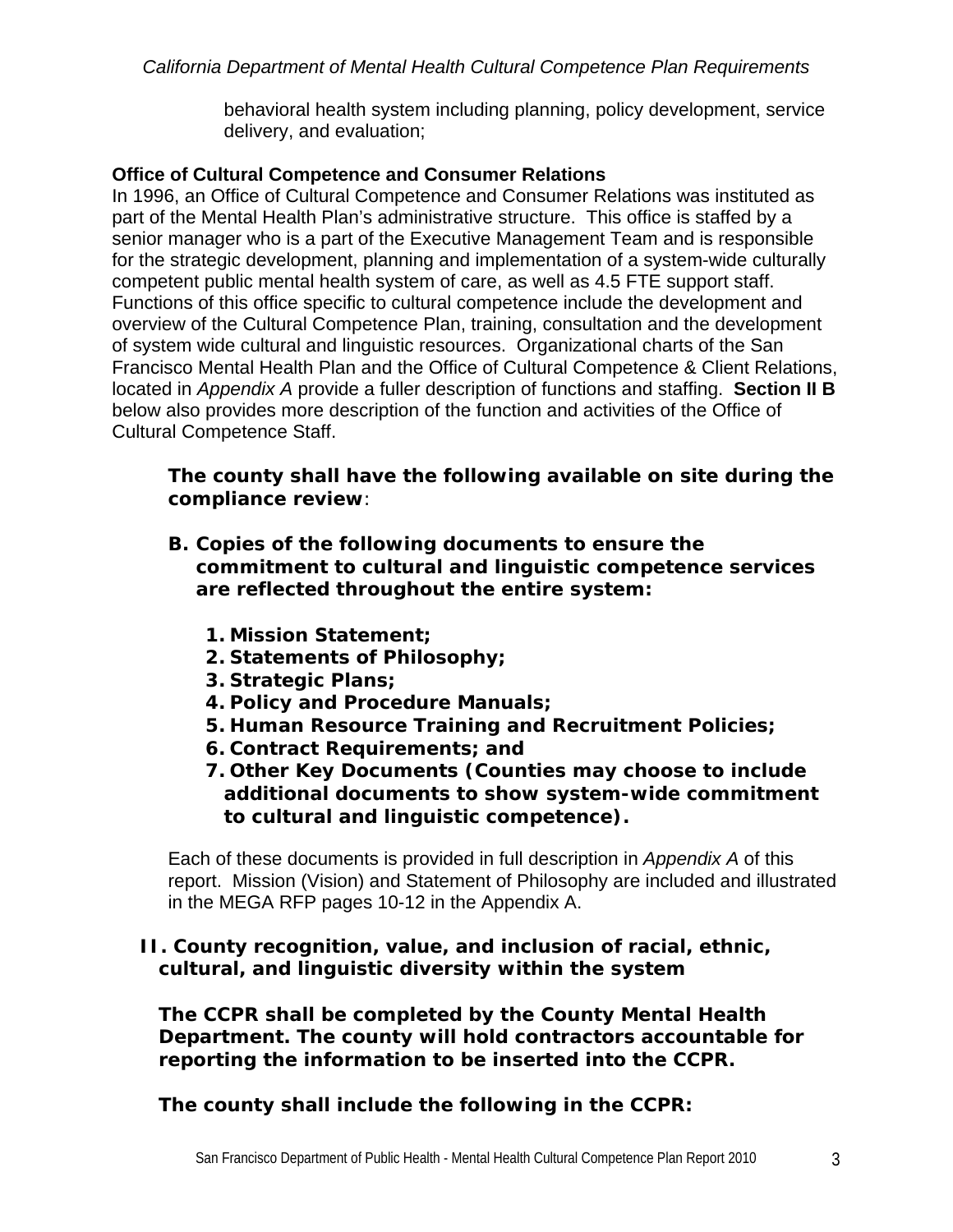*A. A description, not to exceed two pages, of practices and activities that demonstrate community outreach, engagement, and involvement efforts with identified racial, ethnic, cultural, and linguistic communities with mental health disparities; including, recognition and value of racial, ethnic, cultural, and linguistic diversity within the system. That may include the solicitation of diverse input to local mental health planning processes and services development.* 

CBHS has developed and implements community outreach, engagement, and involvement through a number of strategic mechanisms to ensure inclusion of and input from racial, ethnic, cultural and linguistic communities to address mental health disparities in the most culturally competent, culturally sensitive, and culturally responsive matter. The following are some of the community and consumer advisory boards, planning committee, stakeholder committee, and task forces that provide critical and regular input, feedback and recommendations to support the continuous quality improvement for the county's mental health plan and services:

- *The San Francisco Mental Health Board (MHB)* The MHB is committed to cultural competence, and values diversity in both mental health and in its own composition. MHB members are appointed by members of the Board of Supervisors. To ensure a diverse pool of applicants, vacancy notices and flyers are publicized in ethnic/racial/cultural (i.e., LGBTQIQ) newspapers and sent to diverse groups such as family support groups and consumer self-help organizations. Members of the Board of Supervisors are assisted by MHB staff in the recruitment and appointment of individuals who reflect the ethnic and cultural diversity of the client population of the County.
- *SF DPH Cultural Competency Task Force* In 2000, with recommendations from the San Francisco Health Commission, the SF DPH established a Task Force on Cultural Competency to assist in the implementation of its policy directive. The Task Forces has since been very critical in the implementation of Culturally and Linguistically Appropriate Services (CLAS) Standards issued by the United States Department of Health & Human Services, Office of Minority Health as general guidelines to provide a uniform framework for developing and monitoring culturally and linguistically appropriate services as provided by the Department and its direct service providers. The Task Forces provides input, recommendations and reviews policies, procedures, and inclusions of cultural and linguistic objectives in all funding contracts and activities.

## *MHSA Advisory Committee*

In March 2005, San Francisco began its implementation of the Mental Health Services Act (MHSA) with the establishment by the Mayor of a 40-member citywide taskforce. The Behavioral Health Innovations (BHI) Task Force, headed by the Deputy Director of Health, led the planning process and assisted in the development of San Francisco's three-year plan for MHSA funds by identifying and prioritizing mental health needs. The BHI Task Force was selected through a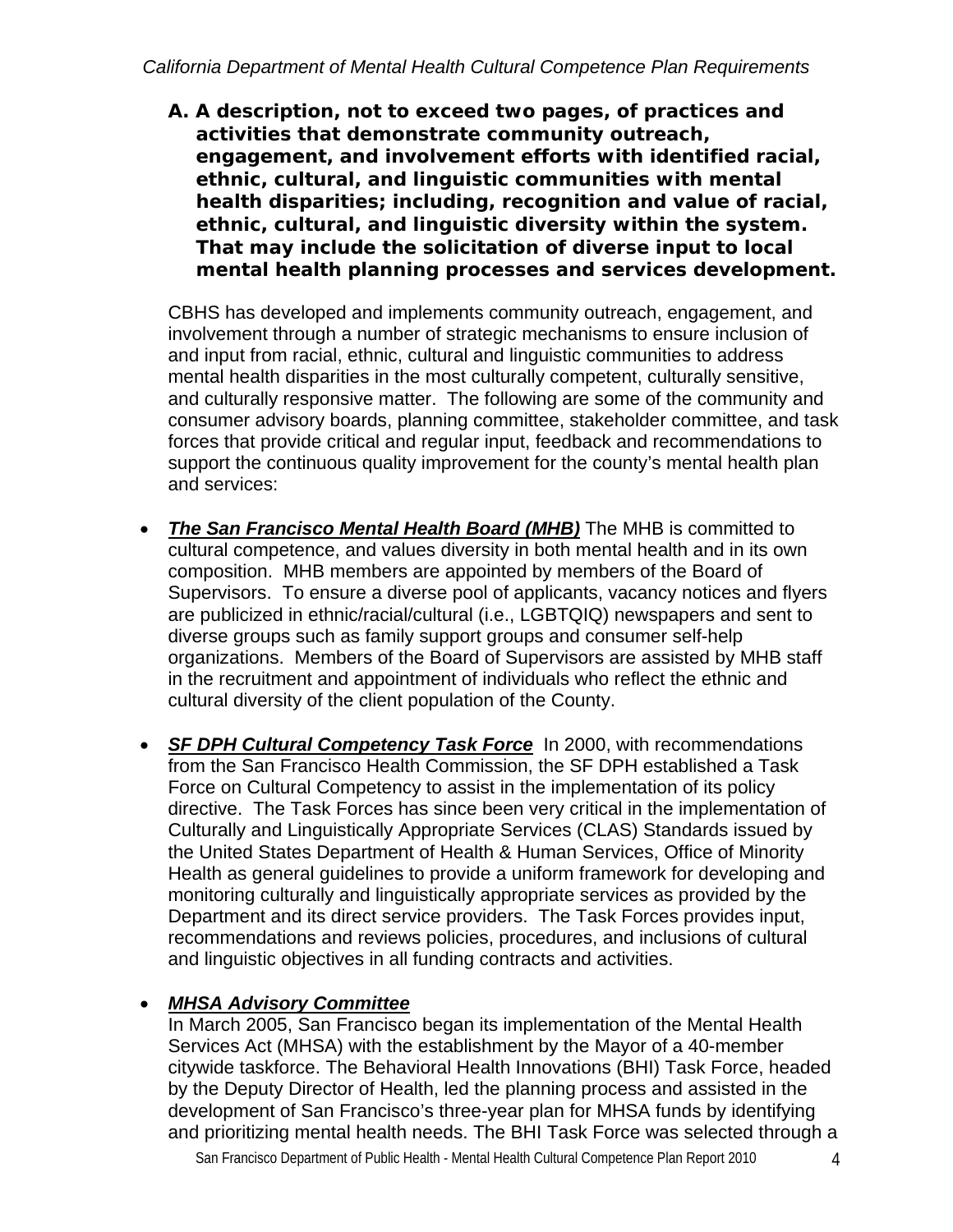month long application process to provide representation and leadership for San Francisco's planning process.

At the end of the initial planning process, all the task force members were requested to apply for membership in the new MHSA Advisory Committee. About half of the previous task force are now members of the MHSA Advisory Committee and additional members have been recruited to ensure diverse community representation. About thirty percent of the current membership is comprised of individuals who have or have had personal experience as consumers of mental health services

The MHSA Advisory Committee meets every two months, alternating between committee meetings and community forums. These meetings and forums serve as platforms to discuss the progress of the MHSA implementation and provide updates about further State implementation of the other components of MHSA. The priority of the MHSA Advisory Committee's goal is the inclusion of unserved, under-served and inappropriately served communities and individuals, many of who come from cultural and ethnical communities, and may have Limited-English-Proficiency. See membership listing in *Appendix A*.

#### *African American Health Equity Committee*

In 2008, the SFDPH Deputy Director of Health convened the Health Equity and Population Health Leadership (HEPL) Group in the Community Programs section to address and evaluate health inequity issues that impact health disparities in the cultural and ethnic communities of the City and County of San Francisco. After an extensive review process, the HEPL Group selected two priority focused to be addressed across all DPH Community Programs: Improving African American Health and Decreasing the Impact of Alcohol. The African American Health Equity Committee was formed to develop a strategic planning and evaluation process to develop measurable objectives to be implemented across all Community Program sections to improve African American health.

- *CBHS Client Council* The Client Council is 100% consumer/client driven and operated and meets on a monthly basis. The Council has 20+ active members that represent multi-cultural, multi-lingual, and multi-ethnic backgrounds. It strives to involve consumers/clients at every level of decision-making, in our own efforts to achieve consumer/client participation and self-determination, especially relative to perceived program and treatment difficulties and discrepancies, as well as program and treatment development. Each member has peer based experience within CBHS systems of care. Two representatives of the Council attend various CBHS community and provider meetings, as well as Board Hearing, Budget Hearings. The Council members have participated in the CBHS RFP processes, as well as a number Quality Management activities.
- *CBHS- Children, Youth, and Family System of Care Youth Task Force* Established in 2001, The San Francisco Youth Task Force provides skills development in leadership, advocacy, public speaking, policy through creative media. The Task Force consists of 13-18 youth previously or currently involved in multiple systems, including Mental Health/Substance Abuse, Foster Care, Special Education, and Juvenile Justice. The goal of the Task Force is have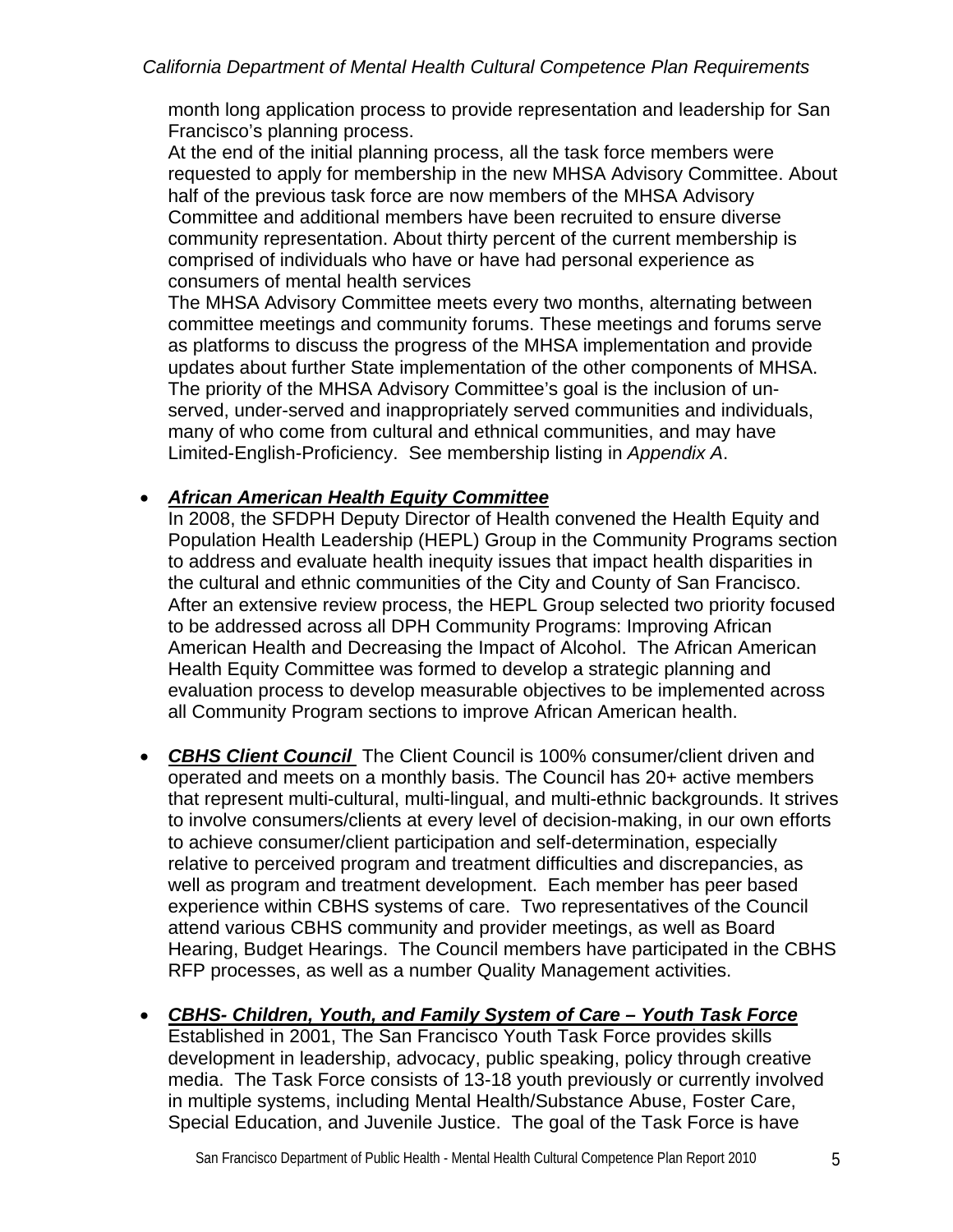youth use their personal experiences to help constructively change the systems they are in and make a positive transformation in their own lives. The youth also are actively involvement in the CBHS System of Care policy, program, and treatment development as an advisory body.

*B. A narrative description, not to exceed two pages, addressing the county's current relationship with, engagement with, and involvement of, racial, ethnic, cultural, and linguistically diverse clients, family members, advisory committees, local mental health boards and commissions, and community organizations in the mental health system's planning process for services.* 

CBHS has developed and implements community outreach, engagement, and involvement through a number of strategic mechanism to ensure inclusion of and input from racial, ethnic, cultural and linguistically diverse clients, family members, advisory committees, mental health board, and community organization in the mental health system's planning process for services. The following committee and mechanisms are in place to advance optimal inclusion and participation:

## *Office of Cultural Competence and Client Relations*

The Office of Cultural Competence is one the key primary points of connecting and engaging the involvement and communication with our County's racial, ethnic, cultural and linguistically diverse clients, and family members. This office is staffed by a senior manager, Health Educator, Administrative Analyst, and three health workers. These staff perform cultural competence training, community outreach to community events/street fairs/cultural events/health fairs, etc., workshops, translation and interpretation services, implementing and developing peer internship program (entry level consumer work internship), wellness and recovery support groups, and some of the staff participate in grievance process, contractual and technical assistance committee, disaster responsiveness committee, training committee, and annual data collection of ethnic, cultural, and linguistic capacity of behavioral health workforce.

#### **Cultural Diversity within the Organization**

Advisory Board and Committees strive to involve a culturally diverse group of stakeholders, including consumer and family members, providers and advocates in its composition, planning, and decision making. Some of these groups include:

- *The San Francisco Mental Health Board (MHB)* (see above)
- *SF DPH Cultural Competency Task Force* (see above)
- *MHSA Advisory Committee* (see above)

*CBHS Client Council* (see above)

**CBHS Change Agent Committee**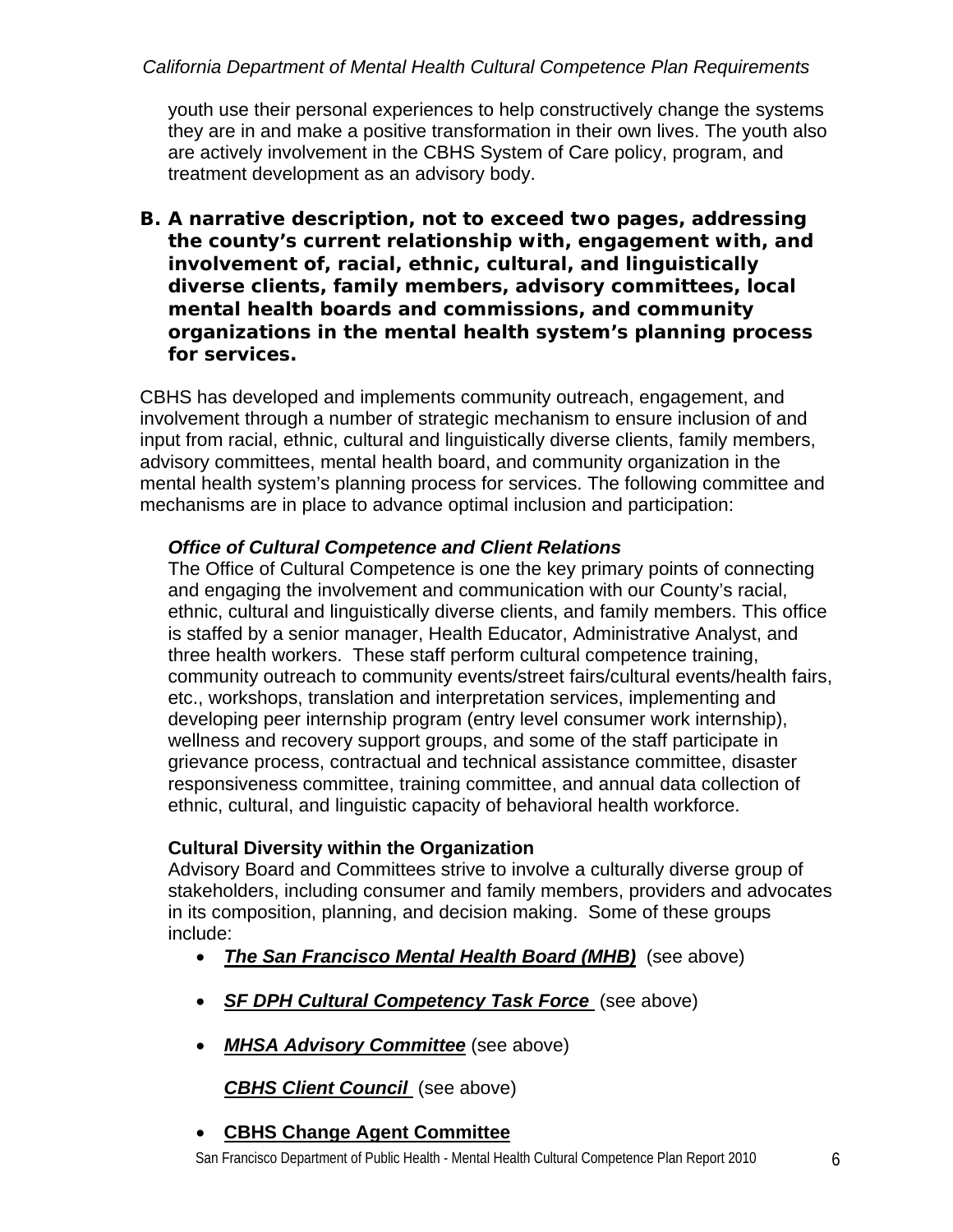**I**n 2004, Community Mental Health Services, now Community Behavioral Health Services established the Change Agent committee to help the system guide and develop the integration of mental health and substance abuse services. The Change Agents' role in the successful integration process has been most critical in providing the voice and the needs of all consumers, and provided guidance in inclusion of cultural and linguistic goals and objectives for the new integrated system of care. Specifically the role of the Change Agent is "to help staff learn attitudes, values, knowledge, and skills related to treatment of individuals with co-occurring disorders…" *Appendix A* provides a complete list of committee members.

## C. *A narrative, not to exceed two pages, discussing how the county is working on skills development and strengthening of community organizations involved in providing essential services.*

Currently, CBHS provides an array of trainings and workshops to available to all contract and civil service programs that includes cultural competency and cultural sensitivity, clinical documentation, clinical assessment/diagnosis/treatment, best practices and evidence-based practices, IT and billing, coding, compliance, and quality improvement (data, research, and evaluation). The Office of Cultural Competency is also implementing a pilot Grant Writing training to those applicants that were not funded for any of the previous funding applications in the past year for MHSA or the MEGA RFP, and who are community-based organization that predominantly serve ethnic and cultural populations.

CBHS provided extensive and comprehensive training the past four months on the new IT system (AVATAR) to make sure that each contract and civil service sites gained the skills and technology capacity. AVATAR combines the old billing system, Insyst, and the old electronic clinical record system, Clinicians Gateway, into one unified electronic records keeping and billing system. Once fully in place, this system should streamline record keeping and billing and also allow greater review of data so that client outcomes and productivity can be measured.

SF DPH Community Programs' Community Assessment, System/Program Evaluation and Research (CASPER) workgroup committee (of epidemiologists, researchers, and analysts – including the CBHS Director of Cultural Competence and Client Relations) have recently revised and updated the *Principles of Collecting, Coding, and Reporting Social Identity Data* **Ethnicity Guidelines.**  The new guideline is a critical instrument in monitoring health outcomes and support intervention on behavior s that are the underlying causes of disease and injuries. Additionally, this new guideline expands and refines specific ethnic population categories and sub-categories that previously was not indicated; thus, improve our data collection for these populations. The SF DPH – Community Programs Ethnicity Guidelines is provided in *Appendix A* in full description. CASPER is currently developing additional *Principles of Collecting, Coding, and Reporting Sex and Gender Guidelines* as well.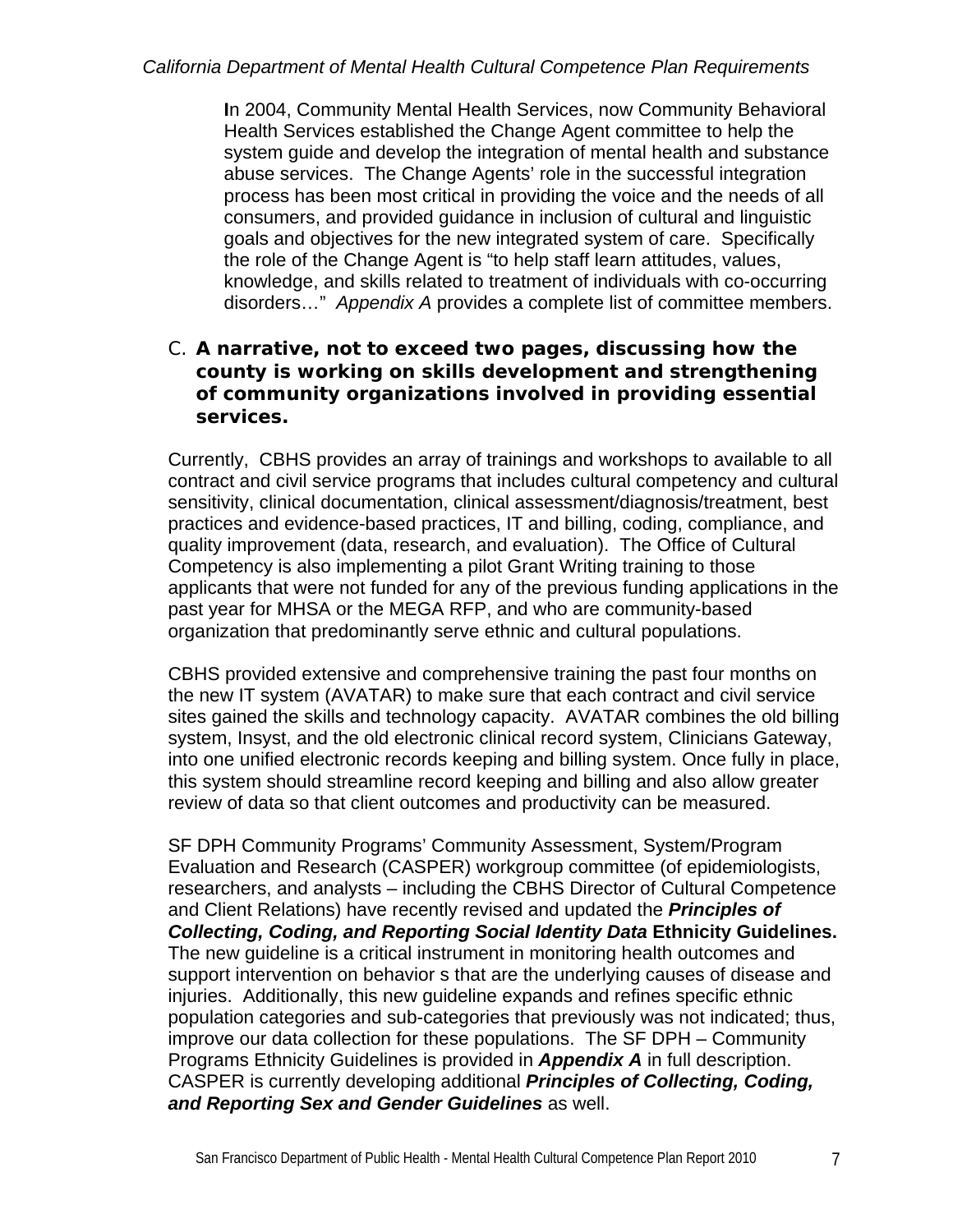## D. *Share lessons learned on efforts made on the items A, B, and C above.*

One of the key lessons learned is that strategic community outreach, engagement and involvement requires the System to develop a supportive relationship with community-based organizations, cultural and ethnic communities/neighborhoods, and un-served/under-served communities. This includes providing more meetings and community forums in each of the respected communities.

Another lesson learned is that many of these cultural/ethnic communities have resources, knowledge, skills, and interest in being more actively involved in the efforts to make the System better serve the City and County; however, lack financial resources and other systematic barriers.

## E. *Identify county technical assistance needs.*

None identified at this time.

## *III. Each county has a designated Cultural Competence/Ethnic Services Manager (CC/ESM) person responsible for cultural competence*

The CC/ESM (Director of Cultural Competence and Client Relations reports directly to the SFDPH Community Programs Deputy Director of Health, which oversees all four sections of community programs, including CBHS. Additionally, CC/ESM has direct access to the SFDPH Mental Health Director regarding issues impacting mental health issues related to the racial, ethnic, cultural, and linguistic populations within the county.

## *The county shall include the following in the CCPR:*

*A. Evidence that the County Mental Health System has a designated CC/ESM who is responsible for cultural competence and who promotes the development of appropriate mental health services that will meet the diverse needs of the county's racial, ethnic, cultural, and linguistic populations.* 

## *Office of Cultural Competence and Consumer Relations*

Not only have CBHS designated a senior CC/ESM manager, Director of Cultural Competence and Client Relations, it also established the Office of Cultural Competence and Consumer Relations department. The Director of Cultural Competence is part of the Executive Management Team and is responsible for the strategic development, planning and implementation of a system-wide culturally and linguistically competent public mental health system of care.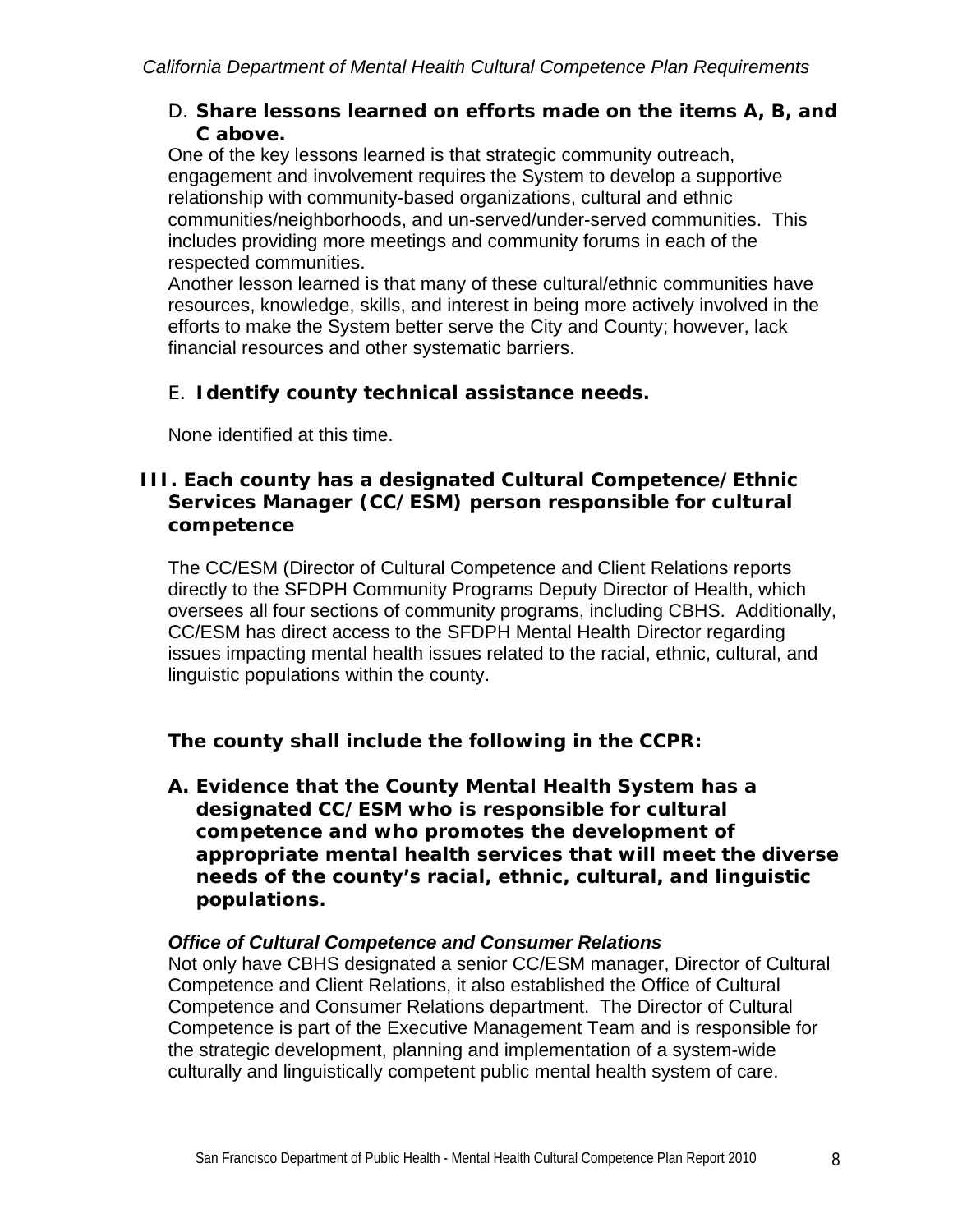## *B. Written description of the cultural competence responsibilities of the designated CC/ESM.*

The full written job description for the Director of Cultural Competence and Client Relations (*Manager II-Assistant Director of Clinical Services I*) is provided in *Appendix A*.

## *IV. Identify budget resources targeted for culturally competent activities*

*The county shall include the following in the CCPR:* 

## *A. Evidence of a budget dedicated to cultural competence activities.*

As demonstrated and discussed in previous sections the Office of Cultural Competence and Consumer Relations was instituted as part of the CBHS Plan's administrative structure. This office is staffed by a senior manager who is a part of the Executive Management Team and is responsible for the strategic development, planning and implementation of a system-wide culturally competent public mental health system of care, as well as 4.5 FTE support staff. Functions of this office specific to cultural competence include the development and overview of the Cultural Competence Plan, training, RFP processes, contracts and technical assistance process, assessments and training development, consultation and the development of system wide cultural and linguistic resources.

## *B. A discussion of funding allocations included in the identified budget above in Section A., also including, but not limited to, the following:*

- *1. Interpreter and translation services;*
- *2. Reduction of racial, ethnic, cultural, and linguistic mental health disparities;*
- *3. Outreach to racial and ethnic county-identified target populations;*
- *4. Culturally appropriate mental health services; and If applicable,*

 *financial incentives for culturally and linguistically competent* 

 *providers, non- traditional providers, and/or natural healers.* 

CBHS currently has a total annual budget of \$14,000 allocated for any translation and interpreter services, and has consulting contracts with two private vendors to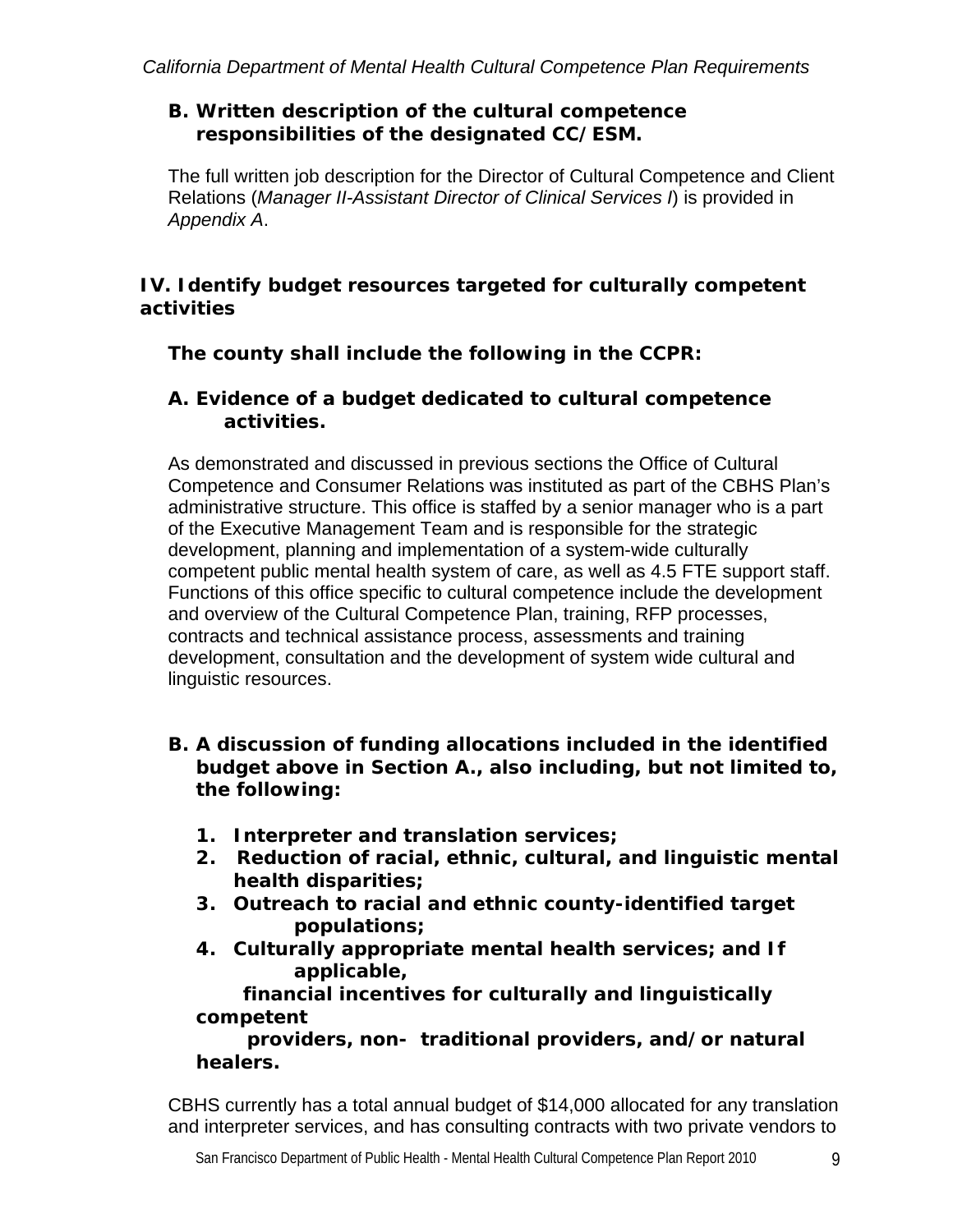fulfill these obligations. These activities are facilitated and processed by the Office of Cultural Competence and Client Relations.

CBHS sponsors, supports and collaborates with other public health departments in the facilitation of a number of community based outreach and community/cultural health & wellness events such the bi-monthly Project Homeless Connects that provides a one-stop shop of health and human services for thousands of homeless San Franciscans, large scale vaccination efforts such as H1N1 virus, as well as participating in community and cultural street fairs to provide information on mental health, anti-stigma information dissemination, brief depression screening, etc. Some of the community/cultural street fairs that the Office of Cultural Competence have participated in including: Friendship House Association of American Indians-Indian Market, Native American Health Center, Inc.-Gathering of the Lodges, Carnival, Samoan Community Health Fair, Richmond District Community Fair, Vietnamese Youth Development Center Grand Opening, TET Festival (Vietnamese New Year), South of Market Community Fair, and the Annual Filipino-American Counseling and Treatment Team community gathering.

The Office of Cultural Competence and Client Relations coordinates the *Multicultural Student Stipend Program* (MSSP), a human resources development program established in 1988, to address the need to recruit staff with special skills and sensitivities to provide culturally and linguistically competent mental health services to San Francisco's increasingly diverse population. The CBHS continues to find funding and sustain this very critical program even during current bleak economic shortfalls and budget cuts. Stipends are available to students interning in mental health, substance abuse, and integrated treatment programs of Community Programs. The program is designed to assist students in their development of skills to work with culturally diverse populations, to encourage ethnic and cultural diversity amongst our Community Programs interns and to increase the pool of applicants with special skills and knowledge, including language, culture, disabilities and principles on wellness and recovery for future employment with Community Programs. As part of our human resource development commitment, the MSSP is aimed at providing support to students interested in public sector work, community behavioral health services, working with populations with health disparities and shortages of culturally and linguistically competent staff. A total of \$50,000 in stipends were allocated during the academic year 2008-2009 and a total of \$25,000 during the summer academic sessions 2009 to bi-lingual and bi-cultural, disabled, and older adults student interns.

#### *Mental Health Services Act PEI: Holistic Wellness Promotion initiative*

In effort to support and implement culturally relevant and culturally appropriate effective practices, CBHS funded four community-based, ethnic or cultural organizations to support wellness services, designed to address the impacts of trauma, including outreach and education, pro-social community building events, community wellness promotion activities and traditional healing, and service linkages to individuals and families. Holistic Wellness grantees included CBOs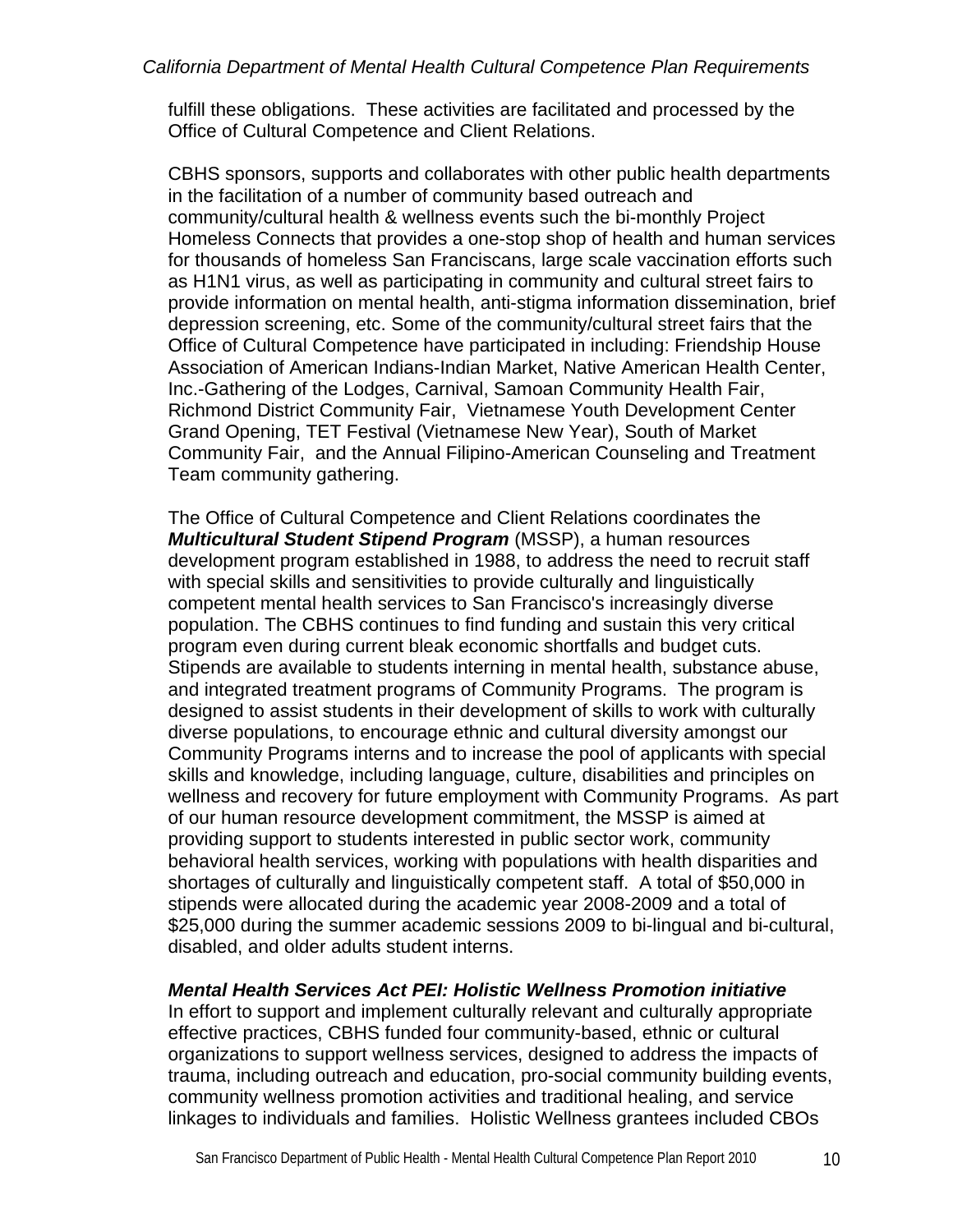who predominately provides services to Latinos/Hispanics, Native Americans (America Indians), and African American Communities, and other hard-to-reach populations with special needs, including the Promotores program for Mayan specific population. A total of \$1,000,000 (one million) was funded for fiscal 2009- 2010.

## *African American Health Equity Committee*

SFDPH Community Programs Health Equity and Population Leadership (HEPL) Team was established in 2008 to review and analyze health disparity and health inequity in ethnic and cultural populations in the City and County. In 2010, the African American Health Equity Committee was formed to develop strategies of goals and objectives to improve African American health and wellness recommended by HEPL Team. The committee selected two priorities for all divisions of Community Programs to focus on: 1) health disparities facing African American, and 2) disproportionate impact of alcohol abuse/dependence on minority communities. These focus areas, further, turned into a directive to incorporated program objectives for FY10-11 contracts to incorporate performance objectives addressing these two priorities. All CBHS contractors have these performance objectives in their contracts. The Performance Objectives are can be found on page 6 of the DPH Community Behavioral Health Services – Updated Performance Objectives for Fiscal Year 2010-2011 attached in *Appendix A*.

#### *Urban Trails San Francisco*

Urban Trails San Francisco is a new behavioral health system partnership between Child, Youth and Family System of Care within the SF DPH-CBHS and the Native American Health Center, Inc., a six-year Substance Abuse and Mental Health Administration System of Care Grant project. Goals: Urban Trails San Francisco will expand access for culturally and spirituality-based behavioral health services for most needy and vulnerable Native American (American Indians/Alaska Natives) and other indigenous children (children of Mayan descent and/or Mayan-speaking children). The Urban Trails San Francisco also will build the capacity of local behavioral health providers to provide more culturally and spiritually-based services to Native American clients through annual trainings and technical assistance offerings. The annual funding for Urban Trails San Francisco is \$1 million for the fiscal years 2009-2015.

## *Integration of Consumer Employees into CBHS Work Force*

Presently, CBHS has the following three consumer employee programs that provide an array of clinical, administrative, and operational support to contract and civil services programs: Peer Internship Support Program, Pathways to Discovery, and MHSA Peer Program.

 *Peer Internship Program*: The Office of Cultural Competence and Client Relations coordinates the Peer Internship Program which has, currently, 22 participants. The peer interns are mental health consumers or family member who are placed in community mental health contract and civil service sites, including 1380 Howard, to provide peer counseling support,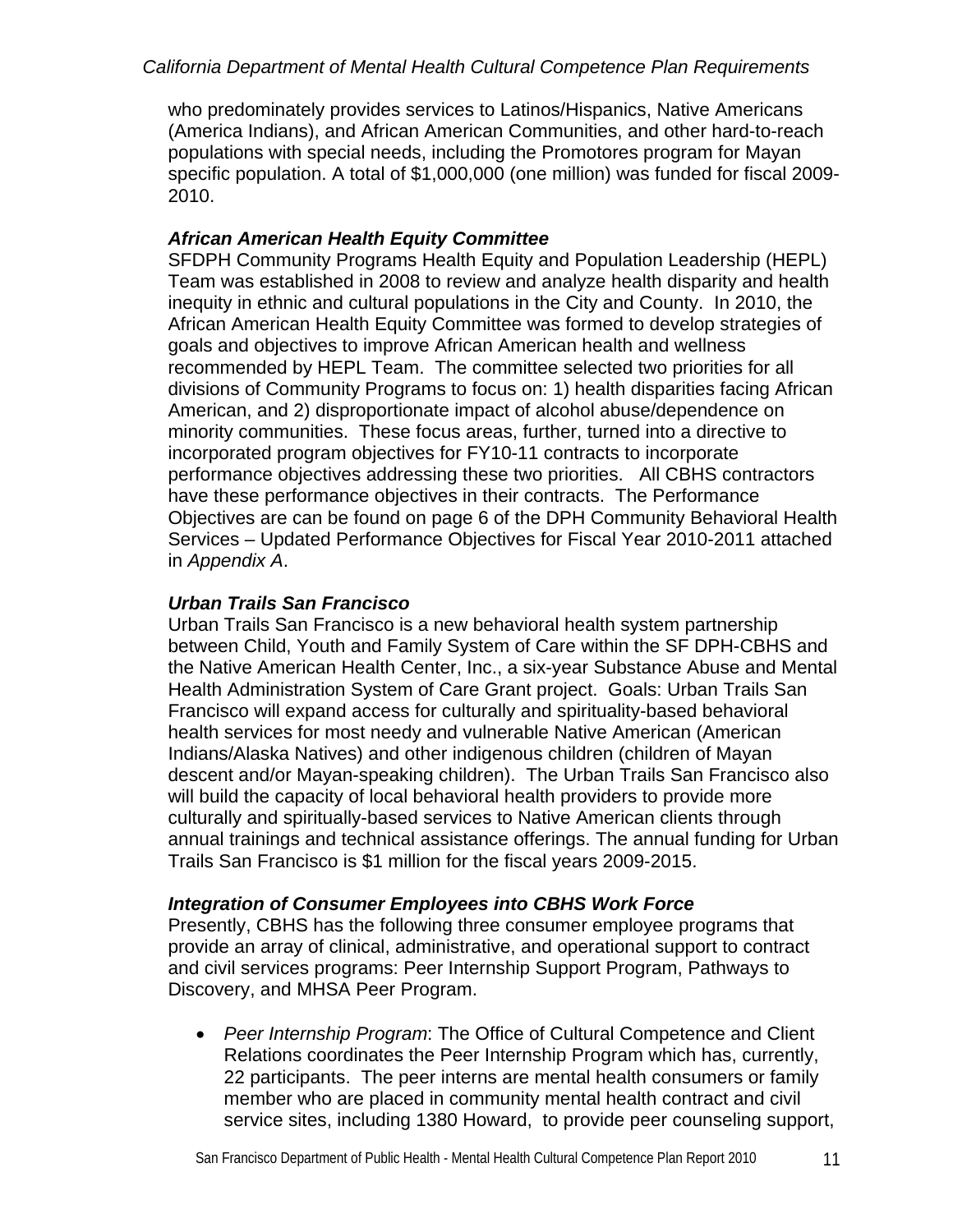wellness and recovery activity facilitators, basic case management support, system navigation support, and clerical and administrative support. Peer Interns are provided stipends through the SF Study Center (a fiscal intermediary of CBHS) with no more than 20 maximum hours per week. The Peer Internship placement is 12 months

- *Pathways to Discovery* is a consumer/family member employment program within MHSA. Under the direction of the Cultural Competency Director, located at 1380 Howard**,** the Pathways staff facilitates support groups, WRAP groups, wellness and recovery activities at a number civil service programs. Pathways provides system navigation support services to peers for appointments, and works with City College to provide support to consumers enrolled in the newly established Mental Health Certificate program.
- MHSA Consumer Employment Program:

The CBHS MHSA Implementation Specialist Program employees are consumers or family members of a consumer of the mental health system. .The Implementation Specialists assist other consumers through funding provided by the MHSA. They are classified as 9924 Public Service Aide and hired in both "as needed" and regular employees." MHSA Implementation Specialists work on various tasks at the central administration site for Community Behavioral Health Services including in Welcoming Reception in the main building lobby, and MHSA administration and CBHS training departments. These positions are intended to be entry level employment to gain skills to obtain higher level employment in the civil service system. This program was honored for Public Policy Leadership by the San Francisco Mental Health Association in 2008.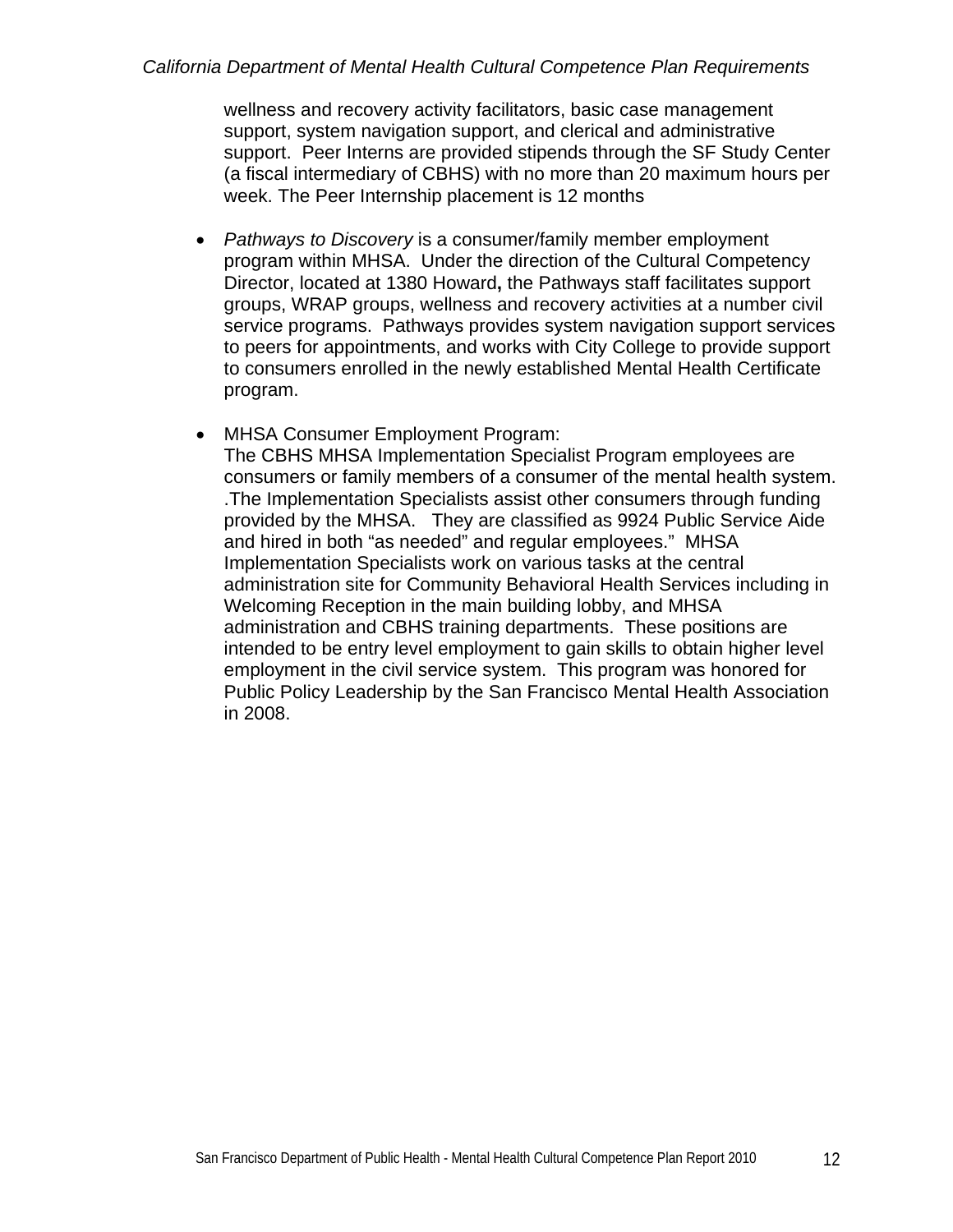#### **CRITERION 2**

#### **COUNTY MENTAL HEALTH SYSTEM**

#### **UPDATED ASSESSMENT OF SERVICE NEEDS**

**Rationale: A population assessment is necessary to identify the cultural and linguistic needs of the target population and is critical in designing, and planning for, the provision of appropriate and effective mental health services.** 

**Note: All counties may access 2007 200% of poverty data at the DMH website on the following page: [http://www.dmh.ca.gov/News/Reports\\_and\\_Data/default.asp](http://www.dmh.ca.gov/News/Reports_and_Data/default.asp) within the link titled "Severe Mental Illness (SMI) Prevalence Rates".** 

**Counties shall utilize the most current data offered by DMH.** 

**Only small counties, as defined by California Code of Regulations 3200.260, may request Medi-Cal utilization data from DMH by submitting the appropriate form to DMH, no later than five calendar months before plan submissions are due. To complete the Data Request Form, counties must contact the Office of Multicultural Services at 916-651-9524 to have a DMH staff person assist in the completion of the proper form. Eligible counties may be provided data within thirty calendar days from the data request deadline; however, all requests are first-come first-serve and provided according to DMH staff availability and resources.** 

## *I. General Population*

*The county shall include the following in the CCPR:* 

 *Summarize the county's general population by race, ethnicity, age, and gender. The summary may be a narrative or as a display of data (other social/cultural groups may be addressed as data is available and collected locally).* 

The demographic information for San Francisco was obtained primarily from the most recent population data available from the US Census Bureau, and was supplemented by the 2006-2008 American Community Survey estimates in cases where the census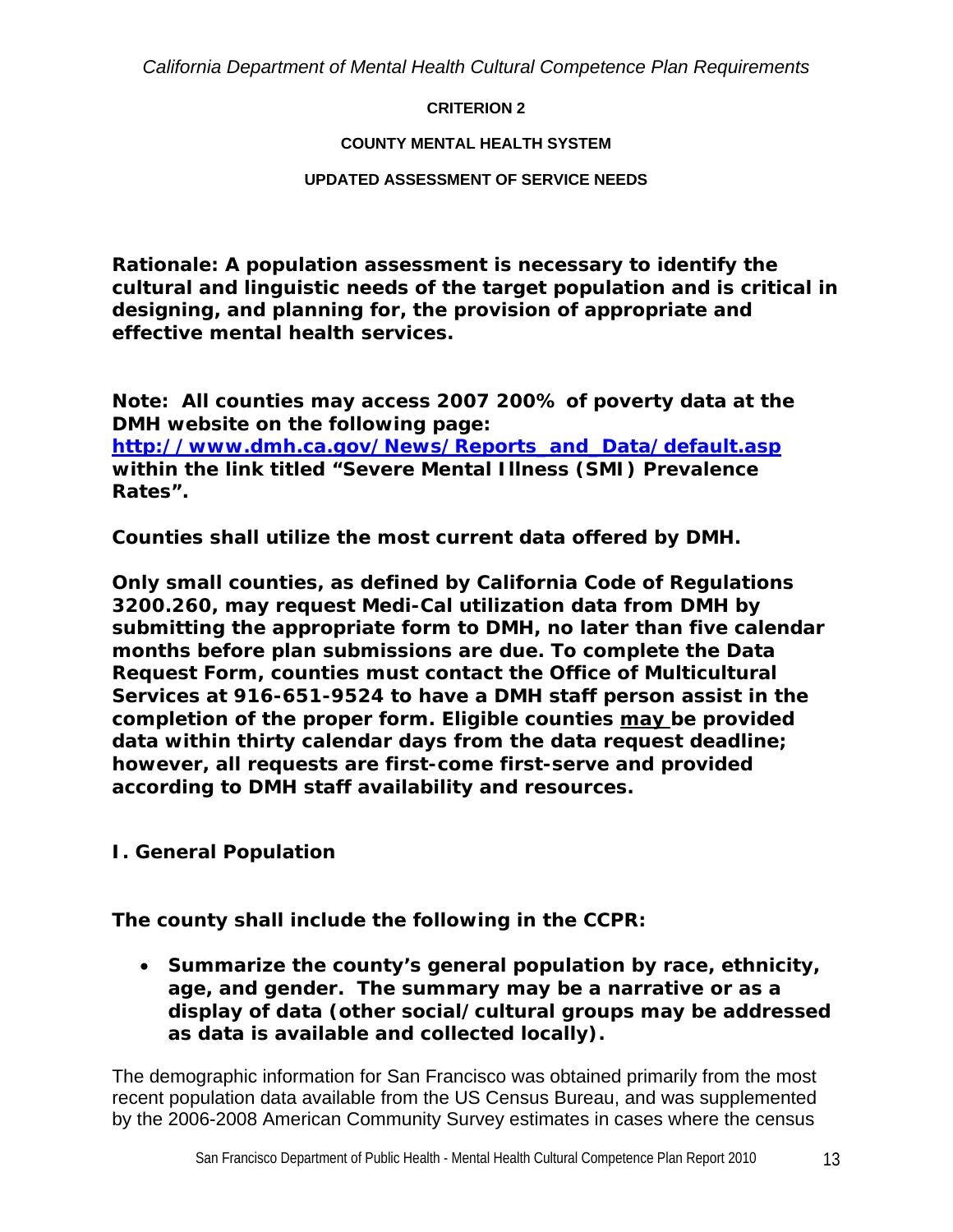data lacked sufficient detail to adequately describe the county's population. The 2009 population estimate for San Francisco was 815,358, with gender almost evenly divided between women (49%) and men (51%). The age, ethnicity, and language characteristics of the city are described below.

## **Age**

The distribution of age in San Francisco is shown in Figure 1(2006-2008 American Community Survey 3-Year Estimates). Youth under the age of 18 make up almost 26% of the California population, but they represent a much smaller proportion of San Francisco's population at only 15%. San Francisco has a slightly higher proportion of seniors (15% vs. 11%), and the majority of adults are between the ages of 25 and 44.



**Figure 1: Age Ranges of General Population** 

## **Ethnicity**

US Census Bureau distinguishes between "ethnicity" (Hispanic Origin) and "race" (American Indian or Alaskan Native, Asian, Native Hawaiian and Other Pacific Islander, African American, White). Therefore, the categories in Figure 2 below are not mutually exclusive and total more than 100%. San Francisco is a culturally diverse city with over 50% of the population comprised of persons from ethnically diverse backgrounds. The majority of this ethnically diverse population is composed of persons of Asian backgrounds (31%), followed by persons of Hispanic or Latino origins (14%), and African Americans (7%).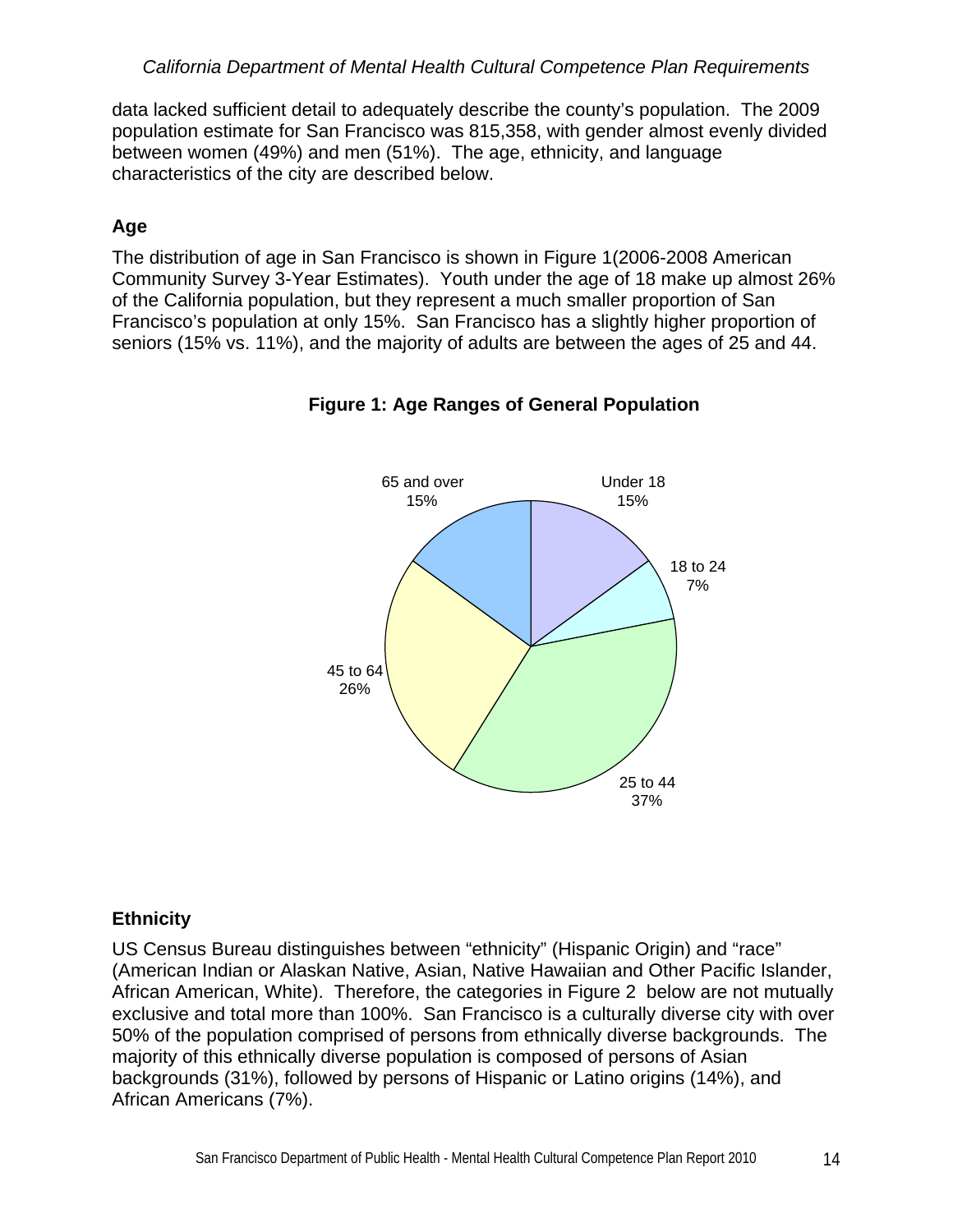

**Figure 2: Ethnicity of General Population** 

#### **Language**

Almost half of San Francisco's population speaks a language other than English at home, with 26% speaking an Asian or Pacific Islander language, 12% speaking Spanish, and 7% speaking another Indo-European language (2006-2008 American Community Survey 3-Year Estimates) as illustrated in Figure 3 below.



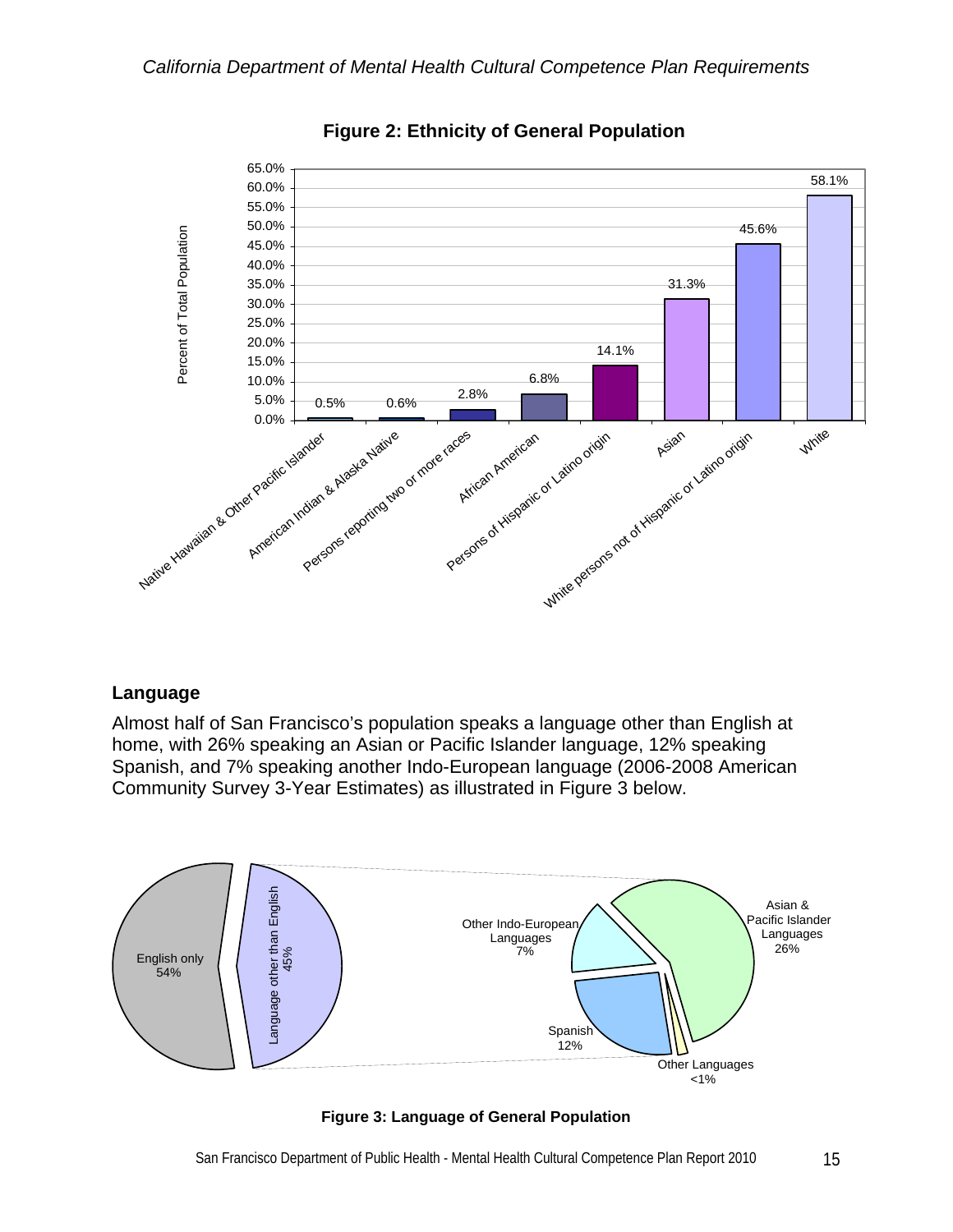## *II. Medi-Cal population service needs (Use current CAEQRO data if available.)*

## *A. Summarize Medi-Cal population and client utilization data by race, ethnicity, language, age, and gender (other social/cultural groups may be addressed as data is available and collected locally).*

The source of data for these analyses was San Francisco's FY 2008-2009 mental health billing data. San Francisco served a total of 16,595 Medi-Cal clients, which represented approximately 65% of the county's total clients served. A higher proportion of males than females were served, at 54% and 46% of the population respectively.

## **Age**

The frequency of Medi-Cal clients served by age group is represented in Figure 4. The majority (68%) of these clients are adults between the ages of 18 and 64.



## **Figure 4: Medi-Cal Clients Served by Age**

## **Ethnicity**

The frequency of Medi-Cal clients served by ethnicity is shown in Figure 5. Seventy percent of San Francisco's Medi-Cal client population is comprised of persons from ethnically diverse backgrounds. The majority of this diverse population is composed of African American (26%), Asian (20%), Latino (14%), and Multi-ethnic (7%) clients.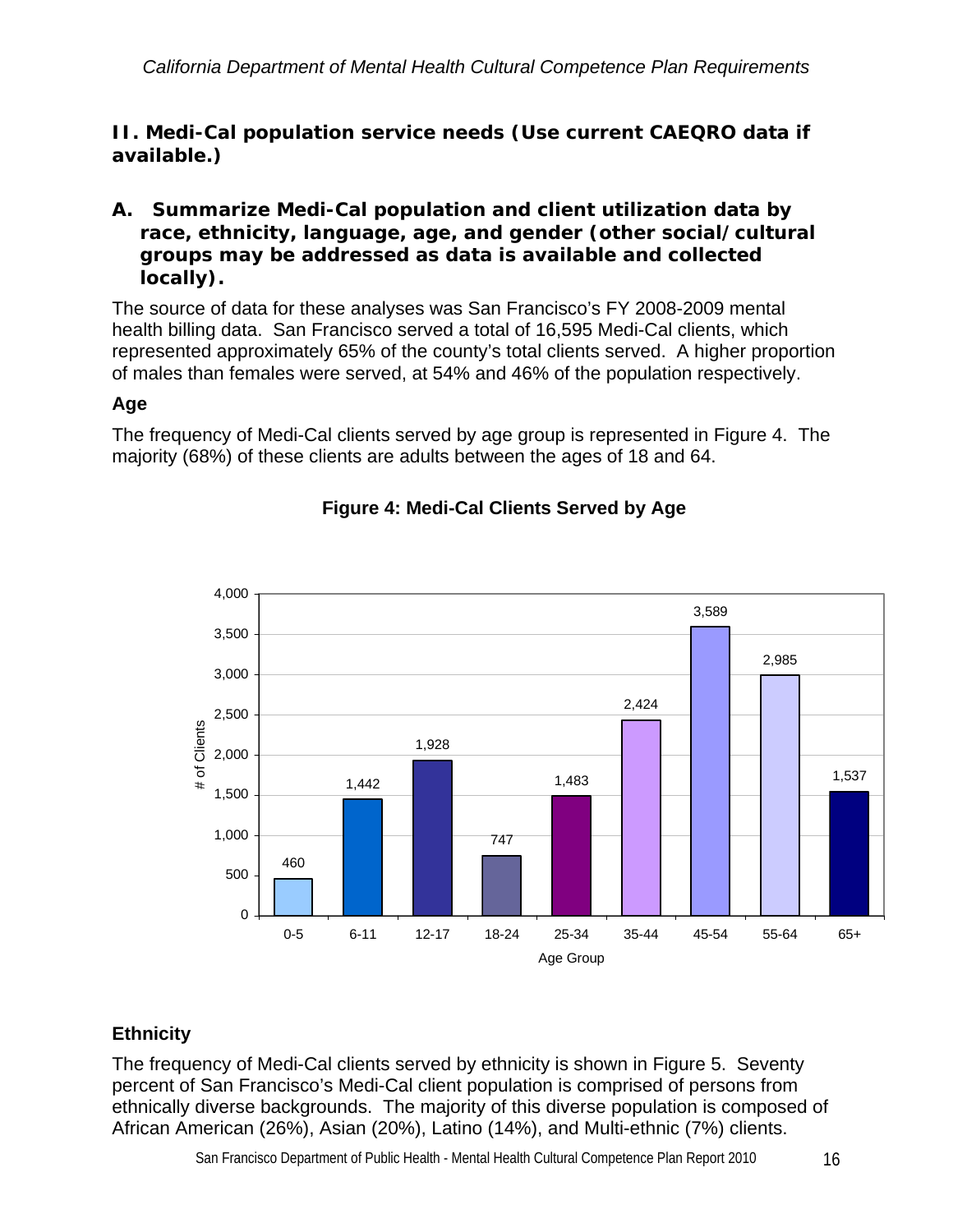

**Figure 5: Medi-Cal Clients Served by Ethnicity** 

#### **Language**

A significant portion (28%) of San Francisco's Medi-Cal clients indicated a language preference other than English. The frequency of Medi-Cal clients served for preferred languages with greater than 100 clients is shown in Figure 6.



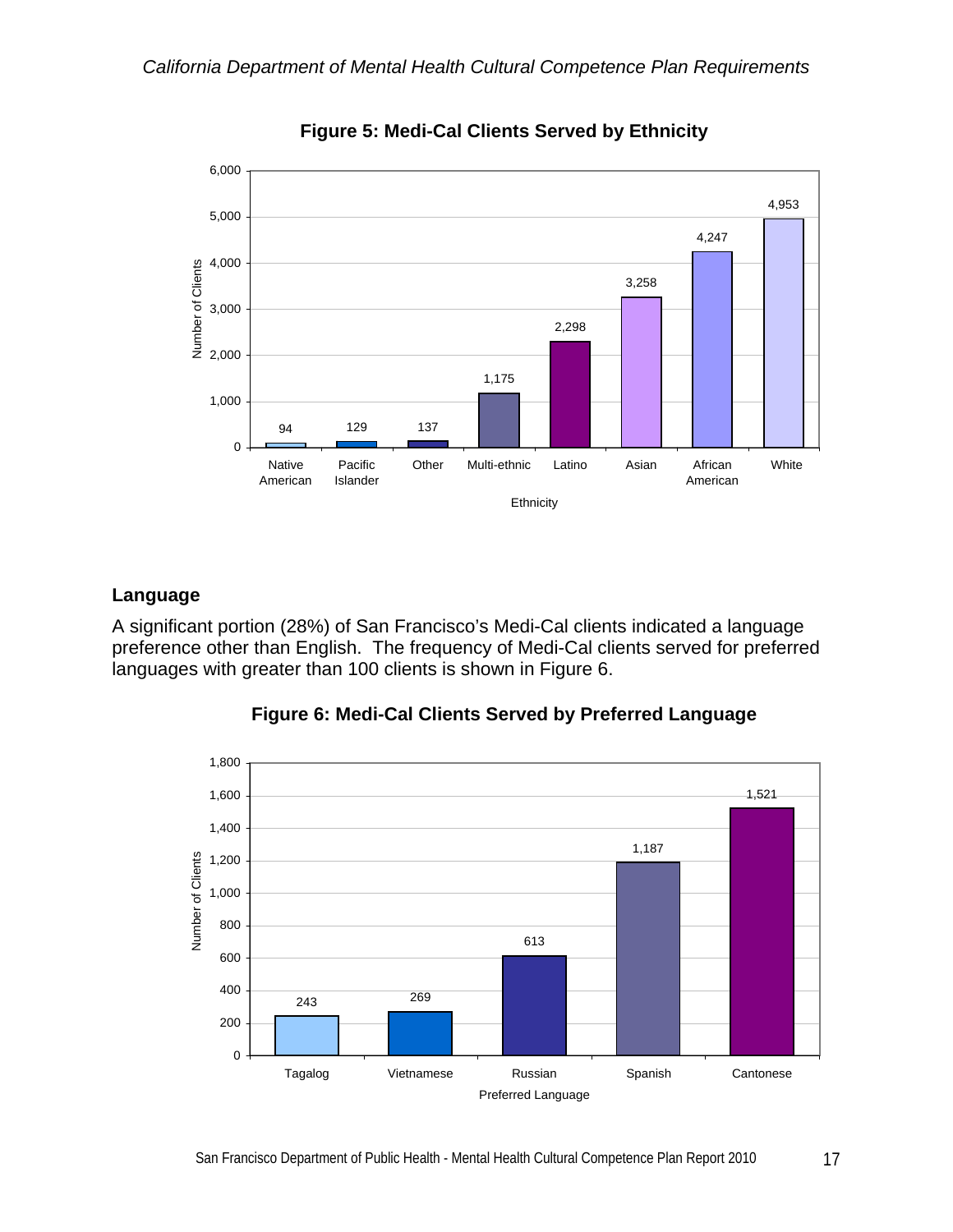## *B. Provide an analysis of disparities as identified in the above summary.*

In order to identify possible disparities, the number of clients served was compared to Dr Charles Holzer's data from State of California Department of Mental on the estimated need for mental health services among persons living at <200% of poverty, as shown in Figure 7 below. Dr Holzer's data did not include detailed information on language preference; therefore additional analyses on language capacity were conducted and can be found in section VI.B.

"Penetration rates" were calculated to determine the degree to which the estimated need for mental health services was met. The Total Penetration Rate reflects the overall proportion of those estimated in need who received services (Total Clients Served  $\div$  Estimated Need), and the Medi-Cal Penetration Rate reflects the proportion of those estimated in need who received services paid for by Medi-Cal (Clients with Medi-Cal  $\div$  Estimated Need). Penetration rates falling below 100% are highlighted in Figure 7.

|                  | <b>Total</b><br><b>Clients</b><br><b>Served</b> | <b>Clients with</b><br>Medi-Cal | <b>Clients</b><br>without<br>Medi-Cal | <b>Estimated</b><br><b>Need</b> | <b>Total</b><br><b>Penetration</b><br>Rate | <b>Medi-Cal</b><br><b>Penetration</b><br>Rate |
|------------------|-------------------------------------------------|---------------------------------|---------------------------------------|---------------------------------|--------------------------------------------|-----------------------------------------------|
| <b>Ethnicity</b> |                                                 |                                 |                                       |                                 |                                            |                                               |
| African American | 5,741                                           | 4,247                           | 1,494                                 | 1,836                           | 313%                                       | 231%                                          |
| Asian            | 4,436                                           | 3,258                           | 1,178                                 | 2,735                           | 162%                                       | 119%                                          |
| Latino           | 4,064                                           | 2,298                           | 1,766                                 | 2,822                           | 144%                                       | 81%                                           |
| Multiple         | 1,614                                           | 1,175                           | 439                                   | 456                             | 354%                                       | 258%                                          |
| Native American  | 154                                             | 94                              | 60                                    | 70                              | 220%                                       | 134%                                          |
| Pacific Islander | 190                                             | 129                             | 61                                    | 110                             | 173%                                       | 117%                                          |
| White            | 8,345                                           | 4,953                           | 3,392                                 | 4,735                           | 176%                                       | 105%                                          |
| Gender           |                                                 |                                 |                                       |                                 |                                            |                                               |
| Female           | 11,309                                          | 7,663                           | 3,646                                 | 7,120                           | 159%                                       | 108%                                          |
| Male             | 13,889                                          | 8,888                           | 5,001                                 | 5,643                           | 246%                                       | 158%                                          |
| Age              |                                                 |                                 |                                       |                                 |                                            |                                               |
| $0-5$            | 548                                             | 460                             | 88                                    | 1,001                           | 55%                                        | 46%                                           |
| $6 - 11$         | 1,754                                           | 1,442                           | 312                                   | 880                             | 199%                                       | 164%                                          |
| $12 - 17$        | 3,046                                           | 1,928                           | 1,118                                 | 971                             | 314%                                       | 199%                                          |
| 18-24            | 1,629                                           | 747                             | 882                                   | 908                             | 179%                                       | 82%                                           |
| 25-34            | 3,297                                           | 1,483                           | 1,814                                 | 2,136                           | 154%                                       | 69%                                           |
| 35-44            | 4,205                                           | 2,424                           | 1,781                                 | 3,067                           | 137%                                       | 79%                                           |
| 45-54            | 5,165                                           | 3,589                           | 1,576                                 | 1,952                           | 265%                                       | 184%                                          |
| 55-64            | 3,823                                           | 2,985                           | 838                                   | 1,034                           | 370%                                       | 289%                                          |
| $65+$            | 1,792                                           | 1,537                           | 255                                   | 815                             | 220%                                       | 189%                                          |
| <b>Total</b>     | 25,259                                          | 16,595                          | 8,664                                 | 12,764                          | 198%                                       | 130%                                          |

| Figure 7: Comparison of Clients Served vs. the Numbers of Persons Estimated in Need of |                               |  |  |
|----------------------------------------------------------------------------------------|-------------------------------|--|--|
|                                                                                        | <b>Mental Health Services</b> |  |  |

Total Clients Served = CBHS unduplicated mental health clients served during FY 0809

Clients with Medi-Cal = CBHS unduplicated mental health clients served with Medi-Cal during FY 0809

Clients without Medi-Cal = CBHS unduplicated mental health clients served without Medi-Cal during FY 0809

Estimated Need = Dr Charles Holzer's data on the estimated need for mental health services for CY 2007; [http://www.dmh.ca.gov/Statistics\\_and\\_Data\\_Analysis/Total\\_Population\\_by\\_County.asp](http://www.dmh.ca.gov/Statistics_and_Data_Analysis/Total_Population_by_County.asp)

Total Penetration Rate = Total Clients Served  $\div$ Estimated Need

Medi-Cal Penetration Rate = Clients with Medi-Cal  $\div$ Estimated Need

San Francisco Department of Public Health - Mental Health Cultural Competence Plan Report 2010 18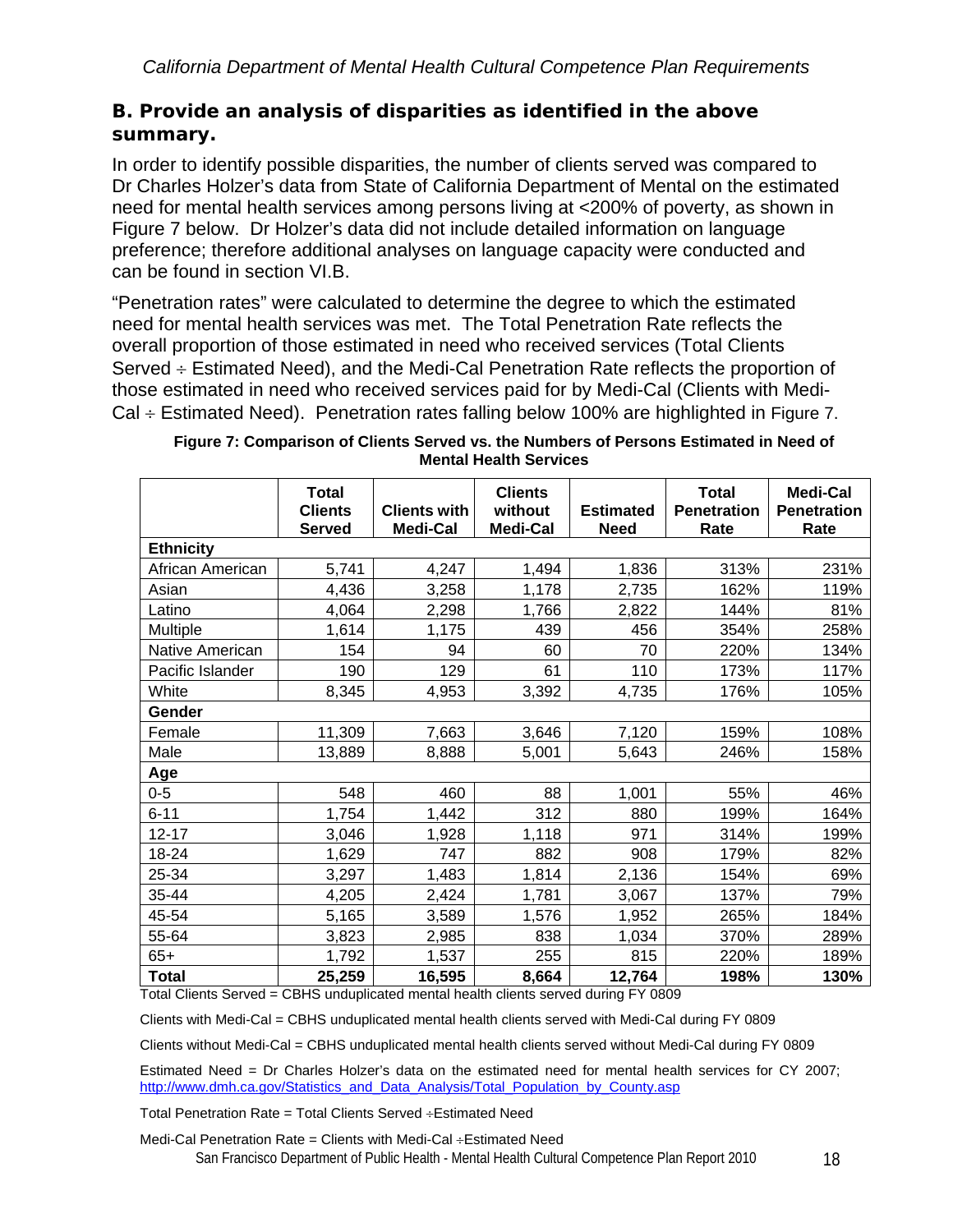Bar charts which provide a visual representation of this data for gender, age, and ethnicity are found in Figures 8, 9, & 10 respectively. The yellow bars represent Dr Holzer's estimates of need, and the grey bars represent the total clients served; the darker grey represents Medi-Cal clients and the lighter grey represents clients without Medi-Cal.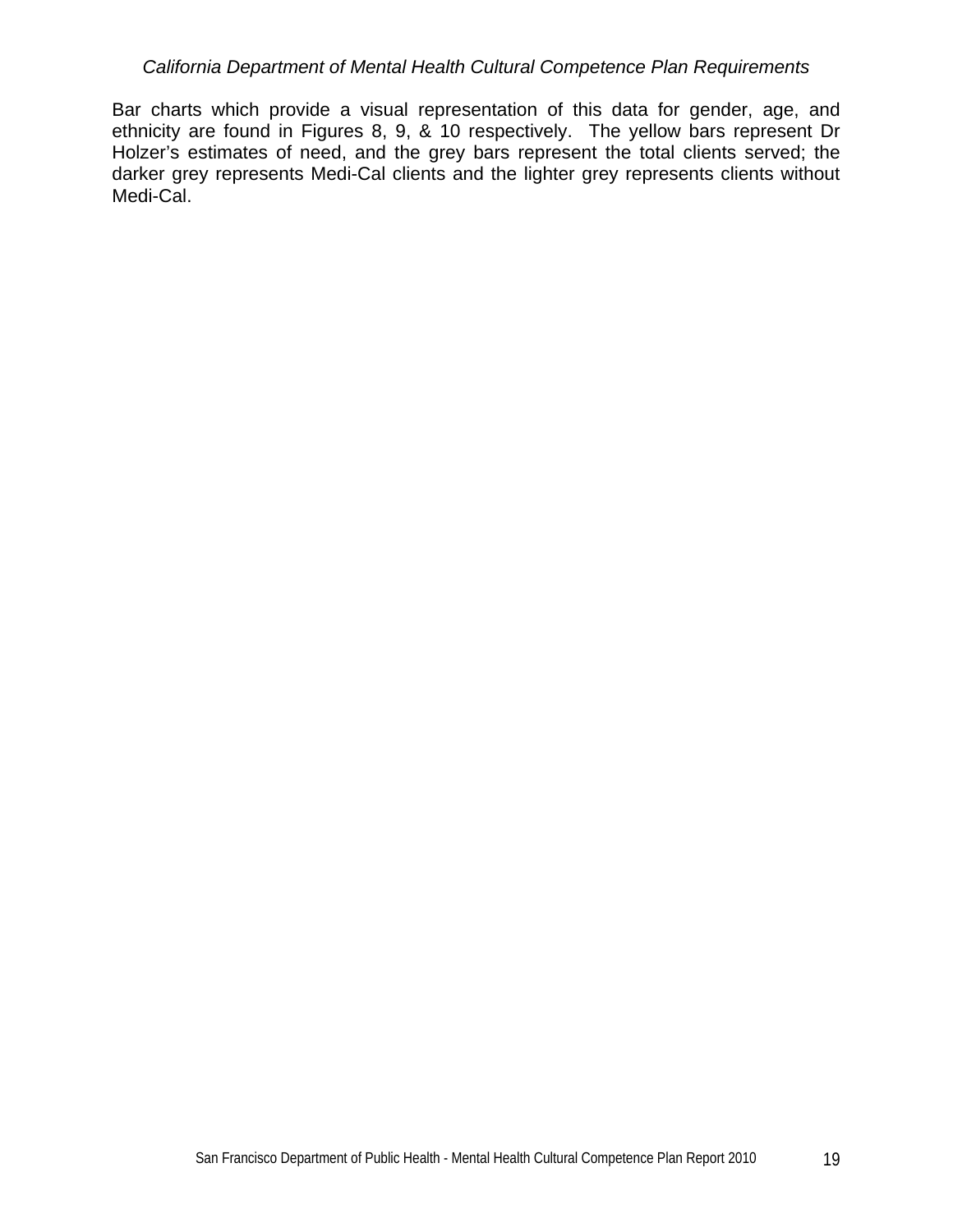

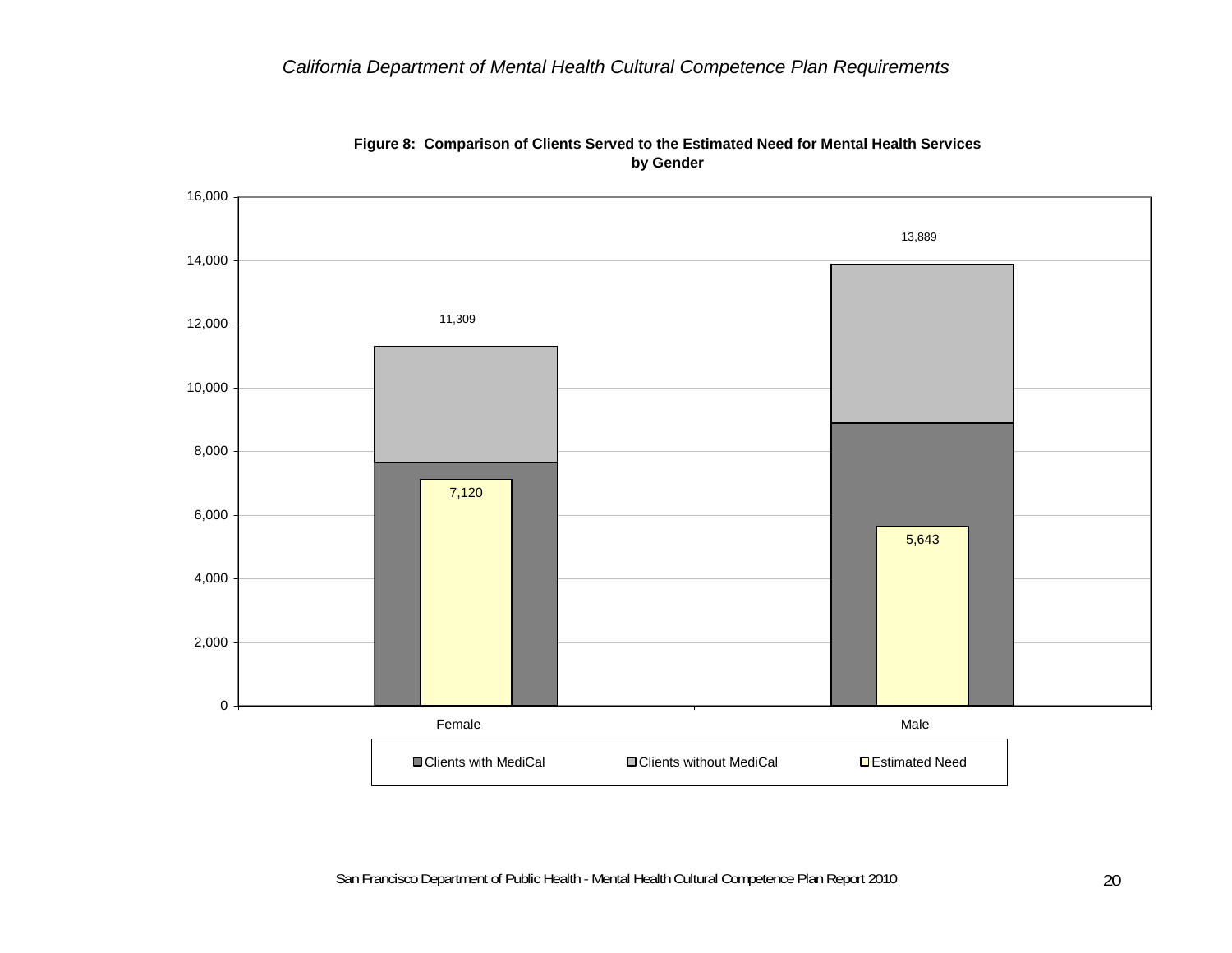

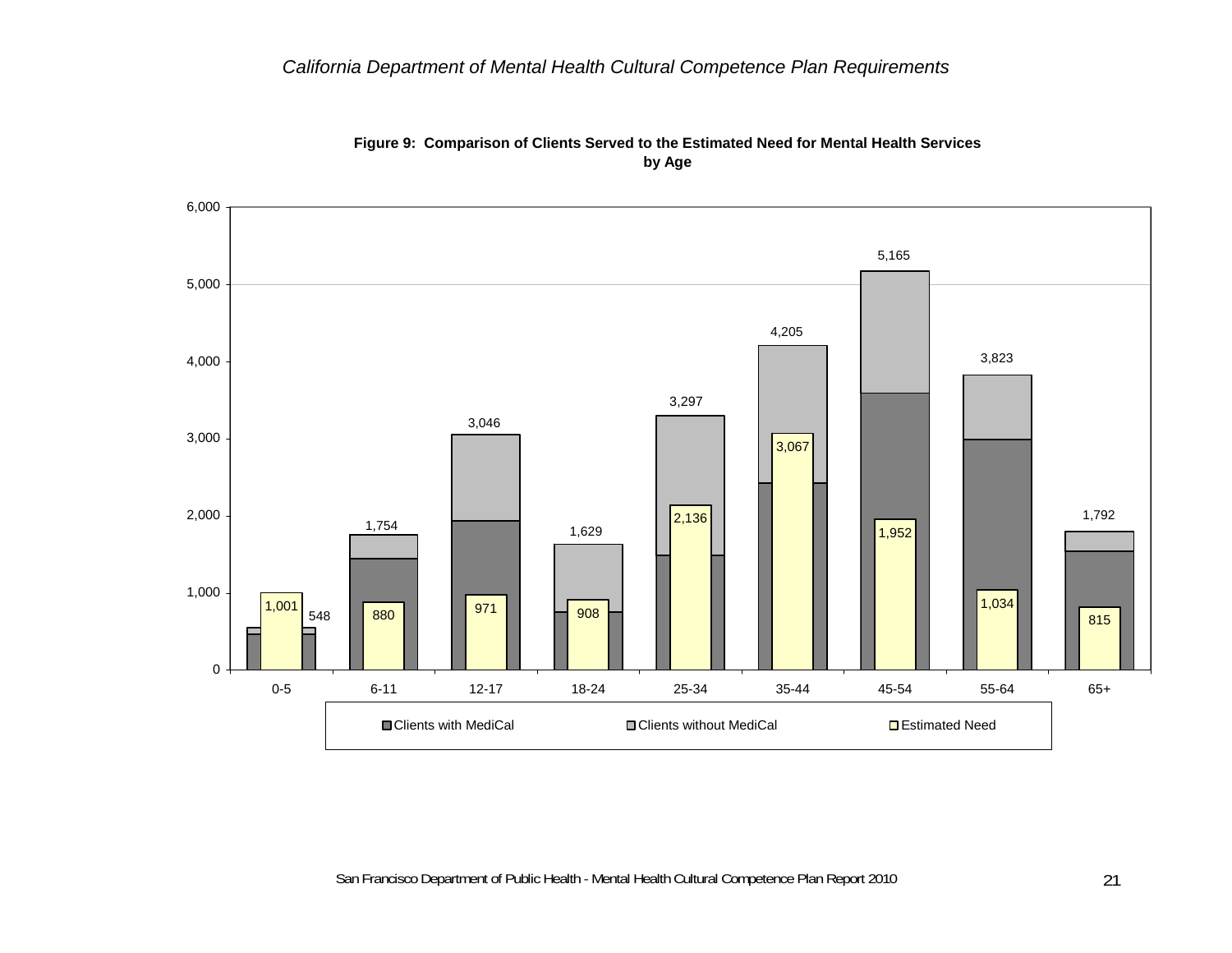

#### **Figure 10: Comparison of Clients Served to the Estimated Need for Mental Health Services by Ethnicity**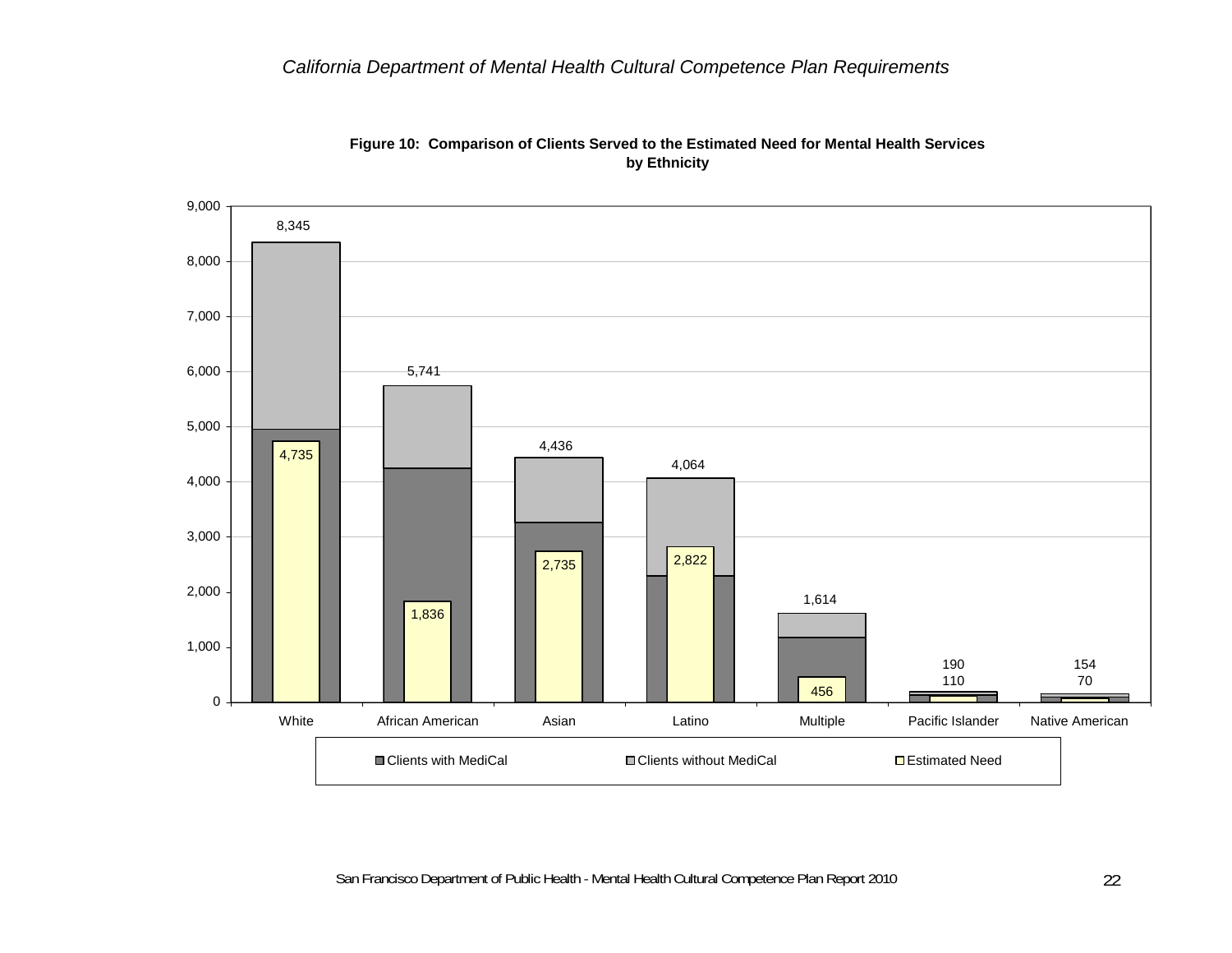## Gender

The overall penetration rates and the Medi-Cal penetration rates exceeded 100% for both men and women, with a higher proportion of men receiving services.

## Age

The only age group which fell short of 100% for both the overall and Medi-Cal penetration rates was for children ages 0 to 5. However, many of the services provided for this age group are prevention or school-based activities which would not be accounted for in our billing system and would be missing from these counts. Therefore, it is difficult to determine whether a disparity exists for this age group.

The age groups falling between 18 and 44 years of age each had a smaller number of Medi-Cal clients served than the numbers estimated in need, however the overall number of clients served exceeded the numbers estimated in need.

## **Ethnicity**

The overall number of clients served exceeded the number estimated in need for all ethnic groups. Only one group, Latino clients, had fewer Medi-Cal clients served than the number estimated in need. One possible explanation for this could be that some clients of Latino descent are not U.S. citizens, and therefore are not eligible for Medi-Cal.

## *III.200% of Poverty (minus Medi-Cal) population and service needs.*

## *A. Summarize the 200% of poverty (minus Medi-Cal population) and client utilization data by race, ethnicity, language, age, and gender (other social/cultural groups may be addressed as data is available and collected locally).*

The data sources that were used for these comparisons included Dr. Charles Holzer's population, as recommended by the California Department of Mental Health, estimates of the numbers of persons with incomes at less than 200% of the poverty level, the number of Medi-Cal clients served, and the number of clients served without Medi-Cal coverage. "Penetration rates" were calculated by dividing the number of clients served without Medi-Cal coverage by the population in poverty numbers (minus the Medi-Cal clients). The average overall penetration rate was 5.19%. The data is shown in Figure 11 in the following page.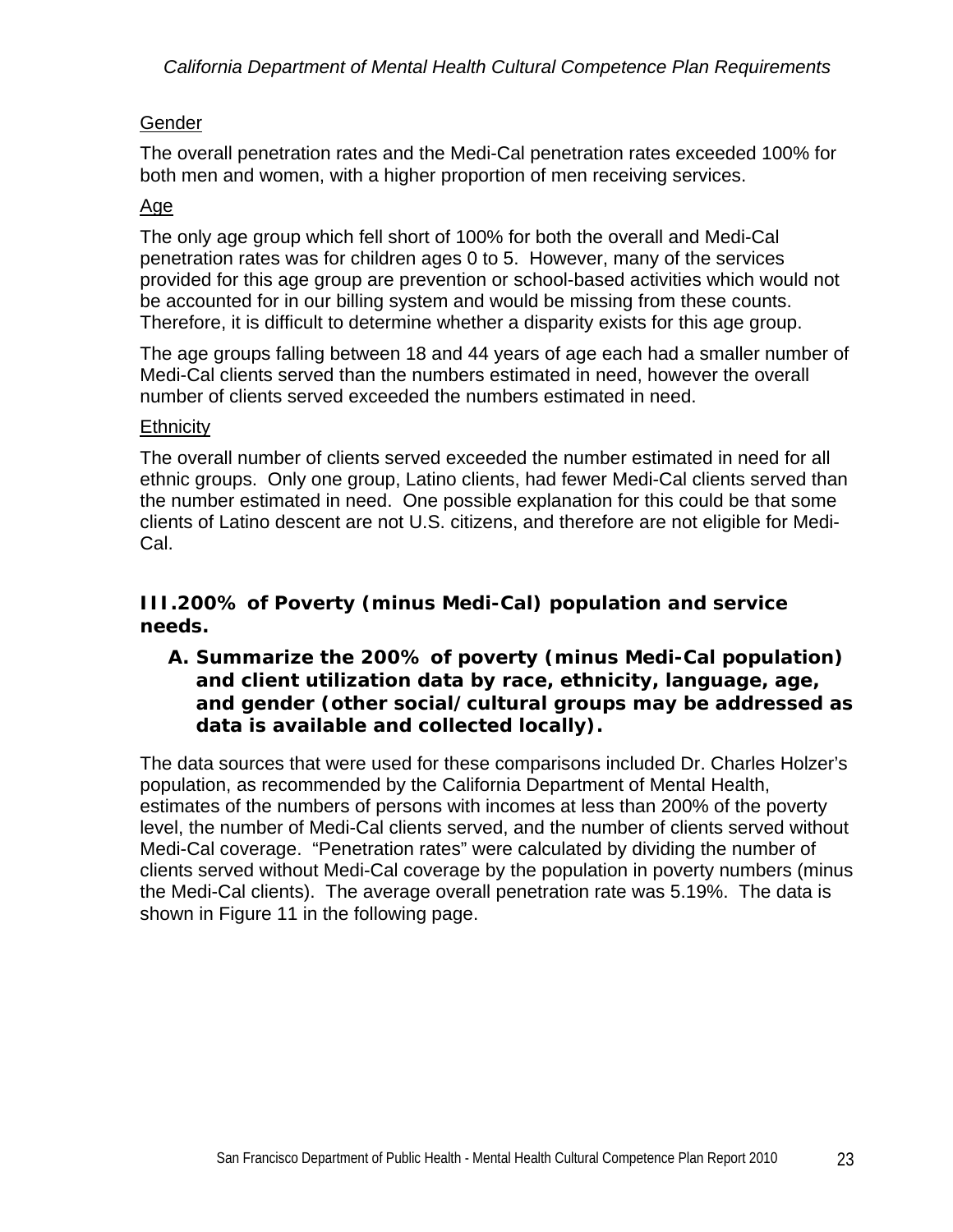|                  | $<$ 200%<br><b>Poverty</b><br><b>Population</b> | <b>Medi-Cal</b><br><b>Beneficiaries</b> | $<$ 200%<br>Poverty-<br><b>Medi-Cal</b><br><b>Beneficiaries</b> | <b>Clients</b><br>without<br>Medi-Cal | <b>Penetration</b><br>Rate |
|------------------|-------------------------------------------------|-----------------------------------------|-----------------------------------------------------------------|---------------------------------------|----------------------------|
| <b>Totals</b>    |                                                 |                                         |                                                                 |                                       |                            |
|                  | 183,622                                         | 16,595                                  | 167,027                                                         | 8,664                                 | 5%                         |
| Age              |                                                 |                                         |                                                                 |                                       |                            |
| $0 - 5$          | 11,270                                          | 460                                     | 10,810                                                          | 88                                    | 1%                         |
| $6 - 11$         | 9,984                                           | 1,442                                   | 8,542                                                           | 312                                   | 4%                         |
| $12 - 17$        | 10,987                                          | 1,928                                   | 9,059                                                           | 1,118                                 | 12%                        |
| 18-24            | 20,507                                          | 747                                     | 19,760                                                          | 882                                   | 4%                         |
| 25-34            | 23678                                           | 1,483                                   | 22,195                                                          | 1,814                                 | 8%                         |
| 34-44            | 29129                                           | 2,424                                   | 26,705                                                          | 1,781                                 | 7%                         |
| 45-54            | 22,358                                          | 3,589                                   | 18,769                                                          | 1,576                                 | 8%                         |
| 55-64            | 18,982                                          | 2,985                                   | 15,997                                                          | 838                                   | 5%                         |
| $65+$            | 36,727                                          | 1,537                                   | 35,190                                                          | 255                                   | 1%                         |
| Gender*          |                                                 |                                         |                                                                 |                                       |                            |
| Female           | 96,304                                          | 7,663                                   | 88,641                                                          | 3,646                                 | 4%                         |
| Male             | 87,317                                          | 8,888                                   | 78,429                                                          | 5,001                                 | 6%                         |
| Ethnicity**      |                                                 |                                         |                                                                 |                                       |                            |
| Asian            | 65,639                                          | 3,258                                   | 62,381                                                          | 1,178                                 | 2%                         |
| Pacific Islander | 1,710                                           | 129                                     | 1,581                                                           | 61                                    | 4%                         |
| Latino           | 36,714                                          | 2,298                                   | 34,416                                                          | 1,766                                 | 5%                         |
| White            | 54,084                                          | 4,953                                   | 49,131                                                          | 3,392                                 | 7%                         |
| African American | 20,214                                          | 4,247                                   | 15,967                                                          | 1,494                                 | 9%                         |
| Native American  | 674                                             | 94                                      | 580                                                             | 60                                    | 10%                        |
| Multi-ethnic     | 4,587                                           | 1,175                                   | 3,412                                                           | 439                                   | 13%                        |

| Figure 11: Penetration Rates of Clients without Medi-Cal vs. < 200% Poverty Data |  |
|----------------------------------------------------------------------------------|--|
|----------------------------------------------------------------------------------|--|

\*Gender coded as 'Other' or 'Unknown' was not included and represented 44 Medi-Cal Clients and 17 Clients without Medi-Cal

\*\*Ethnicity coded as 'Unknown' was not included and represented 441 Medi-Cal Clients and 274 Clients without Medi-Cal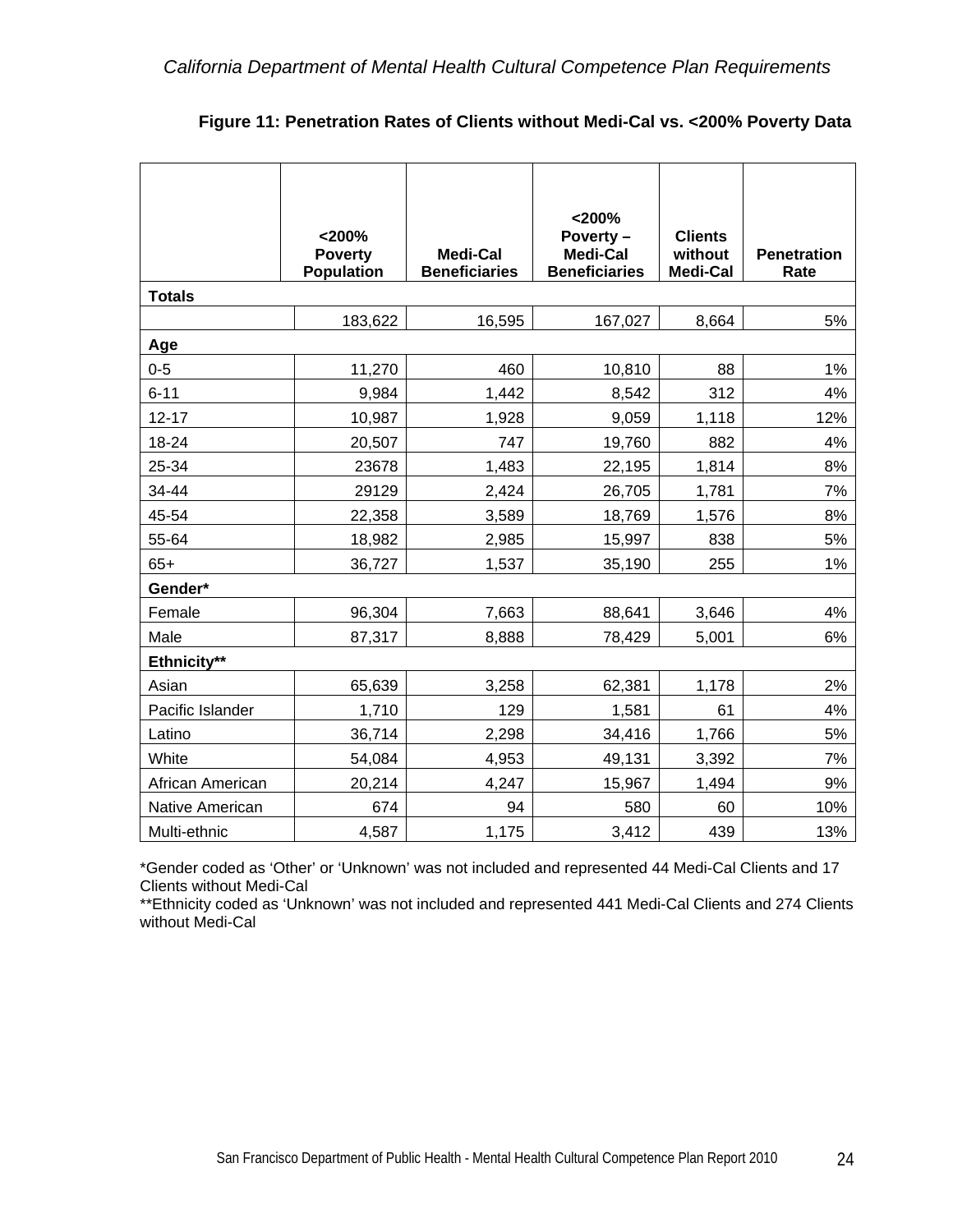## **Age**

The penetration rates by age group for clients without Medi-Cal are shown in Figure 12.





## **Ethnicity**

The penetration rates by ethnicity for clients without Medi-Cal are shown in Figure 13 in the following page.



**Figure 13: Clients without Medi-Cal vs. <200% Poverty Data Penetration Rate by Ethnicity**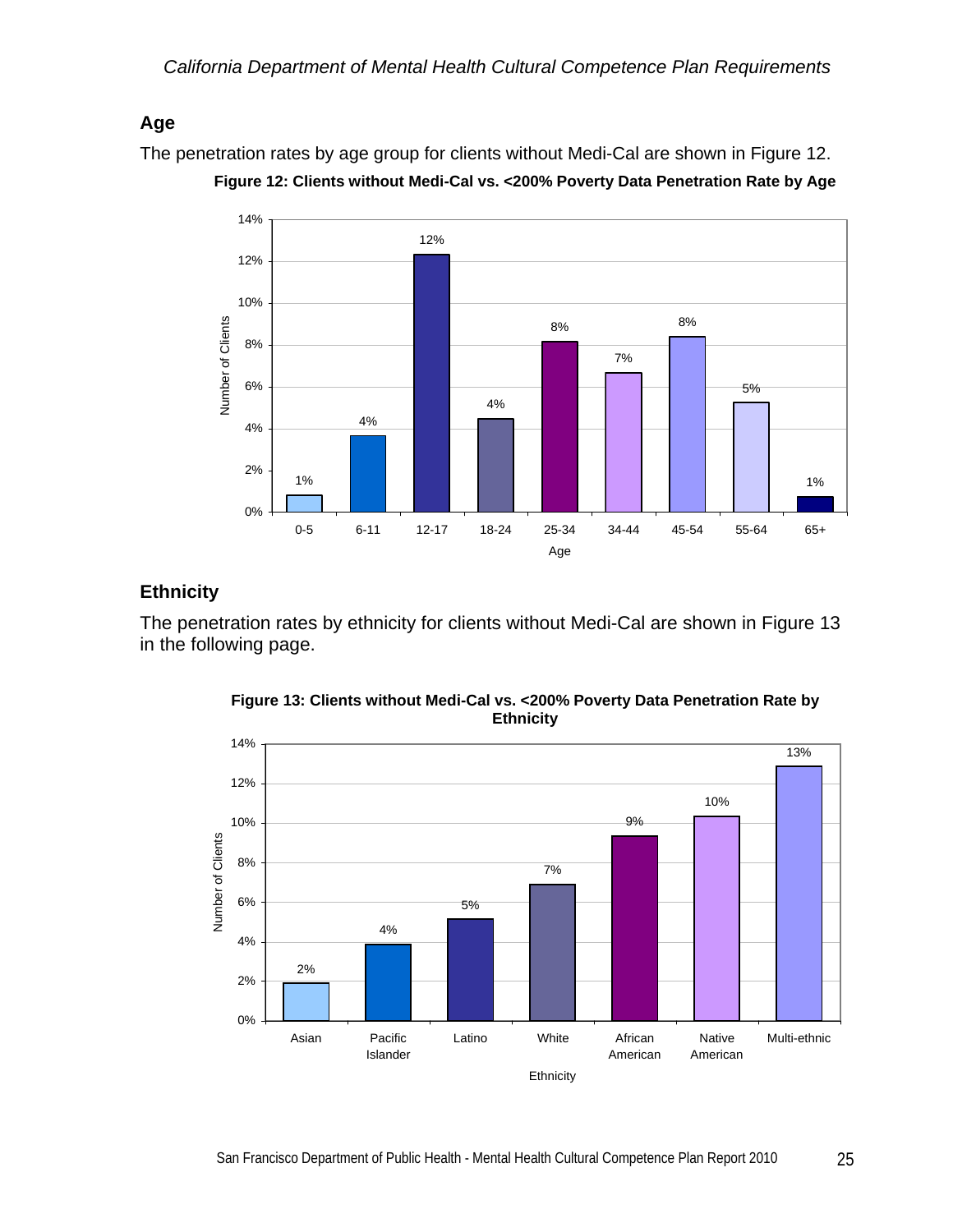## *A. Provide an analysis of disparities as identified in the above summary.*

The groups with penetration rates below the mean are noted below. However, it is difficult to interpret or draw conclusions based on this data without also considering the relative need for mental health services and the variation in rates of Medi-Cal coverage across groups.

## Gender

Females had slighter lower penetration rates than males, at 4% and 6% respectively.

Age

The age groups 0-5, 6-11, 18-24, and 65+ all fell below the average penetration rate.

**Ethnicity** 

The Asian and Pacific Islander groups both fell below the average penetration rate.

## *IV. MHSA Community Services and Supports (CSS) population assessment and service needs*

*The county shall include the following in the CCPR:* 

*A. From the county's approved CSS plan, extract a copy of the population assessment. If updates have been made to this assessment, please include the updates. Summarize population and client utilization data by race, ethnicity, language, age, and gender (other social/cultural groups may be addressed as data is available and collected locally).* 

A recent analysis of unduplicated clients served by MHSA funded programs as of the end of Fiscal Year 2008-2009 show the following age, race/ethnicity, and primary language illustrated in the following tables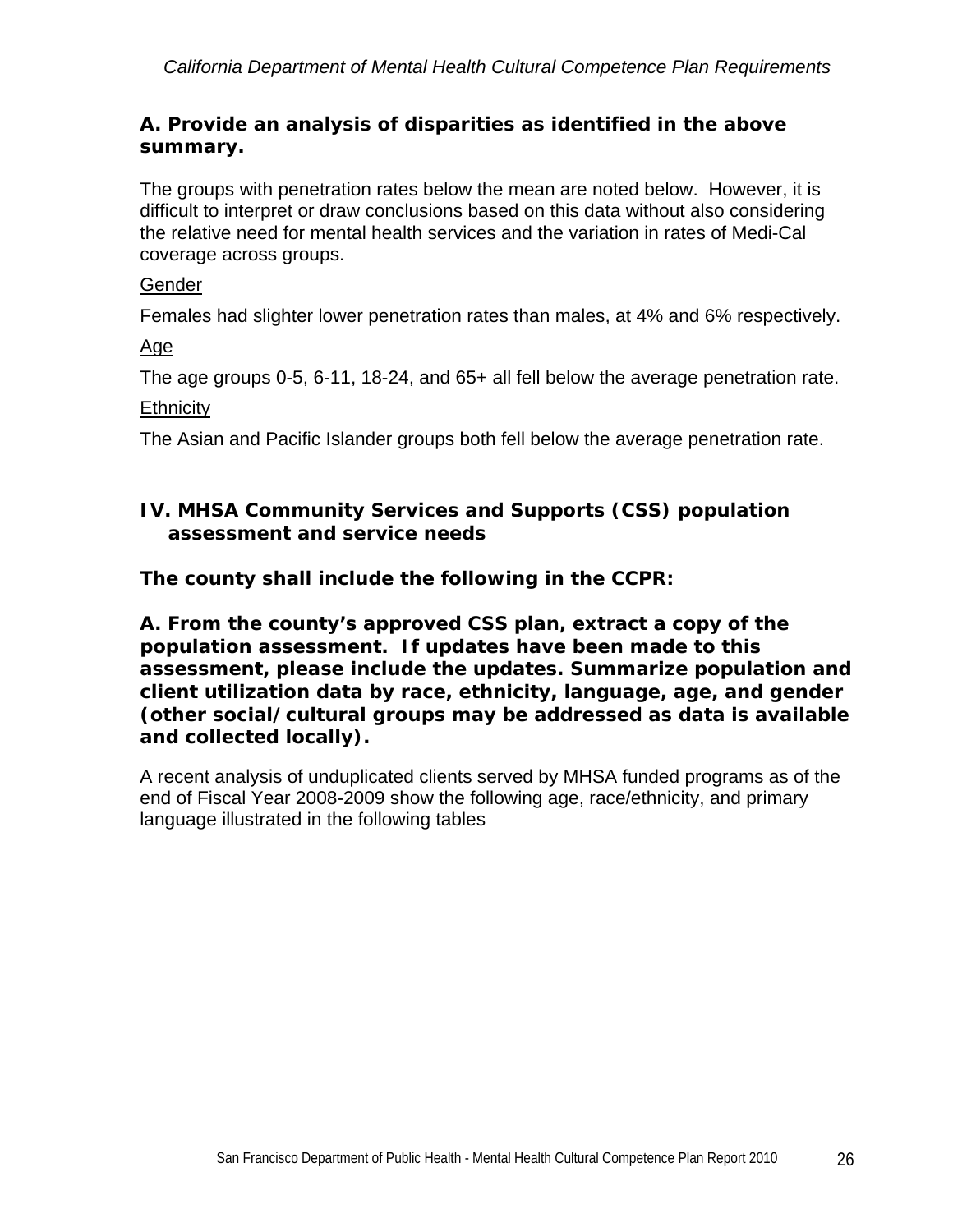| <b>FY 08-09 Unduplicated Client Count</b> |                  |  |  |  |
|-------------------------------------------|------------------|--|--|--|
| <b>AGE GROUP</b>                          | # of individuals |  |  |  |
| <b>Child and Youth</b>                    | 1,750            |  |  |  |
| <b>Transition Age Youth (TAY)</b>         | 769              |  |  |  |
| Adult                                     | 5,142            |  |  |  |
| <b>Older Adult</b>                        | 989              |  |  |  |
| <b>TOTAL UDC FY 08-09</b>                 | 8,650            |  |  |  |

The total unduplicated client count reported in FY08-09 totaled 8,650. Children Youth and Families comprised 20% of clients served; Transitional Aged Youth 9%; Adults 59% and Older Adults 11%.

| <b>RACE/ETHNICITY</b>   | <b>UDC</b> | %UDC |
|-------------------------|------------|------|
| African American        | 3005       | 35%  |
| White                   | 2296       | 27%  |
| Latino/Hispanic         | 1441       | 17%  |
| Asian                   | 1224       | 14%  |
| Other                   | 256        | 3%   |
| <b>Multi</b>            | 176        | 2%   |
| <b>Pacific Islander</b> | 165        | 2%   |
| <b>Native</b>           | 87         | 1%   |
| <b>TOTAL COUNT</b>      | 8650       | 100% |

Of the total unduplicated client count, 580 (6.7%) identified as LGBTQQ, of whom, 144 are CYF; 215 are TAY; 200 are Adults; and 21 are Older Adults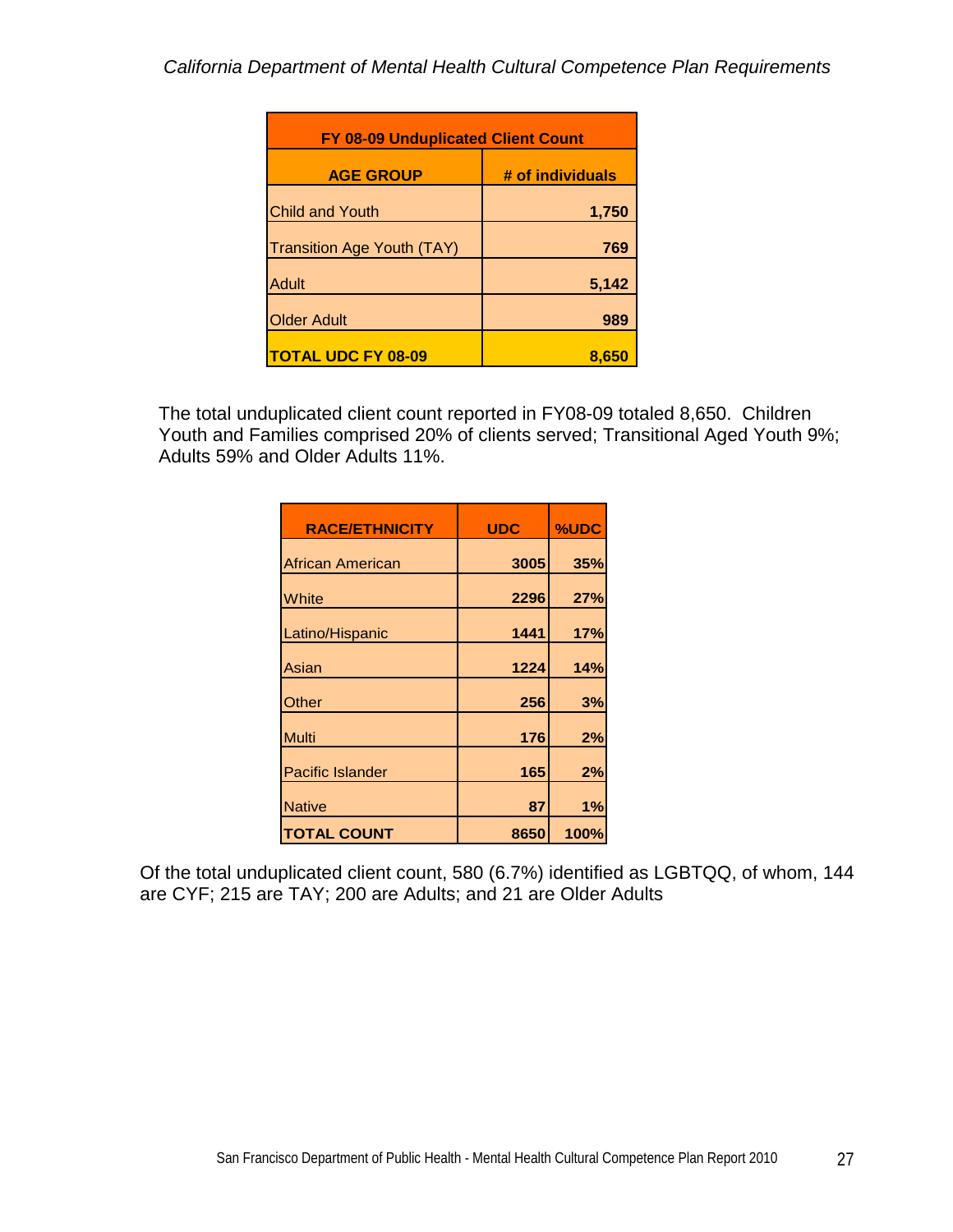| <b>PRIMARY LANGUAGE</b> |       |             |  |  |
|-------------------------|-------|-------------|--|--|
| English                 | 7,044 | 81%         |  |  |
| <b>Spanish</b>          | 949   | 11%         |  |  |
| Cantonese               | 262   | 3%          |  |  |
| <b>Tagalog</b>          | 105   | 1%          |  |  |
| <b>Mandarin</b>         | 85    | 1%          |  |  |
| Vietnamese              | 52    | 1%          |  |  |
| <b>Unknown</b>          | 51    | 1%          |  |  |
| Other                   | 40    | 0%          |  |  |
| <b>Russian</b>          | 30    | 0%          |  |  |
| Cambodian               | 20    | 0%          |  |  |
| Arabic                  | 8     | 0%          |  |  |
| Farsi                   | 4     | 0%          |  |  |
| <b>TOTAL CT COUNT</b>   | 8,650 | <b>100%</b> |  |  |

English is the primary language of 81% of clients served, followed by Spanish (11%), Cantonese (3%), and 5% spoke various languages.

## *B. Provide an analysis of disparities as identified in the above summary.*

## *Note: Objective will identified in Criterion 3, Section III.*

Compared with the general population, CYF constitute a higher percentage of MHSA clients served (20% MHSA vs. 15% of general population); TAY slightly higher at 9% compared 7%; Adults lower at 59% compared to 63%; Older Adults also lower at 11% compared to 15%. African Americans continue to exhibit higher mental health services utilization, comprising 35% of MHSA clients but representing only 6.8% of the general population. Conversely, API's are not utilizing mental health services as much as their population indicates, with only 14% being served by MHSA compared to 31% of the population. This under-utilization could be a reflection of stigma about mental illness and the inherent tradition of protecting the family name within this community. Similarly, Latinos are also under-represented among MHSA clients at 17% when this group constitutes 46% of the general population. Besides stigma, this underrepresentation could be due to this group's unawareness of services that are available to them and their hesitancy to seek services because of their immigration status. It is worth observing that although Latinos comprise 17% of MHSA clients, only 11% stated Spanish as their primary language.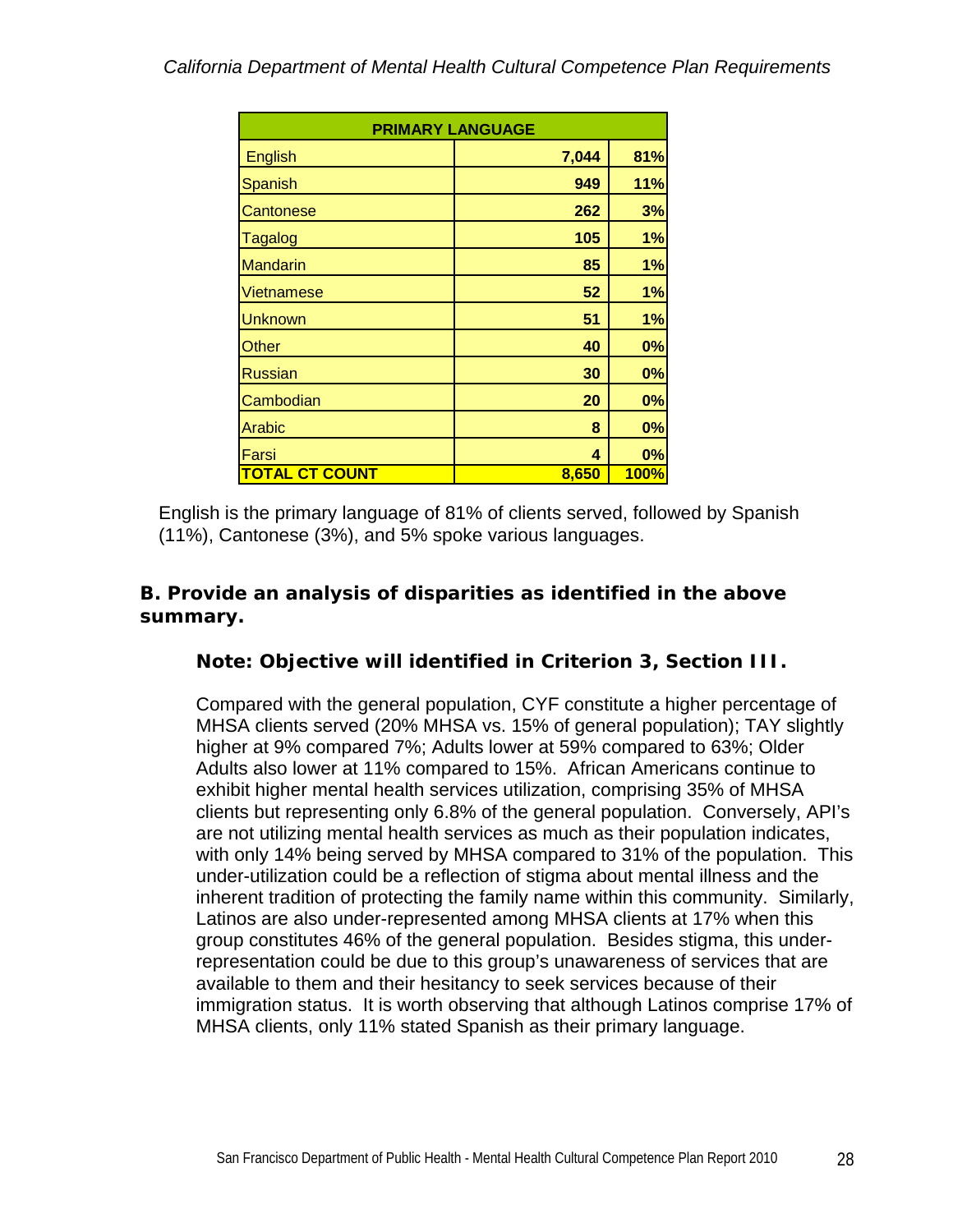- *V. Prevention and Early Intervention (PEI) Plan: The process used to identify the PEI priority populations The county shall include the following in the CCPR:*
- *A. Which PEI priority population(s) did the county identify in their PEI plan? The county could choose from the following six PEI priority populations:* 
	- *1. Underserved cultural populations*
	- *2. Individuals experiencing onset of serious psychiatric illness*
	- *3. Children/youth in stressed families*
	- *4. Trauma-exposed*
	- *5. Children/youth at risk of school failure*
	- *6. Children/youth at risk or experiencing juvenile justice involvement*

In 2005, the San Francisco MHSA Behavioral Health Innovations Task Force launched a community-wide planning process to identify the priority unmet service needs of persons with serious mental illness in San Francisco. Mayor Gavin Newsom appointed the 40 member committee to oversee the development of the county's Community Services and Supports (CSS) plan. San Francisco's process spanned four months and entailed public meetings, interviews with consumers and family members, and the submission of 80 position papers from community stakeholders.

The PEI-specific community planning process convened in 2008, building upon the work of the original CSS plan. Two CSS sub-committees, the Prevention and Early Intervention (PEI) and the Children, Youth and Family (CYF), were of particular relevance to the San Francisco PEI planning process. Review of the minutes of these sub-committee meetings revealed that the members raised six of seven populations and key community needs that were later designated by the state as PEI planning priorities. The findings of these two sub-committees informed the PEI prioritization process, and were included in meeting materials distributed to PEI Planning Committee members.

Our PEI planning process reached representatives from the identified unserved/ underserved populations. The process also successfully engaged representatives of all age groups, with an emphasis on those working with children, youth and transition age youth.

During our MHSA planning, we have reached out to and recruited agencies that could help represent the interests of traditionally underserved and/or challenged populations, specifically:

- Specific underserved ethnic groups were represented by many agencies:
	- o Latino Instituto Familiar de la Raza, La Casa de las Madres, Horizons Unlimited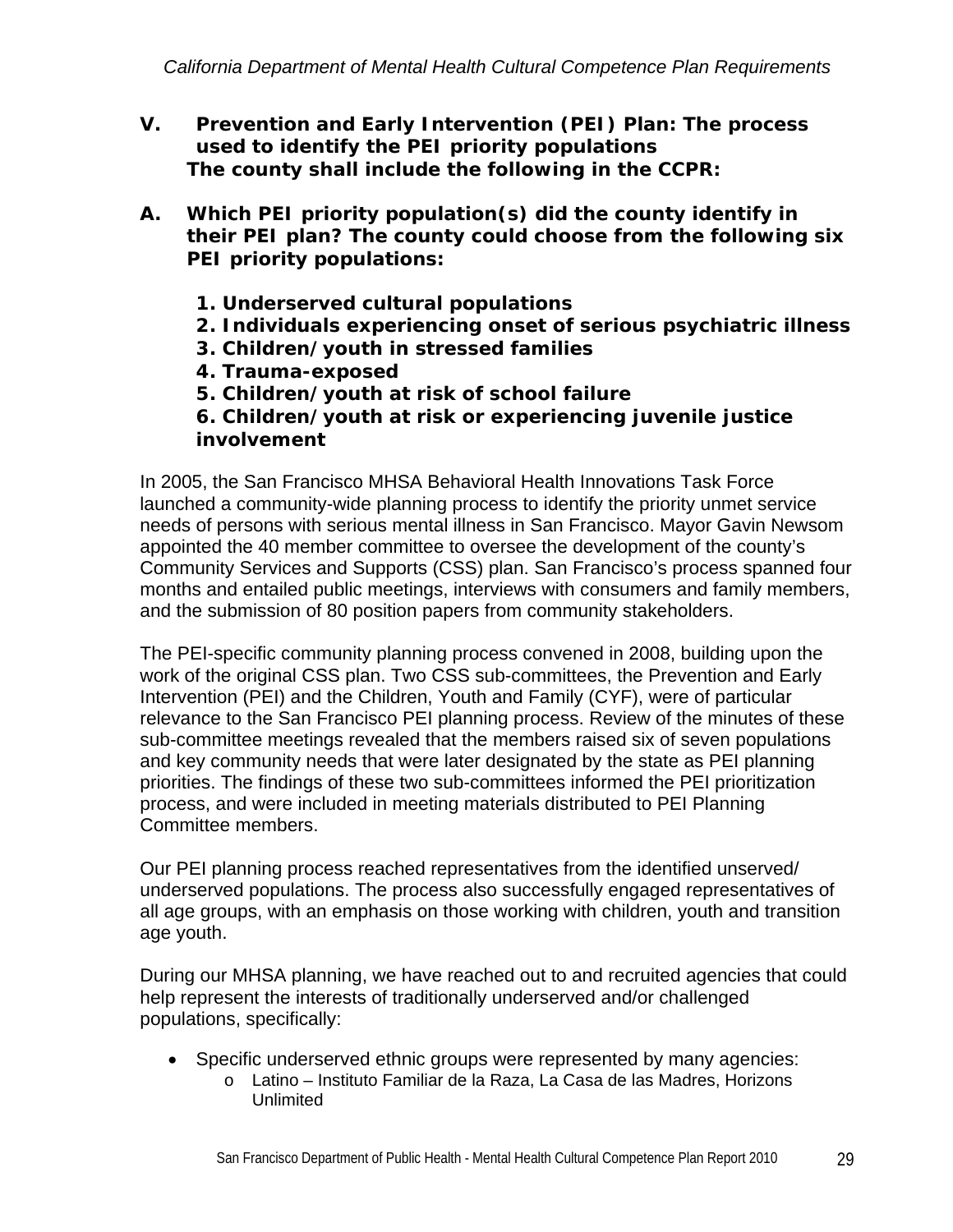- o Asian APA Family Support Services, Japanese Community Youth Council
- o Native American Native American Health Center
- o Refugees Survivors International
- Lesbian Gay Bisexual Transgender Questioning Intersex Queer (LGBTQIQ) community was represented by LYRIC, Lyon Martin Health Services, and Larkin Street
- The homeless population was represented by Larkin Street and Family Service Agency.
- Juvenile probation had representation from Jail Health Services, Youth Justice Institute, and Superior Court.
- San Francisco has a large and diverse population of non-English speaking individuals and households, many of which were represented by communitybased organizations in this process, such as Instituto Familiar, APA Family Support Services, Japanese Community Youth Council, SF Welcome Back Center, and RAMS Fu Yau Project.
- Youth in foster care had a number of organizations representing their needs and priorities, including Aspira Foster and Family Services, Honoring Emancipated Youth, Larkin Street Youth Services, and DCYF.

In the first four meetings of the PEI planning process, the stakeholders participated in examining the needs data, identifying risk and protective factors for priority populations, and reporting on existing capacity and gaps related to prevention and early intervention services in the County. Additionally, in meeting four, the Assistant Director of Research, Evaluation, and Quality Management at CBHS trained the participants to understand and use data. He also provided updated needs assessment data for the County

As a result of these discussions and extensive prioritization activities, the Committee established seven workgroups, organized around the five priority populations and two additional key community mental health needs identified in the PEI guidelines. The issue of *disparities in access* was integrated into all of the workgroups (listed below).

- 1. Trauma-Exposed Individuals and Families
- 2. Children and Youth At-Risk for School Failure
- 3. Children and Youth At-Risk for Juvenile Justice Involvement
- 4. Children and Youth in Stressed Families
- 5. Individuals Experiencing Onset of Serious Psychiatric Illness
- 6. Reduction of Stigma and Discrimination
- 7. Suicide Prevention

## *B. Describe the process and rationale used by the county in selecting their PEI priority population(s) (e.g., assessment tools or method utilized).*

This section was discussed in previous sections.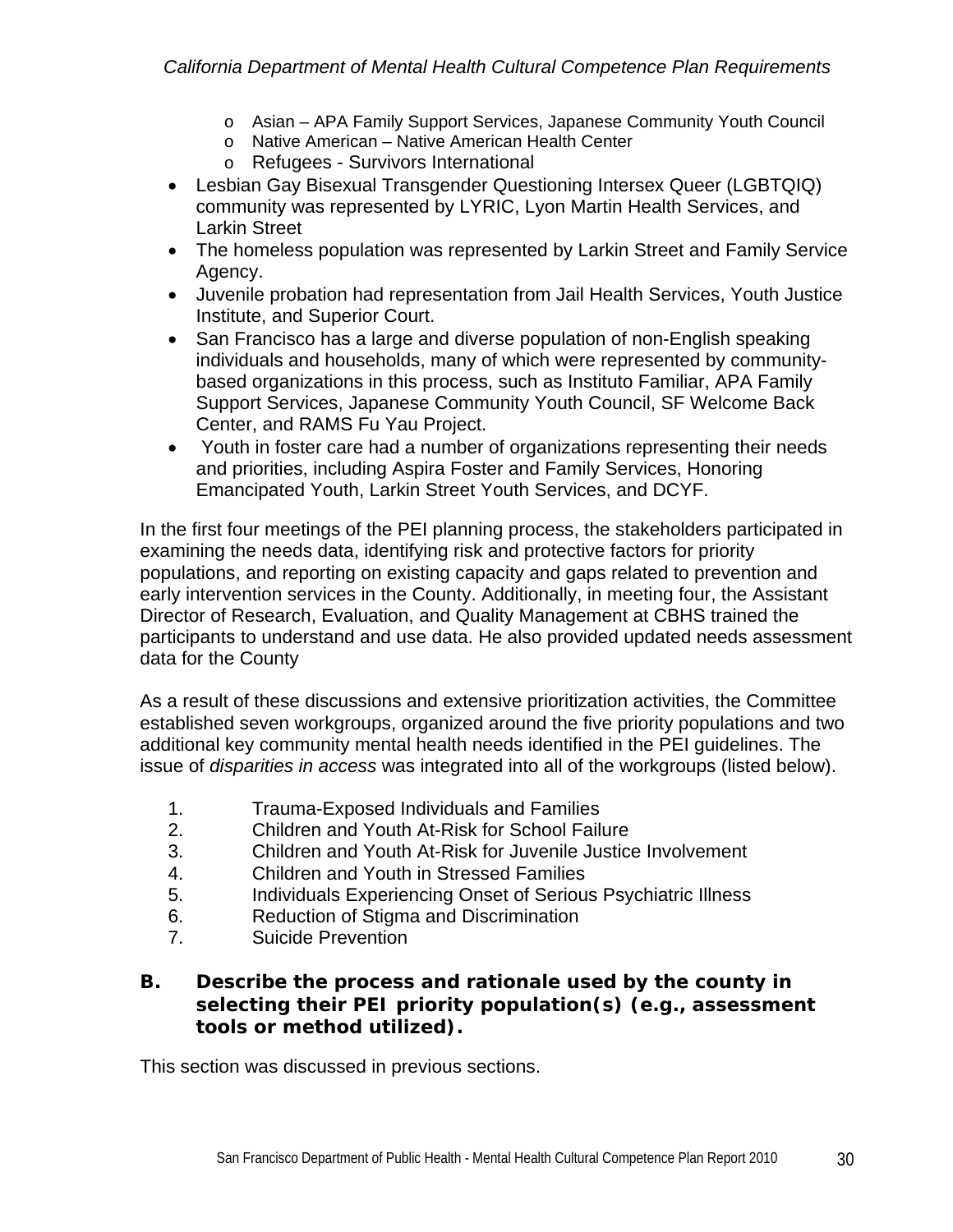### *VI. Supplemental Data Used to Inform San Francisco's Needs Assessment*

### *A. African American Health Disparities*

A study was conducted by the San Francisco Department of Public Health on the leading causes of premature death

([http://www.sfdph.org/dph/files/reports/StudiesData/CHE\\_Rpt07242007C.pdf\)](http://www.sfdph.org/dph/files/reports/StudiesData/CHE_Rpt07242007C.pdf). Two years of data from San Francisco's death registry and information on life expectancy were used to calculate and rank the years of life lost (YLL) due to the leading causes of premature death. When this information was compared across demographic factors, African Americans were found to have significantly worse outcomes with higher overall and cause-specific age-adjusted YLL.

African American men had age-standardized years of life lost rates (ASYRs) that were 2.44 times higher than white men, and African American women had ASYRs that were 2.31 times higher than white women. The causes of death associated with markedly higher ASYRs for African American men were violent assault (homicide), followed by HIV/AIDS, vascular diseases, accidental drug overdose, and lung cancer. African American women had notably greater ASYRs for vascular diseases, breast cancer, HIV/AIDS, and accidental drug overdose.

B. Linguistic Capacity

San Francisco's FY 2008-09 mental health billing data was used to assess the language preferences of our clients and the language capabilities of our staff. We then calculated a ratio of clients to staff for each language, as shown in Figure 14.



**Figure 14: Number of Clients per Staff by Language**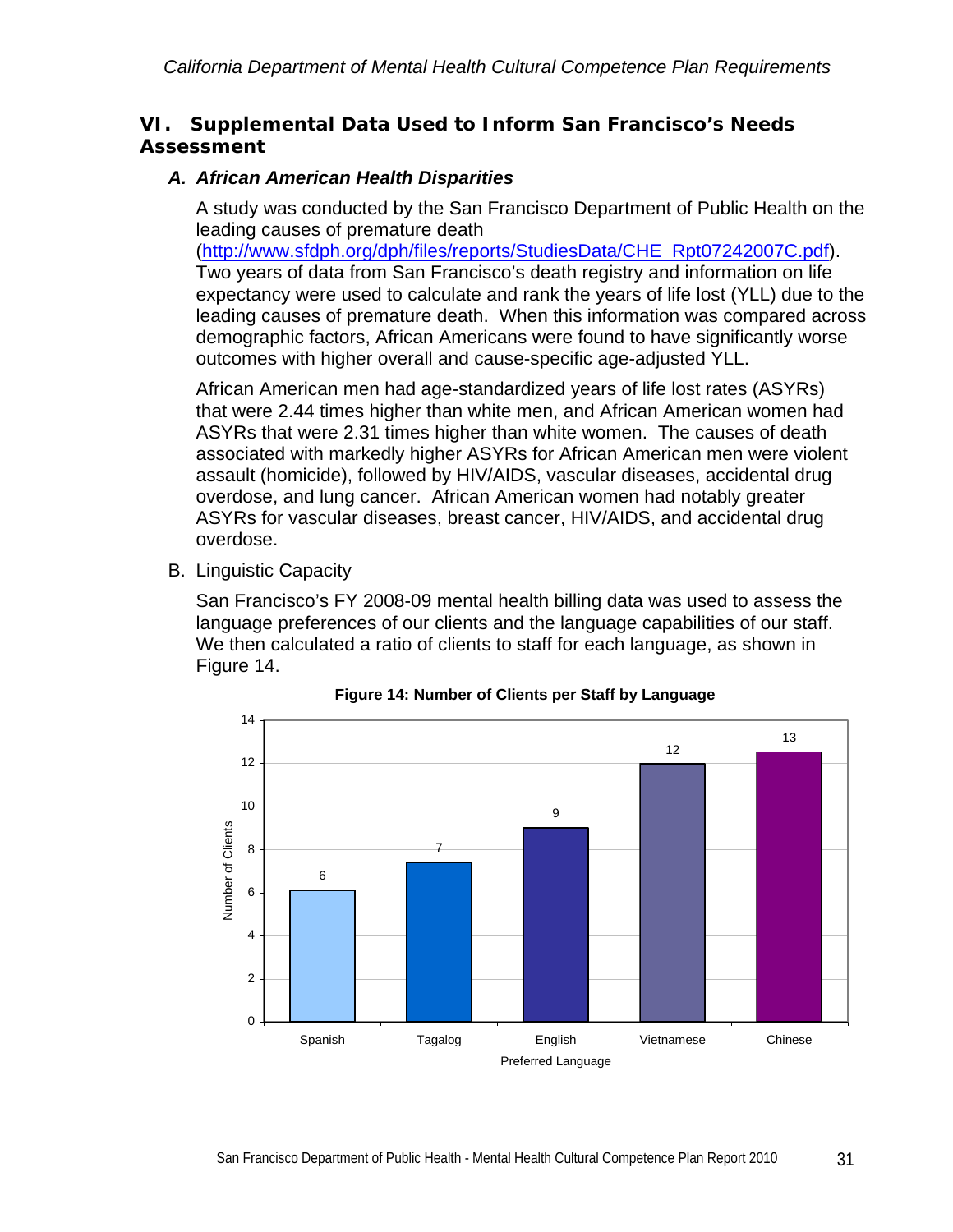The number of clients per staff ranged from a low of 6 for Spanish up to 13 for Chinese. If the ratio of 9 clients per staff for English speakers is considered a benchmark, then we could conclude that the demand for staff to provide services in Vietnamese and Chinese is slightly elevated. However, if we consider that an average caseload is approximately 40 clients per staff, these numbers do not seem to indicate an unmet need. Unfortunately, information on staff language capacity in Russian was not available from our billing system. We will assess our capacity to provide services in Russian in the future as this information will be available via our new staff credentialing system, implemented July 1<sup>st</sup> 2010.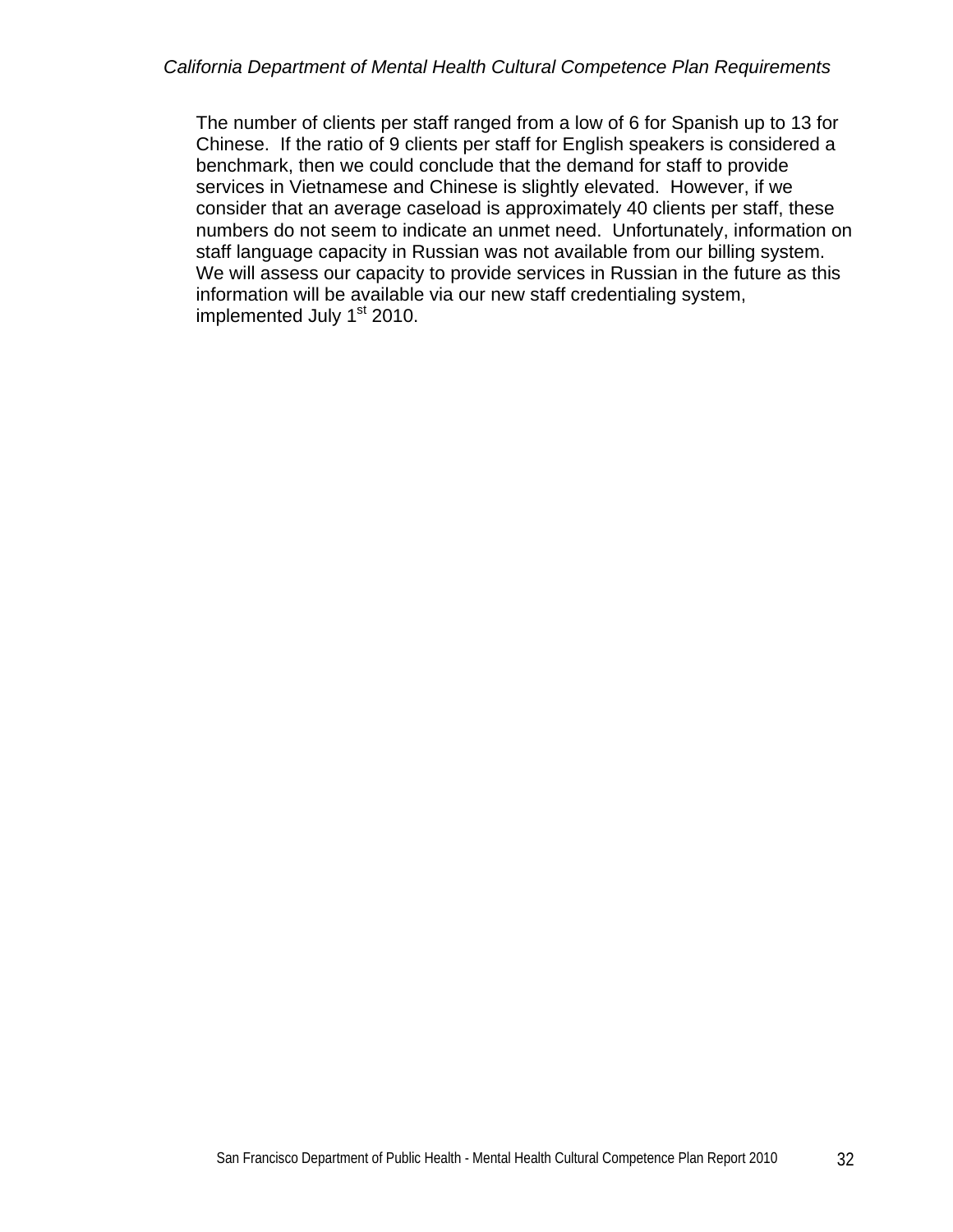*California Department of Mental Health Cultural Competence Plan Requirements* 

#### **CRITERION 3**

#### **COUNTY MENTAL HEALTH SYSTEM**

#### **STRATEGIES AND EFFORTS FOR REDUCING RACIAL, ETHNIC, CULTURAL, AND LINGUISTIC MENTAL HEALTH DISPARITIES**

*Rationale: "Striking disparities in mental health care are found for racial and ethnic populations. Racial and ethnic populations have less access to and availability of mental health services, these communities are less likely to receive needed mental health services, and when they get treatment they often receive poorer quality of mental health care. Although they have similar mental health needs as other populations they continue to experience significant disparities, if these disparities go unchecked they will continue to grow and their needs continue to be unmet..." (U.S. Department of Health and Human Services, Surgeon General Report, 2001).* 

*Note: As counties continue to use this CCPR as a logic model, counties will use their analyses from Criterion 2, to respond to the following:* 

*I. Identified unserved/underserved target populations (with disparities):* 

*The county shall include the following in the CCPR:* 

- *Medi-Cal population*
- *Community Services Support (CSS) population: Full Service Partnership population*

#### **SF City & County unserved/underserved target populations:**

### *Children, Youth, and Families*

San Francisco's in-depth analysis of its unserved and underserved populations indicated that Asian and Latino children are not served in the mental health system at the levels expected. Asian and Latino children and youth, especially those who are immigrants or undocumented, are at risk for exposure to violence (including gang-related activity) and for suicidal ideation. Although African American children are disproportionately represented in mental health, they are overrepresented in the County's juvenile justice and child welfare systems, and are more likely to be exposed to violence.

San Francisco's Full Service Partnership program focuses on children and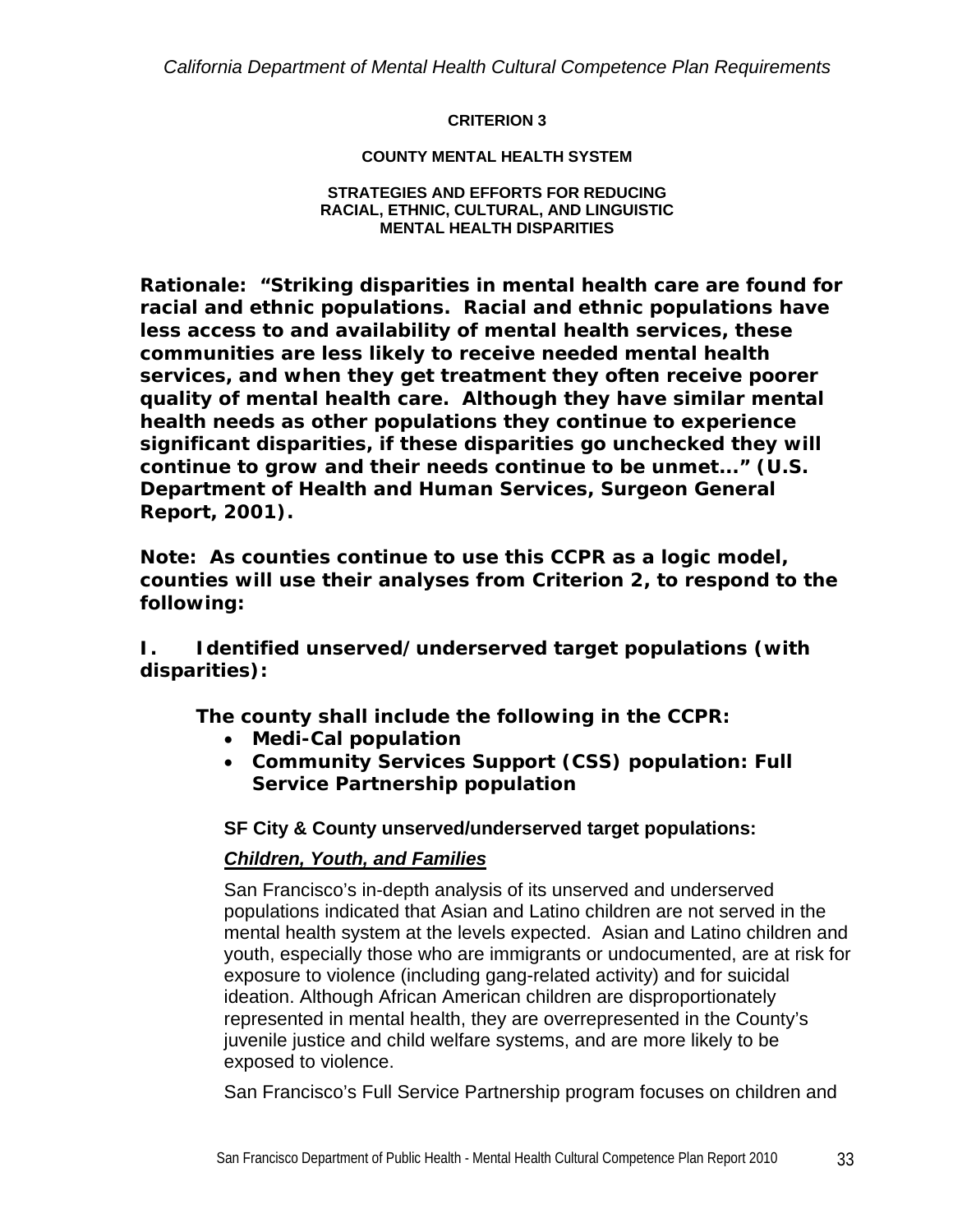youth who are: exposed to violence homeless/runaway, involved with juvenile justice and/or child welfare, immigrants and undocumented and autistic children. Within these categories, the groups that are primarily served are African American (particularly males), Asian Pacific Islander, Latino children and youth and youth who identify as LGBTQIQ.

# *Transitional Age Youth*

Among transitional age youth, the data analysis shows that Latinos are not served at the rates anticipated. Latinos youth have significant involvement with the child welfare and juvenile and criminal justice systems, and are at particular risk for exposure to violence (including gang-related activity). African American youth in this age group are also disproportionately represented in the child welfare and juvenile and criminal justice system, among the homeless, and are more likely, along with Latinos, to be exposed to violence.

The Full Service Partnership for transitional age youth meets the needs of youth who are: exposed to violence; homeless/runaway; emancipating from the child welfare system; and involved with the juvenile justice or criminal justice systems. The services focus specifically on African Americans (particularly males), Latinos (including immigrants), and youth who identify as LGBTQIQ.

## *Adults*

Analysis of San Francisco's data revealed that Asian and Latino adults are not provided with adequate levels of service. These two ethnic groups have among the highest rates of non-proficiency in English. There is also a large homeless population that includes disproportionate numbers of African American and Native Americans and that is unserved. African American males in need of mental health treatment are overrepresented among the incarcerated adult population, and along with Latino males, are most likely to be impacted by exposure to violence.

The Full Service Partnership for adults serves adults who are: homeless; involved with the criminal justice system; hospitalized; and exposed to violence. Specific emphasis is on African Americans, Asian Pacific Islanders, Latinos/Hispanics, and veterans.

# *Older Adults*

With respect to older adults who are underserved or unserved, the analysis again shows that Asians and Latinos are not being served in the mental health system at the expected levels. Among homeless older adults are significant numbers of White men, as well as African American male veterans.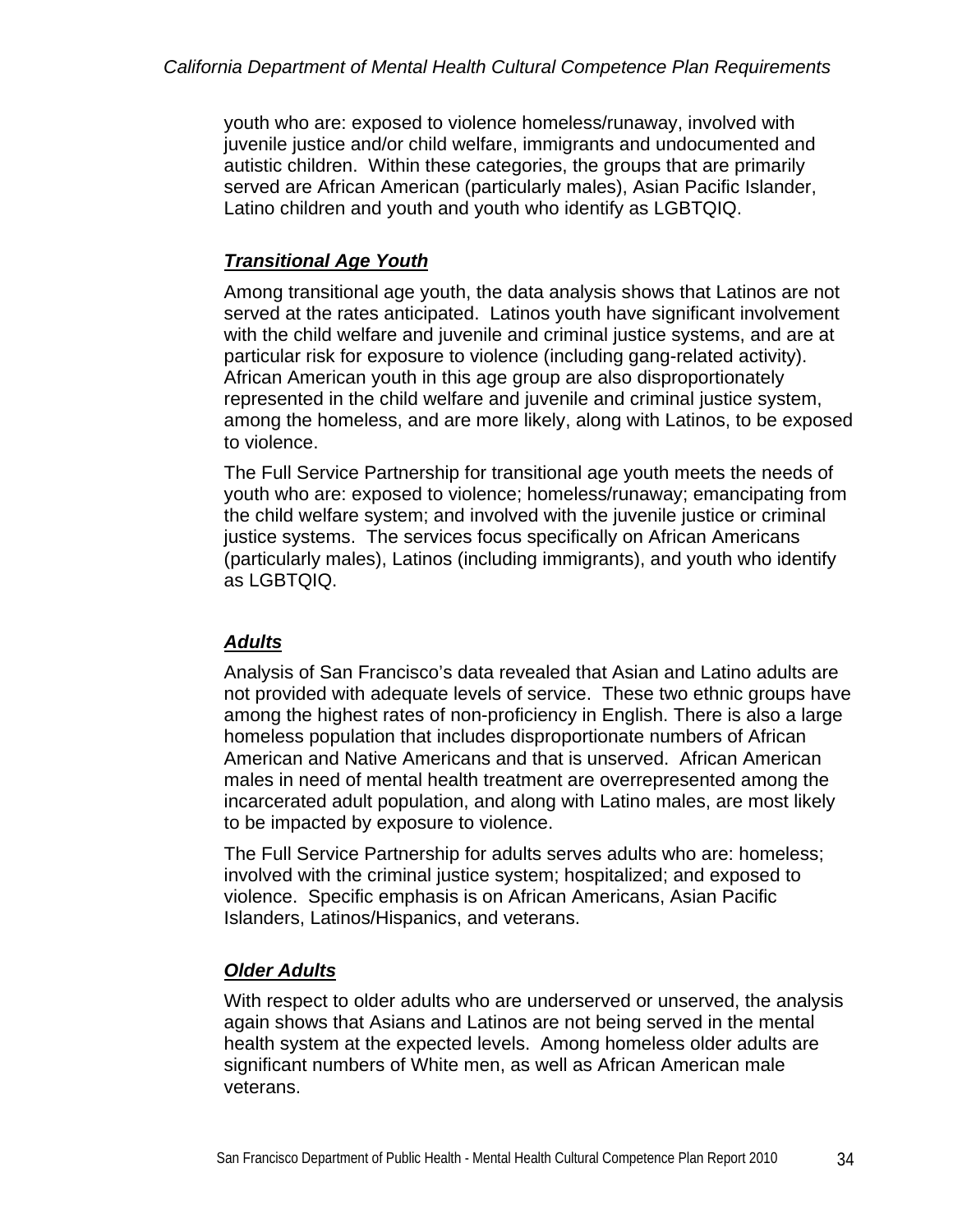San Francisco's Full Service Partnership for older adults meets the needs of older adults who are: isolated, homeless, and hospitalized. In these categories, the focus is on seniors who live alone, immigrants including Russians, Asian Pacific Islanders, Latinos, seniors who are hospitalized, and older adults who identify as LGBTQIQ.

### *Workforce, Education, and Training (WET) population: Targets to grow a multicultural workforce*

### Occupational Shortages:

The SF Workforce Assessment findings indicate that the county experiences significant challenges recruiting, hiring and retaining Child and Geriatric Psychiatrists. Community Based Organizations also appear to have difficulty filling psychiatric positions – including child, geriatric, medical director, and general psychiatric positions. There were also quite a few openings for LCSW and MFT licensed positions. These numbers are drawn from a point in time survey in 2005-06 and should, therefore, be considered generally reflective of the vacancies in the CBO provider community but should not be assumed to be completely accurate for the current timeframe. In addition, there are substantial openings among "other" unlicensed direct service staff such as residential counselors.

#### Comparability of workforce, by race/ethnicity, to target population receiving public mental health services:

Based on needs assessments conducted during the CSS process and other demographic data from the 2000 Census, it is clear that African Americans are underrepresented among licensed staff and management staff, while their representation among support and unlicensed staff is much higher.

Latino/as who are in licensed or managerial positions are relatively lower compared to support services. Asians, on the other hand, have very high representation in Other Health Care Direct Services staff, adequate licensed and unlicensed MH staff, but are not well represented in the managerial and supervisory levels.

### *Prevention and Early Intervention (PEI) priority populations: These populations are county identified from the six PEI priority populations*

As discussed in the previous section, the PEI priority populations are:

- Trauma Exposed Individuals and Families
- Children and Youth At-Risk for School Failure
- Children and Youth At-Risk for Juvenile Justice Involvement
- Children and Youth in Stressed Families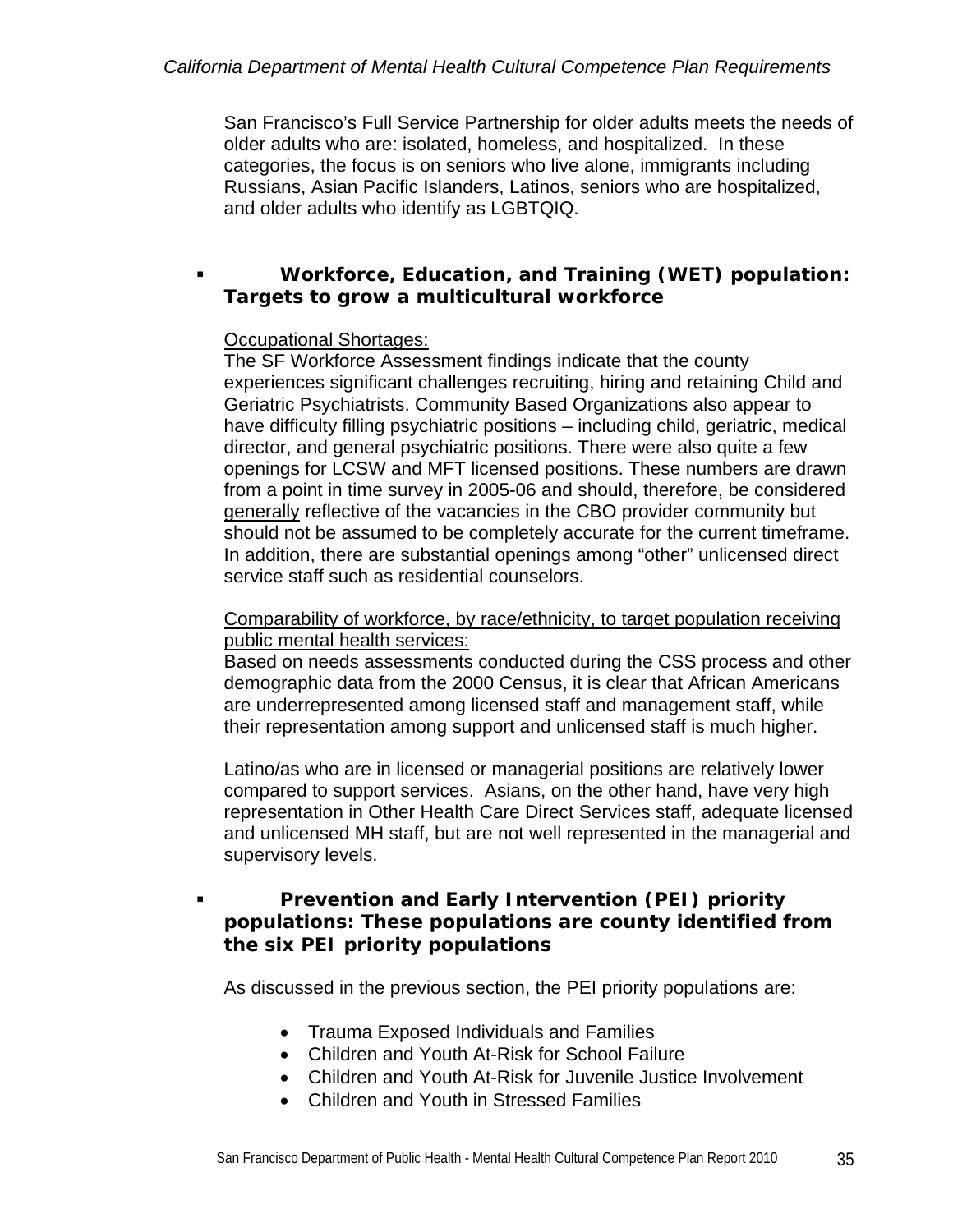• Individuals Experiencing Onset of Serious Psychiatric Illness

*A. List identified target populations, with disparities, within each of the above selected populations (Medi-Cal, CSS, WET, and PEI priority populations).* 



*CYF*

- Children and Youth who have been exposed to violence
- **Youth in Juvenile Justice System**
- **Homelessness**
- Behavioral Problems Associated with Children with Autism
- Suicide Risk/Attempted Suicide
- LGBTQIQ

### *TAY*

- **Homeless and Runaway Mentally III TAY**
- **LGBTQQ youth developing psychological problems or** exacerbating underlying emotional or mental disorders
- **Former foster youth who are also at a high risk of becoming** homeless
- **Youths in Juvenile Justice System**
- Suicide Attempts and Self-Inflicted Injuries
- **Unemployment**
- **Youth affected by Violence**
- Disparities related to management of a first break especially in the areas of assessment, treatment, and aftercare

#### **Adults**

- **Homelessness**
- **-** Hospitalization
- **Suicide**
- **Inability to Work**
- Violence

#### Older Adults

- Isolation is a significant issue for many of San Francisco's older adults for a number of reasons, including living arrangements, physical health and long-term substance abuse problems, and linguistic and cultural factors
- **-** Hospitalization
- **Homelessness**
- **Dementia**
- **Suicide**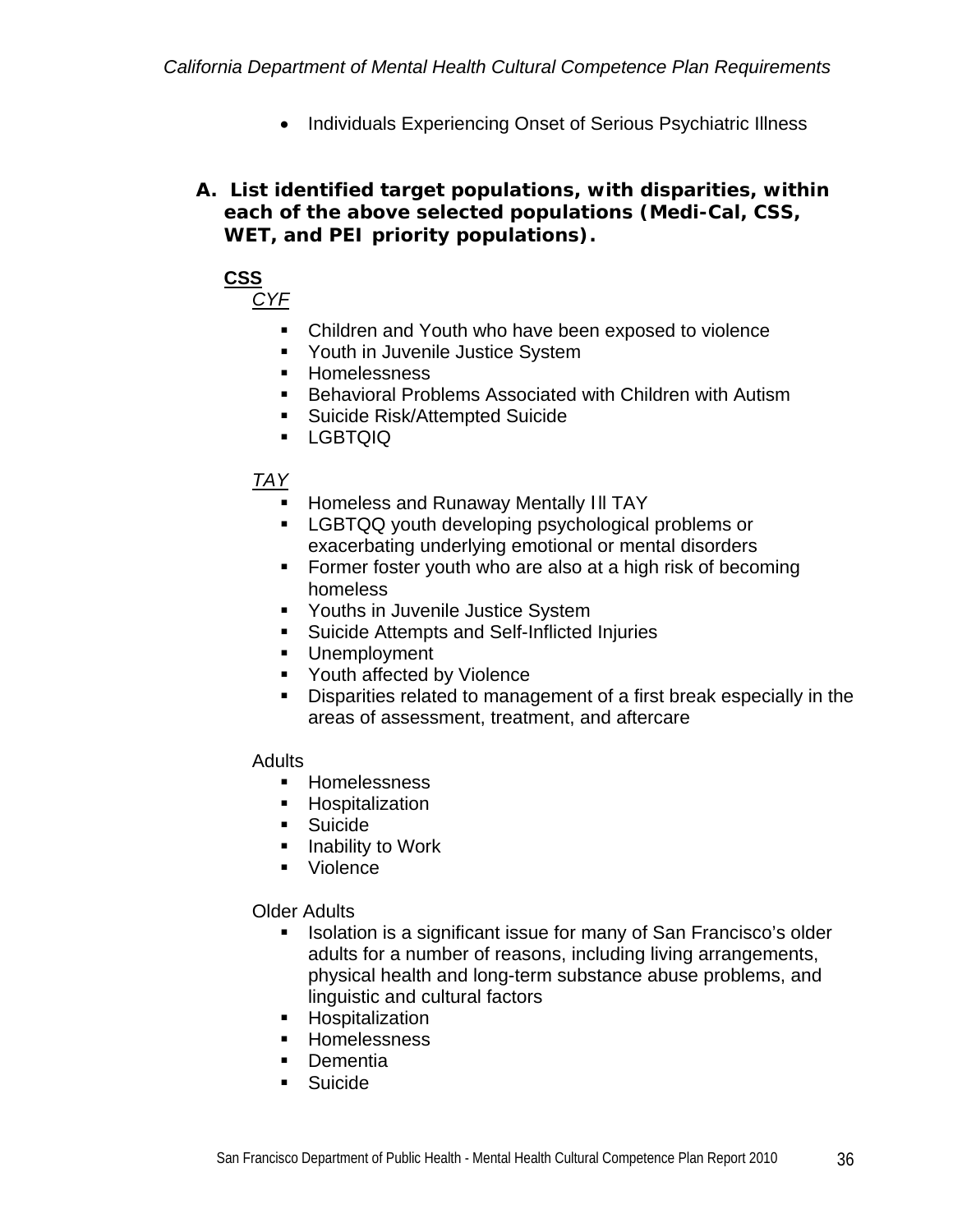# **WET**

- **F** African Americans among licensed MH staff and managerial/supervisory positions
- Multi-race in all work categories (licensed and unlicensed MH staff, managerial/supervisory positions, and support staff)
- Asian/Pacific Islander in managerial/supervisory positions
- **Latino/as who are in licensed or managerial positions are** relatively lower compared to support services
- Native Americans were unrepresented in all categories.

### *1. From the above identified PEI priority population(s) with disparities, describe the process and rationale the county used to identify and target the population(s) (with disparities).*

The process for selecting the PEI priority populations is described in the previous section.

*II. Identified disparities (within the target populations)* 

*The county shall include the following in the CCPR:* 

*A. List disparities from the above identified populations with disparities (within Medi-Cal, CSS, WET, and PEI's priority/targeted populations).* 

# *CSS*

**Homelessness -** San Francisco estimates that 50% of the homeless population has a mental health problem.

**Native American Population** - Native Americans in San Francisco are four times more likely to be homeless and mentally ill than average San Franciscans, and are five times more likely to commit suicide.

**LGBTQIQ** - Data on suicide and suicide attempts confirm that this group is in need of a greater level of services than they now access. Many youth and young adults who cannot turn to family for support around sexual identity and cannot find professional and peer services may find themselves in crisis.

**Youth in Foster Care and Juvenile Probation** – About 1/3 of foster care placement population is served by Children's Mental Health Services. Similarly, about 1/3 of the Juvenile Probation caseload also receives mental health services.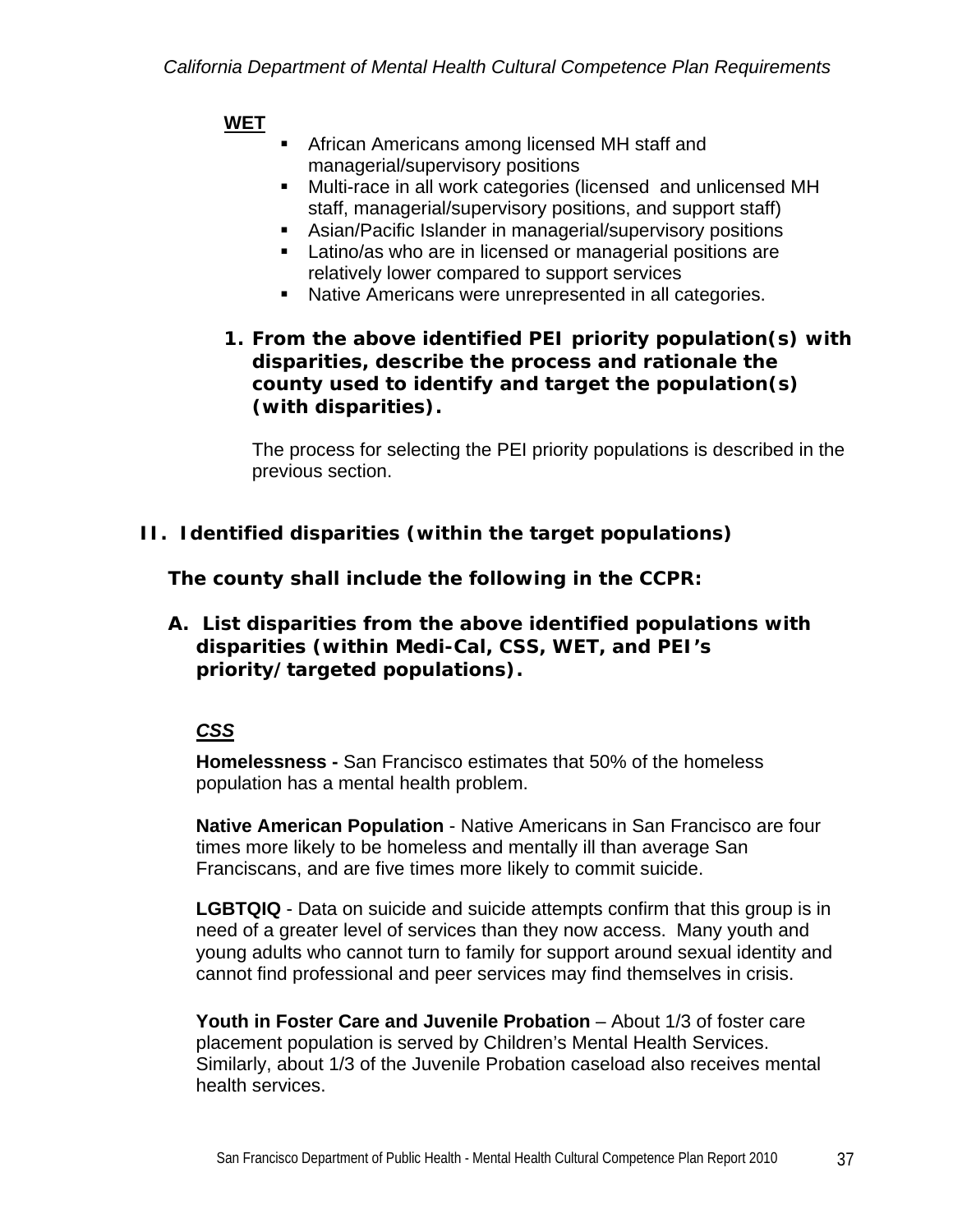**Mentally Ill Adult Offenders** – 60% of the jail population had a behavioral health problem severe enough to warrant treatment in jail. Homeless people comprised nearly half of the mentally ill jail treatment population

**People with Co-Occurring Disorders** The dual treatment proportion of the mental health clientele is higher than gender-specific mean, is highest among adults ages 35-44, and tends to run higher than the age-specific means for African Americans, Native Americans, and Whites.

**Non- English speaking individuals** - In the 2000 US Census, 13.3% of San Francisco households were deemed "linguistically isolated." Of particular concern are the 28,815 households where Asian and Pacific Island languages are spoken and no individual in the household is linguistically proficient in English. For these households, the problem posed by the sheer magnitude of the numbers (8.7% of all SF households) is compounded by the many different home languages spoken within this group. The 7,544 (22.3%) of Spanishspeaking households, and 7,322 (22.4%) households where an "other" (or "other Indo-European") language is preferred, are also at risk of language barriers to adequate care. These households add up to 4.5% of all San Francisco households.

**People with HIV/AIDS** - Living with an ultimately fatal, communicable disease carries a grave risk for depression and substance abuse, which in turn may present a public health risk. Appropriate, adequate and accessible services to all HIV/AIDS are an important priority, especially as this disease affects homeless men and women, incarcerated populations, LGBTQIQ transitional age youth, IV drug users disproportionately - groups often uninsured, underinsured and low-income.

**People without health insurance** - Without health insurance, mental health services become difficult if not impossible to access. According to the data derived from the California Health Interview Survey 2001, 2003, there are a total of 94,050 people living in San Francisco without health insurance. API, White, Latinos comprised majority of the uninsured then.

**Insured Without Mental Health Coverage** - During the MHSA planning process, there was ample testimony from members of the community that many people who have health insurance are not able to access mental health services because their benefit plan does not include mental health services. This is a hidden population of un-served individuals, not captured in earlier figures for uninsured.

**Veterans** - An estimated 30% of the homeless in San Francisco are veterans. Swords to Ploughshares serve homeless veterans in San Francisco and reports of their clients that: "close to 60% suffer from mental health disorders, including Post Traumatic Stress Disorder (PTSD); more than 70% have substance abuse issues; [and] about 50% are dual diagnosed." Furthermore,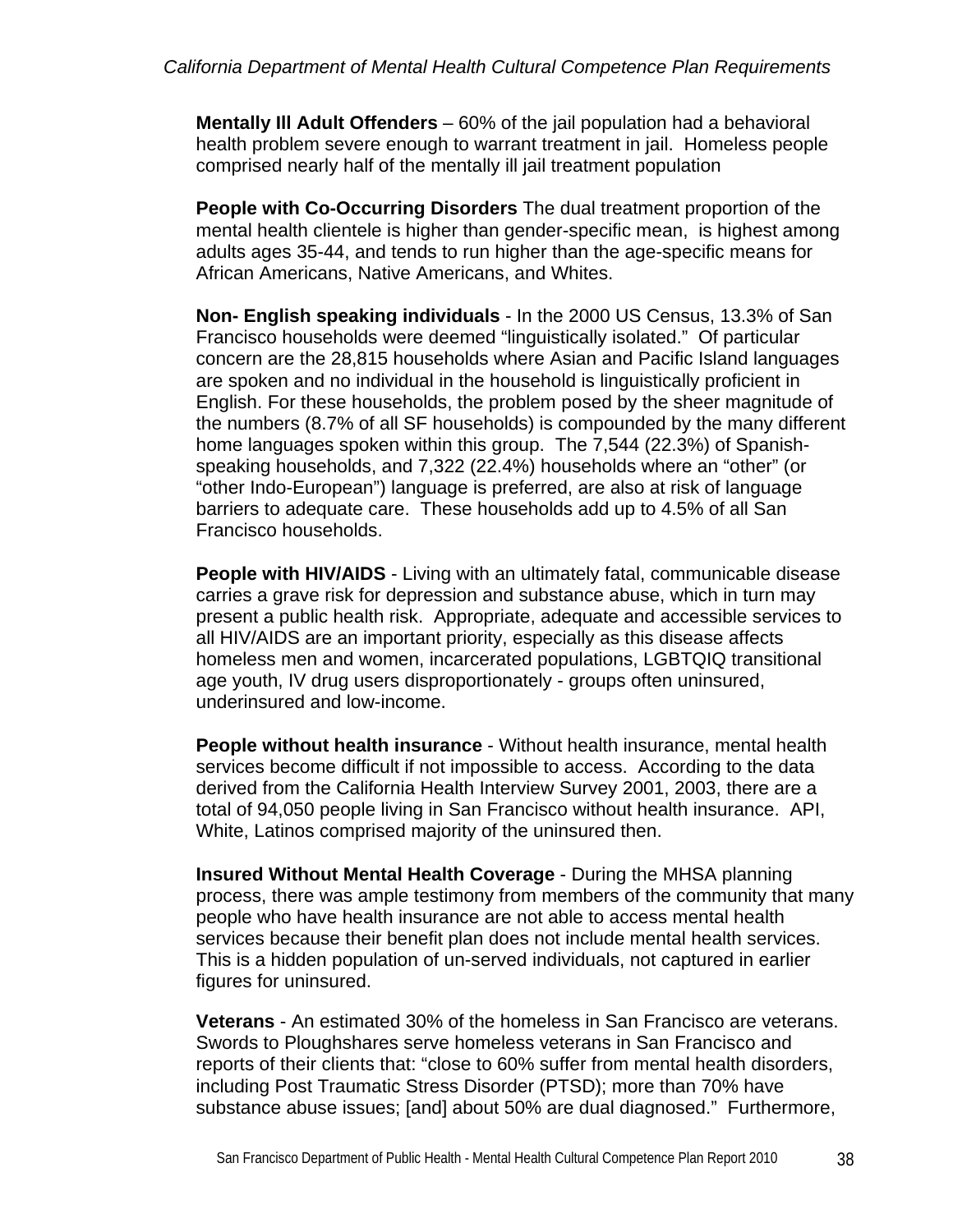Swords to Ploughshares anticipates that the population of veterans who suffer from mental health issues and end up homeless will grow as 1 in 6 war veterans returning from Iraq are reporting mental health issues such as major depression, general anxiety or PTSD.

# **WDET**

The **African American community** in San Francisco is facing serious traumatic challenges from ambient violence, poverty and other assaults. Efforts should be made to provide adequate number of African American mental health practitioners to better serve the community. One of the obvious barriers is economics – with African Americans being among the lowest income residents of San Francisco. Lack of financial resources may well impact the ability of individuals who are interested in entering the mental health field or those who wish to get the education necessary to become licensed providers. Another barrier is the relatively low educational attainment of African American students in San Francisco's public schools. There is a 12.2% dropout rate among African Americans, and of the students who do graduate, only 32.2% of them have completed high school with the admission requirements to enter the UC or CSU systems.

**Latino community** - Poverty and educational attainment are also likely to be barriers that are reflected in the relatively lower rate of Latino/as who are in licensed or managerial positions as compared to support services. In San Francisco Latino students are also more likely to experience high dropout rates (11%) and low levels of qualification for the UC/CSU systems (36.6%).

The twin barriers of poverty and low educational attainment must be addressed in order to further diversify the San Francisco Mental Health workforce.

Another barrier to diversifying the Mental Health workforce in San Francisco is cultural and attitudinal issues such as stigma and lack of belief in western medicine. These barriers militate against certain cultural groups utilizing the public mental health system, and they also act as barriers to young people selecting a career in the mental health field. As a result better outreach and community education are necessary to overcome these barriers. Only when the workforce is truly representative of the community we serve will we begin to break down the barriers to access and ensure that affected individuals will receive early assessment and intervention.

**PEI:**

 The Mayor's Office Communities of Opportunity Initiative released a report in 2006 focused on four high-risk street corners in Bayview Hunters Point and Visitacion Valley. The report found: approximately 40% of residents in this area feel unsafe whenever alone, compared to the 16% city average; homicides had increased 25% to 45% annually in the San Francisco police districts that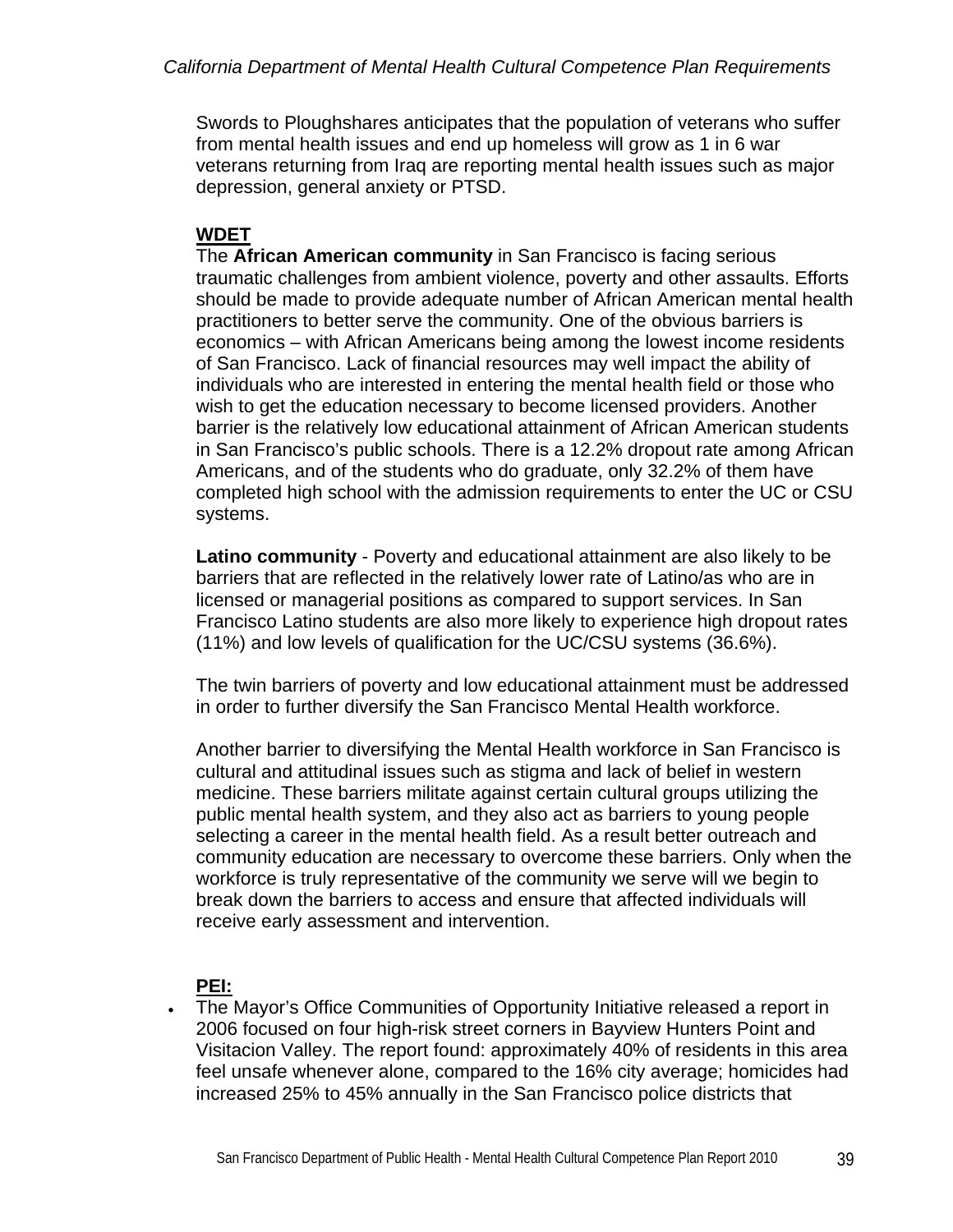encompass these areas; and at age 17, 70% of African American males and 44% of African American females had at least one referral to the juvenile probation system; and eight of 14 schools in this sector of the city rank in the bottom 20% of the state's demographically similar schools.

- Over 40% of the population in four SF neighborhoods is low income (at or below 200% of the federal poverty level): Tenderloin, Bayview-Hunters Point, South of Market, and Chinatown; over 30% is low income in the Mission and North Beach. (DPH Population Health and Prevention Management Information Systems).
- While 15% of all SF children live in poverty, that percentage varies depending on ethnicity: 29% of African-American children and youth live in poverty, followed by 27% of Latinos, 10% of Asian/Pacific Islanders, and 1% of Whites (kidsdata.org). Over 40% of four SF neighborhoods' population is low income (at or below 200% of the federal poverty level): Tenderloin, Bayview-Hunters Point, South of Market, and Chinatown; over 30% of the Mission and North Beach population is low income. (DPH Population Health and Prevention MIS).
- Homicide is the leading cause of death among youth ages 15 to 24 in San Francisco (30 per 100,000), almost twice the statewide rate of 18 per 100,000. There were 98 homicides in 2007, of which 93% were male. In 2007, 90% of young homicide victims were either African-American (54%) or Latino (37%).
- On the Youth Risk Behavior Survey (YRBS) administered to 9-12th graders in 2007: 13% had seriously considered suicide (6% attempted); 53% had tried alcohol and 22% had drunk in the last month; 26% were sexually active of which 29% had not used a condom the last time they had sex; 23% had been in a fight in the last year and 7% had felt unsafe going to school in the last month. On the California Healthy Kids Survey, over half (53%) of  $5<sup>th</sup>$  graders report that 'kids at school spread mean rumors or lies about them at least some of the time,' and 57% report that 'other kids hit or pushed them at school when they are not just playing around'.
- Approximately 1,800 or 2% of children and youth ages 0-17 in San Francisco were in the foster care system on July 1, 2007. This rate is twice the rate of California, Alameda County, and Contra Costa County.
- Federal studies estimate that 50-75% of incarcerated youth have diagnosable mental health disorders and nearly half have substance abuse problems; Up to 92% of incarcerated girls have experienced one or more forms of physical, sexual and emotional abuse before entering the juvenile justice system (Physicians for Human Rights, Health and Justice for Youth).
- The majority of JPD referrals came from the following neighborhoods: Bayview/Hunters Point (22.6%), Outer Mission/Excelsior (11.1%), Inner Mission/Bernal Heights (10.7%), Visitacion Valley (10.6%), %), and the Western Addition (8.0%).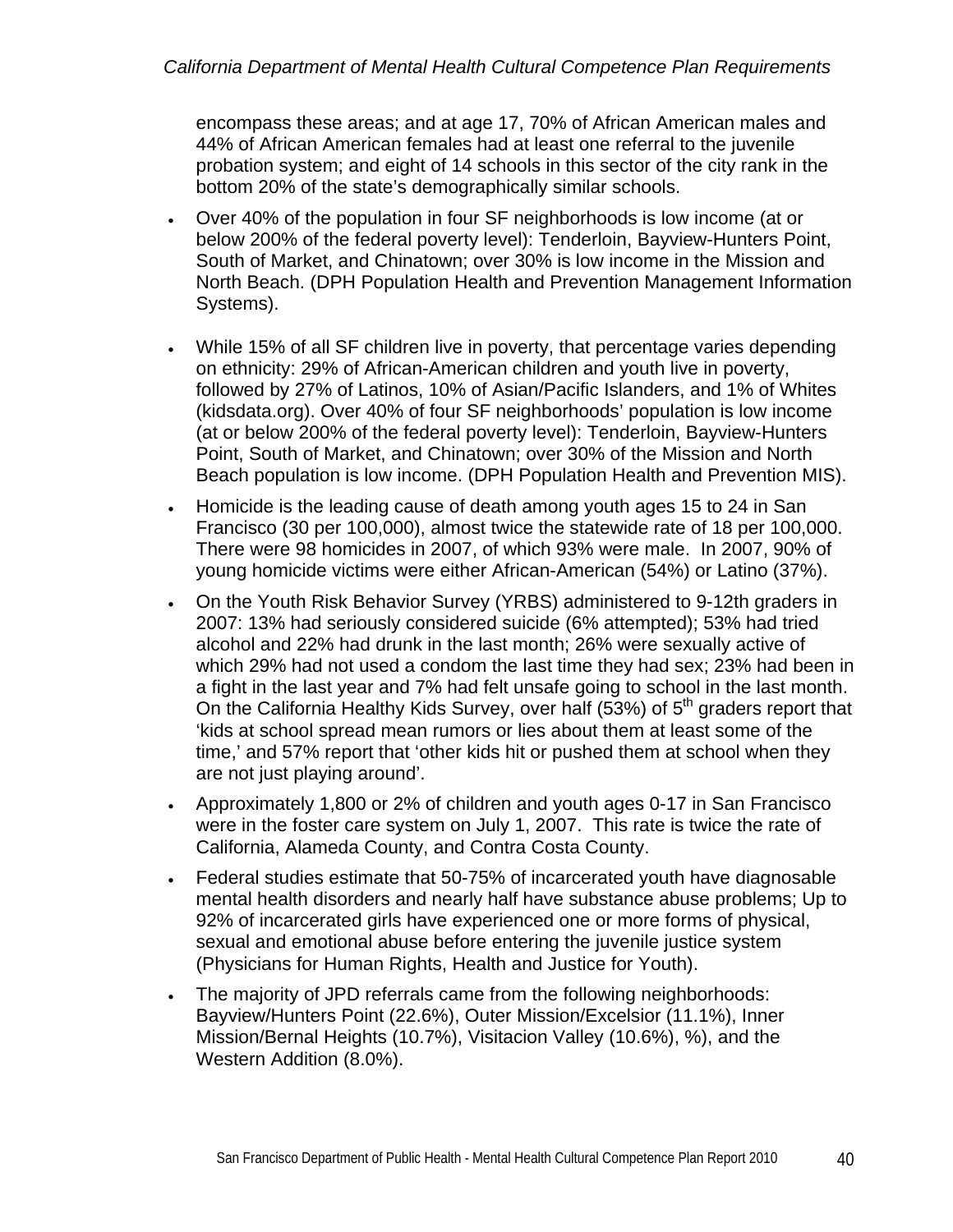Between 2002-2004, 21% of suicides in San Francisco were committed by older adults (60 years of age and older). Suicide rates among older adults are highest for white men, followed closely by Chinese women.

# *III. Identified strategies/objectives/actions/timelines*

#### *The county shall include the following in the CCPR: A. List the strategies identified in CSS, WET, and PEI plans, for reducing the disparities identified.*

# *CSS*

There is substantial evidence of the disparities experienced by the initial populations selected for Full Service Partnerships in all age groups. In order to provide treatment that will effectively meet the needs of these populations, as well as to reduce the current disparities, San Francisco's program will expand its definition of cultural competence as broadly as possible and include the following critical elements: strengths-based and family focused individualized care planning; provision of developmentally-appropriate and gender-specific services including traditional cultural healing practices; and staff who are culturally appropriate and clinically and linguistically competent. With these elements as a foundation, the public mental health clients will become actively involved in their treatment plans, with the underlying notion that a consumer's success depends on his/her own involvement in his/her recovery and in his/her ability to develop her skills.

### *Full Service Partnerships:*

There were eight Full Service Partnerships (FSP) that were implemented in FY06-07 (2 CYF; 2 TAY; 3 Adults; 1 Older Adults). Following the defunding of the AB2034 program, an additional adult FSP was added in FY08-09.

CYF - One FSP focuses on children and adolescents up to 18 with challenging behaviors in high level group homes with the goal of living in a family setting. The other FSP focuses on children and adolescents up to 18 who are in or at risk of out of home placements

TAY – One FSP focuses on TAY with substance abuse problems, HIV/AIDS and homeless. The other focuses on youths exiting the foster care system

Adults – The adult FSPs focus on homeless individuals and/or dually diagnosed individuals, who are high users of multiple systems and present with multiple and complex issues, and on mentally ill offenders referred from the Behavioral Health Court.

Older Adult – The older adult FSP focuses on dually and multiply diagnosed SMI older adults ages 60 and higher.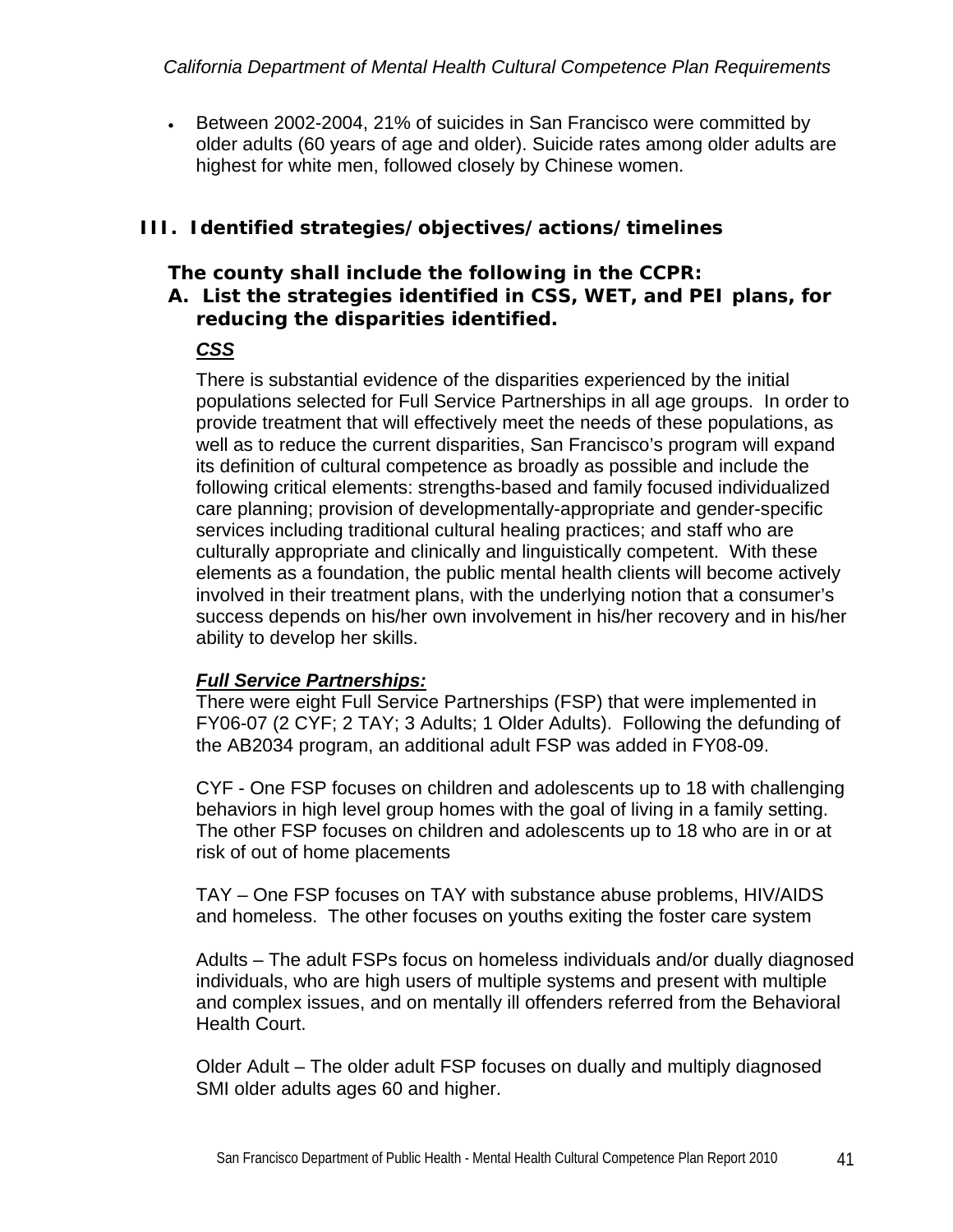#### *General System Development:*

The General System Development initiative provides funding to improve the mental health service delivery system by assisting agencies in achieving the goals and principles embodied by MHSA. Eleven agencies in the general system development service track provide housing services and supports, vocational rehabilitation services, peer based centers, a school-based wellness center, specific services to youths and individuals affected by trauma, and increase culturally specific and relevant services to Asian Pacific Islander children, youth and families. Additionally, three primary care clinics integrated behavioral health services within their systems.

## *WET*

### **Trainings:**

Trainings are geared towards developing and maintaining a culturally competent MH workforce, foster a consumer/family driven services. These trainings aim to educate staff to gain a greater understanding of the cultural and linguistic issues and needs that affects recovery & resiliency in the following ethnic/cultural groups: African American, API, Native American, Russians, LGBTQIQ, TAY, and older adults.

### **Educational Programs:**

*Summer Bridge Program* is an 8 week summer mentoring program for 16-20 year-olds currently enrolled or recently graduated from SFUSD to get them interested in a career in mental health

*Peer Mental Health Certificate Program* is an12-week, twice per week program for consumers in early recovery and not yet ready to work in higher levels in the workforce. The certificate program provides trainings in mental health and service concepts to facilitate employment in the mental health system.

*Community Mental Health Certificate Program* is a 16 unit program to train a diverse group of front-line health workers (focusing on consumers/family members) to provide culturally responsive and recovery focused services

*Supported Education* at a public university and private college provides individualized wraparound educational/psycho-educational assessments, peer counseling, and education and wellness plans to assist students in successfully graduating from undergraduate and graduate schools of learning.

### **Internships**

*Internships for Hard-to-Fill Positions & Under-represented Populations* **–**  will develop protocols, policies & procedures to create a coordinated and centralized effort for recruiting and placing graduate students at various sites.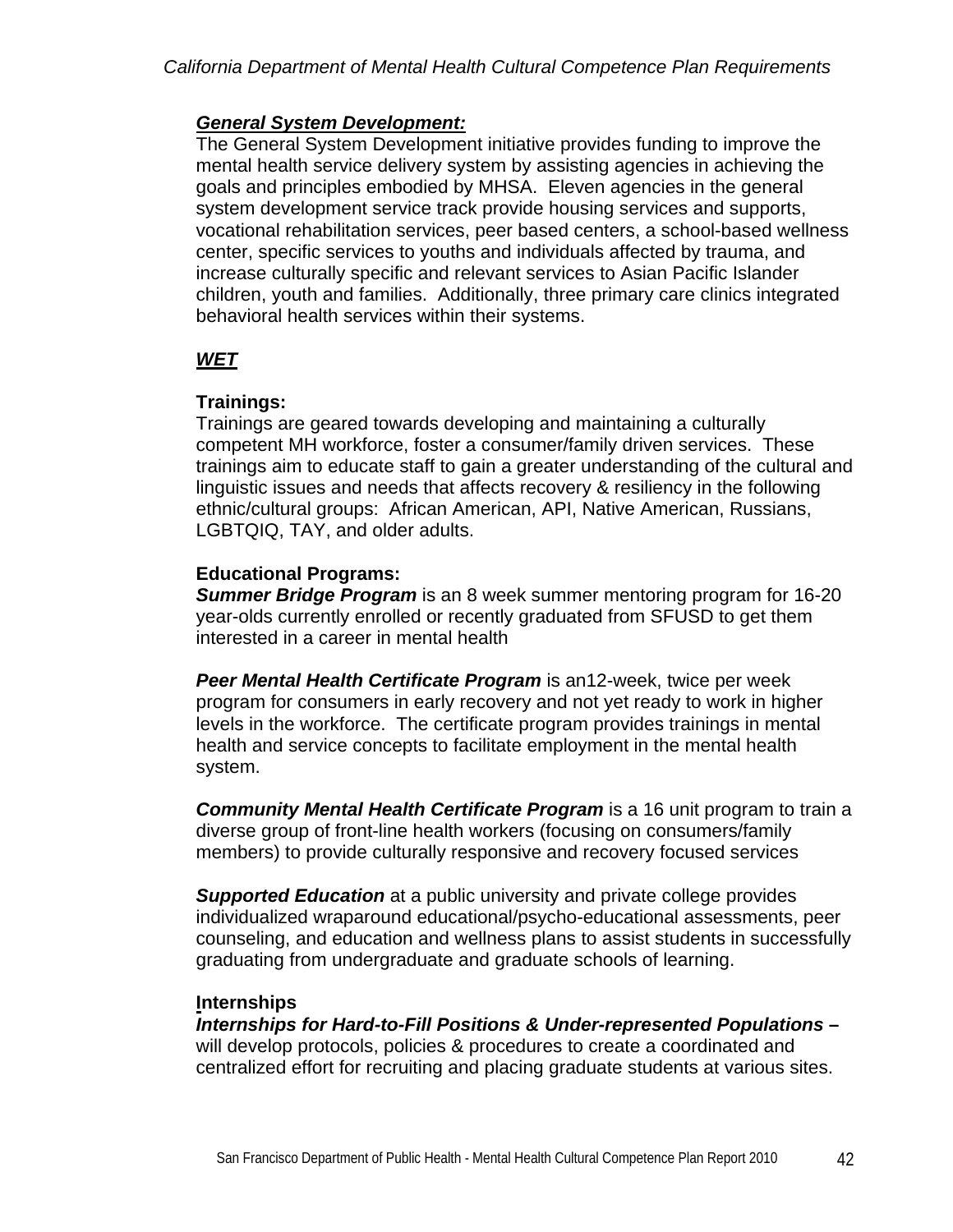All the above WET Initiatives began implementation in FY09-10. The initial funding will support continued operation of these initiatives for three years. Depending on the outcomes of these initiatives and available funding, some or all of these programs will be continued using CSS funding.

*B. List the strategies identified for each targeted area as noted in Criterion 2 in the following sections: II. Medi-Cal population III. 200% of poverty population IV. MHSA/CSS population* 

Strategies for the CSS population are described in Section A (above)

### *V. PEI priority population(s) selected by the county, from the six PEI priority populations*

The following projects were developed by the PEI Planning Committee. The committee understood very well that many cultural groups are over represented in these priority populations. The selection of proposals included a significant focus on the goal of addressing disparities in access and outcomes for different populations.

Trauma-Exposed Individuals and Families

Trauma and Recovery Services: This project consists of two similar but distinct community-based trauma recovery programs that serve youth and their families primarily in the Mission, Excelsior and Southeast Sector. Services include outreach, assessment, crisis and short-term counseling, case management and mental health consultation to community organizations

Holistic Wellness Promotion in a Community Setting: This project uses a holistic wellness approach that is based on cultural values and traditions as a foundation for a healthy community. It addresses the breadth, depth and scope of trauma, including the effects of historical trauma. The model includes community outreach and education, prosocial community building events, direct services, and linkages to other services. Funding has been allocated to four separate providers, each grounded in a distinct cultural community in San Francisco.

Older Adult Behavioral Health Screening and Response: Building upon efforts to increase the capacity of community-based primary care providers to provide early identification of clients with behavioral health issues, this project focuses on training providers to better screen, refer, and serve older adults struggling with behavioral health risk factors such as anxiety, stress, depression, suicidal thoughts, substance abuse and isolation. The project funds implementation of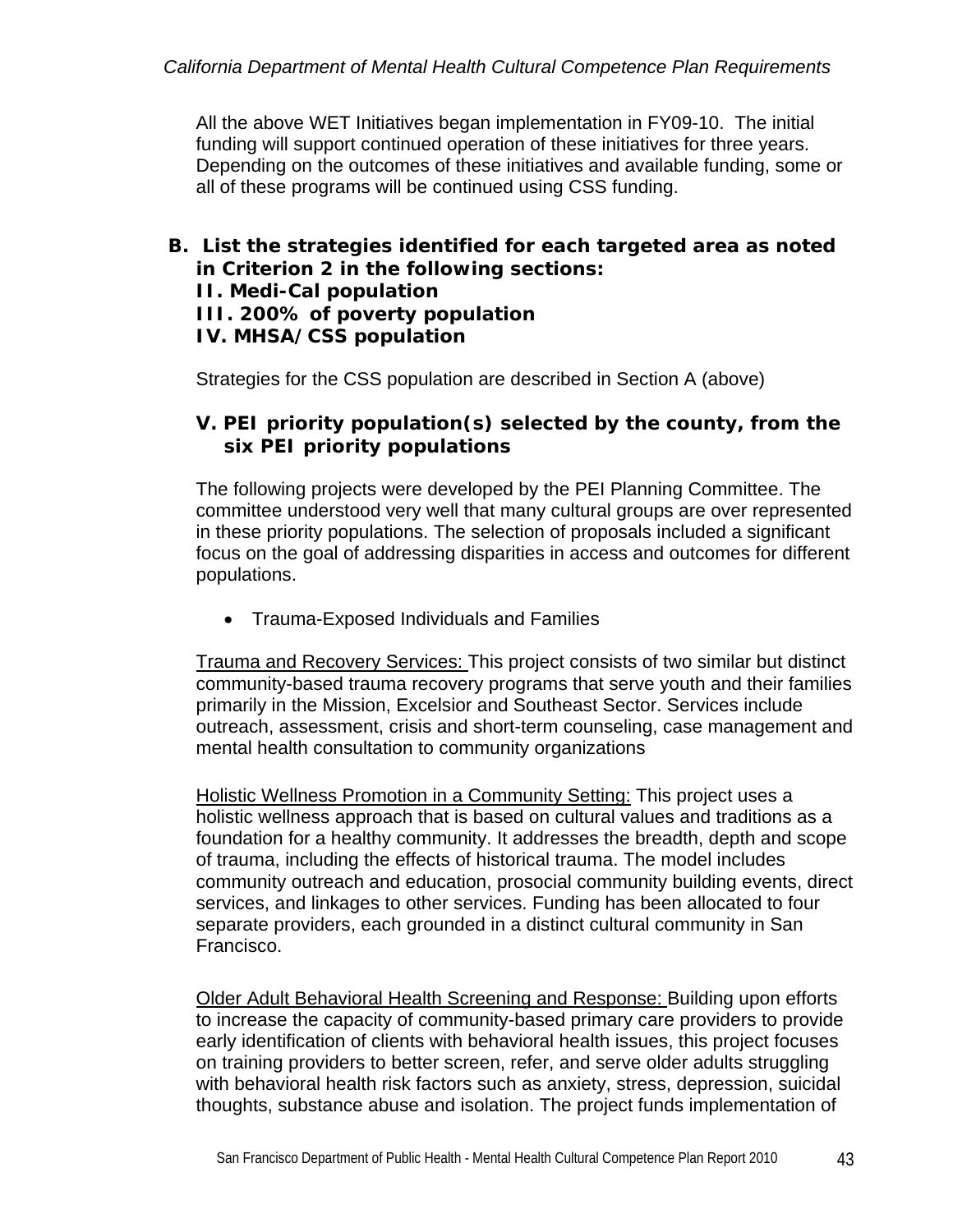#### *California Department of Mental Health Cultural Competence Plan Requirements*

an evidence-based collaborative care model in two primary care clinics and two older adult centers. The model includes training for clinic staff, screening for all older adult patients, and a Care Manager to work with the patients and physicians to develop care plans, provide immediate short-term intervention and/or referrals, monitor progress, and provide service linkages and follow-up support.

Children and Youth At-Risk for School Failure

School-Based Youth Centered Wellness: K-12 School Based Services – This project engages community-based organizations to provide school-based services that address non-academic barriers to learning. Using public schools as hubs, this approach brings together many partners to offer a range of supports and opportunities to children, youth and families before, during and after school. Lead agencies provide and coordinate preventive mental health and wellness services with other supports available at the school.

Re-Engagement of Truant and Out-of-School Youth: This project reengages and supports truant and out-of-school youth to stabilize their lives and be successful in school. It targets a neighborhood with high truancy and related risky behaviors among youth. It is located at a local high school that does not have an existing reentry program. The design has four components: outreach; reentry classes with academic support, enrichment opportunities, and PEI mental health services; service linkages; and incentives. The program engages a cohort of youth for one semester of intensive services after which students are placed in the most appropriate comprehensive or alternative high school.

Children and Youth At-Risk for Juvenile Justice Involvement

Mental Health Consultation for Providers Working with At-Risk Youth: This project funds mental health professionals to provide consultation services at community-based organizations that work with youth who are at-risk or already involved with the juvenile justice system. The consultants build staff capacity via group trainings and consultation, individual coaching, observation and case consultation and service linkages. They also provide short-term intervention with youth and families. The project fosters coordination across agencies (those involved in a similar DCYF initiative and those funded via this project), and documentation of the model and methods so it can be expanded in the future.

Screening, Planning and Supportive Services for Incarcerated Youth: This project addresses risk factors faced by incarcerated youth – e.g. violence, substance abuse, poverty, fractured support systems and poor access to appropriate health and basic needs services. The project identifies emerging mental health needs and ensures this knowledge guides case planning and support services as youth reenter the community. It funds universal mental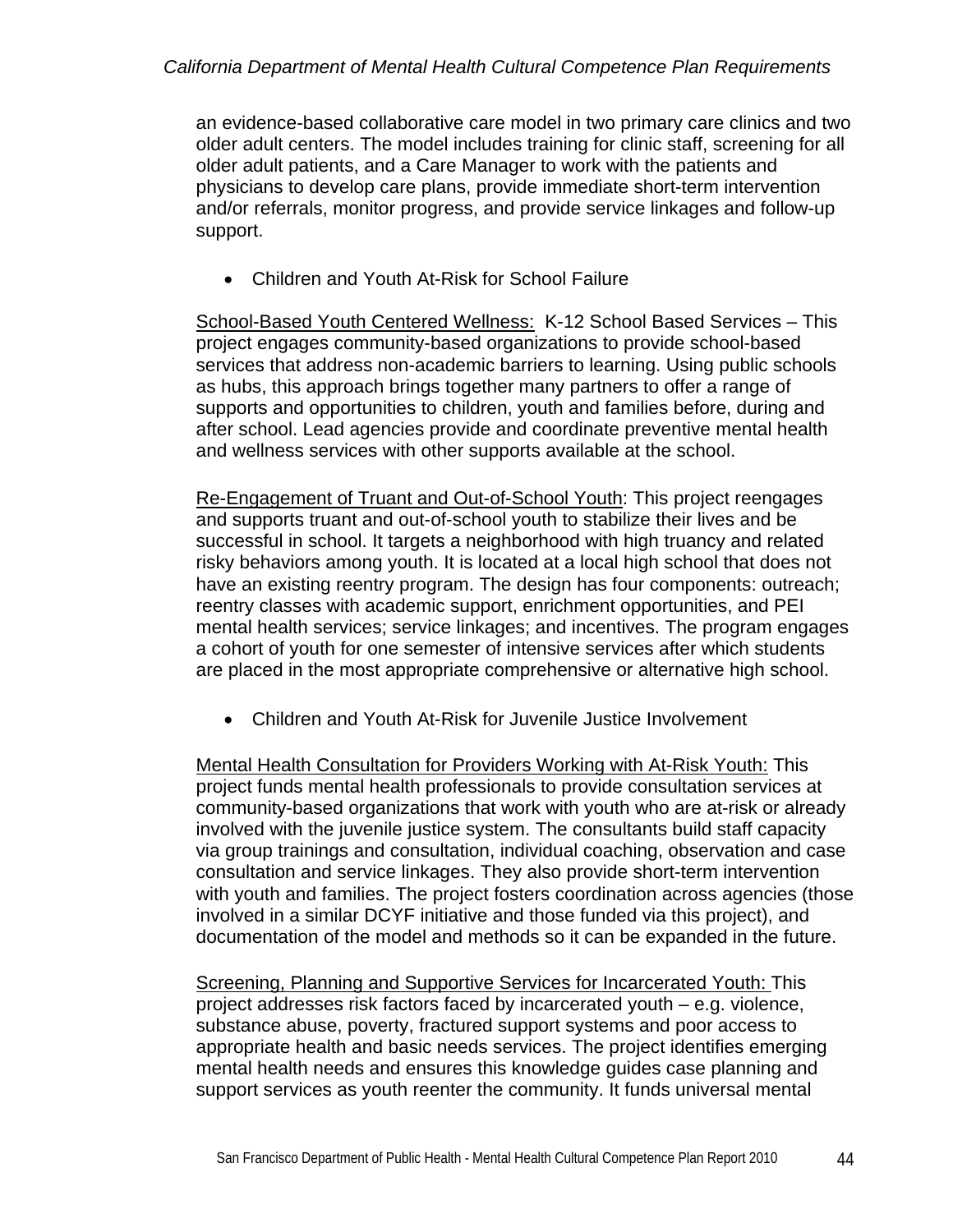health needs and strengths assessments for youth entering Juvenile Hall, case planning and advocacy for those with moderate mental health needs, and direct service and resource linkages during and after detention.

Children and Youth in Stressed Families

Early Childhood Mental Health Consultation (ECMHC): ECMHC seeks to build the capacity of childcare providers and families to prevent, identify and reduce the impact of mental health and behavioral challenges among children aged 0- 5. Funds expand the ECMHC Initiative to 16 additional childcare classrooms (including five at Family Resource Centers), four family childcare networks, and six drop-in childcare programs within parental drug treatment programs. Mental health consultants provide professional development, child observation, individual and group consultation to teachers and staff, and service linkage and short-term direct services to children and their families. The project includes a Training Institute for the consultants to increase capacity and quality of their service.

• Individuals Experiencing Onset of Serious Psychiatric Illness

Early Intervention and Recovery for Young People with Early Psychosis: This project serves young people with or at risk for early psychosis. It builds capacity of the field to identify and intervene early and effectively with this vulnerable population, promoting their self-sufficiency and quality of life, and preventing future social and economic costs. The project has four components: outreach and consultation; intake and assessment; treatment; and training. It utilizes an integrated team approach in which all elements are brought to the service of the client in a coordinated fashion.

## *IV. Additional strategies/objectives/actions/timelines and lessons learned*

## *The county shall include the following in the CCPR:*

### *A. List any new strategies not included in Medi-Cal, CSS, WET, and PEI. Note: New strategies must be related to the analysis completed in Criterion 2.*

### CSS

Behavioral Health Access Center (BHAC)– is a co-location of five separate behavioral health programs in a centralized venue to provide: (1) mental health service authorizations into the Private Provider Network: (2) assessment and placement into addiction and dual diagnosis treatment, (3) including those that have been court-mandated to receive treatment as condition of probation; (4) evaluation and placement into Opiate Replacement Therapy; and (5) Pharmacy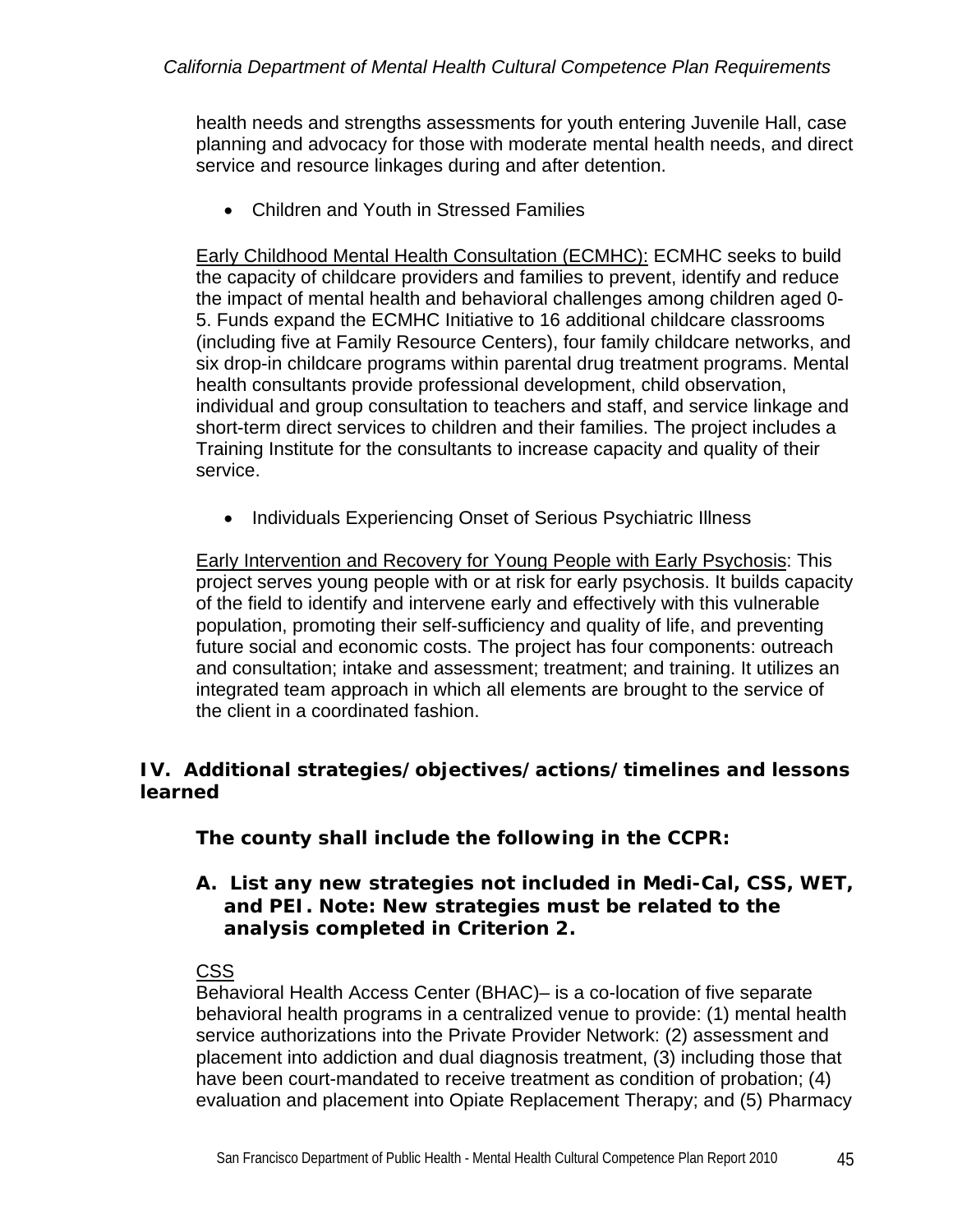for medication consultation and prescription and medication management. BHAC is ideally located within short distance from the Mission District, which has a large Latino population and the Tenderloin District and 6<sup>th</sup> Street Corridor, where majority of behavioral health clients congregate and where various behavioral health providers are also located. Since the opening of BHAC in July 2008, we have seen an influx of Spanish-speaking clients.

Consumer Employment Expansion – since the inception of MHSA, all job requisitions for MHSA positions within CBHS list personal experience as consumer of behavioral health services as a desired qualification. The expansion of consumer employment strengthens CBHS' strategy of providing Recovery-Oriented services, consumer and family involvement, stigma reduction, and the elimination of disparities in mental health care. To date, 31 consumers have been hired. Of the 31, 18 are Caucasian, 6 African American, 3 Hispanic, 1 Vietnamese, 1 Chinese, 1 Filipina, 1 Russian, and 1 Alaska Native. Four are conversant in Vietnamese, Cantonese, Spanish, and Russian and three identify as LGBTQIQ.

Wellness Recovery Action Plan Groups – WRAP groups facilitated by a consumer employee, have been extended to a community based peer wellness center, vocational rehabilitation agency, permanent housing site, and TAY FSP program to promote the wellness and recovery model. A WRAP group was conducted in Chinese at one permanent housing site where Chinese-speaking residents participated.

GSD Housing for TAY – The need for housing responsive to the TAY issues has been one of the challenges with MHSA implementation. In partnership with the Tenderloin Neighborhood Development Corporation and the Mayor's Office of Housing, General System Development funds were set aside to finance the rehabilitation and eventual master leasing of a 40 unit building exclusively for TAY. Once completed, this building will have onsite supportive services and organized socialization and recreational activities, as well support from FSP Service Coordinators. This building will be ready for occupancy in April 2011.

*1. Share what has been working well and lessons learned through the process of the county's development of strategies, objectives, actions, and timelines that work to reduce disparities in the county's identified populations within the target populations of Medi-Cal, CSS, WET, and PEI.* 

### *CSS*

In a March 2010 survey of MHSA funded agencies, all programs report that they have diversified staff, with respect to ethnicity/race, culture, sexual orientation, and language capabilities, as well as in hiring consumers and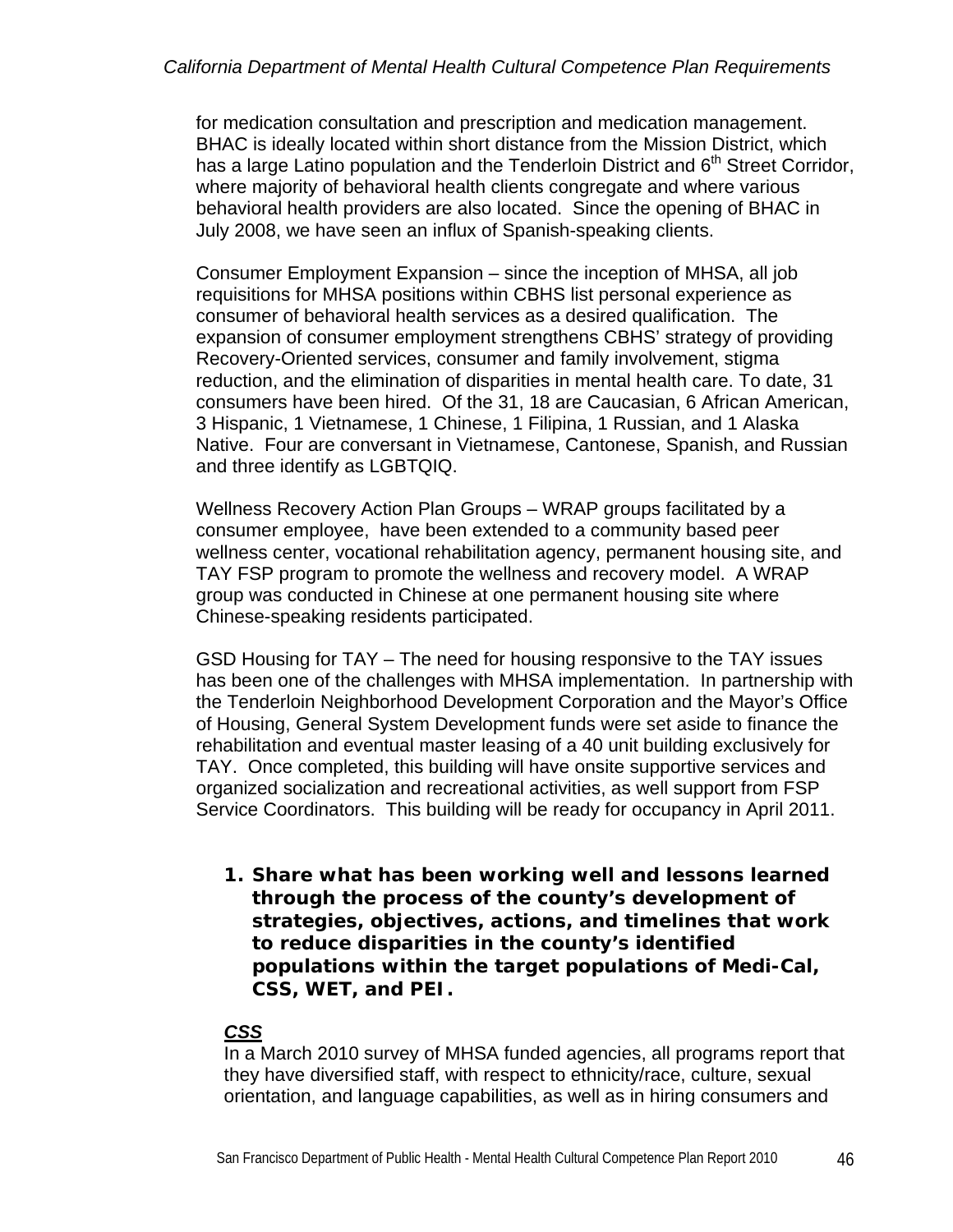family members in the workforce. All programs also reported inclusion of cultural competency trainings and workshops in their professional development efforts. Unfortunately, discrimination persists in the community toward clients seeking housing and employment. An increase in age discrimination has also been observed since the onset of the economic decline, especially among transitional aged youth seeking employment. Most often discrimination emerges in response to clients' criminal background, age, housing eviction history, history of violence, drug use, mental health issues, credit problems, and/or being non-English speaking. One program astutely noted that "the disproportional over-representation of African American and Latino youth in our juvenile justice systems is NOT reflected in our medical school and child psychiatry residencies and fellowships".

## *WET*

Since WET implementation only began in FY08-09, no qualitative data is available as of yet to glean lessons learned in the first year.

### *V. Planning and monitoring of identified*

*strategies/objectives/actions/timelines to reduce mental health disparities (Criterion 3, Section I through IV requires counties to identify strategies, objectives, actions, and timelines to reduce disparities. This section asks counties to report processes, or plan to put in place, for monitoring progress.)* 

*The county shall include the following in the CCPR:* 

*A. List the strategies/objectives/actions/timelines provided in Section III and IV above and provide the status of the county's implementation efforts (i.e. timelines, milestones, etc.).* 

All the MHSA PEI and WET projects listed in Section I thru IV have been RFPed and just completed the first funding cycle in June 2010.

*B. Discuss the mechanism(s) the county will have or has in place to measure and monitor the effect of the identified strategies, objectives, actions, and timelines on reducing disparities identified in Section II of Criterion 3. Discuss what measures and activities the county uses to monitor the reduction or elimination of disparities.* 

*Note: Counties shall be ready in 2011 to capture and establish current baseline data to be used for ongoing quality improvement and qualitative analysis of the county's efforts to reduce identified disparities. Baseline data information and*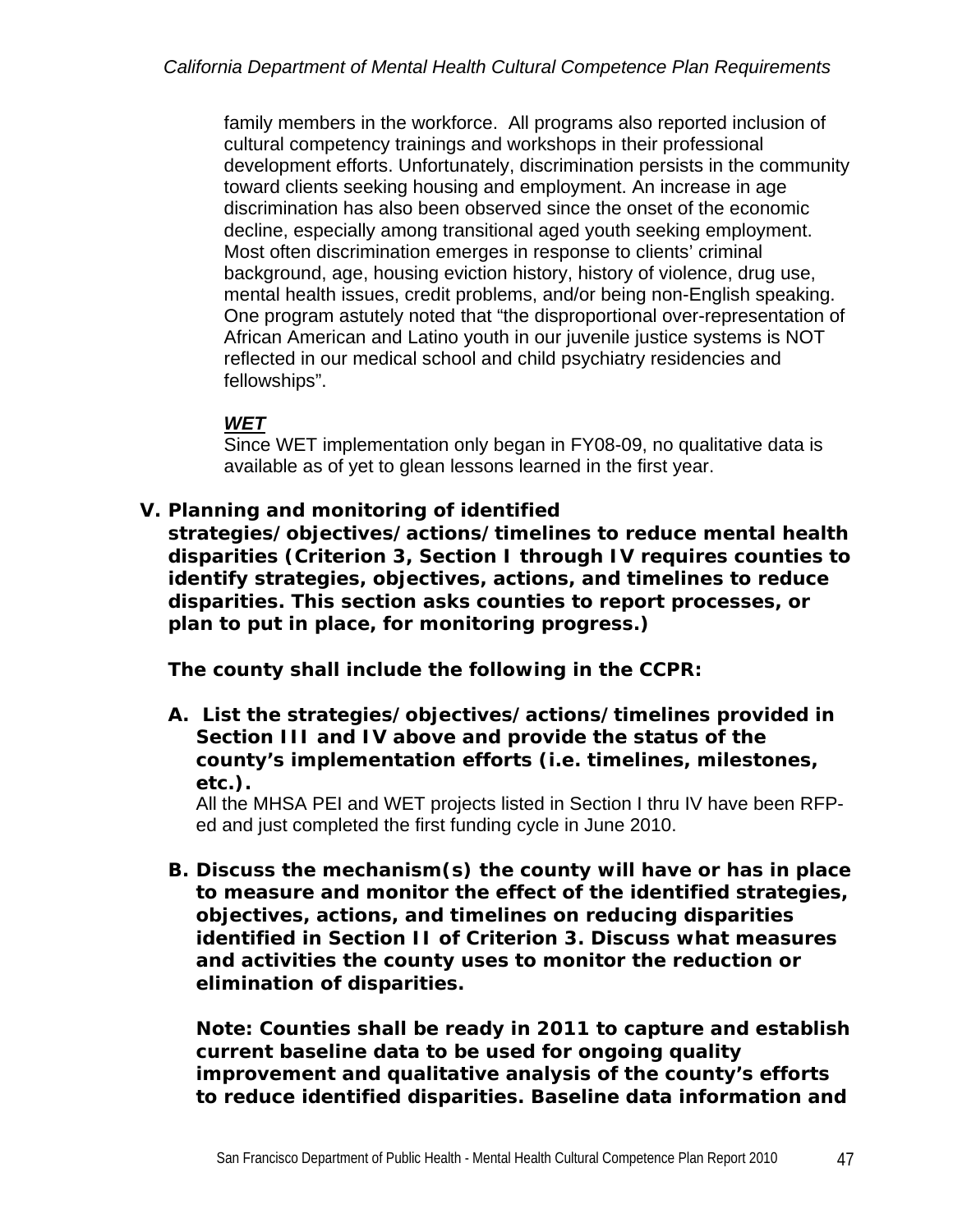*updates of the county's ongoing progression in the reduction of mental health disparities will be required in 2011 and in subsequent CCPR Annual Updates.* 

*Additionally, in subsequent CCPR Annual Updates, counties will share what has been working well and lessons learned through the process of the county's planning and monitoring of identified strategies, objectives, actions, and timelines to reduce mental health disparities.* 

The County MHSA program team at CBHS has provided a number technical assistance training on Logic Models and Developing Outcome Objectives for all MHSA PEI and WET projects to develop outcome objectives for each project sites and cross-site evaluation strategies.

### *C. Identify county technical assistance needs.*

No technical assistance needs have been identified at this time.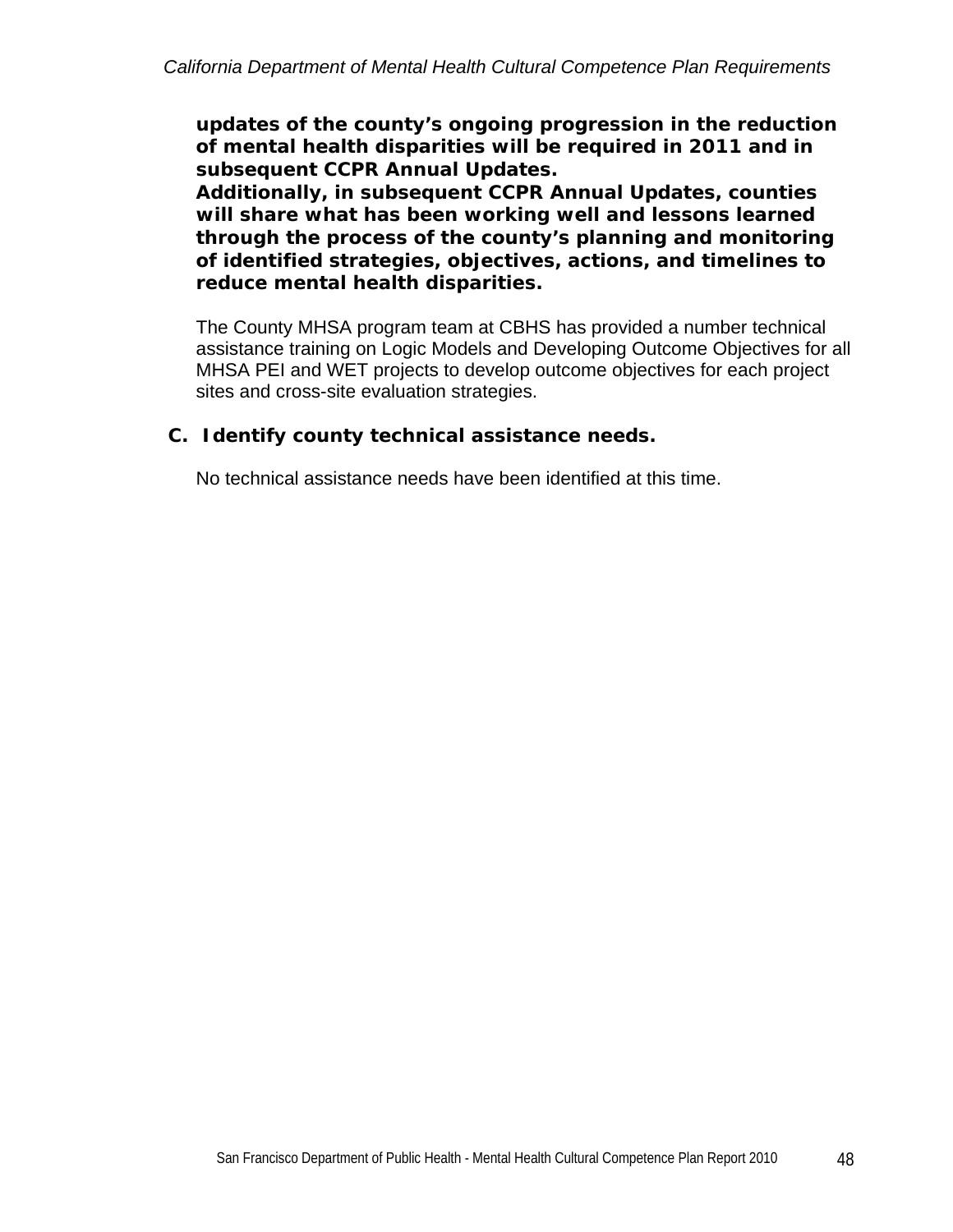### **CRITERION 4**

### **COUNTY MENTAL HEALTH SYSTEM**

#### **CLIENT/FAMILY MEMBER/COMMUNITY COMMITTEE: INTEGRATION OF THE COMMITTEE WITHIN THE COUNTY MENTAL HEALTH SYSTEM**

*Rationale: A culturally competent organization views responsive service delivery to a community as a collaborative process that is informed and influenced by community interests, expertise, and needs. Services that are designed and improved with attention to community needs and desires are more likely to be used by patients/consumers, thus leading to more acceptable, responsive, efficient, and effective care (CLAS, Final Report).* 

*I. The county has a Cultural Competence Committee, or other group that addresses cultural issues and has participation from cultural groups, that is reflective of the community.* 

*The county shall include the following in the CCPR:* 

**A.** *Brief description of the Cultural Competence Committee or other similar group (organizational structure, frequency of meetings, functions, and role).* 

*Cultural Competency Task Force* In 2000, with firm recommendation from the San Francisco Health Commission, the SF DPH established the Cultural Competency Task Force to assist in the implementation of its policy directive. The Task Force has since been very critical in the implementation of Culturally and Linguistically Appropriate Services (CLAS) Standards issued by the United States Department of Health & Human Services, Office of Minority Health as general guidelines to provide a uniform framework for developing and monitoring culturally and linguistically appropriate services as provided by the Department and its direct service providers. The Task Force provides input, recommendations and reviews policies, procedures, and inclusions of cultural and linguistic objectives in all funding contracts and activities. The Task Force meets bi-monthly as a committee and meets with the Health Commission every sixmonths to provide general updates and evaluate department-wide cultural competence activities. The Task Force is responsible for developing, implementing, and evaluation of Cultural Competency Report that are completed by annual by contract and civil services programs. As well, the Task Force sponsors the annual "Promising Practices in Cultural Competency Workshop" during the National Public Health Week to support and acknowledge contract and civil services programs who have demonstrated promising and effective cultural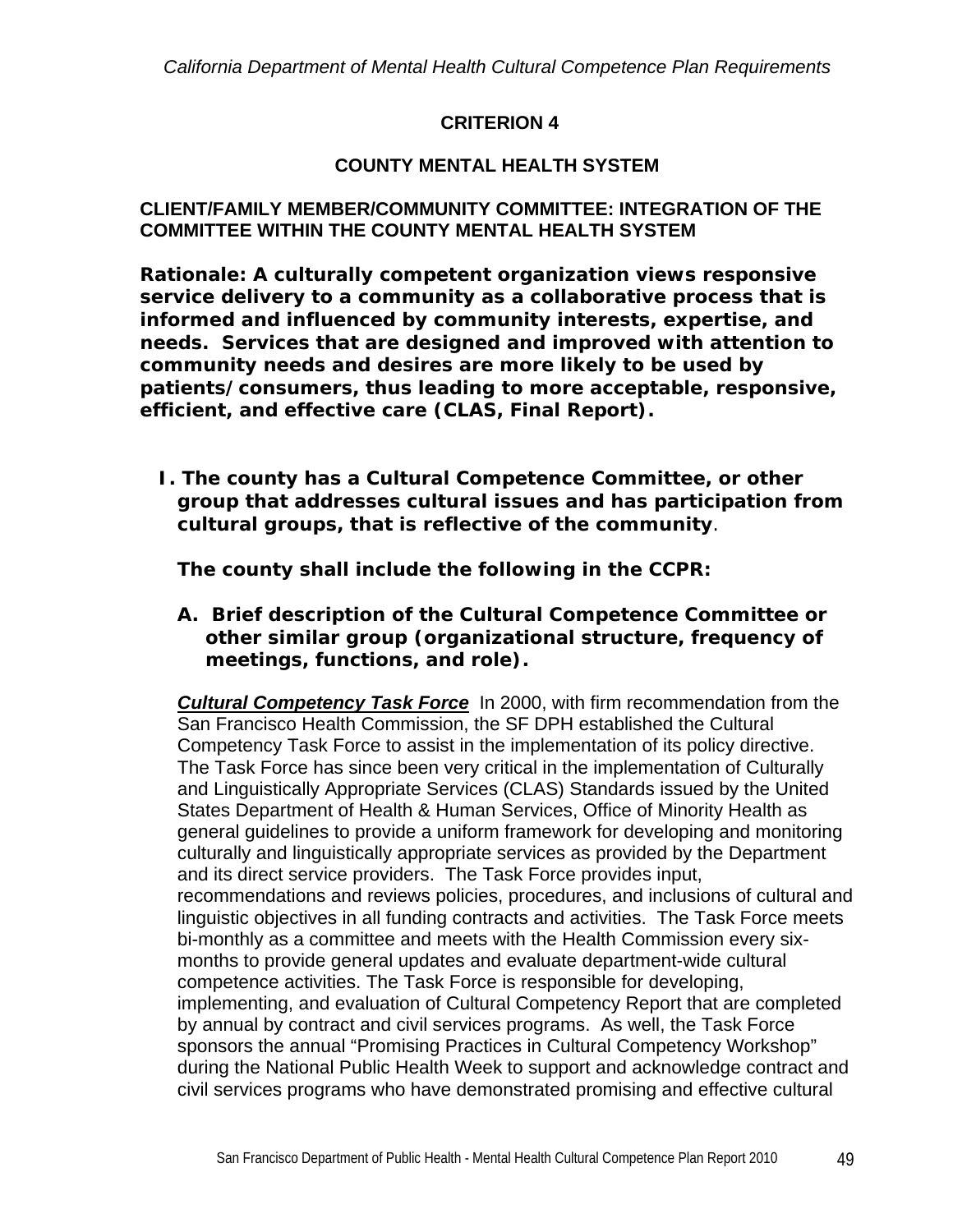competence implementations.

**B.** *Policies, procedures, and practices that assure members of the Cultural Competence Committee will be reflective of the community, including county management level and line staff, clients and family members from ethnic, racial, and cultural groups, providers, community partners, contractors, and other members as necessary;* 

The SF Health Commission reviews all current Cultural Competency Task Force membership at all their meetings with the Task Force (every six months) and makes recommendations accordingly.

# *C. Organizational chart; and*

### *D. Committee membership roster listing member affiliation if any.*

Current stakeholders and representatives included in the Cultural Competency Task Force are as follow:

- o Jason Hashimoto EEO and Cultural Competency (Co-Chair)
- o Nelson Jim Community Behavioral Health Services (Co-Chair)
- o Jacquie Hale DPH Community Programs Contracts<br>
o Bill Blum HIV/Health Services
- **HIV/Health Services**
- Sonia Bailey Housing and Urban Health<br>○ Johnson Horr Walden House, Inc.
- Walden House, Inc.
- o Estela Garcia Instituto Familiar de la Raza
- 
- o Michele Maas Native American Health Center, Inc.<br>
o Lance Toma Asian Pacific Islander Wellness Cent Asian Pacific Islander Wellness Center
- o Jill LeCount Laguna Honda Hospital

As mentioned previously, The Cultural Competency Task Force is currently in transition due to the larger integration of the SF DPH Community Programs (which includes the development of a centralized Business and Contracts Development Offices) and actively doing outreach to include more contract representatives that service the following ethnic and cultural communities: African American, Mayan, Russian, LGBTQIQ, TAY, and Children. Departments: Contracts Development and Technical Assistance, Business Office (Compliance), and Behavioral Health Access.

#### *II. The Cultural Competence Committee, or other group with responsibility for cultural competence, is integrated within the County Mental Health System.*

*The county shall include the following in the CCPR:*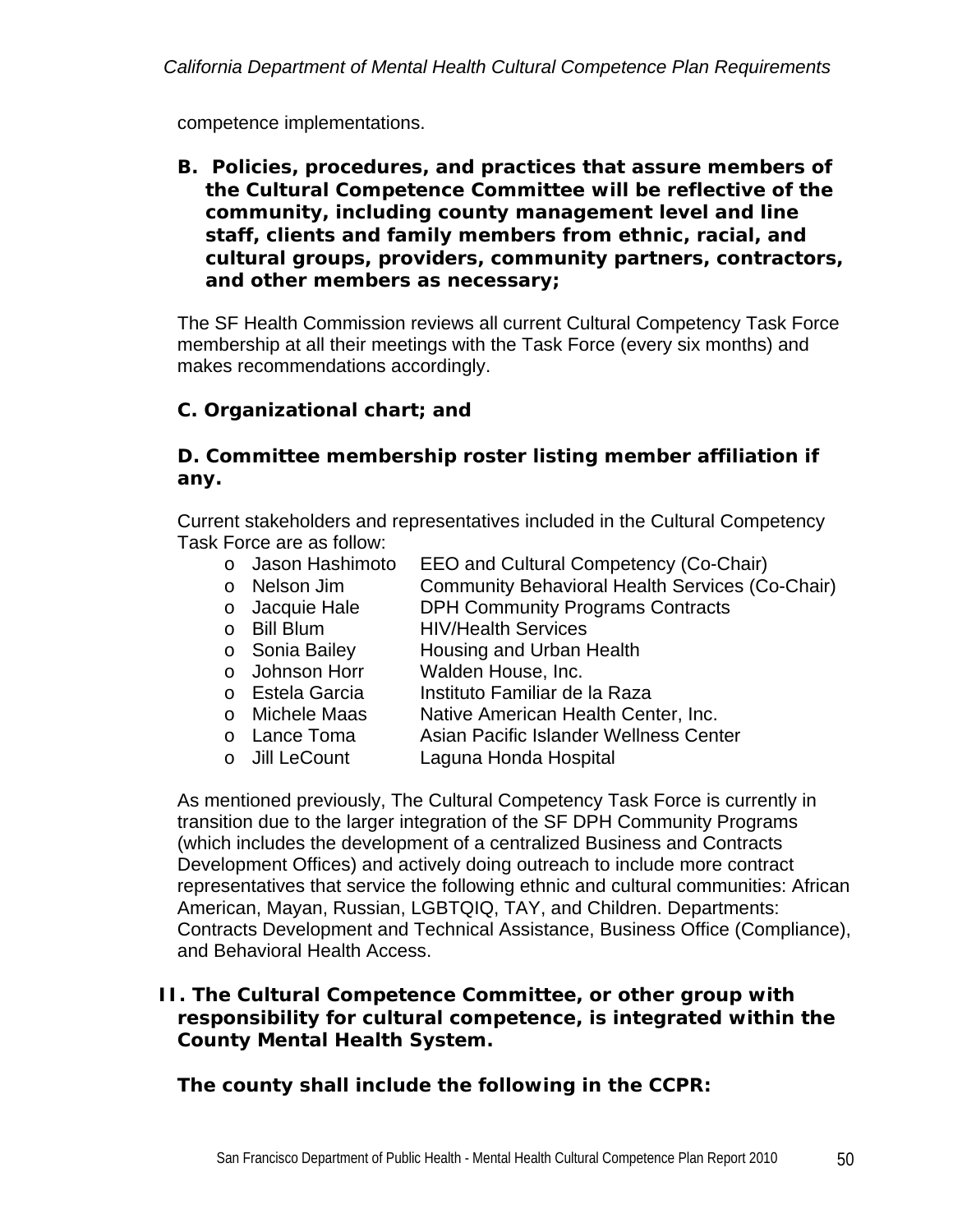### *A. Evidence of policies, procedures, and practices that demonstrate the Cultural Competence Committee's activities including the following:*

### *1. Reviews of all services/programs/cultural competence plans with respect to cultural competence issues at the county;*

The Cultural Competency Task Force developed and implemented the annual Cultural Competence Report that is required for completion by CBHS contract and civil services programs. Fiscal year 2010-2011 is an assessment year where the Cultural Competence Report requires a full narrative assessment report. The Cultural Competency Task Force will be developing an evaluation instrument that will be utilized to evaluate each of these reports. The report addresses each of the major domains of cultural and linguistic competence.

### *2. Provides reports to Quality Assurance/Quality Improvement Program in the county;*

The Cultural Competency Task Force reviews all policies and procedures that are related to cultural and linguistic competency, health disparity and/or health equity initiative across Community Programs, and has regular meetings with the San Francisco Health Commission to monitor the integration of CLAS standards into the overall DPH Community Programs, and how each department (CBHS) is advancing this policy.

# *3. Participates in overall planning and implementation of services at the*

#### *county;*

The Cultural Competence Report developed and implemented by the Cultural Competency Task Force provides a direct and standardize mechanism in the advancement of cultural and linguistic competency in the CBHS system of care and operations. The Office of Cultural Competence and Client Relations is directly involved with the contracts and Technical Assistance.

### *4. Reporting requirements include directly transmitting recommendations to executive level and transmitting concerns to the Mental Health Director;*

The Director of Cultural Competence and Client Relations reports directly to Mental Health Director and meets on a regular basis, and provides all the recommendations and input from the Task Force that relates to cultural and linguistic competency. The Director of Cultural Competence is a member of the Executive Management team.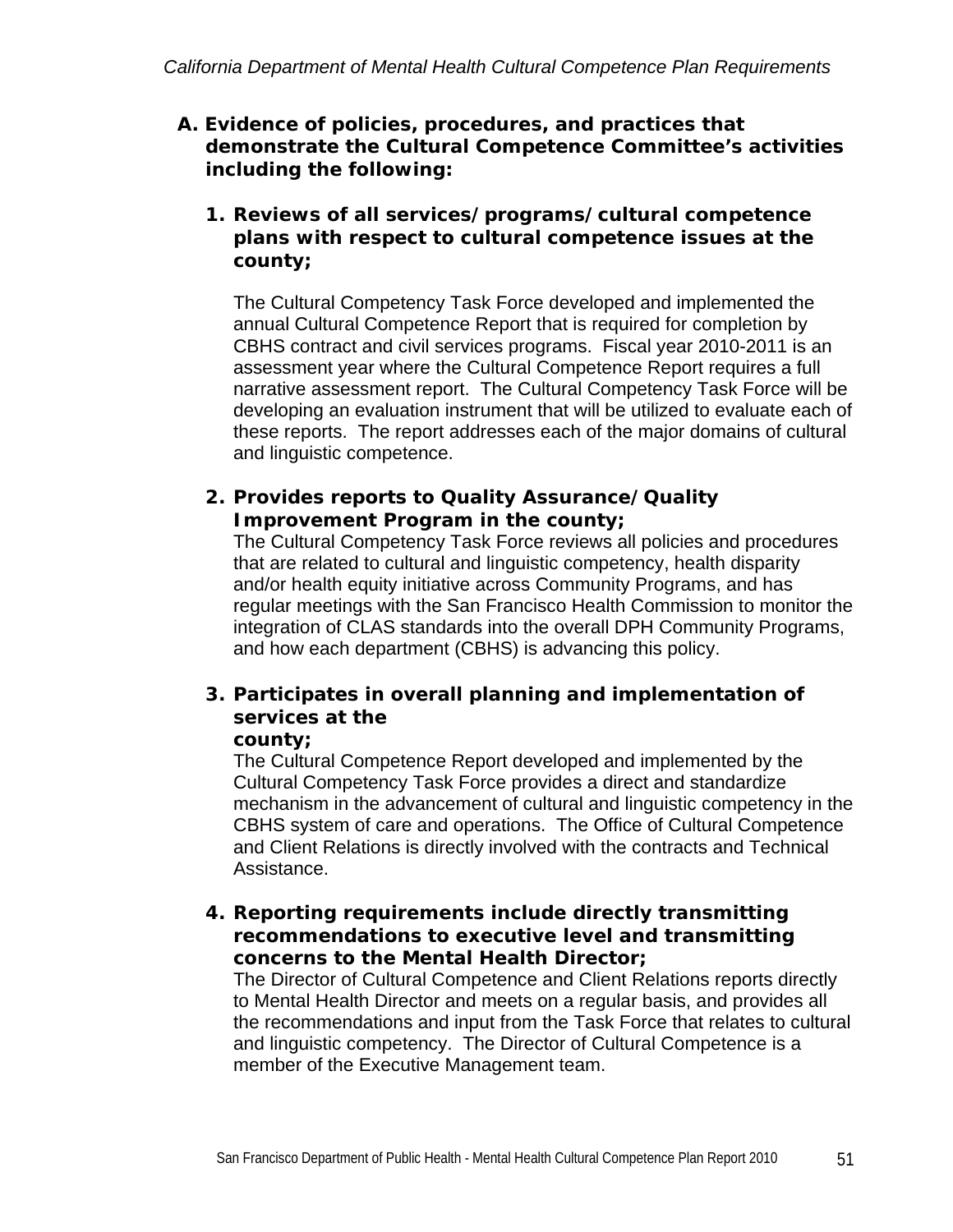### *5. Participates in and reviews county MHSA planning process;*

Members of the Task Force participated in the planning process for each of the MHSA funding components as well as in the development of the RFPs. Some of the Task Force members are also members of the MHSA Advisory Board which provides direct guidance to this initiative.

### *6. Participates in and reviews county MHSA stakeholder process;*

A number of the Task Members are active members of the MHSA Advisory Board that reviews the county MHSA stakeholder process.

### *7. Participates in and reviews county MHSA plans for all MHSA components;*

Members of the Cultural Competency Task Force and MHSA Advisory Board reviews the county MHSA plans for all MHSA components to make sure all stakeholders, and cultural and ethnic communities are represented.

#### *8. Participates in and reviews client developed programs (wellness, recovery, and peer support programs); and*

The Cultural Competency Task Force does not currently directly review or participate in the planning and development of the wellness, recovery, and peer support program. They are informed either through the MHSA Advisory Board meetings or through the Director of Cultural Competency who is the co-chair of the Task Force and coordinates the peer-specific programs for CBHS.

## *9. Participates in revised CCPR (2010) development.*

The Cultural Competency Plan Report was developed with input and review by a variety of bodies representing a broad range of stakeholders. These include the Cultural Competency Task Force, the Executive Leadership Team of CBHS and CBHS Client Council. Early drafts were distributed through email, allowing providers and other to comment as the Plan evolved, as well as review of the final draft. Program specific data on staff demographics and linguistic proficiency, use of interpreters and consumer/family involvement were obtained through staff surveys.

### *B. Provide evidence that the Cultural Competence Committee participates in the above review process.*

The Cultural Competency Task Force minutes can be found in *Appendix B* that includes discussion items related to the Cultural Competence Plan Report as well as general Community Programs cultural and linguistic competence activities.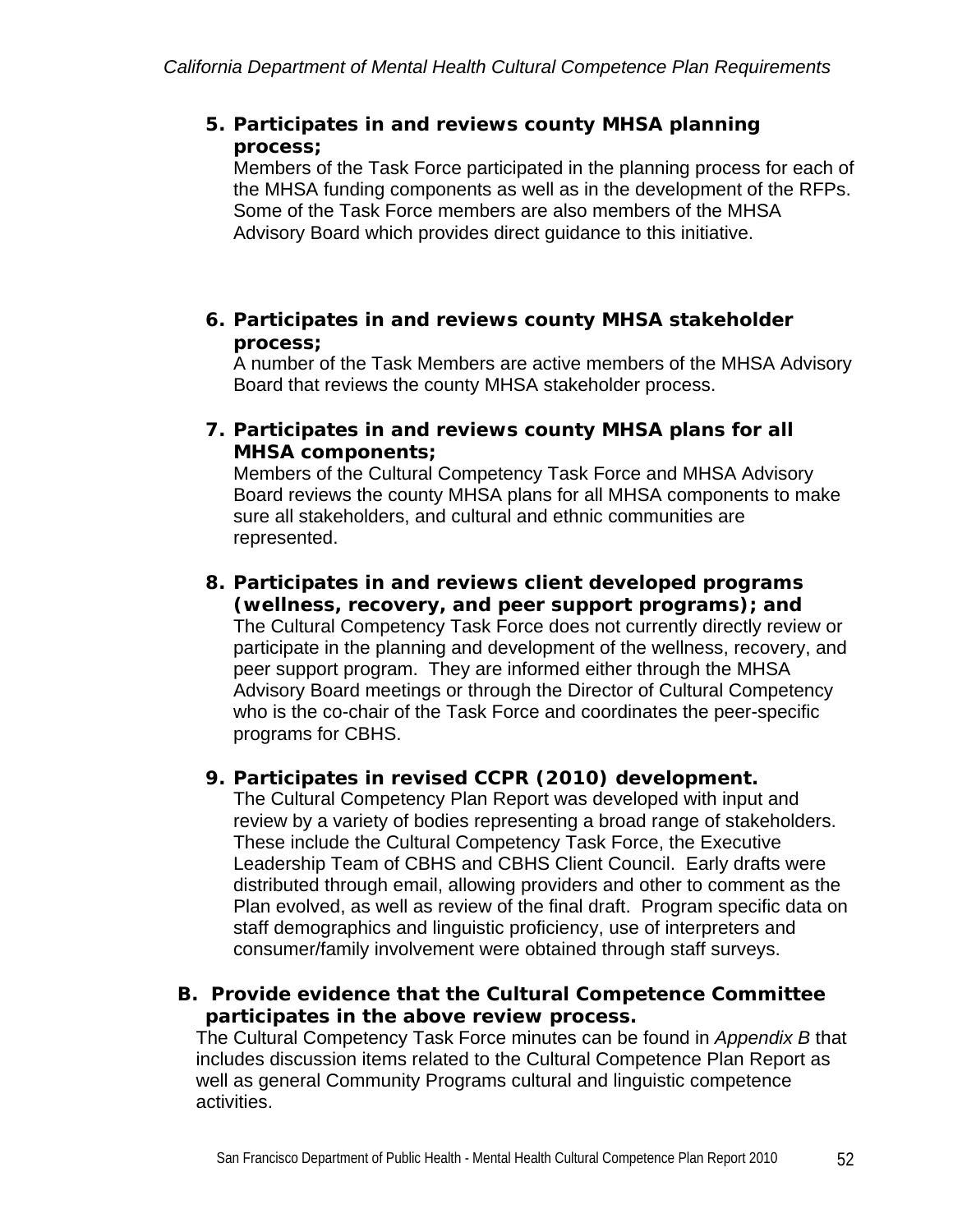### *C. Annual Report of the Cultural Competence Committee's activities including:*

### *1. Detailed discussion of the goals and objectives of the committee;*

### *a. Were the goals and objectives met?*

Goal One: Develop and Implement a committee to assess and analyze the impact of health disparity and health inequity in the ethnic and cultural population that CBHS serve (facilitated by the Health Equity and Population Leadership committee and the African American Health Equity Committee).

This was successfully completed and the following two performance objectives were identified as priority across Community Programs:

- 1) Improve African American Health
- 2) Address the Impact of Alcohol

The next steps are to have each section of the Community Programs to develop SMART performances objectives that will be included in the revised contracts and civil service plans.

Goal Two: Revised and Implement a full narrative Cultural Competency Report to be completed by CBHS contract and civil services programs by September 30, 2010.

This was successfully completed and implemented. The Task Force is currently providing trainings and TA to contract and civil service programs regarding the revised report requirements.

### *2. Reviews and recommendations to county programs and services;*

See above.

- *3. Goals of cultural competence plans;*  See Goal Two above.
- *4. Human resources report;*

No report indicated.

### *5. County organizational assessment;*

The Director of Cultural Competency and Client Relations will be increasing participation and in some instances directly facilitating the County's effort to advance cultural and linguistic competency across all Community Programs of DPH, including efforts to assess the overall County's organizational cultural and linguistic capacity.

### *6. Training plans; and*

Training information is provided in previous sections.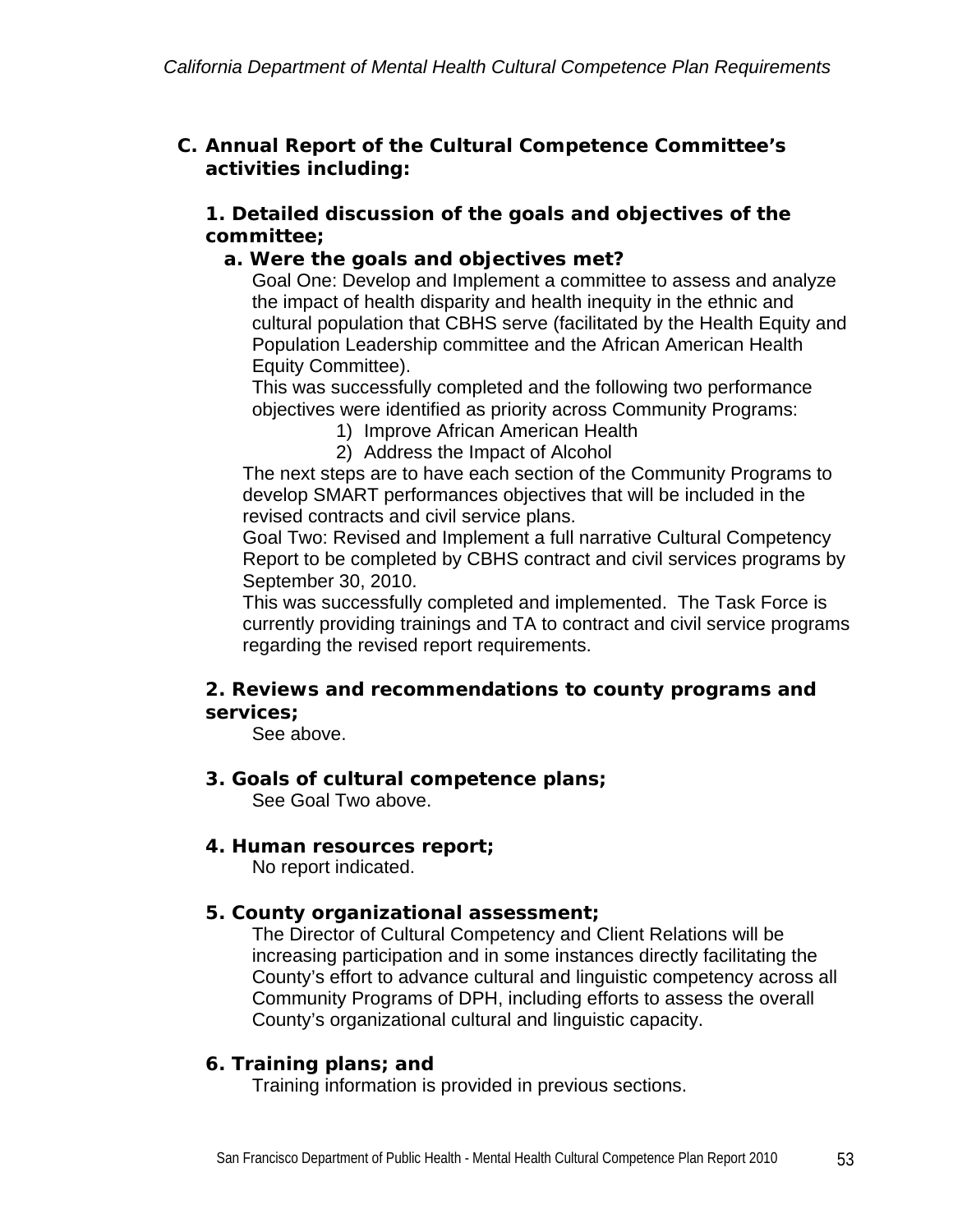### *7. Other county activities, as necessary.*

*Sources of Information:* 

*Organizational bylaws, meeting minutes, interviews of committee members, and annual reports of Quality Assurance/Quality Improvement Department*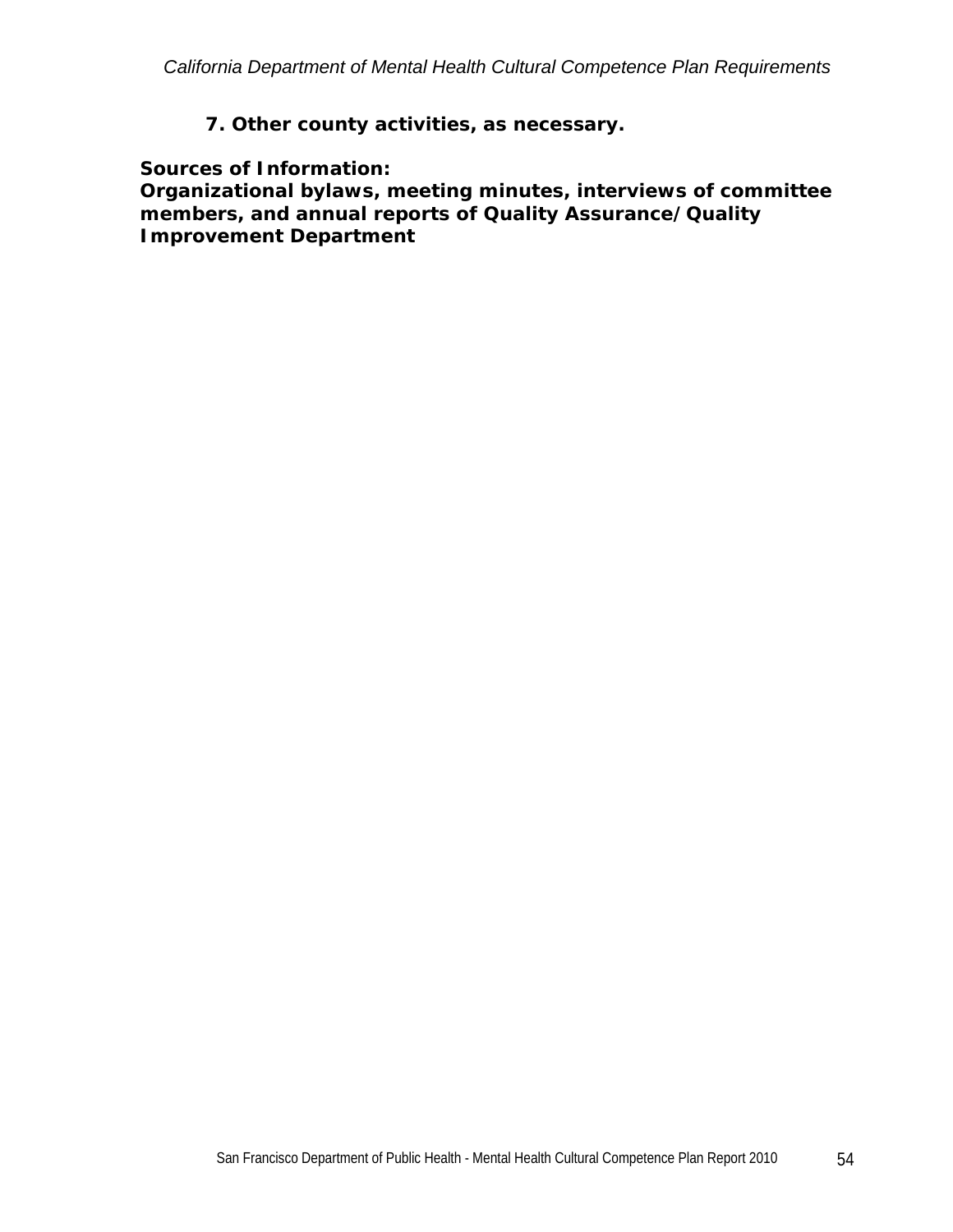### **CRITERION 5**

# **COUNTY MENTAL HEALTH SYSTEM**

## **CULTURALLY COMPETENT TRAINING ACTIVITIES**

*Rationale: Staff education and training are crucial to ensuring culturally and linguistically appropriate services. All staff will interact with clients representing different countries or origins, acculturation levels, and social and economic standing. Staff refers not only to personnel employed by the organization but also its subcontracted and affiliated personnel (CLAS, Final Report).* 

*I. The county system shall require all staff and stakeholders to receive annual* 

*cultural competence training.* 

*The county shall include the following in the CCPR:* 

- *A. The county shall develop a three year training plan for required cultural competence training that includes the following:* 
	- *1. The projected number of staff who need the required cultural competence training. This number shall be unduplicated.*
	- *2. Steps the county will take to provide required cultural competence* 
		- *training to 100% of their staff over a three year period.*
	- *3. How cultural competence has been embedded into all trainings.*

### **Community Behavioral Health Service Three-Year Training Plan:**

### *Training Institutes Overview*

Under the PEI and WDET MHSA Plans, there are a number of training initiatives which have been combined under the *MHSA Training Institutes.* The MHSA Training Institutes include a broad range of training activities designed to promote wellness, recovery and resilience, cultural sensitivity, culturally competent service delivery, meaningful inclusion of consumers and family members, and community collaboration.

### *Training Goals and Minimum Service Target*

Proposed training projects will:

• Promote cross and reciprocal training, and when possible, meet requirements for continuing education units;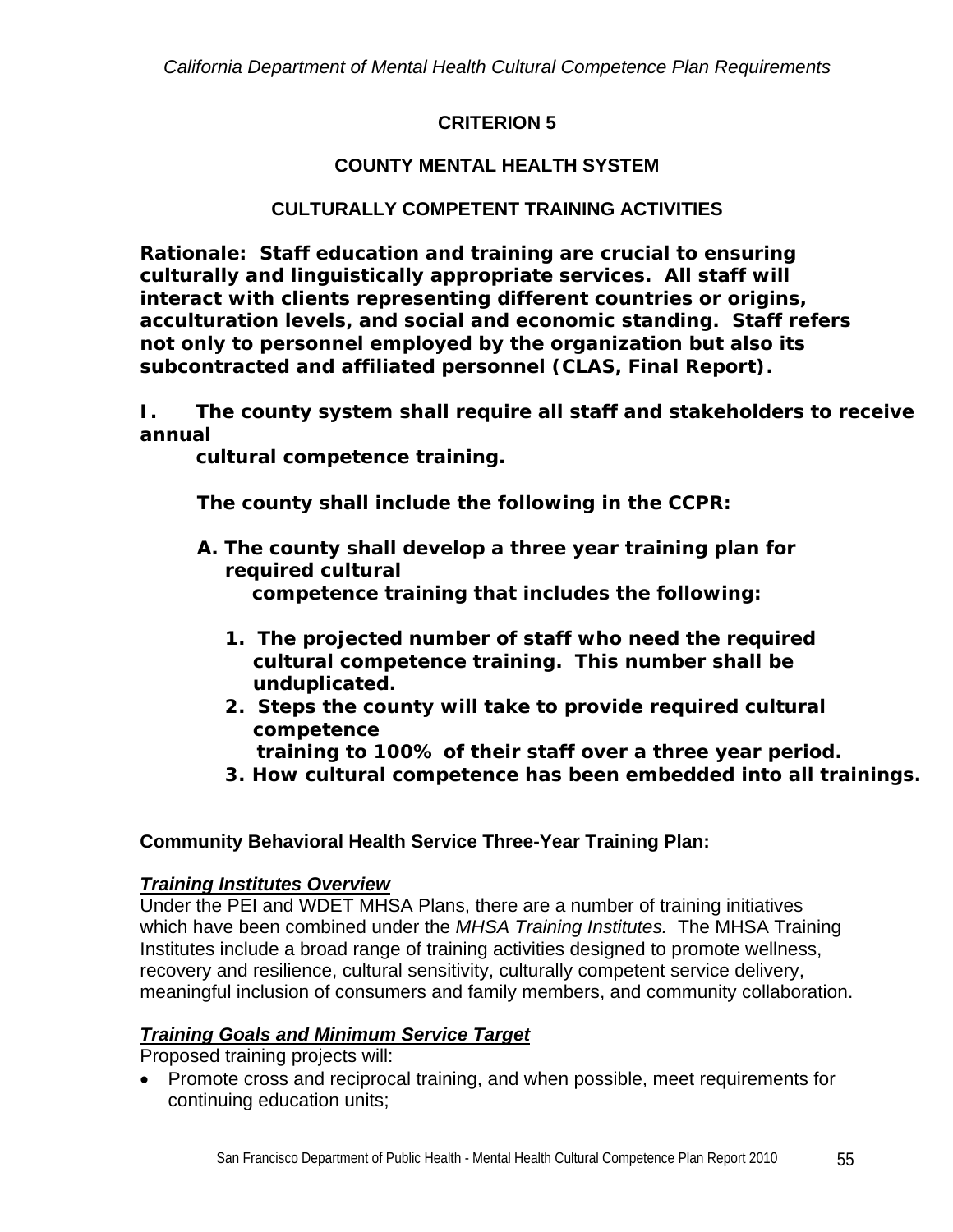- Employ training evaluation tools and activities to determine if training was useful to participants and whether proposed training goals were achieved; and
- Must incorporate the values and principles of the MHSA, including cultural competence, traditional and natural healing approaches, and CBHS goals and principles.

## *Community-Based Cultural Sensitivity Trainings*

Funding was made available to develop compassionate and culturally competent training programs that will allow members of the public and CBO workforce to gain greater understanding of the cultural and linguistic issues and needs that affect recovery and resiliency in the following ethnic and cultural groups: African Americans; Hispanic/Latinos/as; Asian/Pacific Islanders; Native Americans; Russians; LGBTQIQ consumers; transition age youth; and older adults.

A number of the Community-Based Cultural Sensitivity Trainings have already been implemented and will continue during the next three years.

| <b>Training Minimum Service Targets</b>                         | Min. $#$ of<br><b>Trainings</b> | Min. $#$<br><b>Trained</b> |
|-----------------------------------------------------------------|---------------------------------|----------------------------|
| Family Support via Family-Friendly Practices in the Workplace   | 9                               | 635                        |
| <b>Crisis Intervention for Consumers in the Workplace</b>       | 5                               | 125                        |
| <b>Integration of and Professional Development of Consumers</b> | 11                              | 40                         |
| <b>Community Violence</b>                                       | 3                               | 550                        |
| <b>Community-Based Cultural Sensitivity Trainings</b>           |                                 |                            |
| African Americans<br>$\bullet$                                  | $\overline{2}$                  | 85                         |
| Hispanics/Latinos/as<br>٠                                       | 2                               | 85                         |
| Asian/Pacific Islanders<br>$\bullet$                            | $\overline{2}$                  | 85                         |
| Native Americans<br>$\bullet$                                   | $\overline{2}$                  | 85                         |
| <b>Russians</b>                                                 | 2                               | 65                         |
| <b>LGBTOIO</b><br>$\bullet$                                     | 2                               | 65                         |
| <b>Transitional Age Youth</b><br>٠                              | 2                               | 65                         |
| <b>Older Adults</b>                                             | 2                               | 65                         |

### *California Brief Multicultural Competence Scale*

In addition to the training plan provided above, the Director of Cultural Competence and Client Relations was also certified to provide California Brief Multicultural Competence Scale (CBMS) training to CBHS SOC staff twice annually beginning November 2010.

*II. Annual cultural competence trainings*

## *The county shall include the following in the CCPR:*

### *A. Please report on the cultural competence trainings for staff. Please list training, staff, and stakeholder*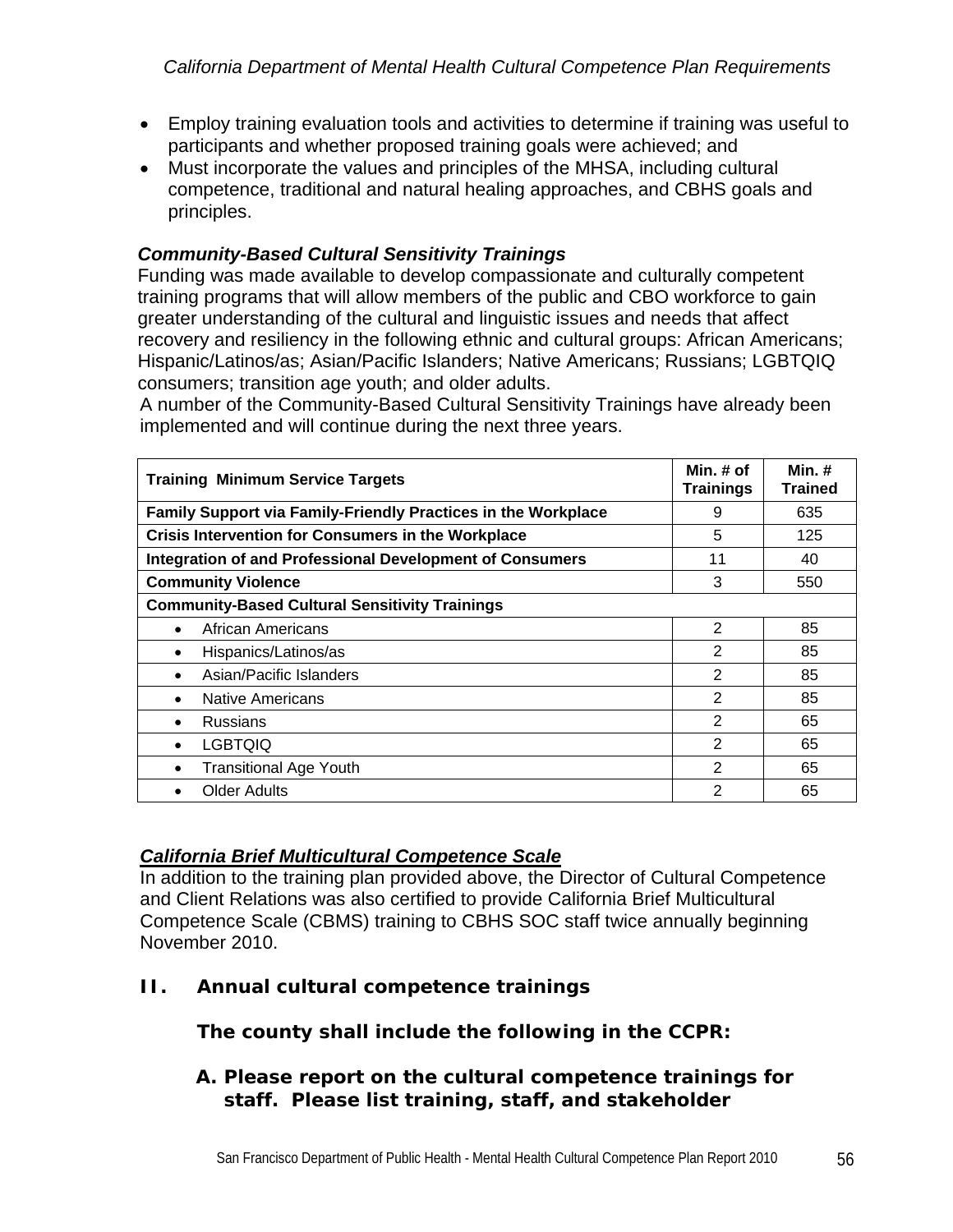*attendance by function (If available, include if they are clients and/or family members):* 

- *1. Administration/Management;*
- *2. Direct Services, Counties;*
- *3. Direct Services, Contractors;*
- *4. Support Services;*
- *5. Community Members/General Public;*
- *6. Community Event;*
- *7. Interpreters; and*
- *8. Mental Health Board and Commissions; and*
- *9. Community-based Organizations/Agency Board of Directors*

The following chart illustrates all the Cultural and Linguistic Competency Trainings and Conferences that were conducted in fiscal year 2009-2010. Please note that the registration form that used for these trainings and conferences did not specifically include the following information: Administration/Management; Direct Services, Counties; Direct Services, Contractors; Support Services; Community Members/General Public; Community Event; Interpreters; and Mental Health Board and Commissions; and Community-based Organizations/Agency Board of Directors. The information collected by function included: licensure, certification, and academic degrees. We have updated our registration to include those recommended in this session for all our current and future trainings.

A complete course description for each of the trainings and conferences are provided immediately after the chart below.

| <b>Training Event</b>                                                      | <b>Description</b><br>of the<br><b>Training</b> | How<br>long and<br>often | <b>Attendance by</b><br><b>Function</b>                                             | # of<br><b>Attendee</b><br>s & Total                 | Date of<br>Train-<br>ing | Name of<br><b>Presenter</b>           |
|----------------------------------------------------------------------------|-------------------------------------------------|--------------------------|-------------------------------------------------------------------------------------|------------------------------------------------------|--------------------------|---------------------------------------|
| <b>African American</b><br><b>Issues in Health</b><br><b>IX Conference</b> | See below                                       | 8 hours                  | LCSW, MFT, LPT<br>RN, NP, LVN<br><b>CAADAC</b><br>CAADE<br>PhD, PsyD<br>MD<br>Other | 50<br>5<br>11<br>11<br>5<br>270<br><b>Total: 354</b> | 02/20/09                 | Dr. Joy<br>DeGruy-<br>Leary,<br>Ph.D. |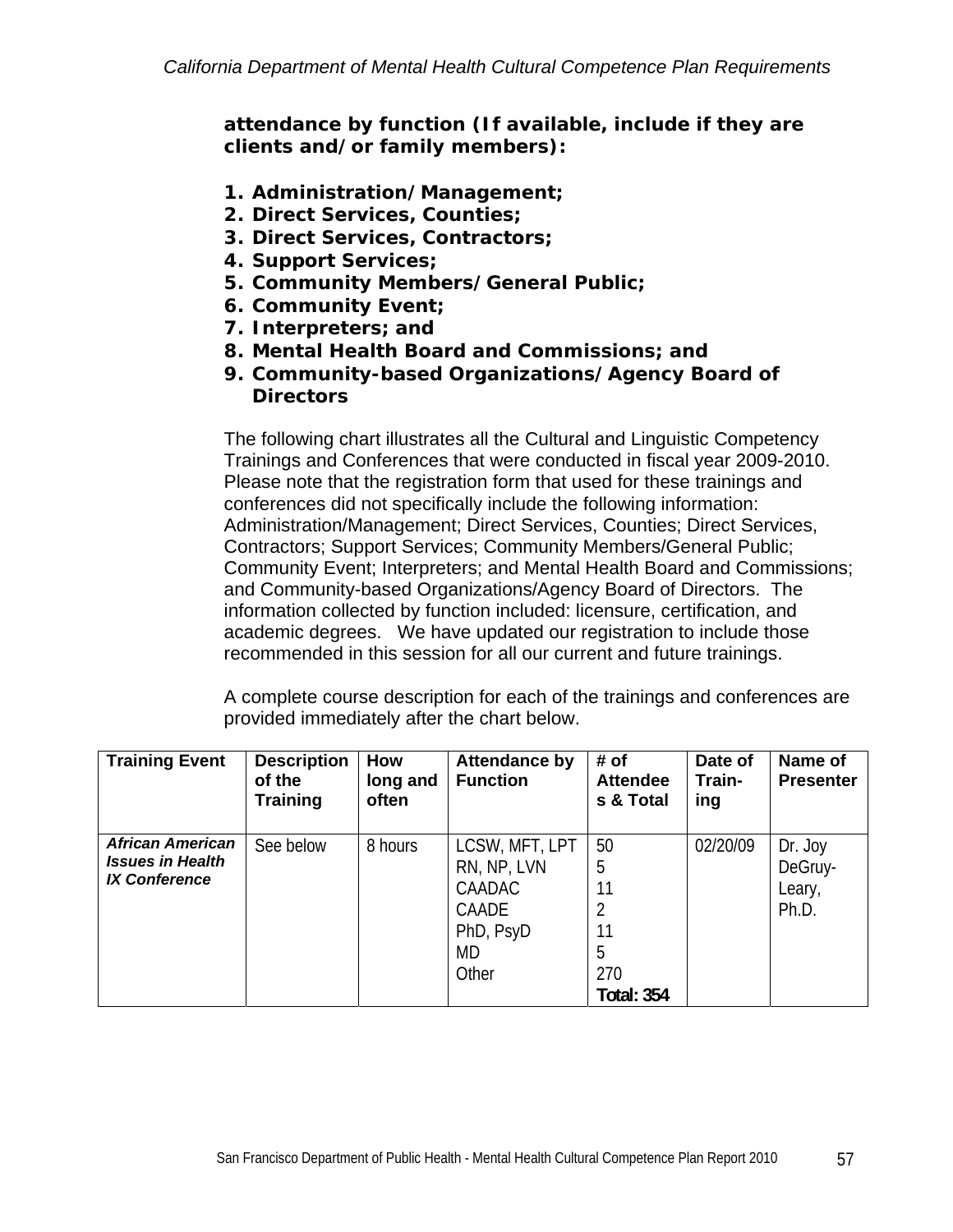| <b>Increasing</b><br><b>Access Services</b><br>for LGBTQIQ<br><b>Families and</b><br>their Children:<br><b>Cultural</b><br><b>Competency for</b><br><b>Providers</b> | See below | 8 hours              | LCSW, MFT, LPT<br>RN, NP, LVN<br><b>CAADAC</b><br><b>CAADE</b><br>PhD, PsyD<br>MD<br>Other | 8<br>$\mathbf 0$<br>1<br>$\mathbf 0$<br>0<br>40<br>Total: 49                                | 05/08/09 | Judy<br>Appel, JD,<br>and<br>Michelle<br>Mapp |
|----------------------------------------------------------------------------------------------------------------------------------------------------------------------|-----------|----------------------|--------------------------------------------------------------------------------------------|---------------------------------------------------------------------------------------------|----------|-----------------------------------------------|
| <b>Women's Health</b><br><b>Conference</b>                                                                                                                           | See below | 8 hours              | LCSW, MFT, LPT<br>RN, NP, LVN<br><b>CAADAC</b><br>CAADE<br>PhD, PsyD<br><b>MD</b><br>Other | 39<br>12<br>6<br>8<br>6<br>6<br>211<br><b>Total: 288</b>                                    | 05/14/09 | Lisa<br>Najvits,<br>PhD                       |
| <b>Women's Health</b><br><b>Conference</b>                                                                                                                           | See Below | 8 hours              | LCSW, MFT, LPT<br>RN, NP, LVN<br>CAADAC<br><b>CAADE</b><br>PhD, PsyD<br><b>MD</b><br>Other | 29<br>11<br>6<br>7<br>5<br>5<br>206<br><b>Total: 269</b>                                    | 05/15/09 | Lisa<br>Najvits,<br>PhD                       |
| <b>Increasing</b><br><b>Access Services</b><br>for LGBTQIQ<br><b>Families and</b><br>their Children:<br><b>Cultural</b><br><b>Competency for</b><br><b>Providers</b> | See below | 8 hours              | LCSW, MFT, LPT<br>RN, NP, LVN<br><b>CAADAC</b><br>CAADE<br>PhD, PsyD<br><b>MD</b><br>Other | $\overline{2}$<br>$\mathbf 0$<br>1<br>$\mathbf 0$<br>0<br>$\overline{2}$<br>34<br>Total: 39 | 05/29/09 | Judy<br>Appel, JD,<br>and<br>Michelle<br>Mapp |
| Goals &<br><b>Objectives for</b><br><b>Cultural</b><br>Competency<br><b>Report</b>                                                                                   | See below | $\overline{3}$ hours | LCSW, MFT, LPT<br>RN, NP, LVN<br><b>CAADAC</b><br>CAADE<br>PhD, PsyD<br>MD<br>Other        | $\overline{7}$<br>1<br>1<br>$\overline{c}$<br>$\mathbf 0$<br>1<br>26<br>Total: 38           | 07/22/09 | Nelson<br>Jim, LMFT<br>Jason<br>Hashimoto     |
| Goals &<br><b>Objectives for</b><br><b>Cultural</b><br>Competency<br><b>Report</b>                                                                                   | See below | 3 hours              | LCSW, MFT, LPT<br>RN, NP, LVN<br><b>CAADAC</b><br><b>CAADE</b><br>PhD, PsyD<br>MD<br>Other | 5<br>$\mathbf 0$<br>1<br>3<br>3<br>0<br>12<br>Total: 24                                     | 08/05/09 | Nelson<br>Jim, LMFT<br>Jason<br>Hashimoto     |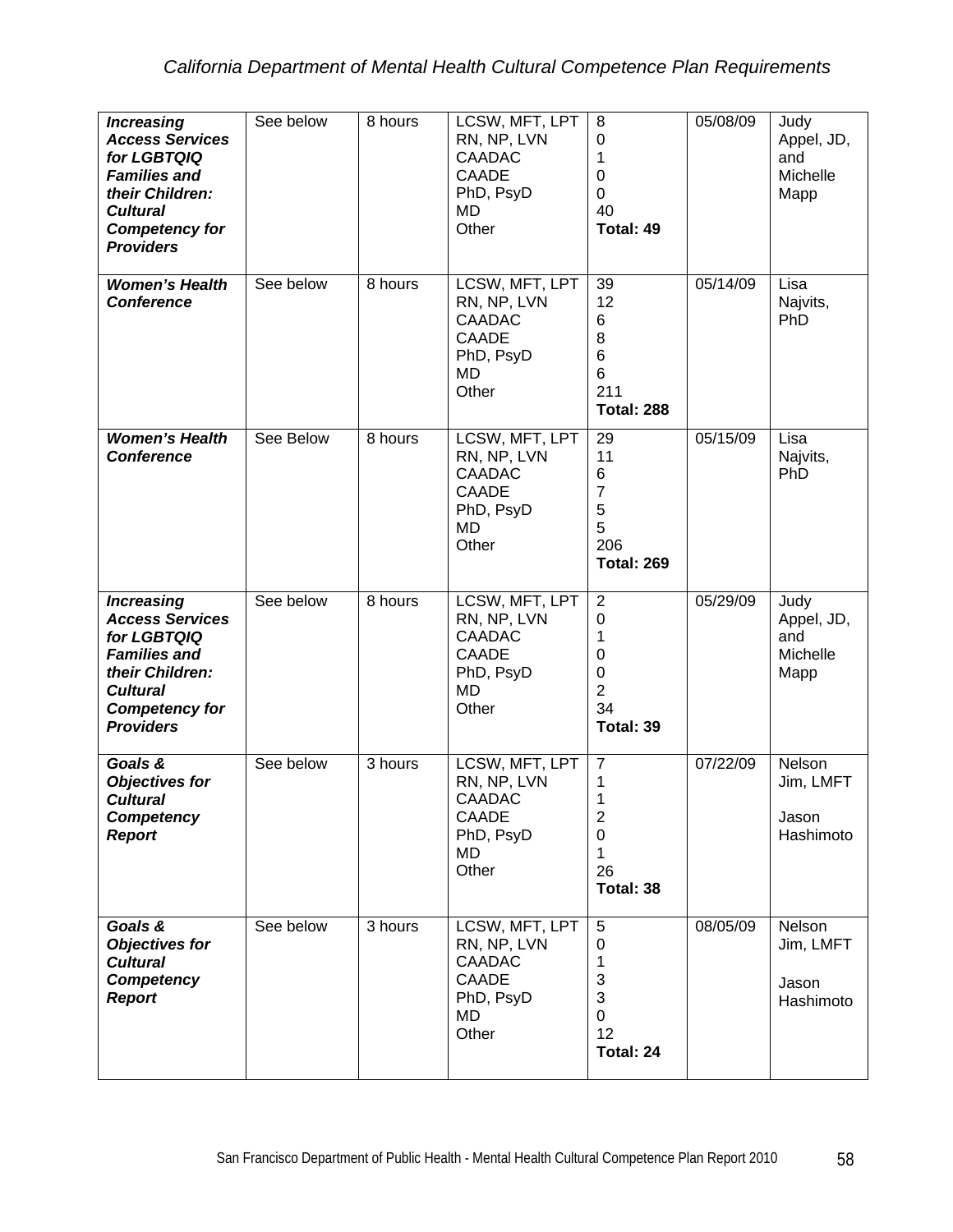| <b>Consumer and</b><br>Family<br><b>Conference</b>                                           | See below | 7 hours | LCSW, MFT, LPT<br>RN, NP, LVN<br><b>CAADAC</b><br><b>CAADE</b><br>PhD, PsyD<br>MD.<br>Other       | $\overline{3}$<br>1<br>$\overline{2}$<br>$\mathbf 0$<br>1<br>$\mathbf 0$<br>39<br>Total: 4                                   | 12/10/09 | Heather<br>Hall, MD                                       |
|----------------------------------------------------------------------------------------------|-----------|---------|---------------------------------------------------------------------------------------------------|------------------------------------------------------------------------------------------------------------------------------|----------|-----------------------------------------------------------|
| <b>Inclusion Plans</b><br>for LGBTQIQ<br>Youth                                               | See below | 8 hours | LCSW, MFT, LPT<br>RN, NP, LVN<br><b>CAADAC</b><br><b>CAADE</b><br>PhD, PsyD<br><b>MD</b><br>Other | $\overline{7}$<br>$\mathbf 0$<br>$\mathbf 0$<br>0<br>$\overline{0}$<br>$\Omega$<br>14<br>Total: 21                           | 09/18/09 | Denny<br>David and<br>Jessica<br>Arevalo-<br><b>LYRIC</b> |
| <b>Elimination of</b><br><b>Transgender</b><br><b>Work Place</b><br><b>Violence Training</b> | See below | 8 hours | LCSW, MFT, LPT<br>RN, NP, LVN<br><b>CAADAC</b><br><b>CAADE</b><br>PhD, PsyD<br><b>MD</b><br>Other | $\overline{\mathbf{4}}$<br>$\overline{2}$<br>$\overline{2}$<br>$\overline{2}$<br>$\mathbf{1}$<br>$\Omega$<br>25<br>Total: 36 | 07/09/09 | Jenny<br>Wiley,<br><b>MPH</b>                             |
| <b>Pacific Islander</b><br><b>Issues</b><br><b>Awareness</b><br><b>Training</b>              | See below | 3 hours | LCSW, MFT, LPT<br>RN, NP, LVN<br><b>CAADAC</b><br><b>CAADE</b><br>PhD, PsyD<br><b>MD</b><br>Other | 5<br>$\overline{2}$<br>$\mathbf 0$<br>0<br>3<br>1<br>20<br>Total: 30                                                         | 08/01/09 | Kyoma C.<br>Mamea,<br><b>MFT</b>                          |

### **Course Descriptions**

#### *African American Issues in Health IX*

The African American Issues in Health IX conference highlighted cultural competency for African Americans throughout a continuum of care. Clinicians and practitioners reflected on how historical and personal beliefs impact the engagement and treatment of African American clients and their overall plan of care.

The conference focused on existing and emerging best practice strategies for providing culturally appropriate health services for African American consumers and family members and identifies ways for African Americans in San Francisco to access the most effective care that promotes wellness, recovery, and resiliency

### *Inclusion Plans for LGBTQIQ Youth*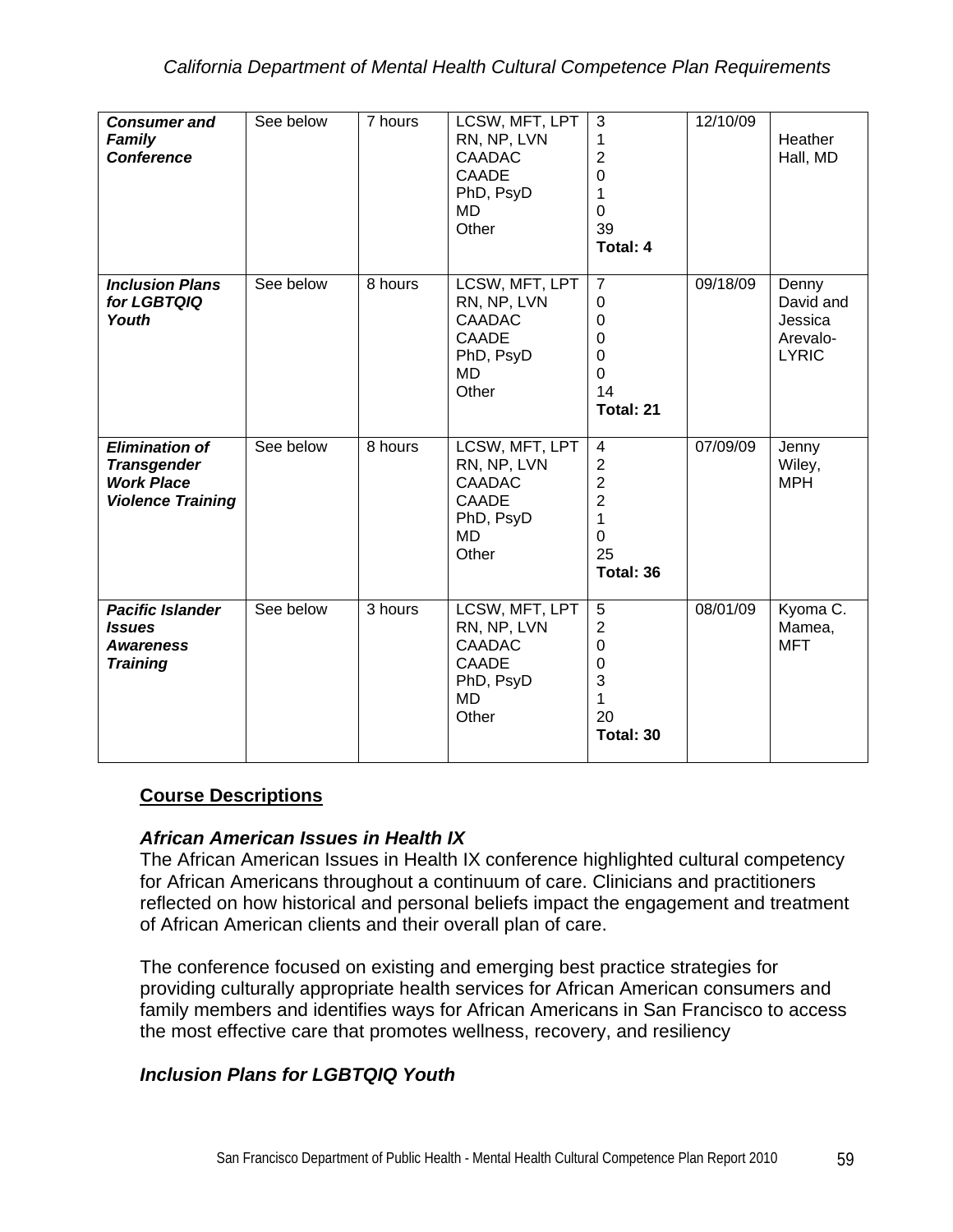Training participants learned about a wide range of issues and trends impacting LGBTQIQ youth, including: questioning/coming out, parental acceptance, transgender youth in juvenile detention, queer youth fashion/music/hang outs/culture, youth empowerment. The facilitators provided a range of materials and resources to assist providers in supporting LGBTQIQ youth and their families, including: substance abuse resources, supports for parents of LGBTQIQ youth, resources for monolingual non-English speakers, policy recommendations, training curricula for clients and staff.

#### *Increasing Access Services for LGBTQIQ Families and their Children: Cultural Competency for Providers*

This is a three hour interactive workshop/training. The trainings are designed to combine anti-bias curriculum with data about lesbian, gay, bisexual, transgender and queer (LGBTQIQ) families and practical actions that organizations and agencies can take to be more welcoming to LGBTQIQ families.

#### *Women's Health Conference*

CBHS realizes that women the San Francisco communities face many difficult challenges that impact their health and wellness, including: homelessness, incarceration and reentry, body image, sexual practices, trauma, and general health issues. This conference addresses the many different aspect of a women's life involved in our System of Care and provide Evidenced Based skills to take back to the contract and civil service clinical settings and immediately impact your clients.

#### *Goals & Objectives for Cultural Competency Report*

The "Goals & Objectives for Cultural Competency Reports" training provides a stepby-step instruction and demonstration on establishing measurable cultural & linguistic competence goals and objectives for positive health outcomes. These goals and objectives provide the essential elements of implementing and developing culturally and linguistically competent services that are sensitive and responsive to the needs of local community, and addresses issues of ethnicity/racial minority, age, gender, sexual orientation, and religious/spiritual beliefs. As well, the goals and objective provide a plan on how programs involve clients and families appropriately in all aspects of service delivery system, including but not limited to: planning, policy development, services delivery, and evaluation. The training is recommended for DPH program managers and contractors who develop or review DPH required Cultural and Linguistic Competency Reports.

### *Consumer and Family Workshop*

#### "One Voice, We Unite"

Mental Illness and Substance Abuse affects the whole family. Wellness and recovery is a deeply personal and unique journey for consumers and family members. Working together, communicating, and encouraging each other are key in finding ways to live hopeful, satisfying and productive lives. This workshop focuses on providing key strategies to assist families in their recovery. The workshop brings experts in the field, consumers, and family members to share their knowledge and experience. Part of the workshop focuses on how to develop and maintain the Wellness Recovery Action Plan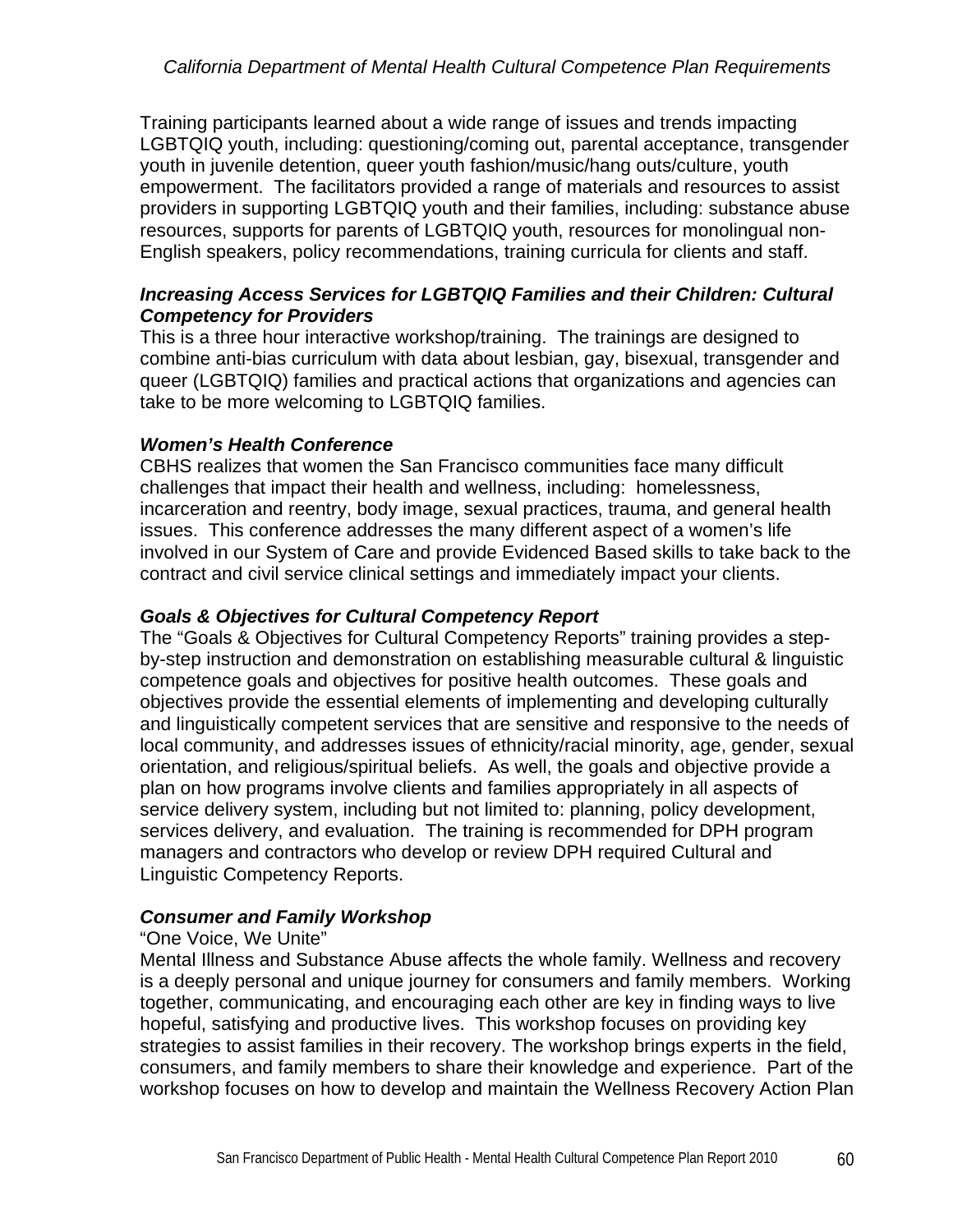(WRAP). The Children Youth and Family section of CBHS showcased some of their Digital Stories. Digital Stories have allowed San Francisco youth and caregivers to share their own personal experience in dealing with mental illness, substance abuse, and trauma.

### *Elimination of Transgender Work Place Violence Training*

This workshop specifically provides an overview of employment discriminations transgender people may experience during application, employment, promotion and/or termination. An employee may experience gender identity-based discrimination upon coming out as transgender, transitioning on the job, discovery of their birth sex or even mere suspicion of transgender status. This workshop also highlighted how transgender people are targeted for hate violence based on their non-conformity with gender norms and/or their perceived sexual orientation in work place settings. Effective and supportive intervention and strategies to eliminating work place violence against Transgender individuals will be reviewed.

## *Pacific Islander Issues Awareness Training*

This workshop provides an overview of cultural specific issues and barriers that may be experienced by Pacific Islander clients in clinical treatment settings. Issues such as immigration, linguistic needs, style of communication, cultural-specific clinical presentations, and cultural variations were discussed.

## *B. Annual cultural competence trainings topics shall include, but not be limited to the following:*

- *1. Cultural Formulation;*
- *2. Multicultural Knowledge;*
- *3. Cultural Sensitivity;*
- *4. Cultural Awareness; and*
- *5. Social/Cultural Diversity (Diverse groups, LGBTQ, SES, Elderly,*

 *Disabilities, etc.).* 

- *6. Mental Health Interpreter Training*
- *7. Training staff in the use of mental health interpreters*
- *8. Training in the Use of Interpreters in the Mental Health Setting*

The trainings and workshops listed above in Section II A included information and resources to increase and enhance the participants' knowledge and skills in integration of cultural formulation, multicultural knowledge, cultural sensitivity, cultural awareness and social/cultural diversity in their client and community services.

Specific trainings for and on mental health interpreters and the use of interpreters in the mental health settings were not provided during the fiscal year 2009-2010 to the major departmental transition, system integration, and budget constraints; however,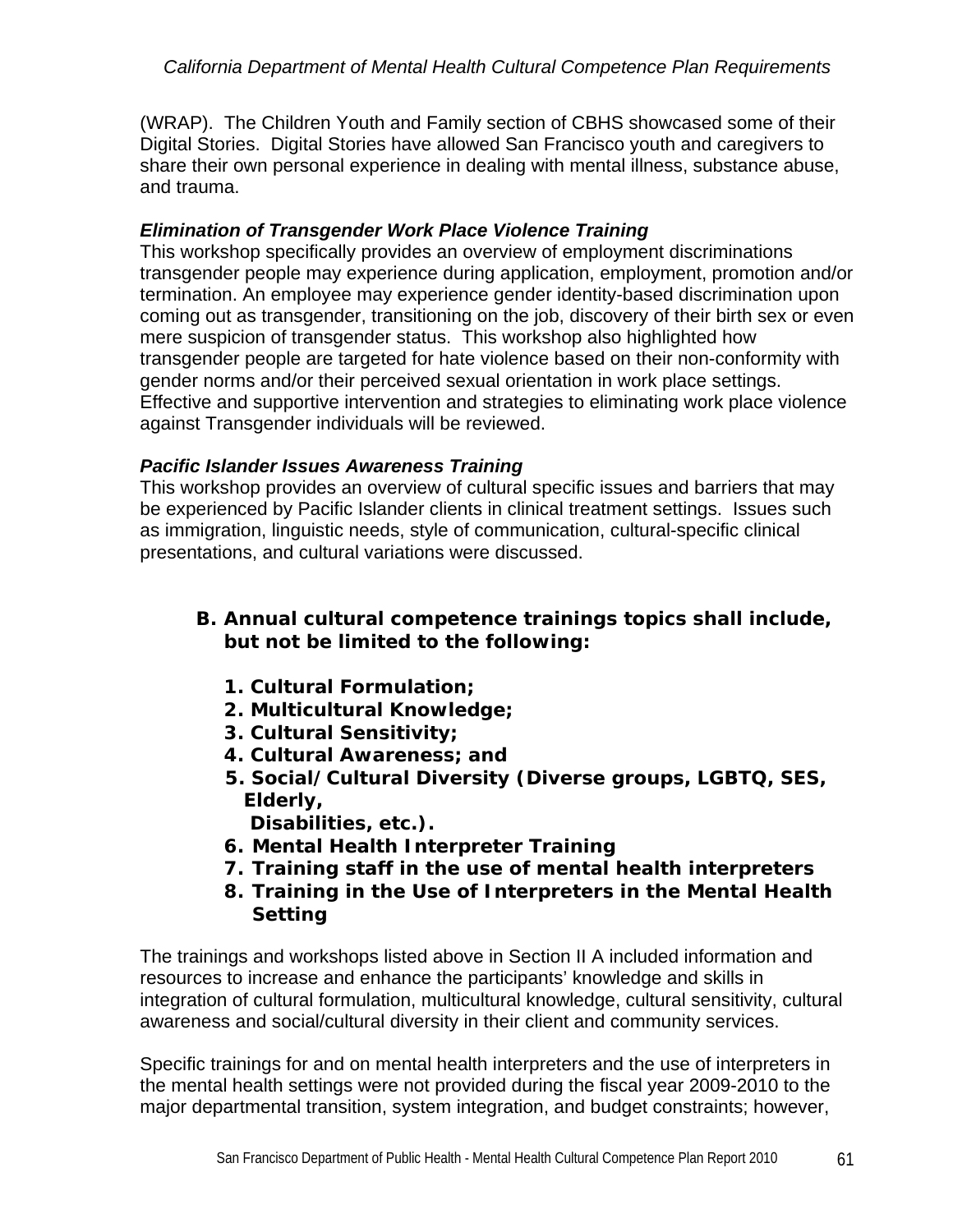the Office of Cultural Competence and Client Relations will be providing two separate trainings during the current fiscal year.

# *III. Relevance and effectiveness of all cultural competence trainings*

*The county shall include the following in the CCPR:* 

### *A. Training Report on the relevance and effectiveness of all cultural competence trainings, including the following:*

### *1. Rationale and need for the trainings: Describe how the training is relevant in addressing identified disparities;*

CBHS and Office of Cultural Competence see cultural competence as a very important issue for three practical reasons. First, as San Francisco City and County becomes more diverse, clinicians and health care providers will increasingly see patients with a broad range of perspectives regarding health, often influenced by their social or cultural backgrounds. For instance, clients/patients may present their symptoms quite differently from the way they are presented in medical textbooks or in academic settings. They may have limited English proficiency, different thresholds for seeking care or expectations about their care, and unfamiliar beliefs that influence whether or not they adhere to providers' recommendations

Trainings/workshops/conferences are a critical mechanism to inform our system of care, staff, interns, and volunteers of the important role cultural and linguistic competence play in providing effective, quality, and sensitive treatment and services. Additionally, trainings/workshops/conferences provide the opportunity to for staff, interns, and volunteers the clear link between cultural competence and eliminating racial/ethnic disparities in health care.

CBHS training Program has developed extensive procedures for assessing the professional practice gaps of our staff. These procedures include the use of annual surveys, professional practice reviews, and standardized tools to gauge knowledge. The Training Program generates educational interventions based on information obtained through the above procedures and designs such programs to both address identified gaps, health disparities found in our system, and to be relevant to our learners' scope of professional activities.

## *2. Results of pre/post tests (Counties are encouraged to have a pre/post test for all trainings);*

The County does not currently have pre/post test in place for all trainings/workshops/conferences. However, there are some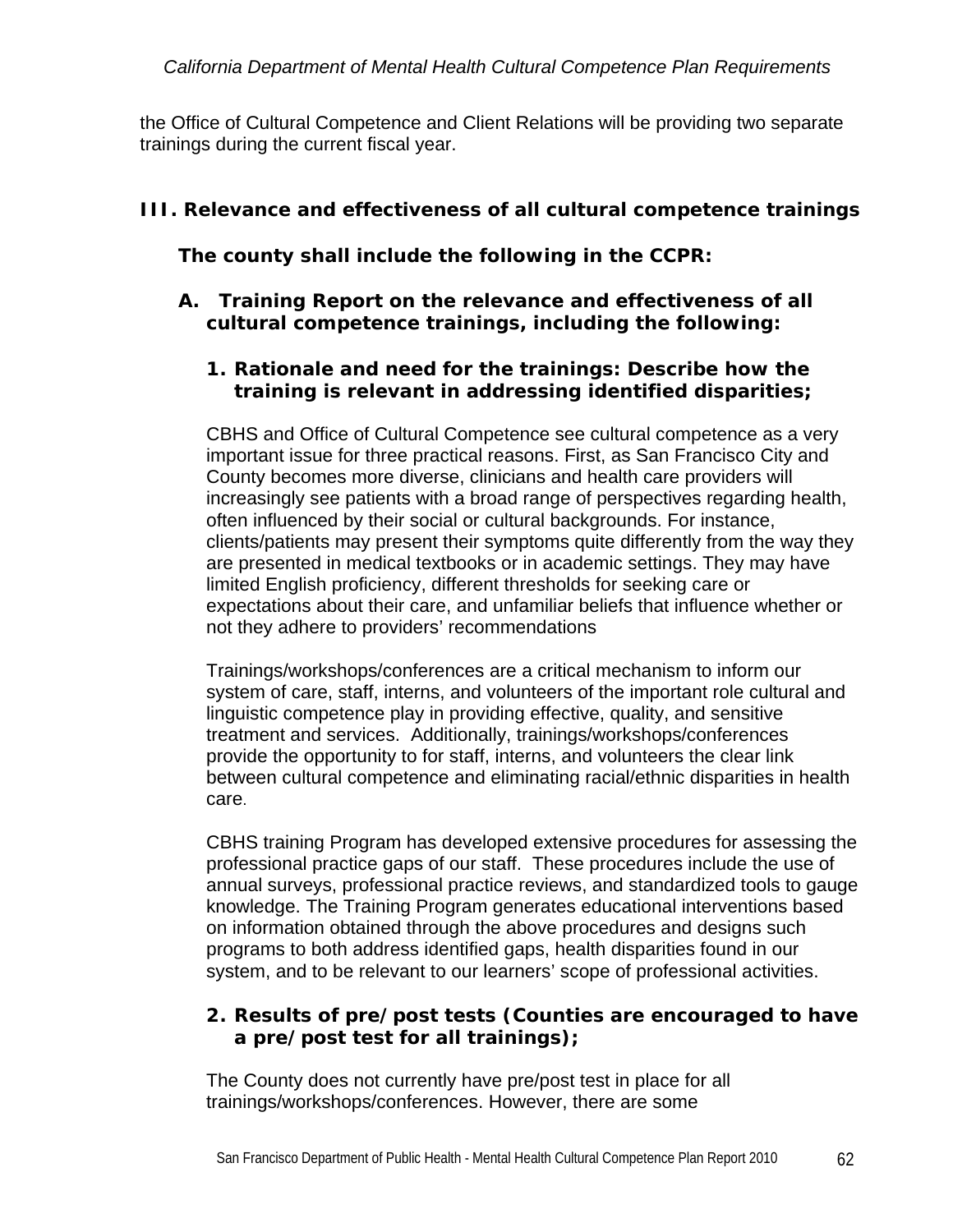trainings/workshops/conferences where pre/post test are implemented to demonstrate increase in knowledge and awareness, and directly related to the learning objectives indicated.

The CBHS Training Department does provide a post training/workshop/conference evaluation which is provided in *Appendix C*.

### *3. Summary report of evaluations; and*

In general, the summaries from training/conference/workshop evaluations indicate that most participants find these training/conference/workshop opportunities to be educational, supportive, responsive and relevant to their job tasks and responsibilities. A copy of a general evaluation form is provided in *Appendix E*.

The Training Committee utilizes these evaluation summaries in developing training and conference topics as necessary.

### *4. Provide a narrative of current efforts that the county is taking to monitor advancing staff skills/post skills learned in trainings.*

The Community-Based Cultural Sensitivity Trainings (indicated in **Section I, A** in this criterion) to be implemented during the next two year will include Follow-Up Technical Assistance training for specific contract and civil service programs to increase skills and provide assistance/guidance in integrating information to develop culturally competent services/treatment. Procedures are currently in development for this follow-up training curriculum.

CBHS Training Program will continue to use individual provider surveys along with client chart review and standardized assessment tools to connect identified practice gaps to individual learners and to the system of care as a whole. Professional practice gaps may either be self identified, by CBHS provider survey results, or may be identified by our program through the use of practice review tools. The Training Program will continue to derive educational needs based on identified practice gaps of system of care staff. As well, CBHS Training committee will also continue reviews completed surveys and look for the most frequent identified practice gaps to derive educational needs. In other cases we look for concrete evidenced of practice gaps that may appear during the process of the year and Departmental policies and priorities for client care.

Training and Skills Development are one of the key strategies that contract and civil service programs must develop and include in their required annual Cultural Competence Report to demonstrate their commitment to keeping their staff informed of current trends and information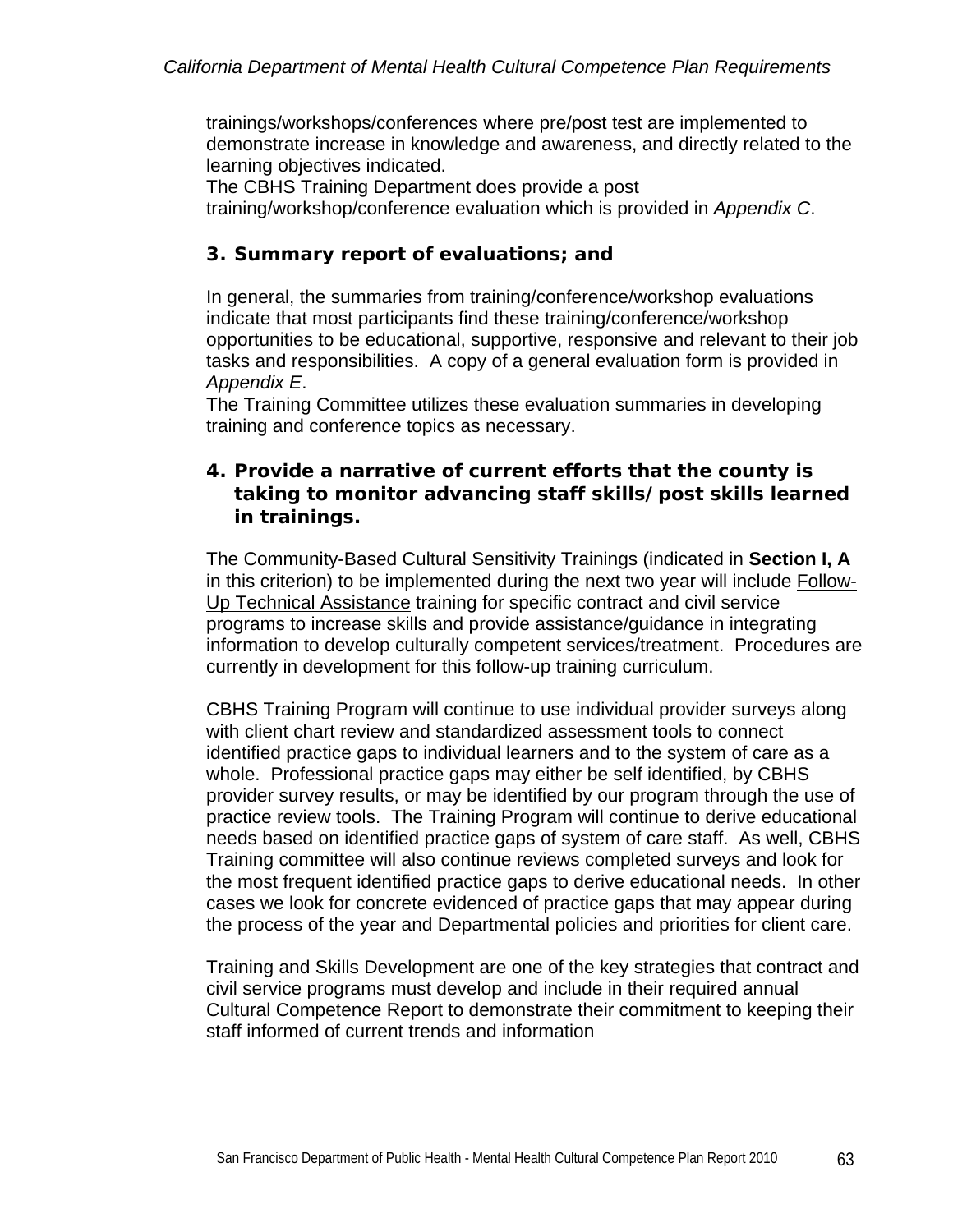### *5. County methodology/protocol for following up and ensuring staff, over time and well after they complete the training, are utilizing the skills learned.*

CBHS Training Department utilizes three main techniques to analyze the change in staff competence, performance and client outcomes as related to educational programming as identified below:

- a. Direct review of Practice: Our organization conducts an annual randomized chart review addressing the specific areas of performance, treatment, monitoring and documentation that have been address in our training program. This review is used to analyze the efficacy of interventions as well as to identify performance gaps that may persist;
- b. Standardized tools: Our organization utilizes standardized tool to measure areas of competence. These tools can be repeated in order t measure current competencies as well as to measure the efficacy of our training interventions over time; and
- c. Evaluation / Survey: Participants are asked to evaluate the efficacy / utility of each training program at its completion. In addition, Directors are regularly surveyed at meetings as to their evaluation of our programming as related to their local staff.

# *IV. Counties must have a process for the incorporation of Client Culture Training throughout the mental health system.*

*The county shall include the following in the CCPR:* 

- *A. Evidence of an annual training on Client Culture that includes a client's personal experience inclusive of racial, ethnic, cultural, and linguistic communities. Topics for Client Culture training may include the following:* 
	- *Culture-specific expressions of distress (e.g., nervios);*
	- *Explanatory models and treatment pathways (e.g., indigenous healers);*
	- *Relationship between client and mental health provider from a cultural perspective ;*
	- *Trauma;*
	- *Economic impact;*
	- *Housing;*
	- *Diagnosis/labeling;*
	- *Medication;*
	- *Hospitalization;*
	- *Societal/familial/personal;*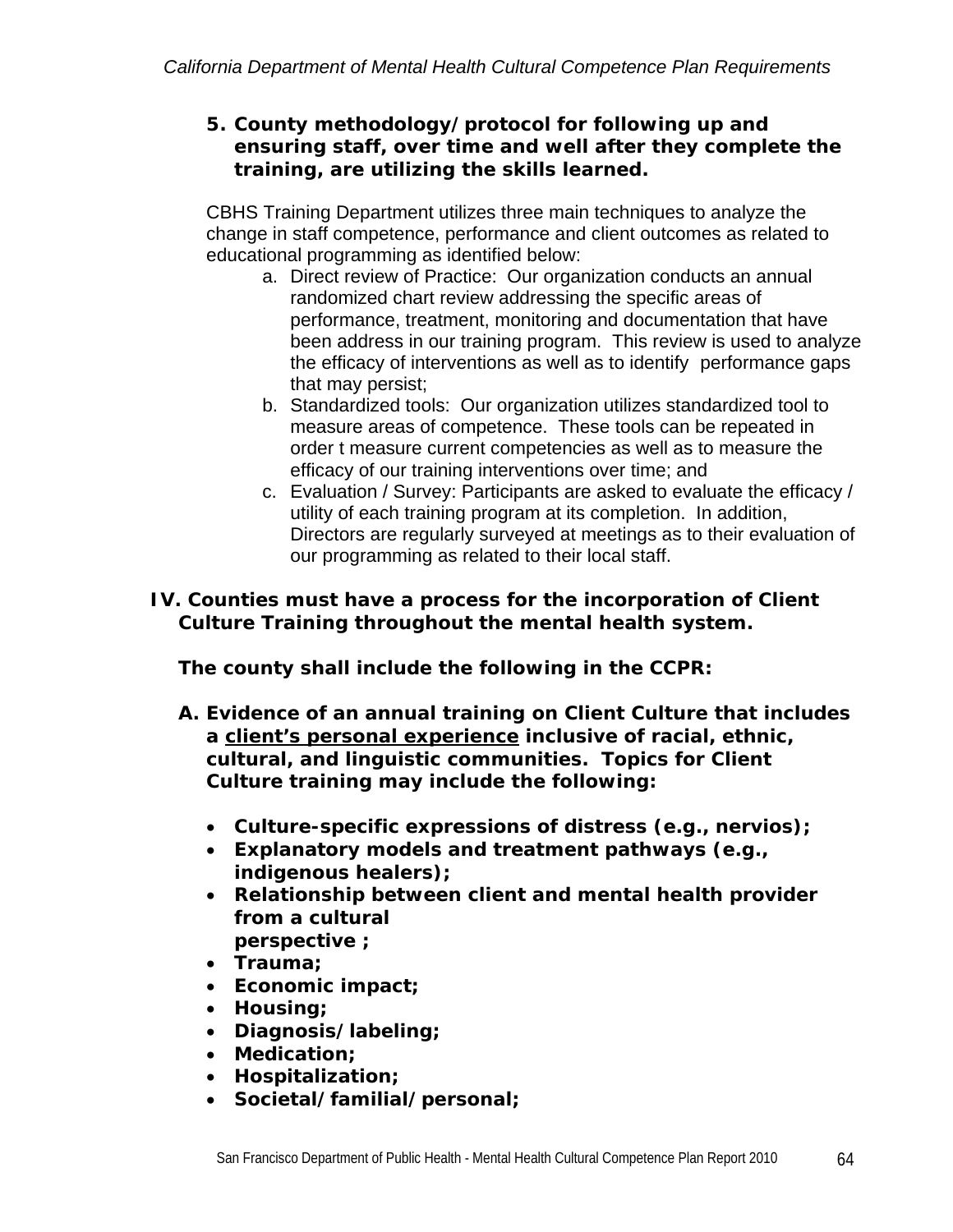- *Discrimination/stigma;*
- *Effects of culturally and linguistically incompetent services;*
- *Involuntary treatment;*
- *Wellness;*
- *Recovery; and*
- *Culture of being a mental health client, including the experience of having a mental illness and of the mental health system.*

*Note: The following explanation is offered to assist counties in understanding the issue to be addressed here. Cultural competence incorporates a set of values, experiences, and skills that direct service providers are expected to attain to provide appropriate and effective specialty mental health services to clients in a culturally competent manner. Training efforts should be concentrated in providing direct service providers with cultural competence skills and an understanding of how the consumer, their mental illness, their experience with the mental health system, and the stigma of mental illness, has impacted the consumer. Clients bring a set of values, beliefs, and lifestyles that are molded as a result of their personal experiences with a mental illness, the mental health system, and their own ethnic culture. These personal experiences and beliefs can be used to empower clients to become involved in self-help programs, peer advocacy and support, education, collaboration and partnership in system change, alternative mental health services, and in seeking employment in the mental health system.* 

- *B. The training plan must also include, for children, adolescents, and transition age youth, the parent's and/or caretaker's, personal experiences with the following:* 
	- *1. Family focused treatment;*
	- *2. Navigating multiple agency services; and*
	- *3. Resiliency.*

The CBHS Children System of Care has provided a number internship employment opportunities for care providers and family members of children who utilized county mental health services. These family members are provided on-the-job training to provide assistance in a number different ways,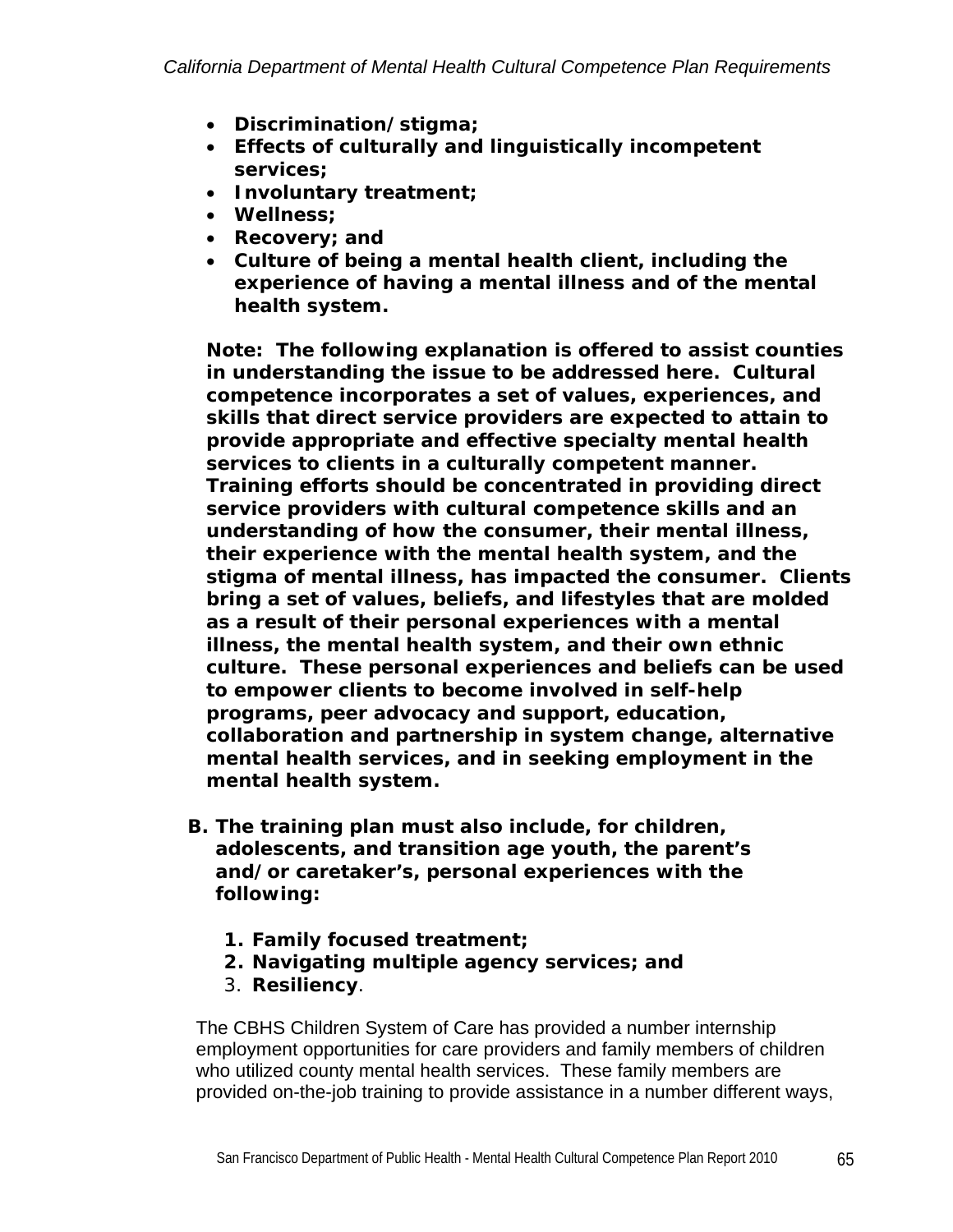#### *California Department of Mental Health Cultural Competence Plan Requirements*

including administration support, peer support other family members interns, and providing parents support groups as needed. Additionally, the MHSA PEI has provided opportunities for trainings in family-friendly services, TAY cultural sensitivity training, and community violence and its impact on families and children.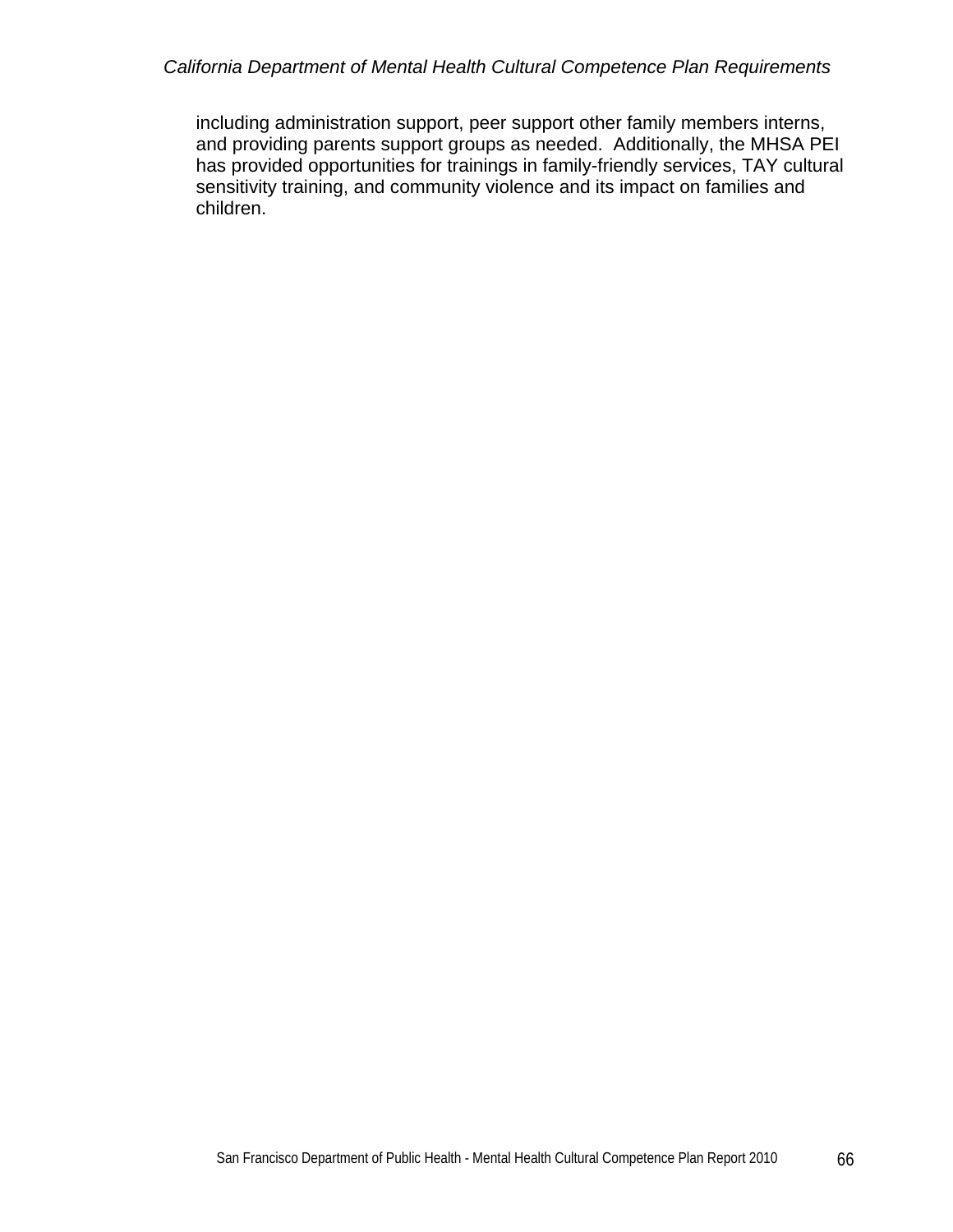#### **CRITERION 6**

#### **COUNTY MENTAL HEALTH SYSTEM**

#### **COUNTY'S COMMITMENT TO GROWING A MULTICULTURAL WORKFORCE: HIRING AND RETAINING CULTURALLY AND LINGUISTICALLY COMPETENT STAFF**

*Rationale: The diversity of an organization's staff is necessary, but not a sufficient condition for providing culturally and linguistically appropriate health care services. Although hiring diverse and bilingual individuals from different cultures does not in itself ensure that the staff is culturally competent and sensitive, this practice is a critical component to the delivery of relevant and effective services for all clients. Staff diversity at all levels of an organization can play an important role in considering the needs of clients from various cultural and linguistic backgrounds in the decisions and structures of the organization. (CLAS, Final Report).* 

*I. Recruitment, hiring, and retention of a multicultural workforce from, or experienced with, the identified unserved and underserved populations* 

*The county shall include the following in the CCPR:* 

*A. Extract a copy of the Mental Health Services Act (MHSA) workforce assessment submitted to DMH for the Workforce Education and Training (WET) component. Rationale: Will ensure continuity across the County Mental Health System.* 

San Francisco MHSA - EXHIBIT 3: WORKFORCE NEEDS ASSESSMENT Provide a brief listing of any significant shortfalls that have surfaced in the analysis of data provided in sections I, II, and/or III. Include any sub-sets of shortfalls or disparities that are not apparent in the categories listed, such as sub-sets within occupations, racial/ethnic groups, special populations, and unserved or underserved communities.

San Francisco County hired Hatchuel Tabernik and Associates, an independent consultant, to conduct a needs assessment of the mental health workforce. Workforce data from the 2005-2006 Cultural Competency Survey and the CCSF Mental Health Data Warehouse was provided by County staff and additional US Census data was collected between August and September 2007. Data was processed, matched to the State workforce categories and analyzed by position, credentialing/education, ethnicity and language in October 2007. Findings were reported to the Working Committee in December of 2007 and used to develop final recommendations.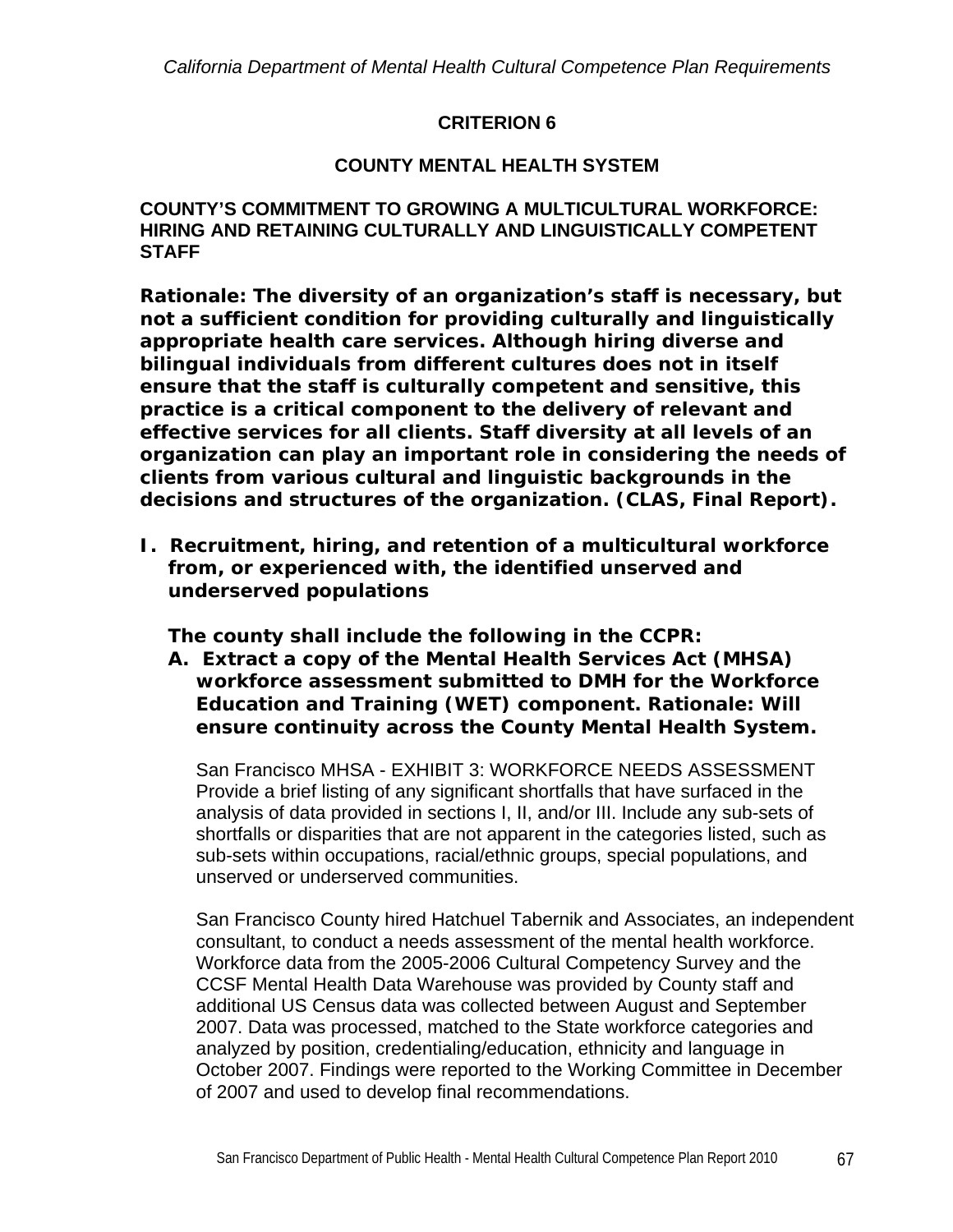## *A. Shortages by occupational category:*

Our findings for San Francisco indicate that the county experiences significant challenges recruiting, hiring and retaining Child and Geriatric Psychiatrists.

CBOs also appear to have difficulty filling psychiatric positions – including child, geriatric, medical director, and general psychiatric positions. There are also quite a few openings for LCSW and MFT licensed positions. These numbers are drawn from a point in time survey in 2005-06 and should, therefore, be considered generally reflective of the vacancies in the CBO provider community but should not be assumed to be completely accurate for the current timeframe. In addition, there are substantial openings among "other" unlicensed direct service staff such as residential counselors.

#### *B. Comparability of workforce, by race/ethnicity, to target population receiving public mental health services:*

San Francisco County has made significant efforts to align its mental health workforce to the cultural and linguistic composition of the consumers of mental health services in the county. The table below outlines the congruence of the overall workforce (including county staff, CBO staff and the provider network) and consumers.

|                      | White | Latino | <b>Black</b> | <b>Asian/PI</b> | <b>Native</b><br>American | Multi-<br>Race or<br>Other |
|----------------------|-------|--------|--------------|-----------------|---------------------------|----------------------------|
| Workforce            | 44.0% | 12.3%  | 16.5%        | 23.4%           | 0.5%                      | 3.4%                       |
| Consumers            | 34.7% | 14.4%  | 22.8%        | 19.2%           | 0.7%                      | 8.3%                       |
| County<br>Population | 44.3% | 14.1%  | 6.6%         | 32.2%           | 0.2%                      | 2.7%                       |

Overall, therefore, White and Asian/PI workforce representation exceeds the consumer population by ethnicity. Latino, African American and multi-race workforce representation is correspondingly lower than their consumer populations. The largest disparity is that the White workforce is about 26% higher than the consumer population. However, if we consider the overall county population, it seems that the White population is somewhat underrepresented in the public mental health system – perhaps reflecting the relative affluence of the White population in the city. The Black population, however, represents another picture altogether. African Americans are 3.5 times more likely to be a consumer of mental health services than their population would predict. Their representation in the workforce is more than twice that of the overall city population and 28% lower than in the consumer population. Asian/PI populations are much less likely to be consumers of public mental health services than their population would predict, and they are slightly more likely to be represented in the workforce than as consumers. Finally, Latino populations are reasonably representative in the consumer population as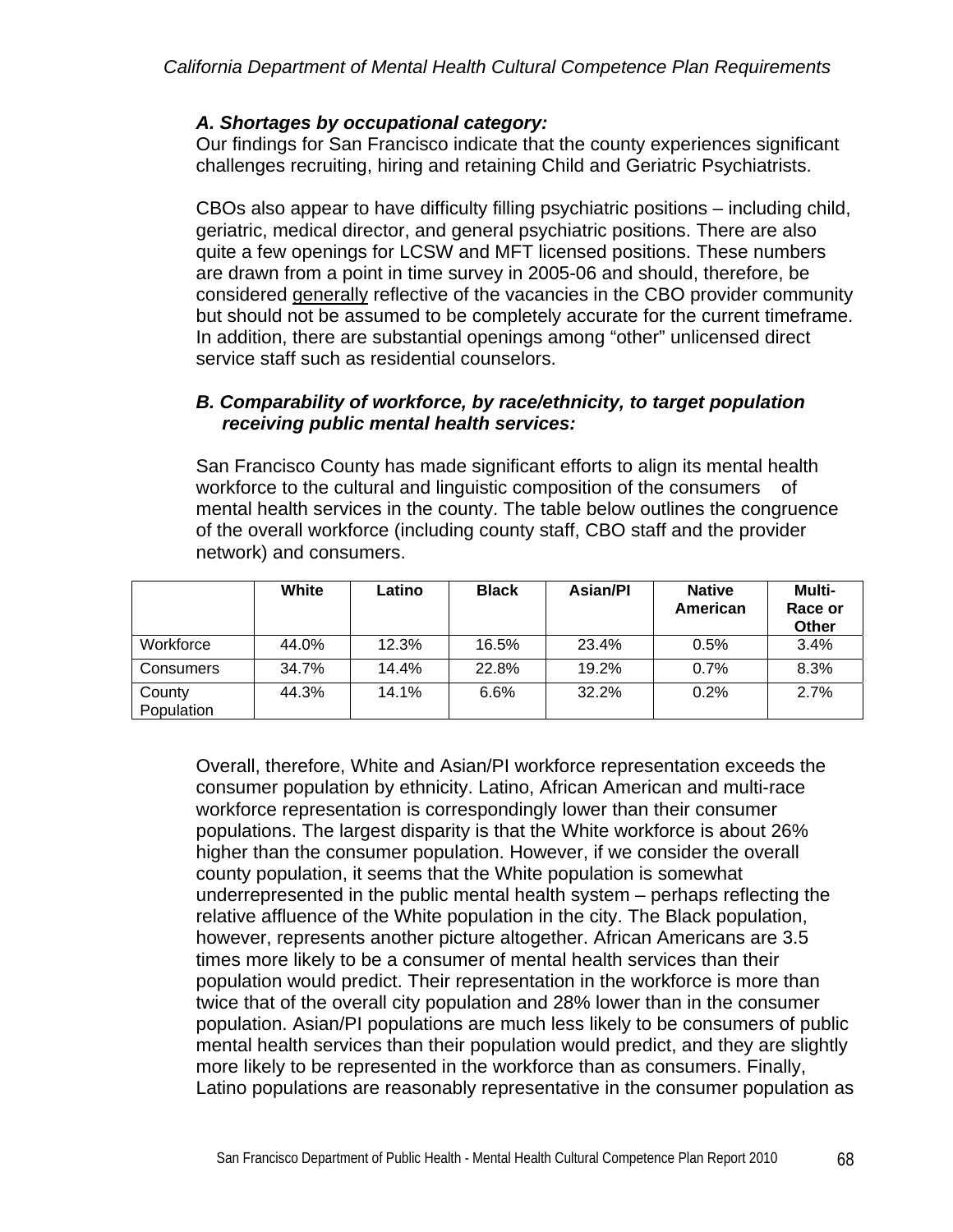

would be predicted by their overall community population, and they are slightly underrepresented in the workforce.

However, if we consider the **categories** of workforce – that is, Unlicensed Direct Service, Other Health Care, Support Staff, Licensed Direct Service, and Managerial staff – compared to consumer populations, the picture is somewhat different. The graph to the left demonstrates that the White workforce is more heavily represented in the managerial and licensed mental health staff categories. Latinos are relatively proportionately represented in all categories with a slightly higher proportion in support staff and a lower representation in other health care staff. African Americans are represented most heavily in the unlicensed and support staff categories and underrepresented in licensed, managerial, and other categories. Asian/PI workers are most likely to be in the other health care and support staff categories, but their overall representation in other categories is reasonably proportionate. Multi-race and Other are generally underrepresented in all staff categories.

These data reinforce the need to ensure that the African American workforce is recruited, trained and educated to fill positions that require licensure and to fill managerial and health care positions. This echoes the community input that the African American community in San Francisco is facing serious traumatic challenges from ambient violence, poverty and other assaults and that efforts should be made to provide African American mental health practitioners to better serve the community.

Based on needs assessments conducted during the CSS process and other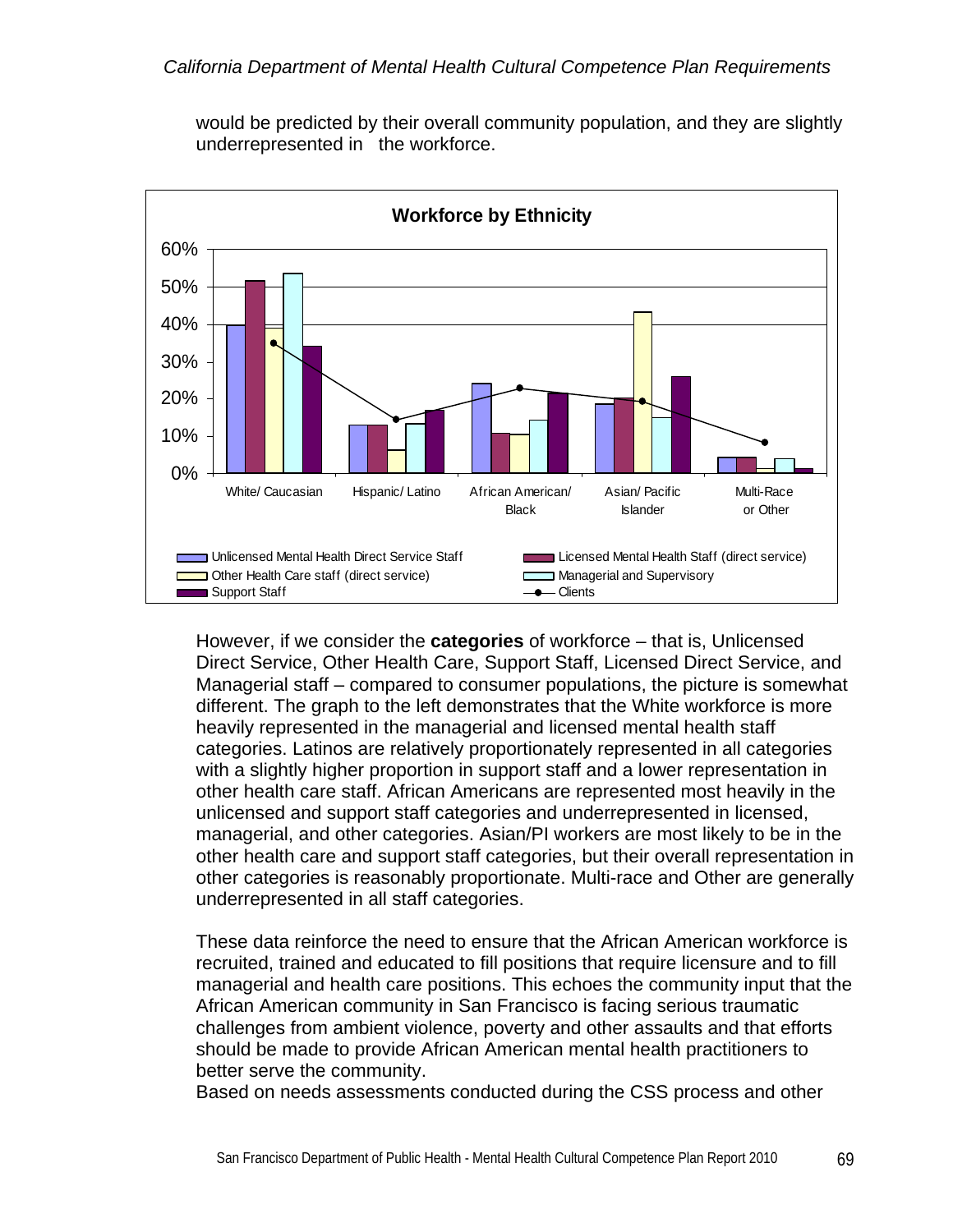demographic data from the 2000 Census, it is clear that there are barriers to diversifying the mental health workforce in San Francisco. As mentioned above, it is clear that African Americans are underrepresented among licensed staff and management staff, while their representation among support and unlicensed staff is much higher. While this is only one example, it is clear that there are barriers to African Americans moving into the ranks of licensed and management staff. One of the obvious barriers is economics – with African Americans being among the lowest income residents of San Francisco. Lack of financial resources may well impact the ability of individuals who are interested in entering the mental health field or those who wish to get the education necessary to become licensed providers. Another barrier is the relatively low educational attainment of African American students in San Francisco's public schools. There is a 12.2% dropout rate among African Americans, and of the students who do graduate, only 32.2% of them have completed high school with the admission requirements to enter the UC or CSU systems.

Poverty and educational attainment are also likely to be barriers that are reflected in the relatively lower rate of Latino/as who are in licensed or managerial positions as compared to support services. In San Francisco Latino students are also more likely to experience high dropout rates (11%) and low levels of qualification for the UC/CSU systems (36.6%).

The twin barriers of poverty and low educational attainment must be addressed in order to further diversify the San Francisco Mental Health workforce.

Another barrier to diversifying the Mental Health workforce in San Francisco is cultural and attitudinal issues such as stigma and lack of belief in western medicine. As we have mentioned elsewhere these barriers militate against certain cultural groups utilizing the public mental health system, and they also act as barriers to young people selecting a career in the mental health field. As a result better outreach and community education are necessary to overcome these barriers. Only when our workforce is truly representative of the community we serve will we begin to break down the barriers to access and ensure that affected individuals will receive early assessment and intervention.

#### *C. Positions designated for individuals with consumer and/or family member experience:*

San Francisco County does not discriminate in hiring. This includes limiting positions to persons designated as consumer and family members. Rather, San Francisco County makes being a consumer or family member a desirable qualification for all positions in CBHS. San Francisco County does, however, track consumer/family member status on its biannual cultural competency questionnaire. The limitation of this questionnaire is that the respondents (both County staff and CBO/Contractor staff) self-determine whether they are considered a consumer or a family member. Because there has been no clear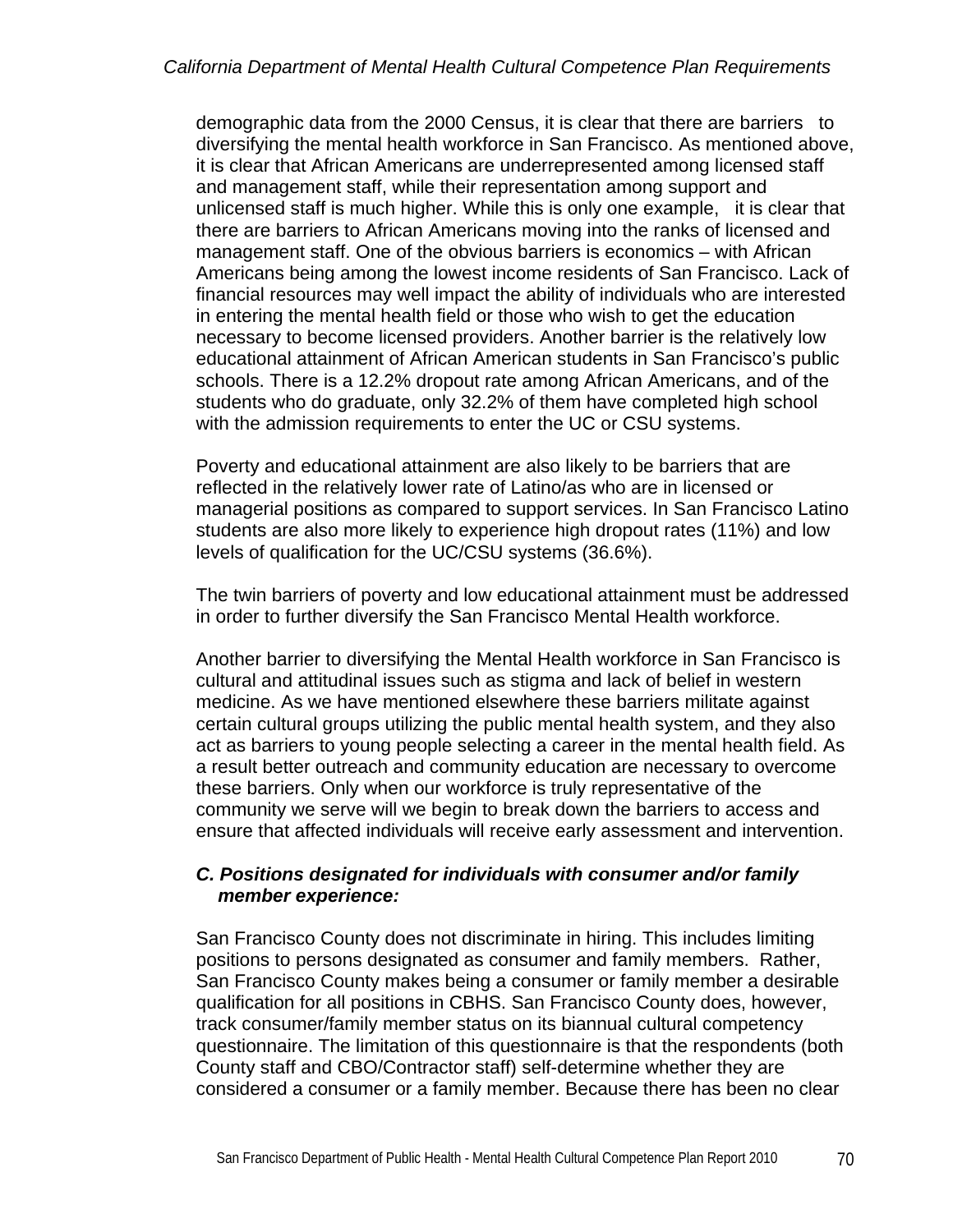definition of these designations, we expect that there is a high likelihood that underreporting is the norm. The County will set a definition for consumer/family member designation and encourage County and CBO/Contractor staff to self identify on the confidential questionnaire. Employment of consumers and family members is also included in the scoring criteria for behavioral health services Request for Proposals.

|                                                      | <b>County</b> | <b>CBO</b> |
|------------------------------------------------------|---------------|------------|
| <b>Unlicensed Mental Health Direct Service Staff</b> |               |            |
| <b>Consumer Support Staff</b>                        | 5.2           | 12.3       |
| <b>Family Member Support Staff</b>                   |               |            |
| Other Unlicensed MH Direct Service Staff             | 6.7           | 6.0        |
| Licensed Mental Health Staff (direct service)        | 0.61          | 5.4        |
| Other Health Care Staff (direct service)             |               |            |
| Managerial and Supervisory                           | 3.0           | 2.7        |
| Support Staff (non-direct services)                  | 4.9           | 13.3       |
| <b>GRAND TOTAL</b>                                   | 20.4          | 39.6       |

It is also important to note that the last Cultural Competency Questionnaire was conducted for the 2005-06 fiscal year, prior to significant efforts to increase the employment of consumers as a result of the MHSA CSS implementation process. That said, the chart to the above provides information from the Questionnaire, with consumer designation. There was no category for self-report as a family member in this Questionnaire. Because of the limitations inherent in the 2005-06 Questionnaire we do not consider the data above to be particularly accurate, and, as mentioned, we expect a dramatic increase in these self-report numbers in the current Cultural Competence Questionnaire.

## Language proficiency:

The graph on the following page provides a snapshot of the language capacities of the San Francisco County and CBO/Contractor workforce in comparison to the languages of the consumers and the City as a whole. These are the 9 most frequently cited languages among consumers, and the composite "other non-English" languages which are many.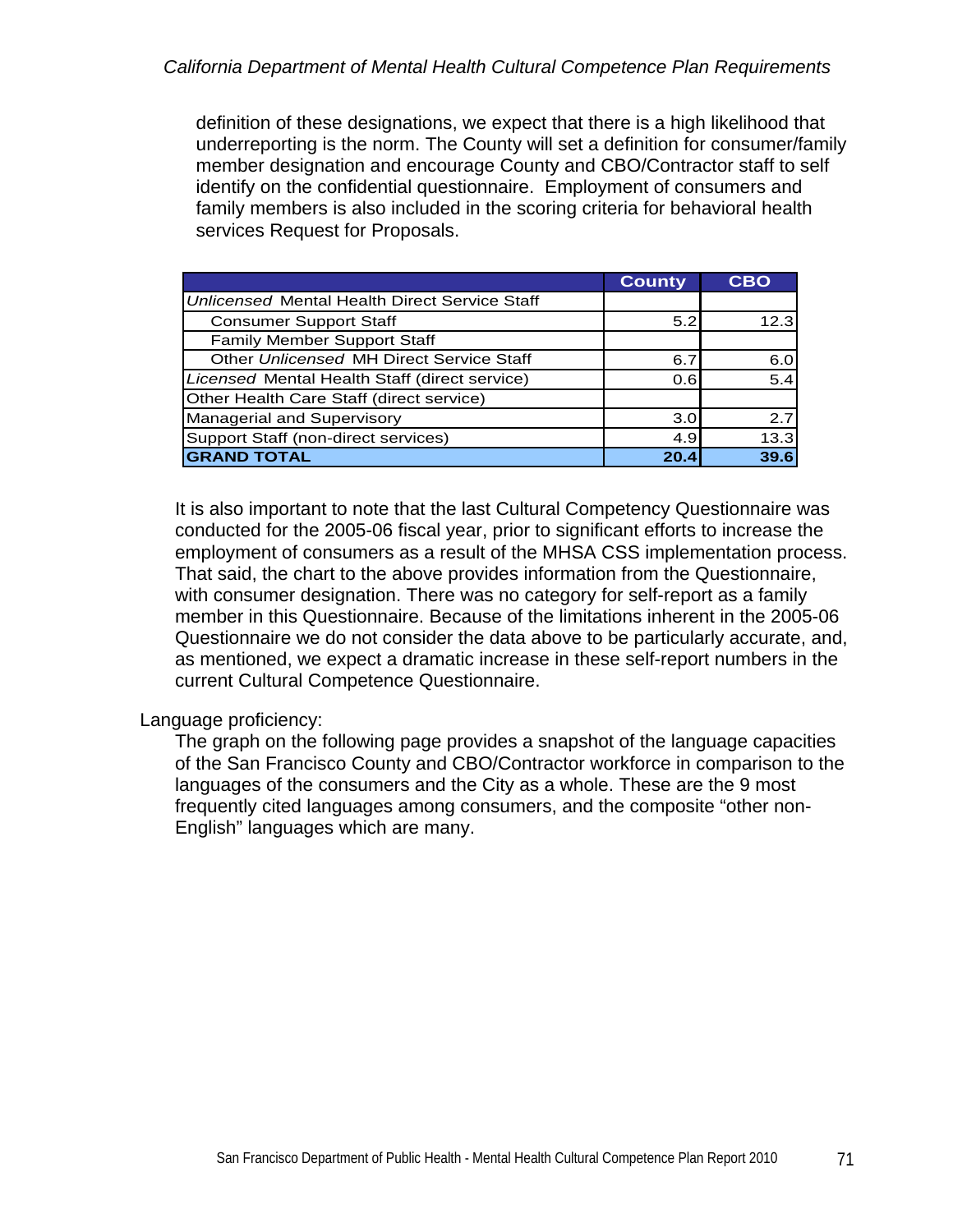

The criteria for representing the workforce as possessing the language in question is that they are able to either "interpret" or "provide therapy" in that language. These criteria, therefore, exclude many individuals who may be conversant with a language but do not feel they have high enough skills to provide this standard of fluency.

That said, the workforce is highly fluent in Spanish, Korean, Mandarin and Tagalog relative to the *consumer* population (and presumed demand). Somewhat less well represented are languages such as Russian, Vietnamese, and some Filipino and Chinese dialects. There are also a number of low-incidence languages (other non-English) that are not at all well represented in the workforce. It is important to note that, since San Francisco is so diverse from a cultural and language perspective, there are community providers who are drawn upon to provide interpretation and direct services in a wide variety of languages. We believe that there is always potential for improvement, and the County of San Francisco acknowledges that language barriers (often in combination with stigma, cultural mores and practices) can reduce the use and usefulness of mental health services for specific ethnic/language minority groups. To this end, a continued emphasis on hiring, training and educating language and cultural minority groups will factor into this WDET Plan.

If, however, we consider the linguistic representation of the workforce relative to the *overall* linguistic profile of San Francisco, the picture is quite different. In this context, the workforce under-represents Chinese, Other non English, Spanish, Russian, Vietnamese, and Korean populations. Clearly the Chinese disparity is enormous. We see in this context that both language and cultural issues may act as barriers to participation as consumers of public mental health services and as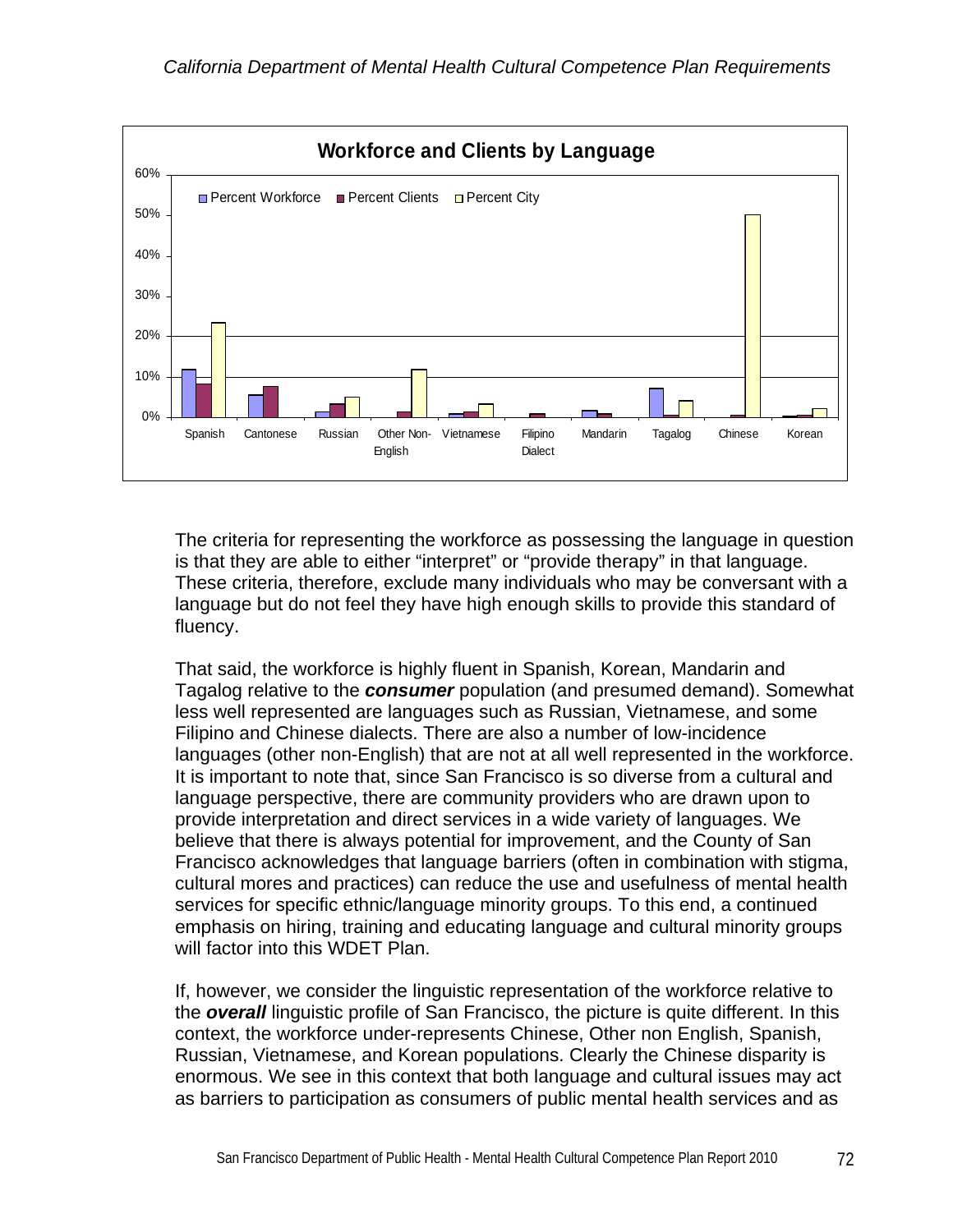members of the workforce. Chinese speakers represent 50% of the non-English speaking population of the city, but Chinese speakers represent a small fraction of the consumer population and an even smaller proportion of the workforce. While less dramatic, this disparity is also true of the Spanish speaking population where the overall population is twice the size of the workforce. The consumer population is proportionately even lower, which is likely to be a consequence of linguistic and cultural barriers to service as mentioned above.

# *E. Other, miscellaneous:*

**Geographic Distribution:** The map to the below indicates the geographic distribution of consumers of public mental health services by census tract. Clearly there are some areas of the city with high densities of consumers. These concentrations are generally in lower income neighborhoods, largely communities of color. As the WDET plan unfolds there will be efforts made to provide trainings in these communities, especially focusing on CBOs with roots in these neighborhoods and the cultural and linguistic competence to reach underserved populations. The distribution of interns (via the internship coordination effort) will also take these geographic realities into consideration. See the illustration on the following page.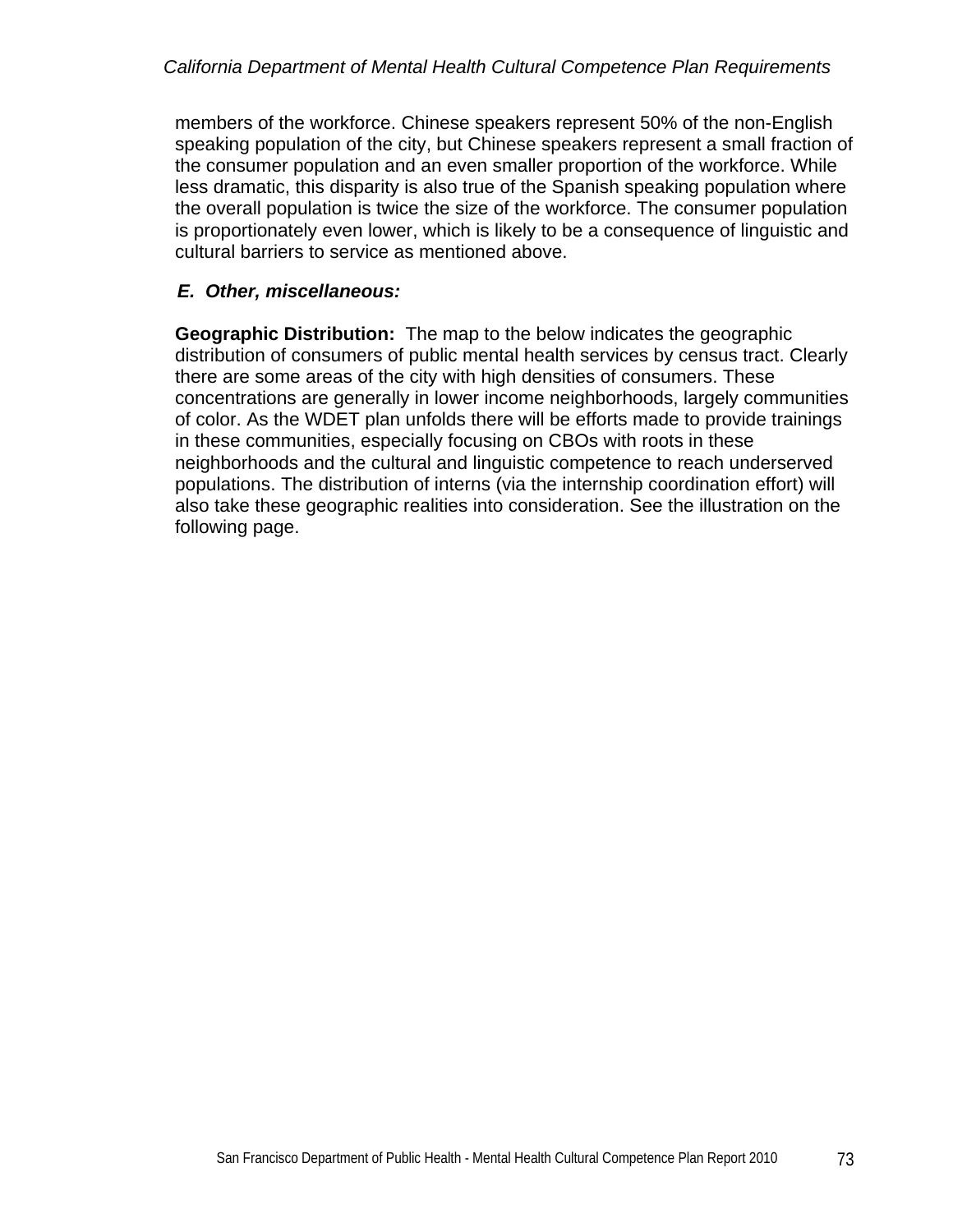*California Department of Mental Health Cultural Competence Plan Requirements* 



| 2000 Census Tracts                |
|-----------------------------------|
| MHSA Client Count by Census Tract |
| 100 - 138                         |
| 139.205                           |
| 206-306                           |
| 307 - 430                         |
| 440 - 978                         |
|                                   |

Note: Please see following page(s) for the ethnicity and language statistics for highlighted census tracts.

Production Date: 02 06/08 Source: DOSF Dept of Public Health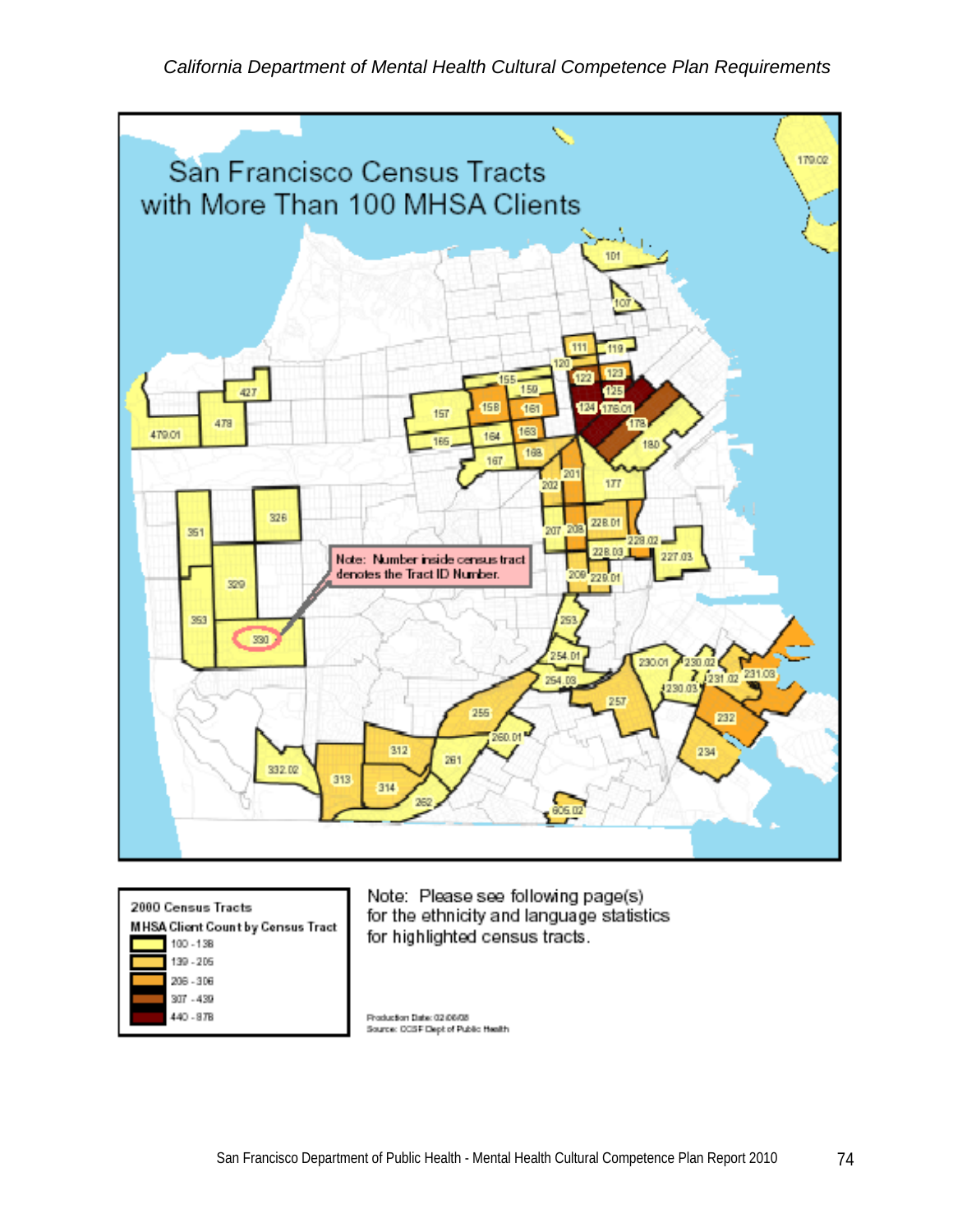## *A. Compare the WET Plan assessment data with the general population, Medi-cal population, and 200% of poverty data. Rationale: Will give ability to improve penetration rates and eliminate disparities.*

The table below compares the WET Plan Assessment to the general population, Medi-Cal population and 200% of poverty data:

|                                 | <b>Ethnicity</b> |         |                      |                            |                 |                        |
|---------------------------------|------------------|---------|----------------------|----------------------------|-----------------|------------------------|
|                                 | Caucasian        | Latinos | Americans<br>African | Asian/ Pacific<br>Islander | Native American | Multi-Race<br>or Other |
| WET Plan Assessment - Workforce | 44%              | 12%     | 17%                  | 23%                        | 0.5%            | 3%                     |
| WET Plan Assessment - Consumer  | 35%              | 14%     | 23%                  | 19%                        | 0.7%            | 8%                     |
| <b>General Population</b>       | 46%              | 14%     | 7%                   | 32%                        | 0.6%            | 3%                     |
| Medi-Cal Population             | 30%              | 14%     | 26%                  | 20%                        | 0.6%            | 7%                     |
| 200% Poverty Population         | 29%              | 20%     | 11%                  | 37%                        | 0.4%            | 2%                     |

The WET Plan Assessment indicated that 42% of the workforce spoke languages other than English while only 27% of clients spoke other languages than English. The table below breaks down the languages spoken by those staff and consumers who indicated that they spoke languages other than English:

|                        | Workforce |       | Consumer Workforce Consumer |      |
|------------------------|-----------|-------|-----------------------------|------|
| African/Middle Eastern | 17        | 95    | 2%                          | 1%   |
| Asian/Pacific Islander | 427       | 3.130 | 50%                         | 49%  |
| European               | 104       | 892   | 12%                         | 14%  |
| Spanish                | 293       | 1.951 | 34%                         | 30%  |
| Sign Language          | 9         | 35    | 1%                          | 1%   |
| Other                  | 0         | 311   | $0\%$                       | 5%   |
| TOTAL                  | 850       | 6.414 | 100%                        | 100% |

Note: Workforce count is by Full Time Equivalent (FTE) not by individual staff. One FTE is equivalent to one full time staff. More than one staff may occupy one FTE.

*B. If applicable, the county shall report in the CCPR, the specific actions taken in response to the cultural consultant technical assistance recommendations as reported to the county during the review of their WET Plan submission to the State.* 

*N/A* 

## *C. Provide a summary of targets reached to grow a multicultural workforce in rolling out county WET planning and implementation efforts.*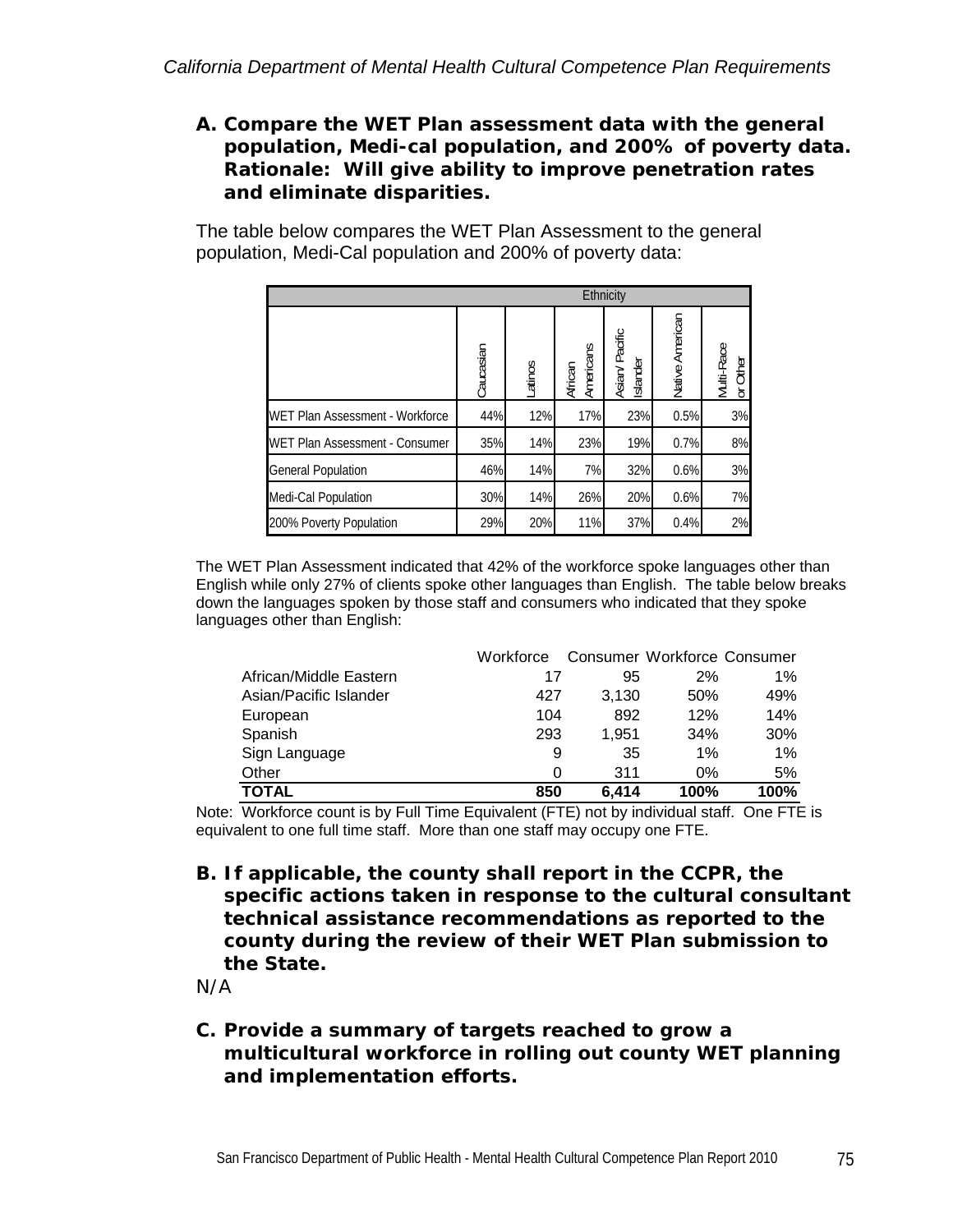WET initiatives were implemented in FY09-10. Therefore, no targets have yet been reached as of the end of FY08-09

# *D. Share lessons learned on efforts in rolling out county WET planning and implementation efforts.*

WET Initiatives were implemented in FY09-10. SF County will report shared learning in its WET implementation efforts in the next Cultural Competency Report Update.

# *E. Identify county technical assistance needs.*

There are no identified technical assistance needs at this time.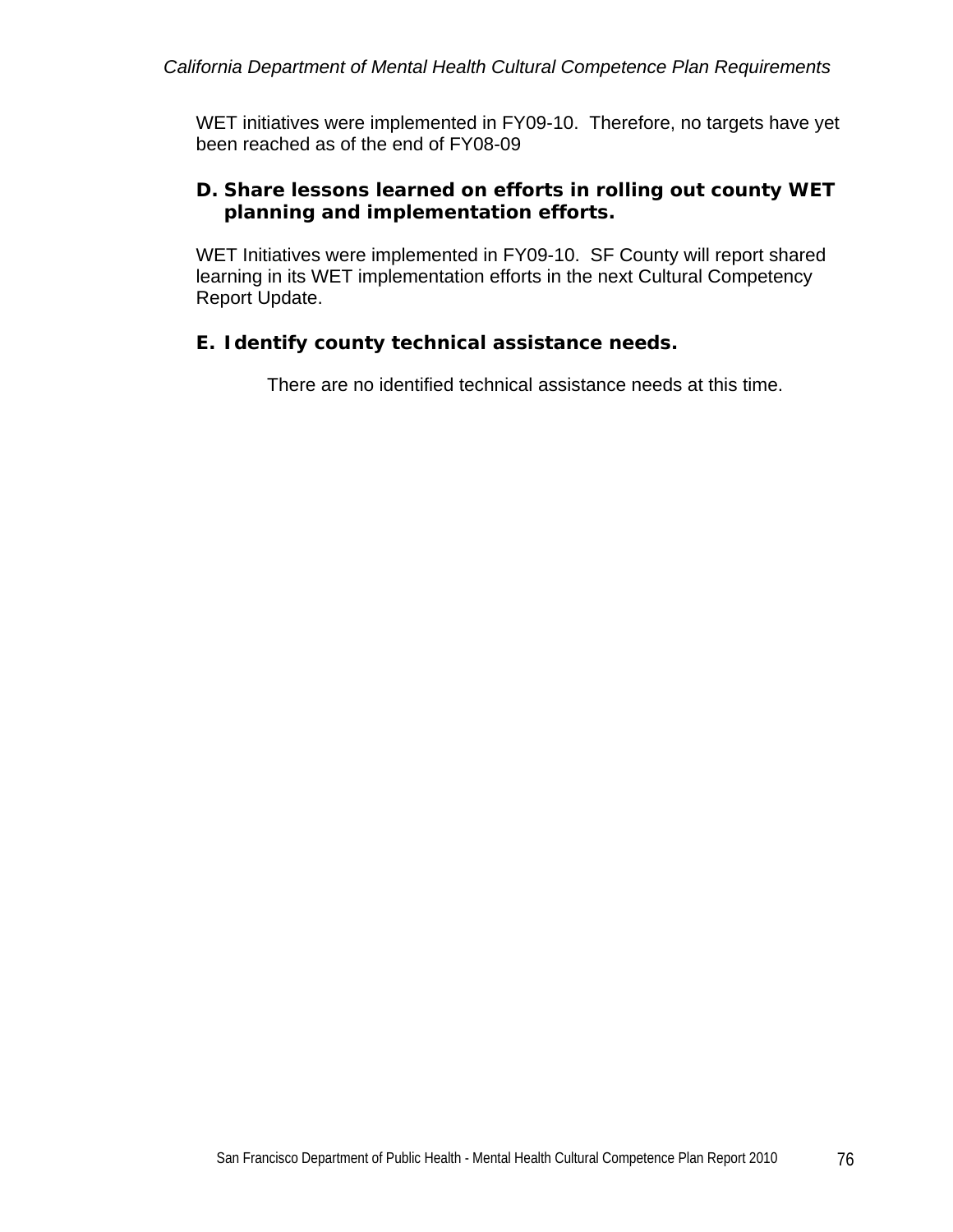# **CRITERION 7**

# **COUNTY MENTAL HEALTH SYSTEM**

*Rationale: Accurate and effective communication between clients, providers, staff, and administration is the most essential component of the mental health encounter. Bilingual providers and other staff who communicate directly with clients must demonstrate a command of both English and the language of the client that includes knowledge and facility with the terms and concepts relevant to the type of encounter (CLAS, Final Report). The DMH will provide threshold language data to each county.* 

*I. Increase bilingual workforce capacity* 

*The county shall include the following in the CCPR:* 

*A. Evidence of dedicated resources and strategies counties are undertaking to grow bilingual staff capacity, including the following:* 

## *1. Evidence in the Workforce Education and Training (WET) Plan on building bilingual staff capacity to address language needs.*

All WET initiatives focus on building a culturally and linguistically diverse workforce. The Request for Proposal requested each proposer to demonstrate their strategies in reaching out to communities that were demonstrably underrepresented in licensed and unlicensed mental health professional categories in the WET Plan. All WET funded programs are actively pursuing outreach activities to encourage enrollment of students from disadvantaged communities.

## *2. Updates from Mental Health Services Act (MHSA), Community Service and Supports (CSS), or WET Plans on bilingual staff members who speak the languages of the target populations.*

## *CSS*

Based on the March 2010 survey, FSP programs reported successful hiring of African Americans, Vietnamese, Japanese, Russian, Latvian, Asians, and Iranians in their workforce. In addition, FSP programs have recruited staff who are fluent in Spanish, Russian, and Korean and individuals who identify as LGBTQIQ.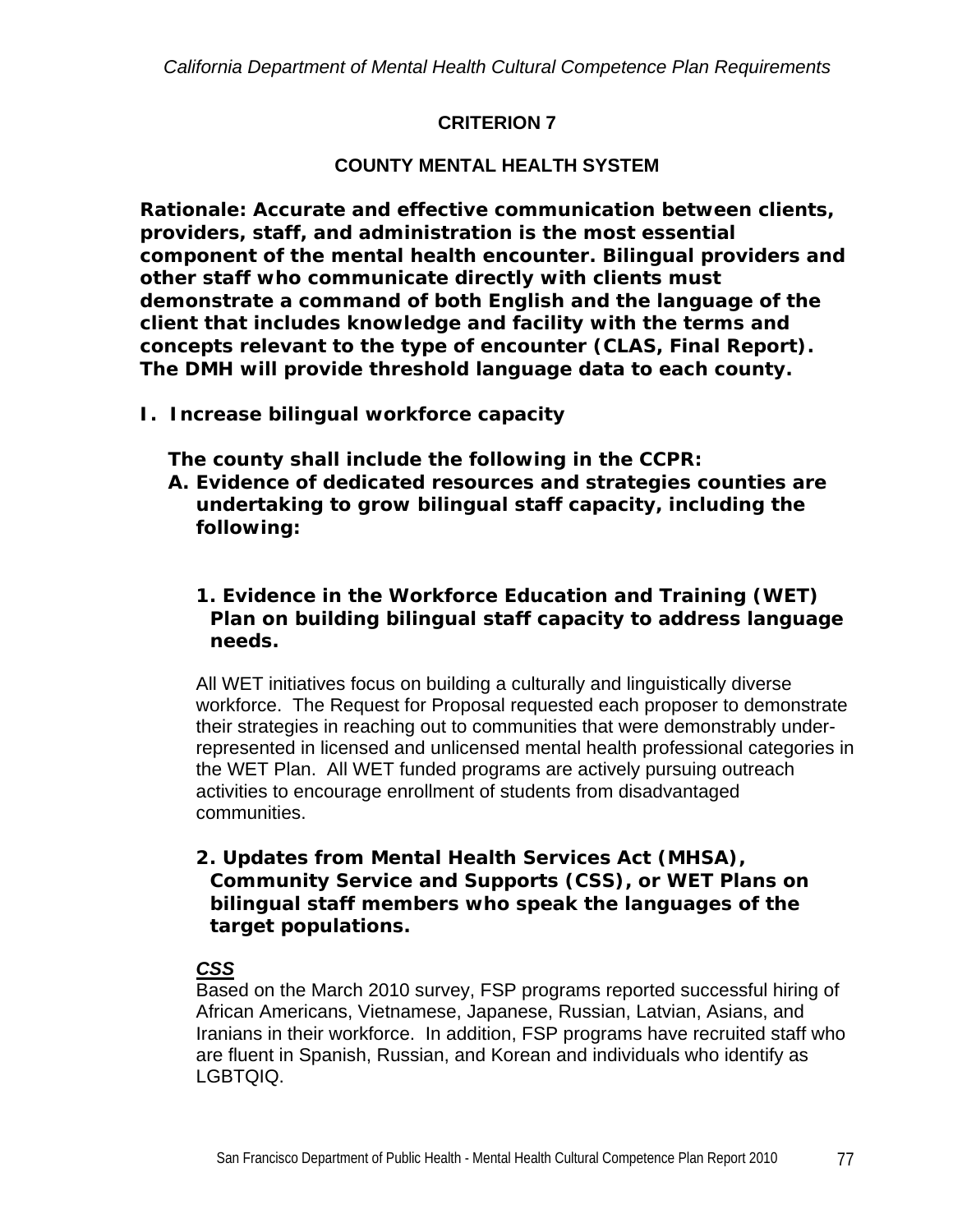Among the GSD programs, the hiring of a diverse racial/ethnic staff and individuals who identify as LGBTQIQ are equally promoted. One agency serving children with behavioral issues associated with severe behavioral issues in Chinatown credits its over-twenty year relationship of trust and collaboration with its partners in assembling a group of Asian clinicians who are matched linguistically and culturally to its client population. Another agency wrote that despite their ability to hire a bilingual and bicultural IT Trainer, they admitted that it was a challenge to compete for qualified individuals meeting this requirement. One agency reported that it fully supported and celebrated one of their staff in initiating a female to male transition process.

# *WET*

Since WET implementation only began in FY08-09, no qualitative data is available as of yet to glean lessons learned in the first year.

# *3. Total annual dedicated resources for interpreter services*

CBHS has a total annual budget of \$14,000.00 for Interpreter and Translation Services for FY 2010-FY2011 with the following two vendors: Lan Do & Associates, LLC and International Effectiveness Center. The previous year's allocation was \$7,000.00 and we utilized only one vendor. CBHS has an additional contract with Bay Area Communication Access to provide ASL services with an annual budget of \$15,000. To continue our commitment to provide effective communication, we have dedicated additional funds as well as solicited the services of an additional provider of linguistic services.

## *II. Provide services to persons who have Limited English Proficiency (LEP) by using interpreter services.*

*The county shall include the following in the CCPR:* 

- *A. Evidence of policies, procedures, and practices in place for meeting clients' language needs, including the following:* 
	- *1. A 24-hour phone line with statewide toll-free access that has linguistic capability, including TDD or California Relay Service, shall be available for all individuals. Note: The use of the language line is viewed as acceptable in the provision of services only when other options are unavailable.*

Language Line (24-hour phone line) has been chosen by the City and County of San Francisco to be our provider of linguistic services as a backup linguistic service provider. When our workforce is unable or unavailable to provide interpretation, we have a current agreement with Language Line to provide telephonic assistance. Also the California Relay Service (711) and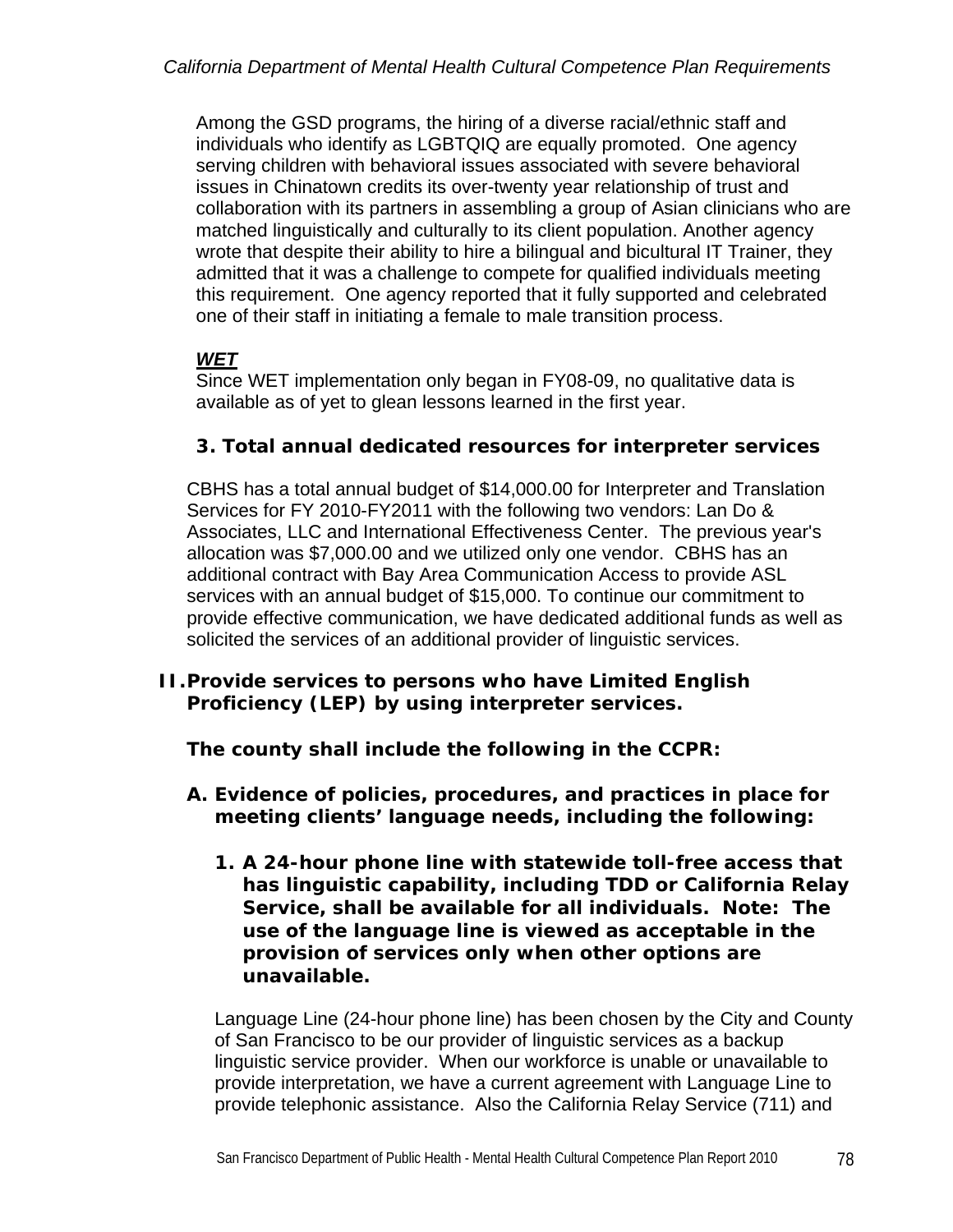TTY lines are utilized to meet the needs for the hearing impaired. The Office of Cultural Competence and Client Relations provides annual update staff information that includes: name of staff, job title, licensure, FTE, job function, gender, ethnicity, language/dialect proficiency (conversational, writing, reading, provides treatment in specified language/dialect, and provides interpretation in specified language/dialect). This data base is utilized whenever a need for interpretation service arises system-wide.

## *2. Least preferable are language lines. Consider use of new technologies such as video language conferencing. Use new technology capacity to grow language access.*

CBHS is researching the feasibility of using Video Language Conferencing; however, incorporating the technology while not violating HIPAA laws is a challenging barrier that needs to be addressed.

#### *3. Description of protocol used for implementing language access through the county's 24-hour phone line with statewide toll-free access.*

The protocol for utilizing language line services is to call 1-800-752-6096 (Language Line Services) and provide the Department Code. A copy of this protocol can be found in *Appendix G*.

## *4. Training for staff who may need to access the 24-hour phone line with statewide toll-free access so as to meet the client's linguistic capability.*

At the Key Points of Contact, linguistic services are available and staff are trained to contact the Office of Cultural Competence and Client Relations to locate bilingual providers in the Cultural Competence Staff Information database. If there are no contacts within the database, then Language Line services are used.

## *B. Evidence that clients are informed in writing in their primary language, of their rights to language assistance services. Including posting of this right.*

CBHS provides Key Points of Contact two different types of posters informing clients of their rights to language assistance services. One poster reads, "Point to your language. An interpreter will be called." A copy of this posting is provided in Appendix G.

## **C.** *Evidence that the county/agency accommodate persons who have LEP by using bilingual staff or interpreter services.*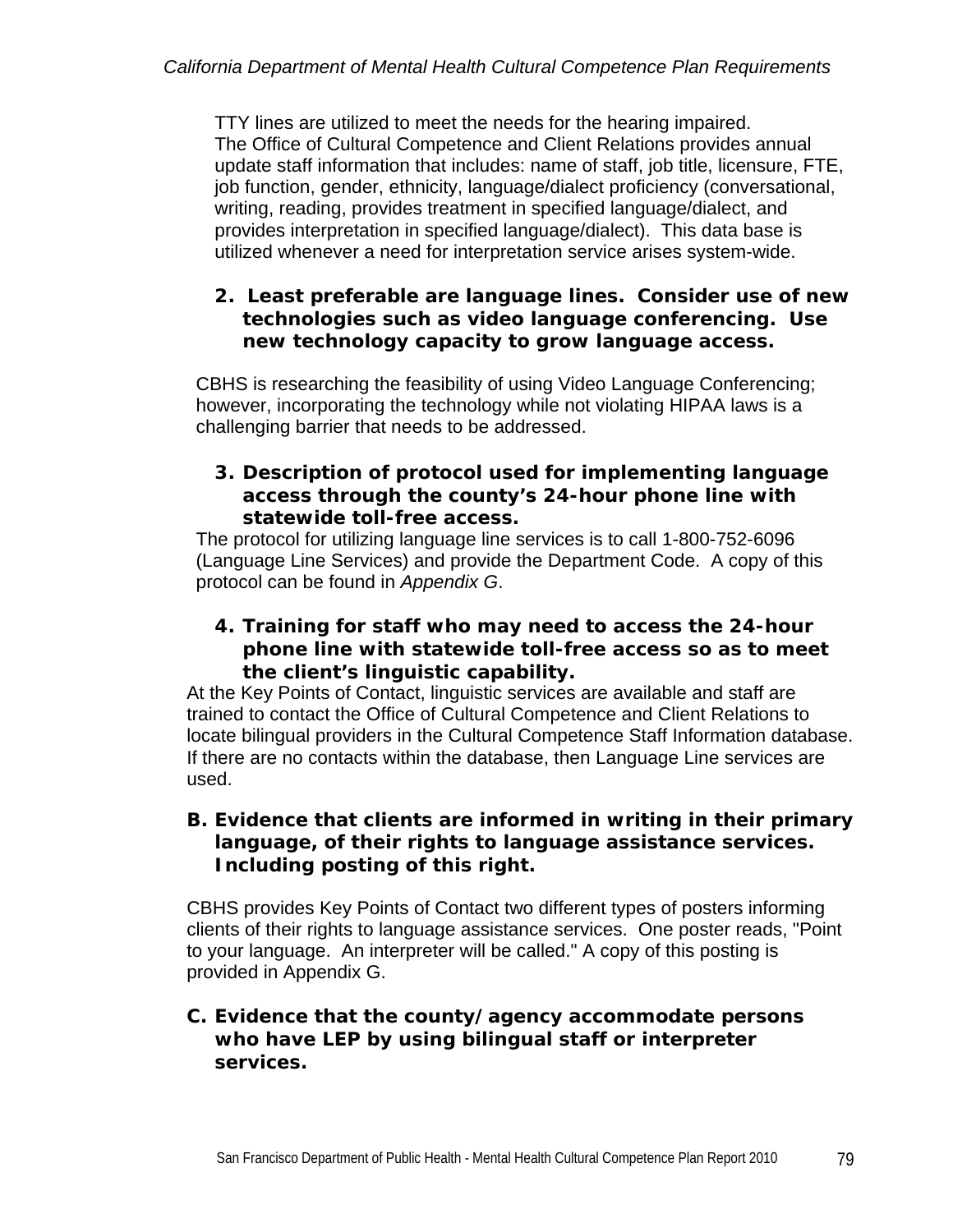## *1. Share lessons learned around providing accommodation to persons who have LEP and have needed interpreter services or who use bilingual staff.*

The Administrative Analyst at the Office of Cultural Competency and Client Relations documents every uncommon linguistic accommodation requests for Limited English Persons (LEP) in a log entitled "Cultural Competence Log".

## *D. Share historical challenges on efforts made on the items A, B, and C above. Share lessons learned.*

Historical challenges are receiving accurate billing from the vendor Language Line and the lessons learned is to inform co-workers quality linguistic and translation services exists, and the need for coordinated system provision to improve these services system-wide.

# *E. Identify county technical assistance needs.*

Our technical needs are for researching and implementing video remote interpreting services.

# *III.Provide bilingual staff and/or interpreters for the threshold languages at all points of contact.*

*Note: The use of the language line is viewed as acceptable in the provision of services only when other options are unavailable.* 

*The county shall include the following in the CCPR:* 

## *A. Evidence of availability of interpreter (e.g. posters/bulletins) and/or bilingual staff for the languages spoken by community.*

CBHS have the following signage posters available at all Key Points of Contact: Patients Rights Mental Health, Language Assistance Available and Interpretation Services Available

#### *B. Documented evidence that interpreter services are offered and provided to clients and the response to the offer is recorded.*

Documented evidences are as follow: Officer of the Day cards, Initial Risk Assessment form, Phone Logs, Referral and Discharge Instructions, clinical service progress notes, etc.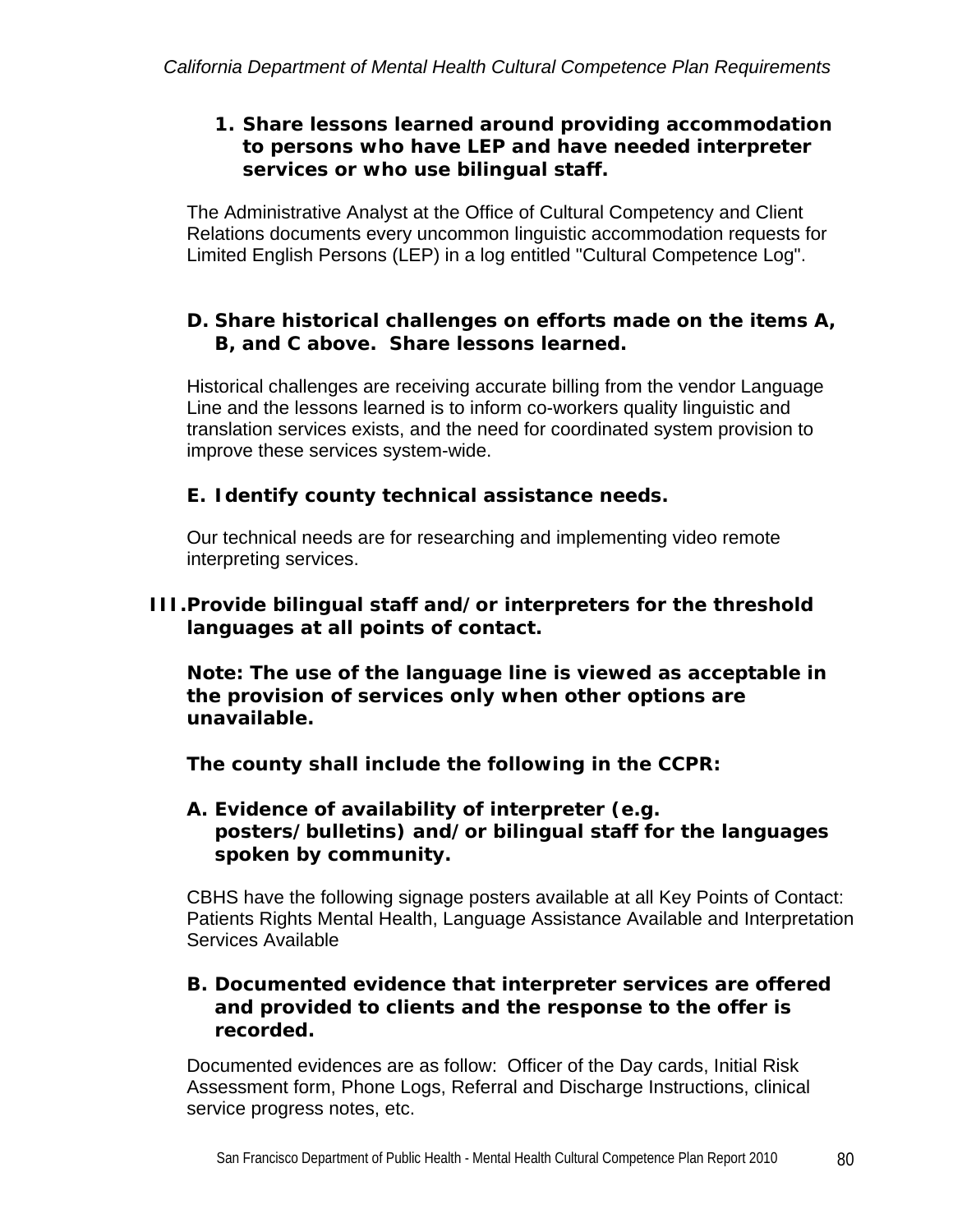## *C. Evidence of providing contract or agency staff that are linguistically proficient in threshold languages during regular day operating hours.*

An annual form entitled, "Annual Key Point of Contact Reporting Threshold Languages" is submitted along with annual Cultural Competence Reports. The Office of Cultural Competence and Client Relations provides annual update staff information that includes: name of staff, job title, licensure, FTE, job function, gender, ethnicity, language/dialect proficiency (conversational, writing, reading, provides treatment in specified language/dialect, and provides interpretation in specified language/dialect). This data base is utilized whenever a need for interpretation services arises system-wide.

## *D. Evidence that counties have a process in place to ensure that interpreters are trained and monitored for language competence (e.g., formal testing).*

Language competence is monitored through satisfaction surveys, trainings and field testing.

*IV. Provide services to all LEP clients not meeting the threshold language criteria who encounter the mental health system at all points of contact.*

*The county shall include the following in the CCPR:* 

*A. Policies, procedures, and practices the county uses that include the capability to refer, and otherwise link, clients who do not meet the threshold language criteria (e.g., LEP clients) who encounter the mental health system at all key points of contact, to culturally and linguistically appropriate services.* 

The CBHS practice in providing services to clients not meeting the threshold language is to contact the Director or Administrative Analyst, Office of Cultural Competency or solicit the services of the Language Line. A search of the Cultural Competence Staff Information database will determine if our workforce employes a service provider who speaks the requested language. Requests are documented and then referrals are made for uncommon linguistic accommodations for Limited English Persons (LEP) in a log entitled, "Cultural Competence Log". The Log dates back to 2002.

## *B. Provide a written plan for how clients who do not meet the threshold language criteria, are assisted to secure, or linked to culturally and linguistically appropriate services.*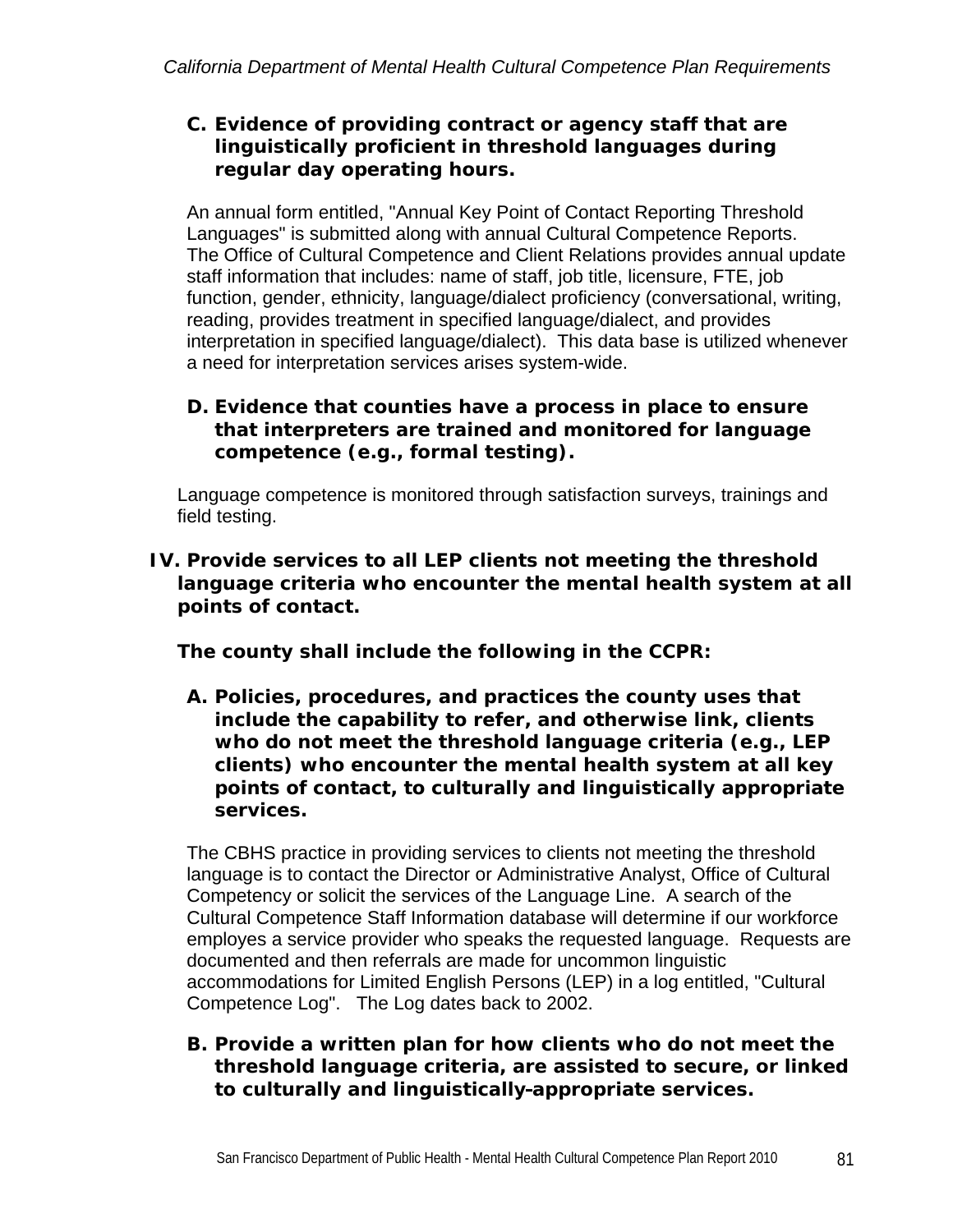CBHS provides free language assistance services at all points of contact in a timely manner. Interpreter services are provided onsite from 8am - 5pm 5 days per week using bilingual staff and assistance from a telephonic agency for clients who do not meet the threshold language criteria. After hours, most services are provided through our language telephonic agency, bilingual staff and prearranged Interpreters.

- *C. Policies, procedures, and practices that comply with the following Title VI of the Civil Rights Act of 1964 (see page 32) requirements:* 
	- *1. Prohibiting the expectation that family members provide interpreter services;*
	- *2. A client may choose to use a family member or friend as an interpreter after being informed of the availability of free interpreter services; and*
	- *3. Minor children should not be used as interpreters.*

The annual Cultural Competency Narrative Report (full report template attached in Appendix G), *Criterion 3-Linguistic Competence*, addresses compliance with Title VI of the Civil Rights Act of 1964 prohibiting the expectation that family members provide interpreter services. The questions are as follows: 1) Does the Agency provide interpreter services for non-English speaking consumer population? Describe. 2) Does the Agency have a policy and procedure that minimizes the use of family members as interpreters unless preferred by consumer? Describe or explain. 3) Does the Agency have a policy and process for assessing bilingual staff for language proficiency and knowledge of medical or service terminology? Describe. 4) Describe how the agency provides interpretation services or mechanism in place for coordinating these services?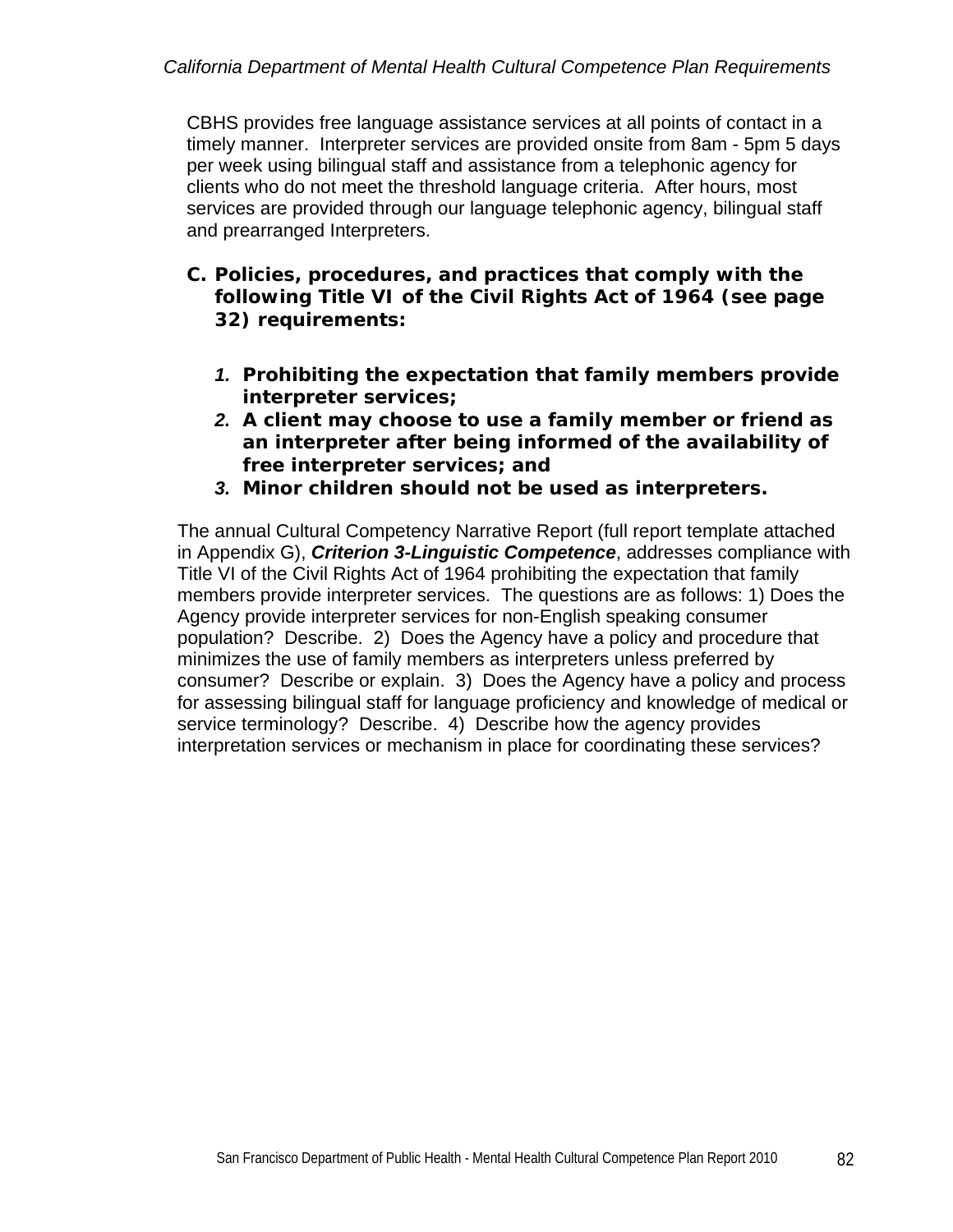## **CRITERION 8**

# **COUNTY MENTAL HEALTH SYSTEM**

# **ADAPTATION OF SERVICES**

*Rationale: Organizations should ensure that clients/consumers receive from all staff members, effective, understandable, and respectful care, provided in a manner compatible with their cultural health beliefs and practices and preferred language (CLAS Final Report).* 

# *I.Client driven/operated recovery and wellness programs*

*The county shall include the following in the CCPR:* 

- *A. List and describe the county's/agency's clientdriven/operated recovery and wellness programs.* 
	- *1. Evidence the county has alternatives and options available within the above programs that accommodate individual preference and racially, ethnically, culturally, and linguistically diverse differences.*
	- *2. Briefly describe, from the list in 'A' above, those clientdriven/operated programs that are racially, ethnically, culturally, and linguistically specific.*

# *Office of Self Help (OSH)*

OSH is a client/consumer-driven support program that leads the target population to greater involvement in their own recovery and in the planning, delivery and support of mental health services. OSH provides one-on-one counseling, information services, and referrals to those trying to avoid the system as well as assisting consumers find their way into the system and in negotiating the system. In Self Help Programs, the services offered do not advise individuals on whether or not to use the system. OSH is neutral on service modalities. Individuals served by OSH learn to build on their strengths to make choices that help them to lead satisfying and productive lives. OSH also will assist any client who asks to have their family involved in the delivery of their services. The primary objective OSH is to fully inform the client of the services available and allow the client to choose what he or she feels is best suited for their own individual needs. OSH provides services to a very ethnically and culturally diverse clients and has collaborates closely with CHBS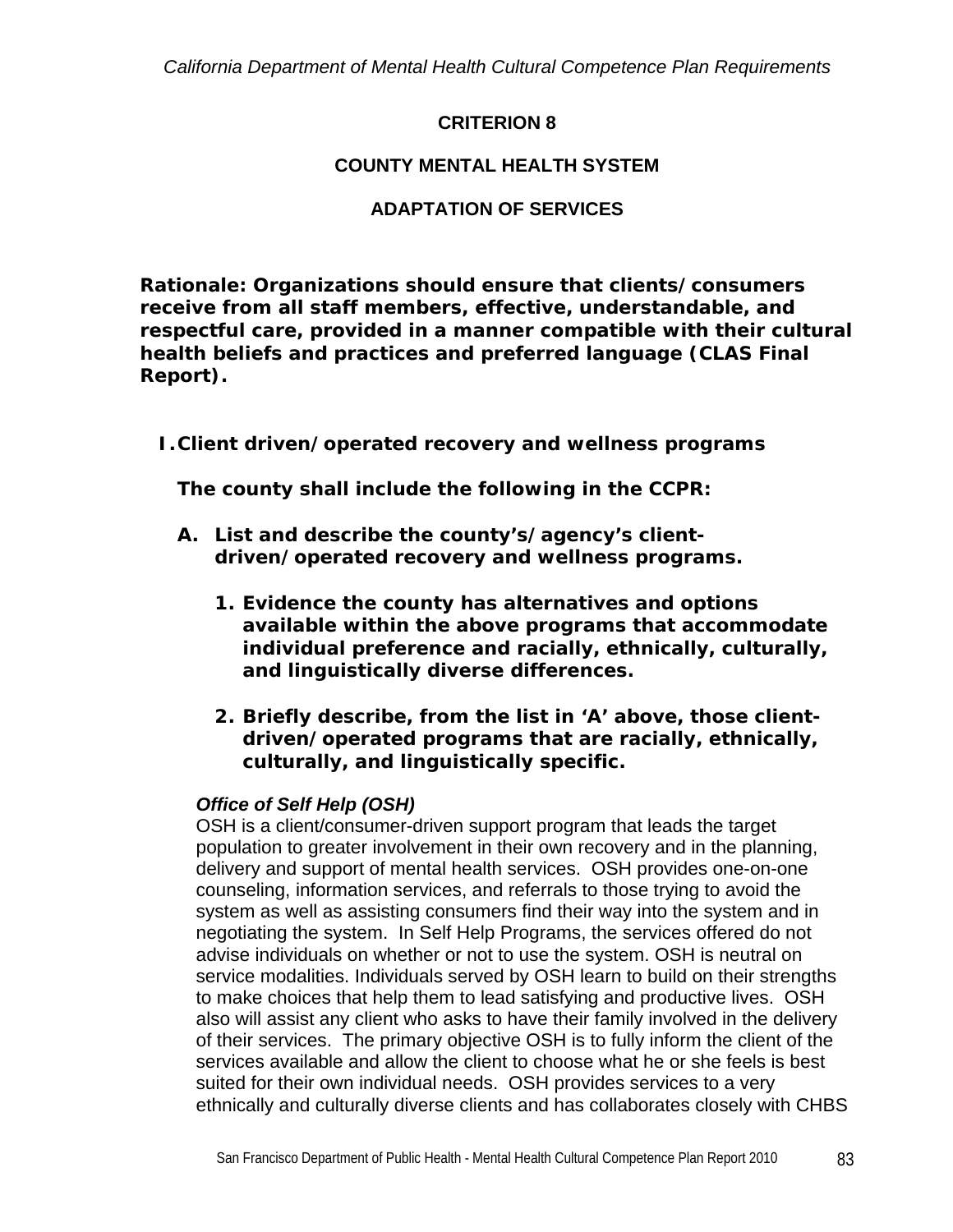Office of Cultural Competence in the provision of linguistically appropriate services and referral services.

#### *Pathways to Discovery*

Pathways to Discovery is a fully consumer/family member-driven peer support program within MHSA projects. Under the direction of the Office of Cultural Competency**,** the Pathways staff facilitates support groups, WRAP groups, wellness and recovery activities at a number civil service programs. Pathways provides system navigation support services to peers for appointments, and work with City College to provide support to consumers enrolled in the Mental Health Certificate program.

#### *San Francisco Study Center*

San Francisco Study Center provides fiscal and personnel management for CBHS's Peer & Intern Employment Program. As such, Study Center has employs an average of 30 peers a year, including 45 peers in fiscal year 2009. Each year, the demand for our supported employment services increases. At any given time, a backlog of approximately 20 individuals is waiting for placement at one of the CBHS sites through Study Center's Peer & Intern Employment Program. However, funds to pay for the increased demand for our services and its incumbent administrative needs have not been available. Study Center also provides direct employment to mostly consumers in its direct program staffing.

## *Central City Hospitality House*

Central City Hospitality House has served the homeless community in San Francisco's Tenderloin district since 1967. Through the unique combination of peer-led programs and advocacy efforts, many homeless and low-income people have been empowered to unite their voices to stimulate social change. The Hospitality House includes a drop-in self help center, an employment program, and community arts program, and a shelter for homeless men. Combined, the program uses a holistic approach to enhancing the economic, mental, physical, and social health of the homeless community. This is achieved through a wide spectrum of services that include housing and benefits advocacy, harm reduction-based substance abuse counseling, emergency shelter, money management support, creative expression, and job creation.

#### *Family Services Agency (FSA) of San Francisco, Inc. – The Senior Division*

Through its Geriatric Treatment Program, FSA provides treatment and case management to older adults with chronic and severe mental heath issues. The Senior Peer Counseling Program trains and matches senior peer counselors with other seniors in need of a caring and sympathetic ear.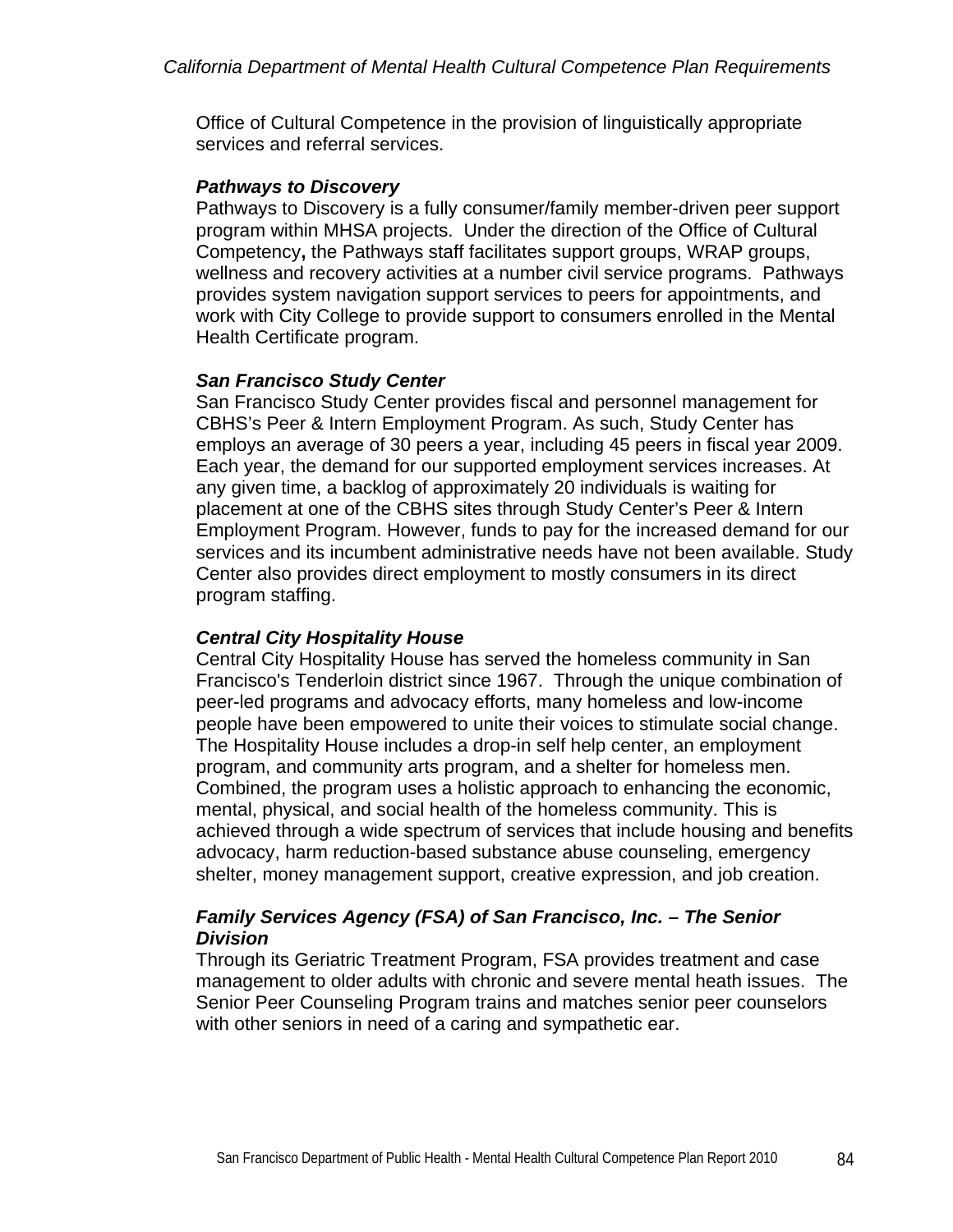*II. Responsiveness of mental health services* 

*The county shall include the following in the CCPR:* 

*A. Documented evidence that the county/contractor has available, as appropriate, alternatives and options that accommodate individual preference, or cultural and linguistic preferences, demonstrated by the provision of culture-specific programs, provided by the county/contractor and/or referral to community-based, culturally-appropriate, non-traditional mental health provider.* 

*(Counties may develop a listing of available alternatives and options of cultural/linguistic services that shall be provided to clients upon request. The county may also include evidence that it is making efforts to include additional culture-specific community providers and services in the range of programs offered by the county).* 

CBHS contracts with a number CBOs and employs civil servants that predominately provide clinical and support services to certain racial, ethnic, or cultural populations in its effort to make services more accessible for and to these populations. Some of the specific programs include:

- Instituto Familia de la Raza, Inc. Latino/a-Hispanic consumers, including consumers of Mayan descent.
- Native American Health Center, Inc. American Indians
- Richmond Area Multi-Services, Inc. API and Russian-speaking consumers
- Bayview Hunter's Point Foundation African American
- Mission Mental Health Latino/a-Hispanic and LGBTQIQ
- New Leaf LGBTQIQ
- Chinatown North Beach Asian (Chinese)
- Walden House, Inc. Transgender
- Japanese Community Youth Council API youth
- Friendship House Association of American Indians America Indians
- Mission Family Center Latino/a-Hispanic
- Horizons Latino/a-Hispanic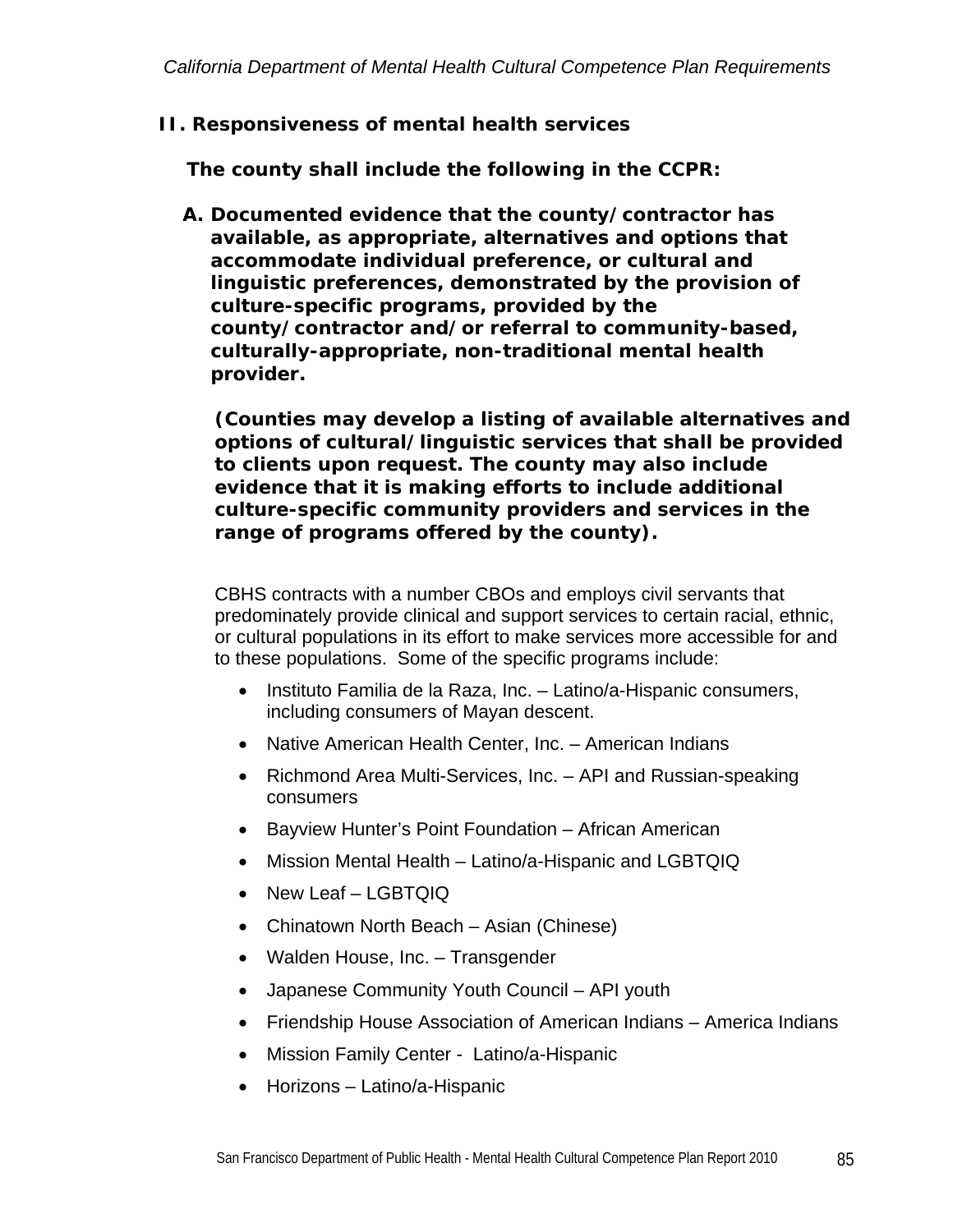- Homeless Children Network homeless children and families
- Westside African American
- Chinatown Child Development Center Asian (Chinese)
- Asian American Recovery Services API children and families
- *B. Evidence that the county informs clients of the availability of the above listing in their member services brochure. If it is not already in the member services brochure, the county will include it in their next printing or within one year of the submission of their CCPR.*

The Mental Health Association of San Francisco produces and updates annual *San Francisco Behavioral Health Resource Guide* manual that lists all treatment and support services that are available to our county mental health clients, including programs/services that are specific to our ethnic and cultural populations.

*C. Counties have policies, procedures, and practices to inform all Medi-Cal beneficiaries of available services under consolidation of specialty mental health services. (Outreach requirements as per Section 1810.310, 1A and 2B, Title 9)* 

*(Counties may include a.) Evidence of community information and education plans or policies that enable Medi-Cal beneficiaries to access specialty mental health services; or b.) Evidence of outreach for informing under-served populations of the availability of cultural and linguistic services and programs (e.g., number of community presentations and/or forums used to disseminate information about specialty mental health services, etc.)* 

The CBHS Consumer Services Guides (in threshold languages) are attached in *Appendix E*. CBHS intake forms specifically includes the language preference our clients would like to receive services in, and appropriate services and referrals are provided accordingly based on cultural and linguistic needs.

As indicated in **Criterion I, Section VI – B,** CBHS sponsors, supports and collaborates with other public health departments in the facilitation of a number of community based outreach and community/cultural health & wellness events such the bi-monthly Project Homeless Connects (PHC). PHC provides a one-stop shop of health and human services for thousands of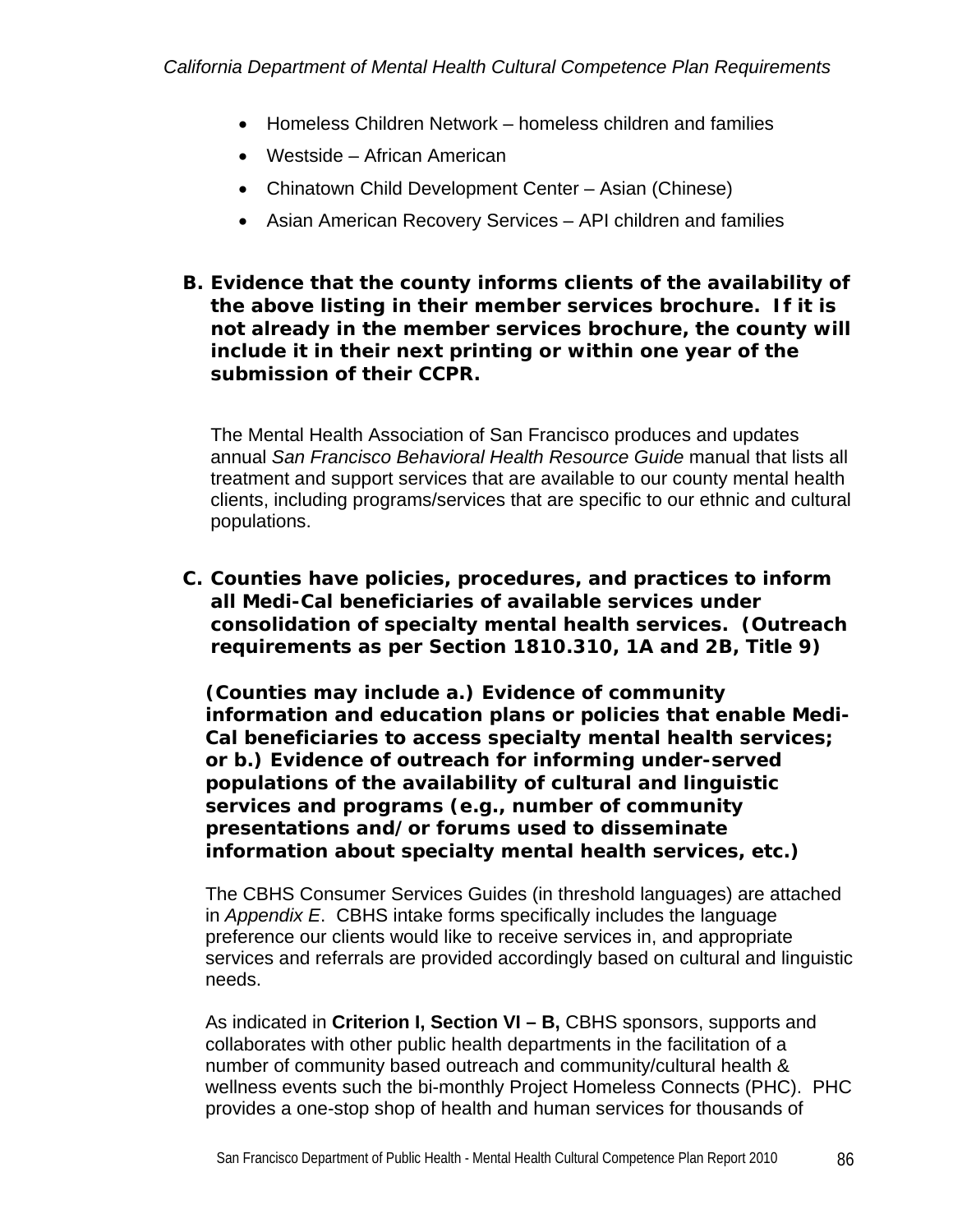homeless San Franciscans, large scale vaccination efforts such as H1N1 virus. CBHS also participates in community and cultural street fairs to provide information on mental health, anti-stigma information dissemination, brief depression screening, etc. Some of the community/cultural street fairs that the Office of Cultural Competence have participated in including: Friendship House Association of American Indians-Indian Market, Native American Health Center, Inc.-Gathering of the Lodges, Carnival, Samoan Community Health Fair, Richmond District Community Fair, Vietnamese Youth Development Center Grand Opening, TET Festival (Vietnamese New Year), South of Market Community Fair, and the Annual Filipino-American Counseling and Treatment Team community gathering.

- *D. Evidence that the county has assessed factors and developed plans to facilitate the ease with which culturally and linguistically diverse populations can obtain services. Such factors should include:* 
	- *1. Location, transportation, hours of operation, or other relevant areas;*
	- *2. Adapting physical facilities to be accessible to disabled persons, while being comfortable and inviting to persons of diverse cultural backgrounds (e.g., posters, magazines, décor, signs); and*
	- *3. Locating facilities in settings that are non-threatening and reduce stigma, including co-location of services and /or partnerships, such as primary care and in community settings. (The county may include evidence of a study or analysis of the above factors, or evidence that the county program is adjusted based upon the findings of their study or analysis.)*

CBHS has contract and civil services programs that are located in all sections of the City and County which are assessable to clients and family members, as well as ADA compliant.

CBHS makes concerted effort to make all points of contact welcoming and inviting to the diverse cultural and ethnic populations served so to provide space and place that are familiar and relevant. As well, some of the contract and civil service provide and participant in annual festivals and cultural holidays that are honored by the clients, i.e., Chinese New Year, Día de los Muertos, Filipino-American Counseling and Treatment Team annual community gathering, TET Festival (Vietnamese New Year), and Gathering of the Lodges (annual Native American wellness and recovery gathering) to name a few.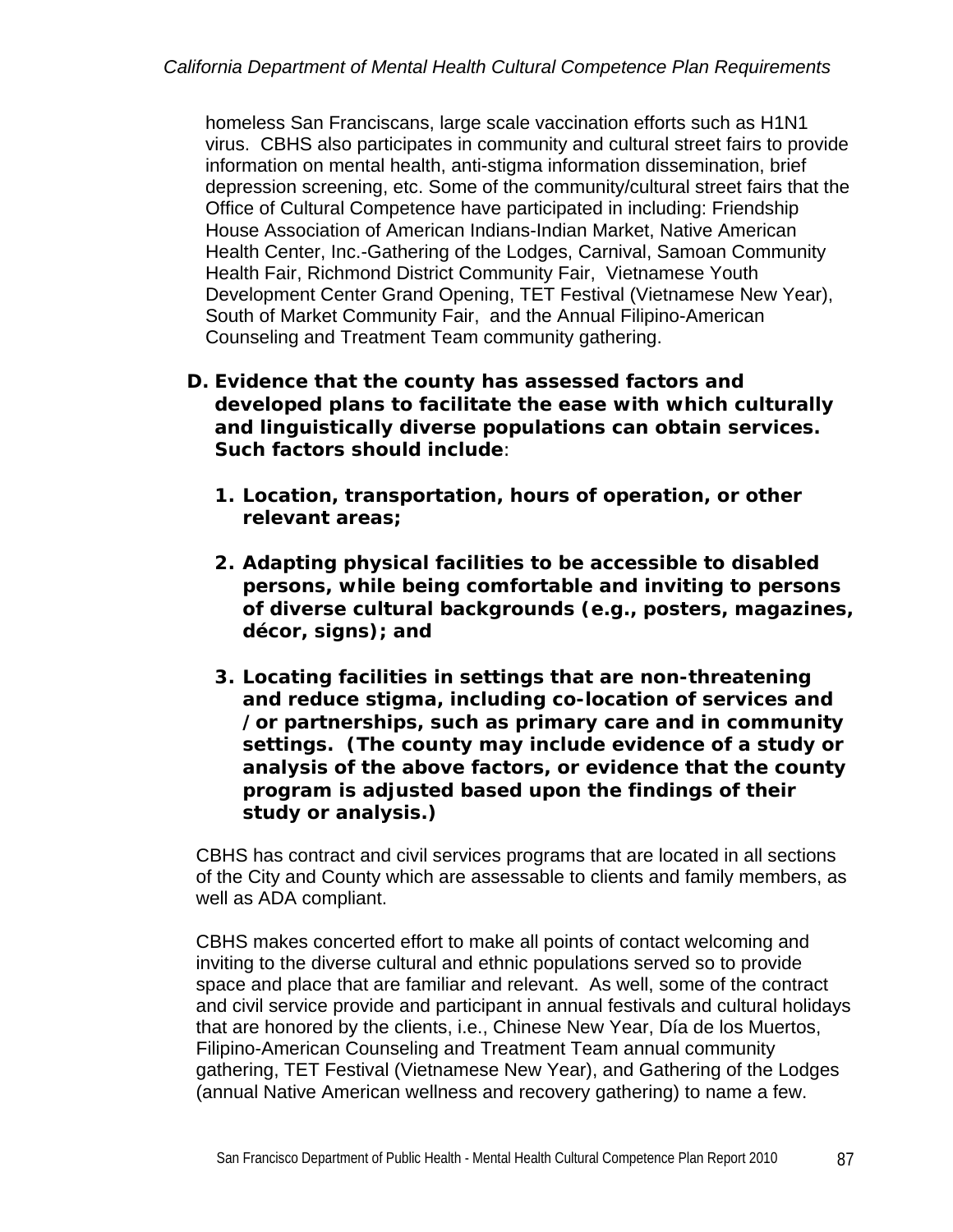These activities and events provide an opportunity for cultural honoring and learning for clients, family members, and providers; which naturally leads to positive community building and community development.

## **Geomapping – Linguistic Data Analysis**

A significant proportion (28%) of our county's client population has a preferred language other than English. In order to determine whether geographic barriers might exist for this linguistically diverse population, we produced geomaps of our non-English speaking clients' residences and the location of services available by language. The map below contains information about language preference for clients receiving outpatient services during fiscal year 2008-09 based on the location of client residences (aggregated by neighborhood). The size of each pie chart is relative to the number of clients, a larger pie chart indicates a greater number of clients living in that neighborhood. The map reveals that Chinese and Spanish are the most prevalent non-English languages; most Chinese speaking clients are living in the north and northeast sections of the city and the Spanish speaking clients are primarily living in the more southern neighborhoods of San Francisco.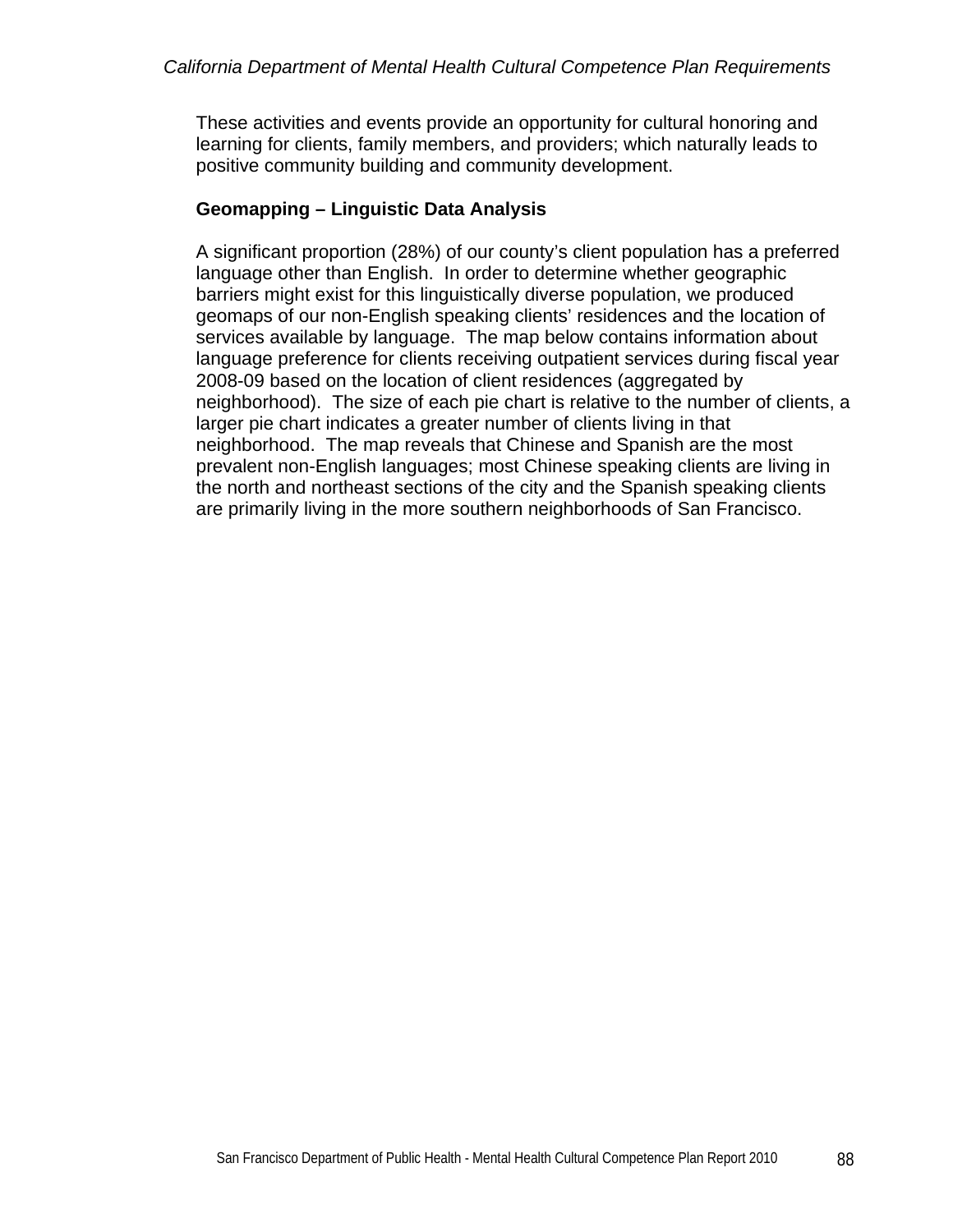

# **Client Language Preference Based on Neighborhood of Residence**

Includes all clients in San Francisco with mappable addresses. There were 3337 clients from outside San Francisco. Out of the 21,954 clients from within San Francisco, 4564 are represented here. Circle size varies with total amount of clients per neighborhood.

The map below contains information about languages spoken by staff providing outpatient services during fiscal year 2008-09 based on the service location (aggregated by neighborhood). The size of each the pie chart is relative to the number of staff, a larger pie chart indicates a greater number of staff providing services in that neighborhood. The map reveals that staff language capacity is greatest for Chinese and Spanish, which coincides with the language preferences of clients shown in the previous map. Many Chinese speaking staff are working in the northeast section of the city but the map reveals that others are spread out throughout the city as well. Similarly, many of the Spanish speaking providers are concentrated in the Civic Center, Tenderloin,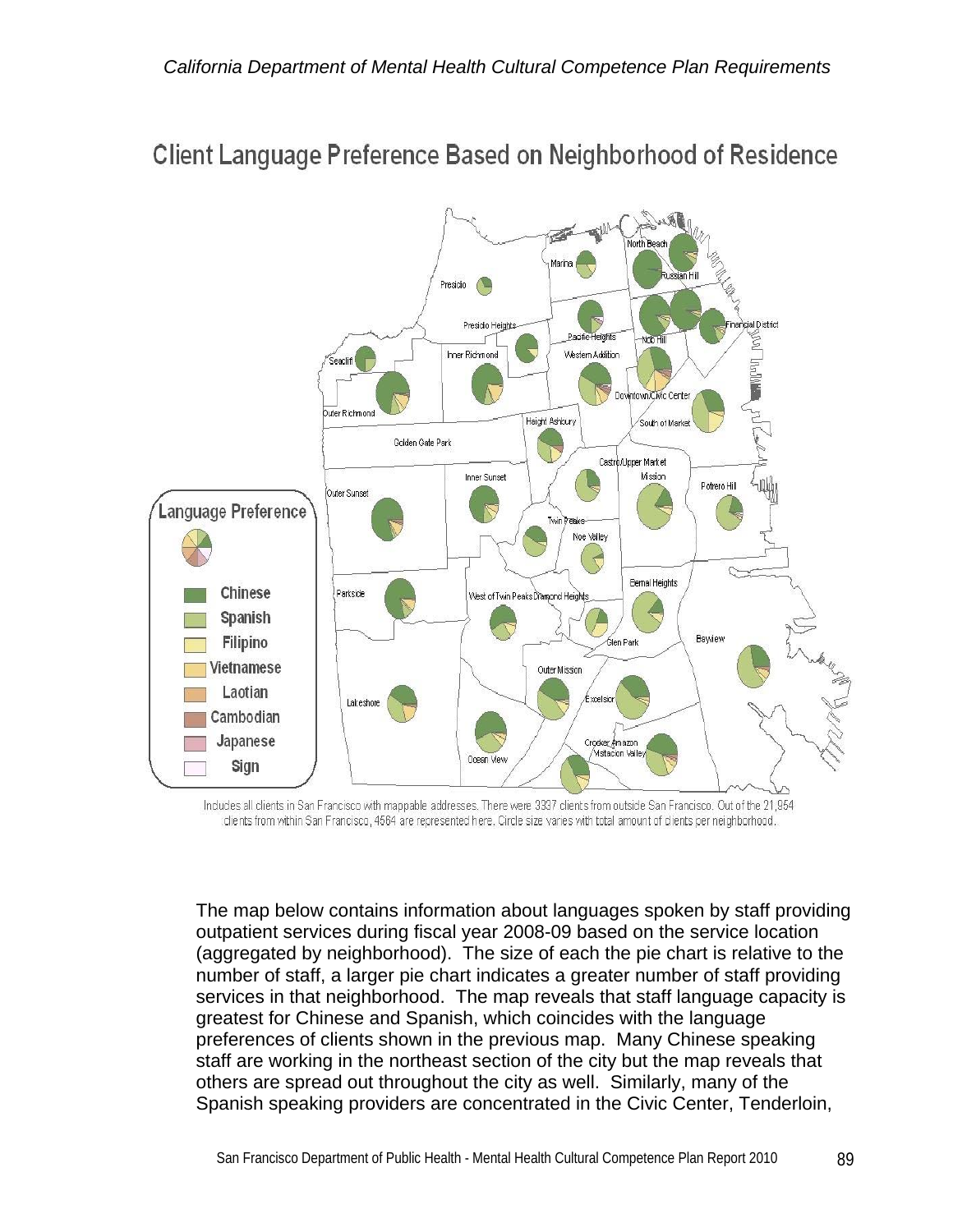and South of Market neighborhoods but not at the exclusion of other neighborhoods as illustrated in the geomap below.

# Languages Spoken by Staff by Neighborhood of Service



Overall, our language capacity and location of services appears to be adequate to meet the needs of our clients. However, there are a couple of limitations to the data revealed in these maps. Russian is not shown on either map as our billing system did not capture information for staff speaking this language. We changed this in our new billing system, which went into effect in July 2010, so in the future we will be able to report on the numbers of Russian speaking clients and staff. In addition, a limitation with geomapping of client residences in San Francisco is that homeless clients are not represented.

CBHS includes in its Request for Funding Proposals the program's ADA capacity as well as where the proposed programs will be provided, including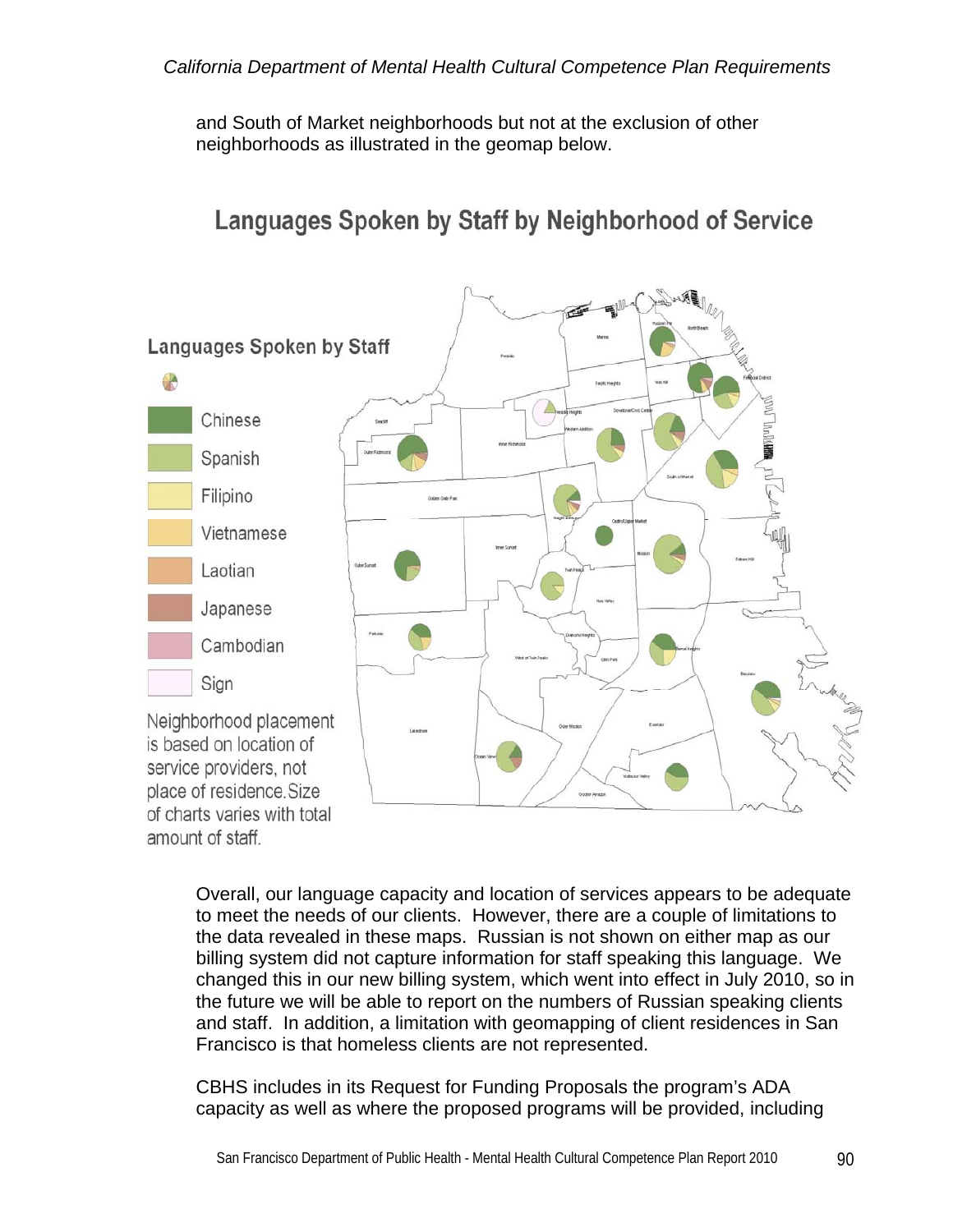that location, transportation, hours of operation, etc are adequately addressed and described.

The SF DPH Community Program Cultural Competency Report guideline also specifically asks contractors to provide policy and procedure regarding: "Client reasonable accommodation request (this policy and procedure ensures physical and programmatic access to disabled clients and for disabled clients requesting reasonable accommodation, including ASL and assistive devises." Additionally, as described in the **Criterion I**, some of Guiding Principles of CBHS include:

- Programs and services are geographically accessible to consumers and families to increase their ability to live successfully in their local communities and neighborhoods;
- Programs and services are welcoming, culturally and linguistically competent, and age-appropriate

# *III. Quality of Care: Contract Providers*

## *The county shall include the following in the CCPR:*

A. Evidence of how a contractor's ability to provide culturally competent mental health services is taken into account in the selection of contract providers, including the identification of any cultural language competence conditions in contracts with mental health providers.

Cultural and linguistic factors are critical components of all CBHS RFP guideline and application protocols. The following excerpt is quoted out of our most recent MEGA RFP:

## *"Cultural Competency Requirements*

A scarcity of programs demonstrating cultural competence is one of the significant factors preventing access to treatment, program adherence, and successful recovery for many behavioral health clients in San Francisco. Positively engaging each client through culturally relevant services and effective communication is essential to healing and enduring recovery. Community Behavioral Health Services is committed to ensuring that culturally and linguistically appropriate and proficient services are available to San Franciscans in all of their diversity.

Effective communication requires, at a minimum, the provision of services and information in appropriate languages, at appropriate educational and literacy levels, and in the context of the individual's cultural identity. Cultural competency requires a demonstrated respect, awareness and acceptance of and openness to learning from the beliefs, practices, traditions, religions, history, languages, and current needs of each individual. Cultural competency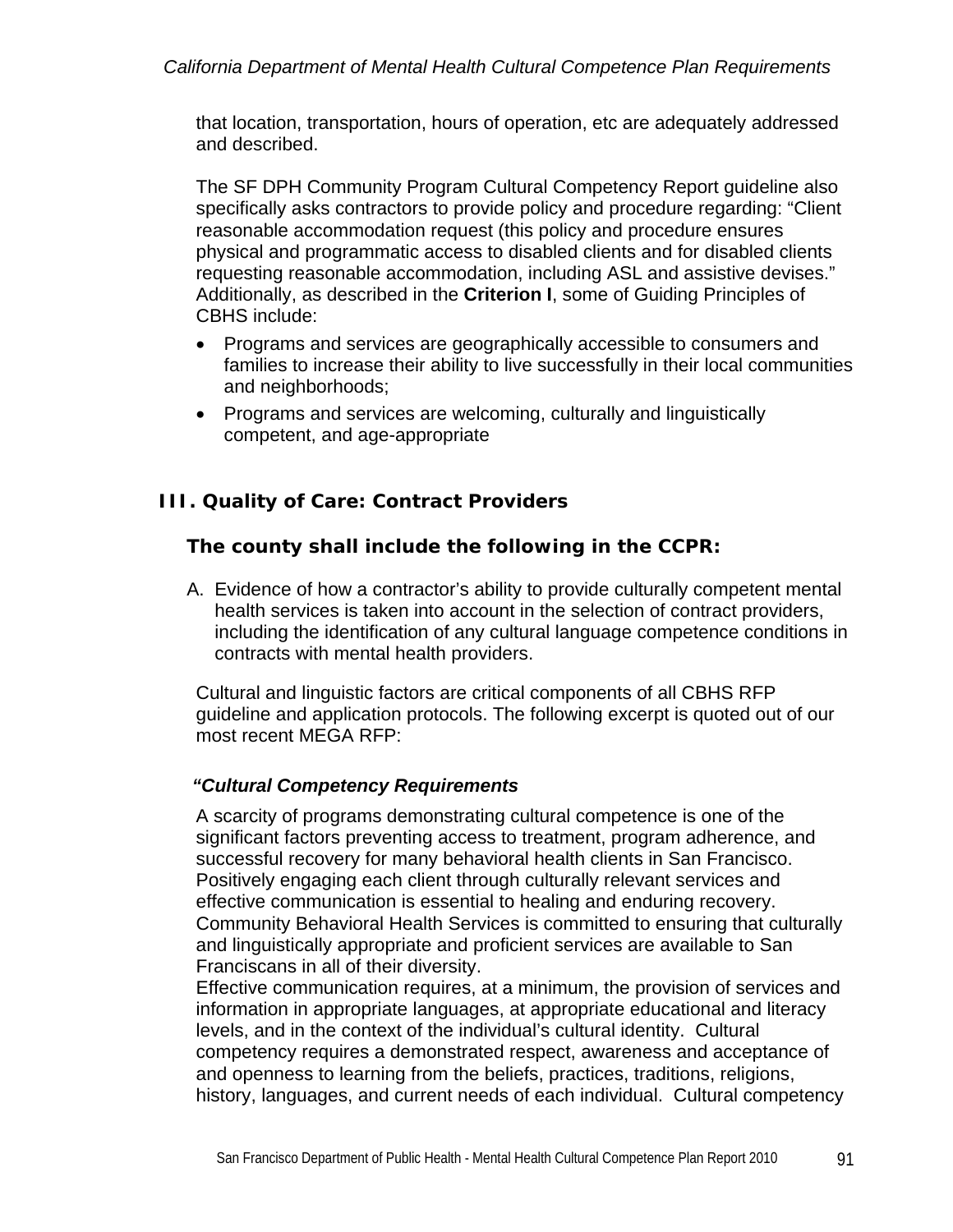must be reflected throughout all levels of an organization, from board and staff recruitment, to planning and policy making, to administrative and policy implementation, to service delivery…"

 A number of MHSA PEI and WDET projects have some identified required target populations, and all proposals demonstrated effective and realistic strategies for outreach, engagement and inclusions of these populations (many of the ethnic and cultural populations that are unserved or underserved).

Contract and civil service programs are required to complete the SF DPH Cultural Competency Report on an annual basis. These are reviewed by DPH Program Managers and Office of Cultural Competency and are monitored based on it qualitative implementation and development. Trainings are provides annually to support this assessment and planning process.

# *IV. Quality Assurance*

*Requirement: A description of current or planned processes to assess the quality of care provided for all consumers under the consolidation of specialty mental health services. The focus is on the added or unique measures that shall be used or planned in order to accurately determine the outcome of services to consumers from diverse cultures including, but not limited to, the following:* 

## *The county shall include the following in the CCPR:*

## *A. List if applicable, any outcome measures, identification, and descriptions of any culturally relevant consumer outcome measures used by the county.*

The Child, Youth and Family System of Care has been using the Child and Adolescent Needs and Strengths (CANS) measure for two years and the Adult and Older Adult System of Care has recently begun using the companion measure, Adult Needs and Strengths Assessment (ANSA) as part of the initial intake assessment and to monitor client outcomes. These instruments have a number of items that clinicians and case managers can use to address needs related to cultural issues. These items include:

- Language, assessing the need for a client to have translation services for successful mental health interactions
- Ritual, assessing the extent to which clients have access to the means to participate in culturally specific activities (e.g, praying at specific times, eating special diet, celebrating special holidays)
- Cultural Identity, asessing the extent to which clients have conflict or confusion related to their cultural identity, often a significant issue for